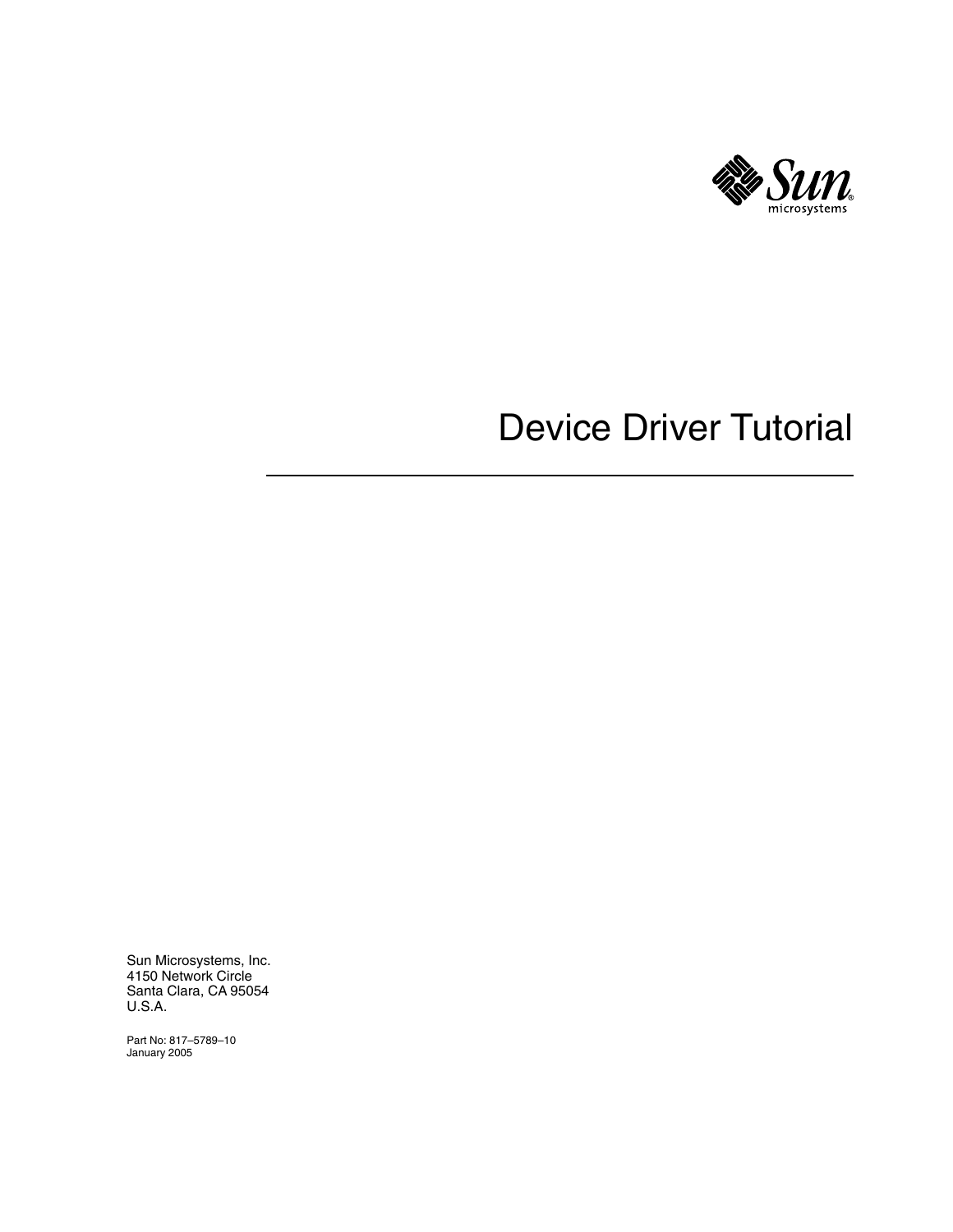Copyright 2005 Sun Microsystems, Inc. 4150 Network Circle, Santa Clara, CA 95054 U.S.A. All rights reserved.

This product or document is protected by copyright and distributed under licenses restricting its use, copying, distribution, and decompilation. No part of this product or document may be reproduced in any form by any means without prior written authorization of Sun and its licensors, if any.<br>Third-party software, including font technology, is copyrighted and licensed

Parts of the product may be derived from Berkeley BSD systems, licensed from the University of California. UNIX is a registered trademark in the U.S. and other countries, exclusively licensed through X/Open Company, Ltd.

Sun, Sun Microsystems, the Sun logo, docs.sun.com, AnswerBook, AnswerBook2, and Solaris are trademarks or registered trademarks of Sun<br>Microsystems, Inc. in the U.S. and other countries. All SPARC trademarks are used under Microsystems, Inc.

The OPEN LOOK and Sun™ Graphical User Interface was developed by Sun Microsystems, Inc. for its users and licensees. Sun acknowledges the pioneering efforts of Xerox in researching and developing the concept of visual or graphical user interfaces for the computer industry. Sun holds a<br>non-exclusive license from Xerox to the Xerox Graphical User Interface, wh and otherwise comply with Sun's written license agreements.

U.S. Government Rights – Commercial software. Government users are subject to the Sun Microsystems, Inc. standard license agreement and applicable provisions of the FAR and its supplements.

DOCUMENTATION IS PROVIDED "AS IS" AND ALL EXPRESS OR IMPLIED CONDITIONS, REPRESENTATIONS AND WARRANTIES,<br>INCLUDING ANY IMPLIED WARRANTY OF MERCHANTABILITY, FITNESS FOR A PARTICULAR PURPOSE OR NON-INFRINGEMENT, ARE<br>DISCLAIM

Copyright 2005 Sun Microsystems, Inc. 4150 Network Circle, Santa Clara, CA 95054 U.S.A. Tous droits réservés.

Ce produit ou document est protégé par un copyright et distribué avec des licences qui en restreignent l'utilisation, la copie, la distribution, et la décompilation. Aucune partie de ce produit ou document ne peut être reproduite sous aucune forme, par quelque moyen que ce soit, sans<br>l'autorisation préalable et écrite de Sun et de ses bailleurs de licence, s'il y en a. L

Des parties de ce produit pourront être dérivées du système Berkeley BSD licenciés par l'Université de Californie. UNIX est une marque déposée aux Etats-Unis et dans d'autres pays et licenciée exclusivement par X/Open Company, Ltd.

Sun, Sun Microsystems, le logo Sun, docs.sun.com, AnswerBook, AnswerBook2, et Solaris sont des marques de fabrique ou des marques déposées, de<br>Sun Microsystems, Inc. aux Etats-Unis et dans d'autres pays. Toutes les marques architecture développée par Sun Microsystems, Inc.

L'interface d'utilisation graphique OPEN LOOK et Sun™a été développée par Sun Microsystems, Inc. pour ses utilisateurs et licenciés. Sun reconnaît<br>les efforts de pionniers de Xerox pour la recherche et le développement du de l'informatique. Sun détient une licence non exclusive de Xerox sur l'interface d'utilisation graphique Xerox, cette licence couvrant également les<br>licenciés de Sun qui mettent en place l'interface d'utilisation graphiqu

CETTE PUBLICATION EST FOURNIE "EN L'ETAT" ET AUCUNE GARANTIE, EXPRESSE OU IMPLICITE, N'EST ACCORDEE, Y COMPRIS DES GARANTIES CONCERNANT LA VALEUR MARCHANDE, L'APTITUDE DE LA PUBLICATION A REPONDRE A UNE UTILISATION<br>PARTICULIERE, OU LE FAIT QU'ELLE NE SOIT PAS CONTREFAISANTE DE PRODUIT DE TIERS. CE DENI DE GARANTIE NE<br>S'APPLIQUERAIT PAS





041214@10536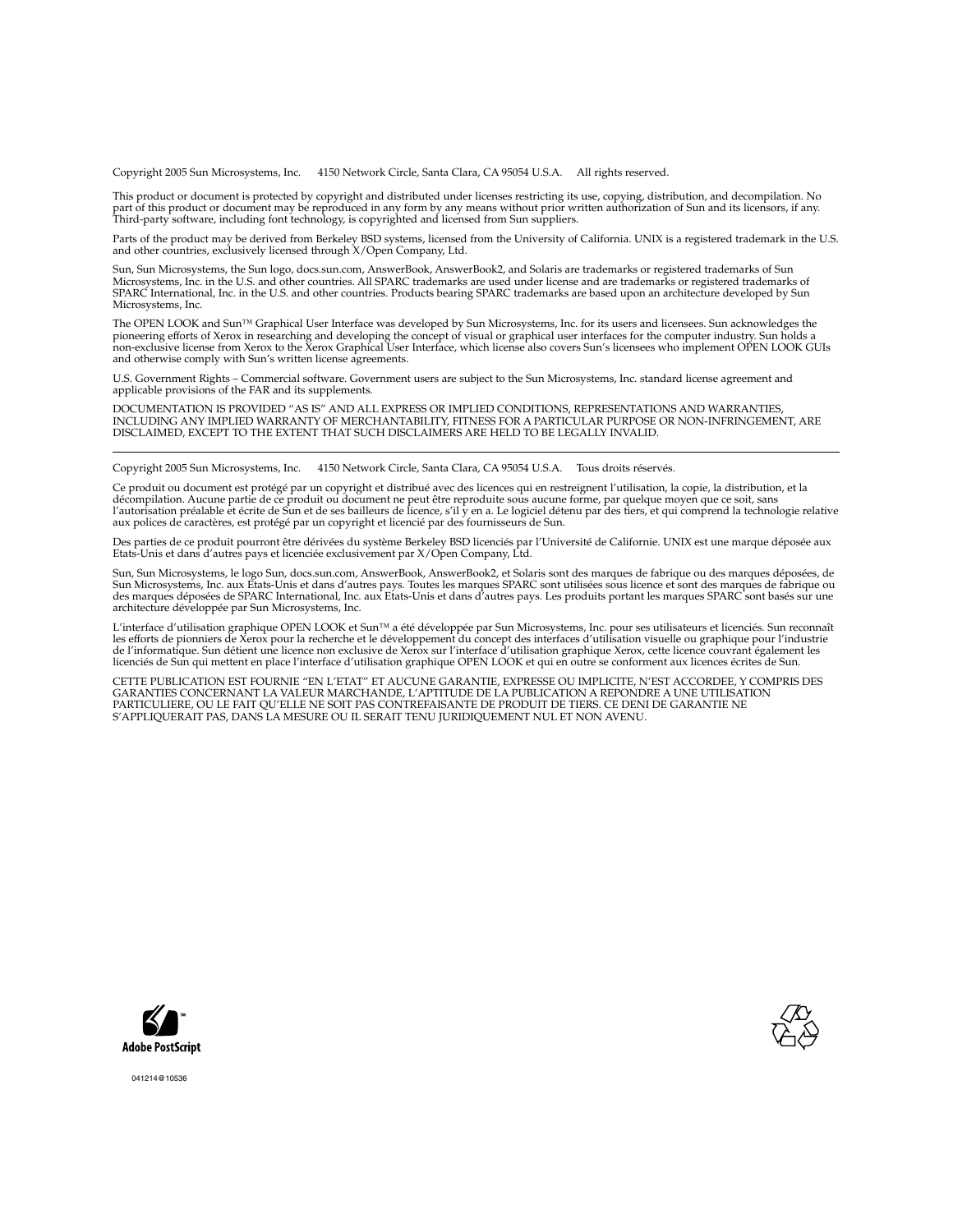# **Contents**

#### **[Preface 7](#page-6-0)**

| $\mathbf{1}$   | <b>Introduction to Device Drivers</b><br>13                  |    |
|----------------|--------------------------------------------------------------|----|
|                | Solaris Operating System Definition<br>13                    |    |
|                | Kernel Overview<br>13                                        |    |
|                | Differences Between Kernel Modules and User Programs<br>14   |    |
|                | User and Kernel Address Spaces on x86 and SPARC Machines     | 16 |
|                | Device Drivers<br>17                                         |    |
|                | Driver Directory Organization<br>19                          |    |
|                | Devices as Files<br>20                                       |    |
|                | <b>Devices Directories</b><br>21                             |    |
|                | Device Tree<br>21                                            |    |
|                | <b>Character and Block Devices</b><br>22                     |    |
|                | Device Names<br>22                                           |    |
|                | Device Numbers<br>23                                         |    |
|                |                                                              |    |
| $\overline{2}$ | <b>Template Driver Example</b><br>25                         |    |
|                | Overview of the Template Driver Example<br>25                |    |
|                | Writing the Template Driver<br>26                            |    |
|                | Writing the Loadable Module Configuration Entry Points<br>27 |    |
|                | Writing the Autoconfiguration Entry Points<br>31             |    |
|                | Writing the User Context Entry Points<br>38                  |    |
|                | Writing the Driver Data Structures<br>42                     |    |
|                | Writing the Device Configuration File<br>47                  |    |
|                | Building and Installing the Driver<br>48                     |    |
|                | Compiling and Linking the Driver<br>48                       |    |
|                |                                                              |    |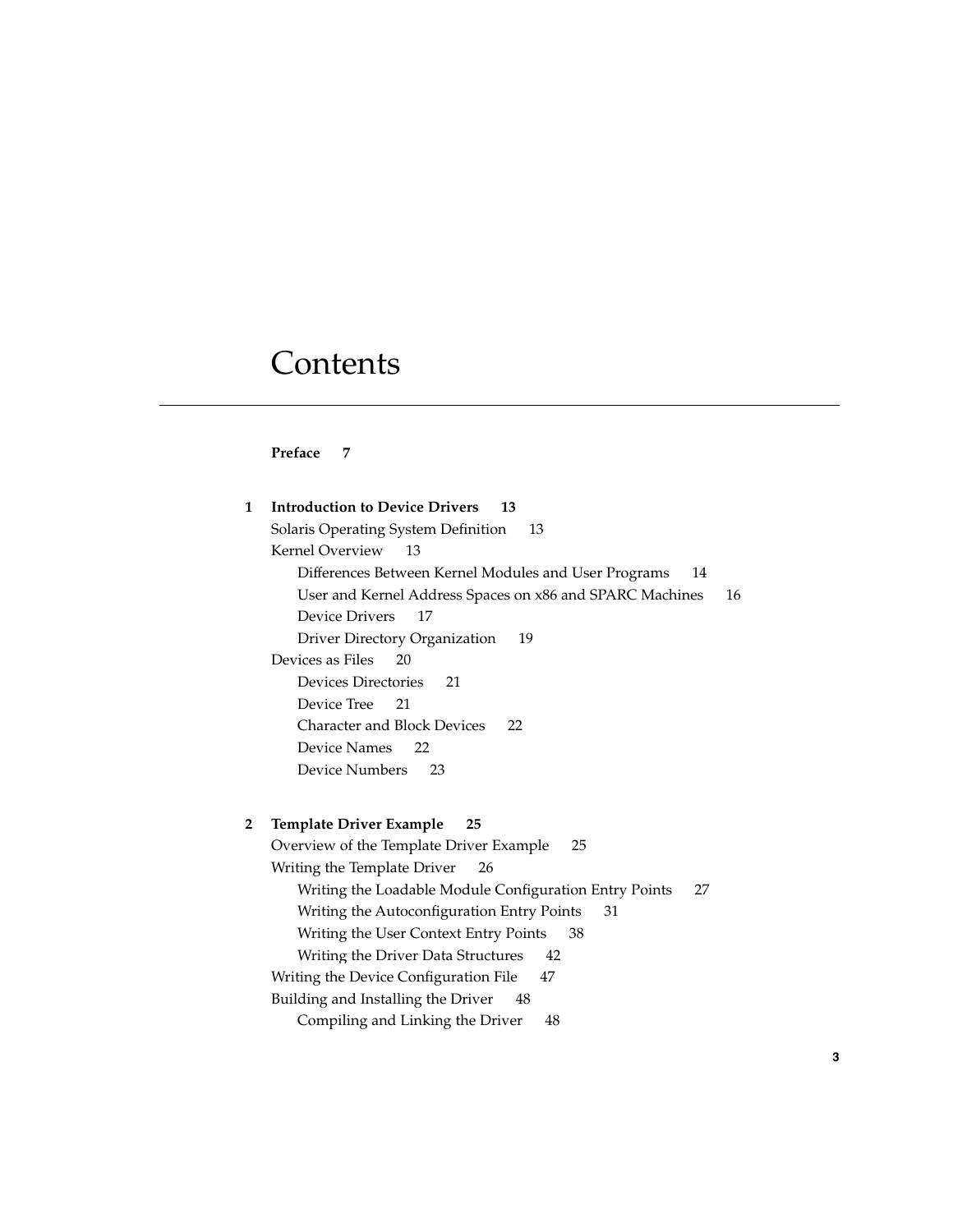[Installing the Driver in a Temporary Location 48](#page-47-0) [Testing the Template Driver 49](#page-48-0) [Loading the Driver 49](#page-48-0) [Reading and Writing the Device 51](#page-50-0) [Unloading the Driver 51](#page-50-0) [Complete Driver Source 52](#page-51-0)

#### **[3 Reading and Writing Data in Kernel Memory 57](#page-56-0)**

[Displaying Data Stored in Kernel Memory 57](#page-56-0) [Writing Quote Of The Day Version 1 58](#page-57-0) [Building, Installing, and Using Quote Of The Day Version 1 59](#page-58-0) [Displaying Data on Demand 60](#page-59-0) [Writing Quote Of The Day Version 2 60](#page-59-0) [Building, Installing, and Using Quote Of The Day Version 2 69](#page-68-0) [Modifying Data Stored in Kernel Memory 71](#page-70-0) [Writing Quote Of The Day Version 3 71](#page-70-0) [Building and Installing Quote Of The Day Version 3 91](#page-90-0) [Using Quote Of The Day Version 3 91](#page-90-0)

#### **[4 Tips for Writing Device Drivers 97](#page-96-0)**

[Steps in the Development Process 97](#page-96-0) [Device Driver Coding Tips 98](#page-97-0) [Device Driver Testing Tips 100](#page-99-0) [Device Driver Debugging and Tuning Tips 101](#page-100-0)

**[Index 103](#page-102-0)**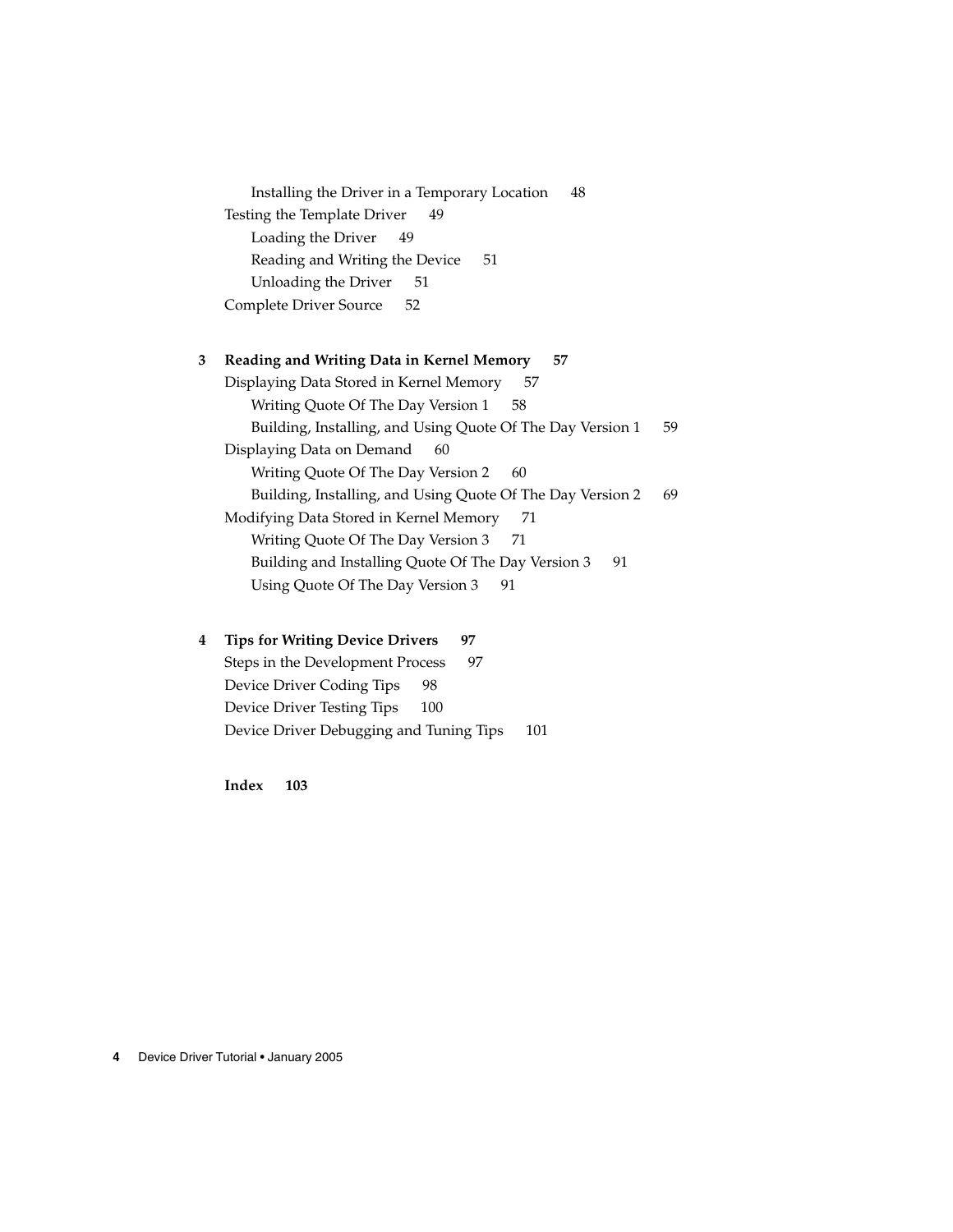# Examples

| <b>EXAMPLE 3-1</b> | Quote Of The Day Version 1 Source File<br>58        |    |
|--------------------|-----------------------------------------------------|----|
| <b>EXAMPLE 3-2</b> | Quote Of The Day Version 1 Configuration File<br>59 |    |
| <b>EXAMPLE 3-3</b> | Quote Of The Day Version 2 Source File<br>64        |    |
| <b>EXAMPLE 3-4</b> | Quote Of The Day Version 2 Configuration File<br>69 |    |
| <b>EXAMPLE 3-5</b> | Quote Of The Day Version 3 Source File<br>80        |    |
| <b>EXAMPLE 3-6</b> | Quote Of The Day Version 3 Header File<br>90        |    |
| <b>EXAMPLE 3-7</b> | Quote Of The Day Version 3 Configuration File<br>90 |    |
| <b>EXAMPLE 3-8</b> | Quote Of The Day I/O Control Command Source File    | 93 |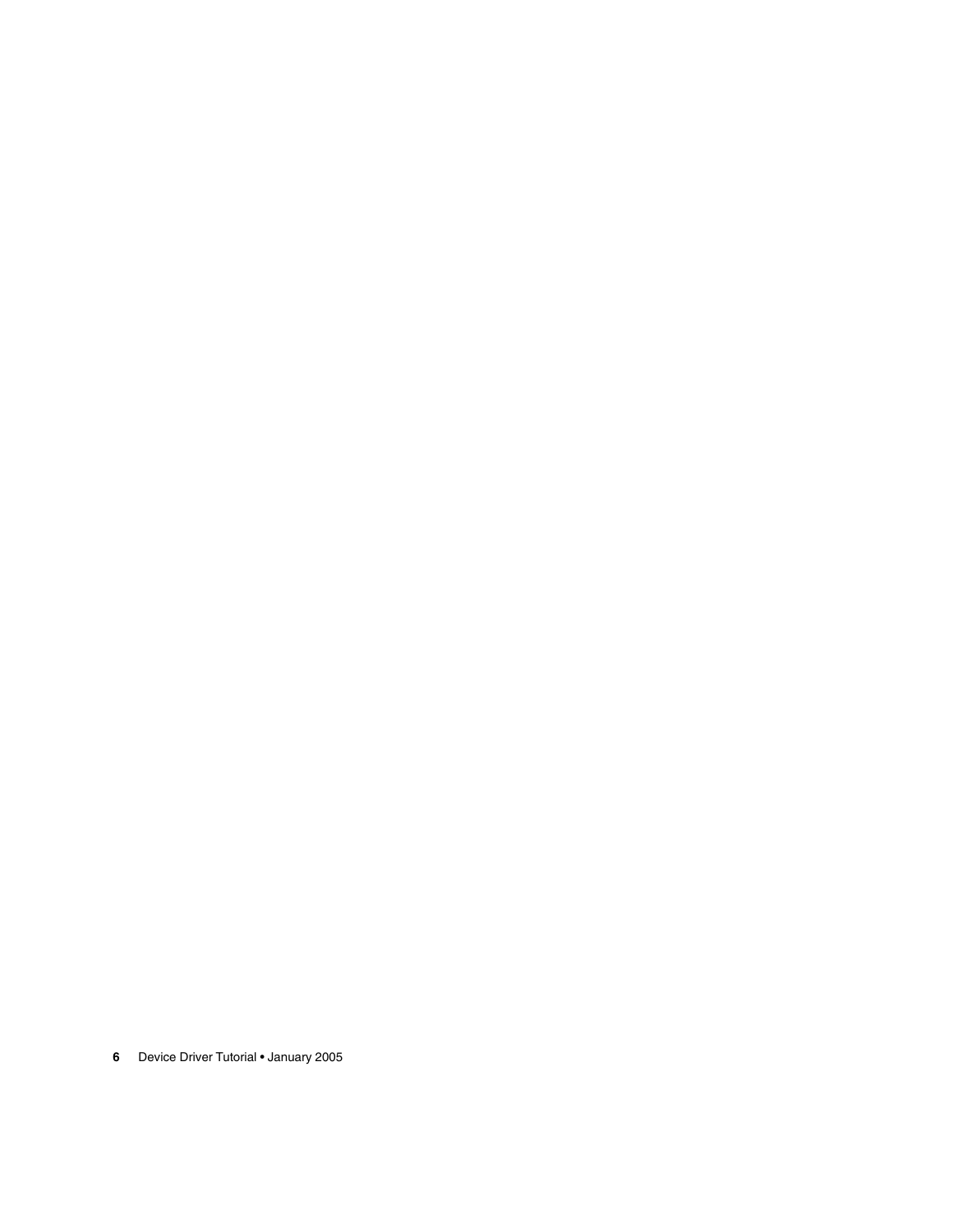# <span id="page-6-0"></span>Preface

This *Device Driver Tutorial* is a hands-on guide that shows you how to develop a simple device driver for the Solaris™ Operating System (Solaris OS). *Device Driver Tutorial* also explains how device drivers work in the Solaris OS. This book is a companion to *Writing Device Drivers*. *Writing Device Drivers* is a thorough reference document that discusses many types of devices and drivers. *Device Driver Tutorial* examines complete drivers but does not provide a comprehensive treatment of all driver types. *Device Driver Tutorial* often points to *Writing Device Drivers* and other books for further information.

**Note –** This Solaris release supports systems that use the SPARC® and x86 families of processor architectures: UltraSPARC®, SPARC64, AMD64, Pentium, and Xeon EM64T. The supported systems appear in the *Solaris 10 Hardware Compatibility List* at <http://www.sun.com/bigadmin/hcl>. This document cites any implementation differences between the platform types.

In this document, the term "x86" refers to 64-bit and 32-bit systems manufactured using processors compatible with the AMD64 or Intel Xeon/Pentium product families. For supported systems, see the *Solaris 10 Hardware Compatibility List*.

# Who Should Use This Book

You should read this tutorial if you need to develop, install, and configure device drivers for the Solaris OS. You also should read this book if you need to maintain existing drivers or add new functionality to existing Solaris OS drivers. Information about the kernel provided in this book also will help you troubleshoot any problems you might encounter installing or configuring Solaris systems.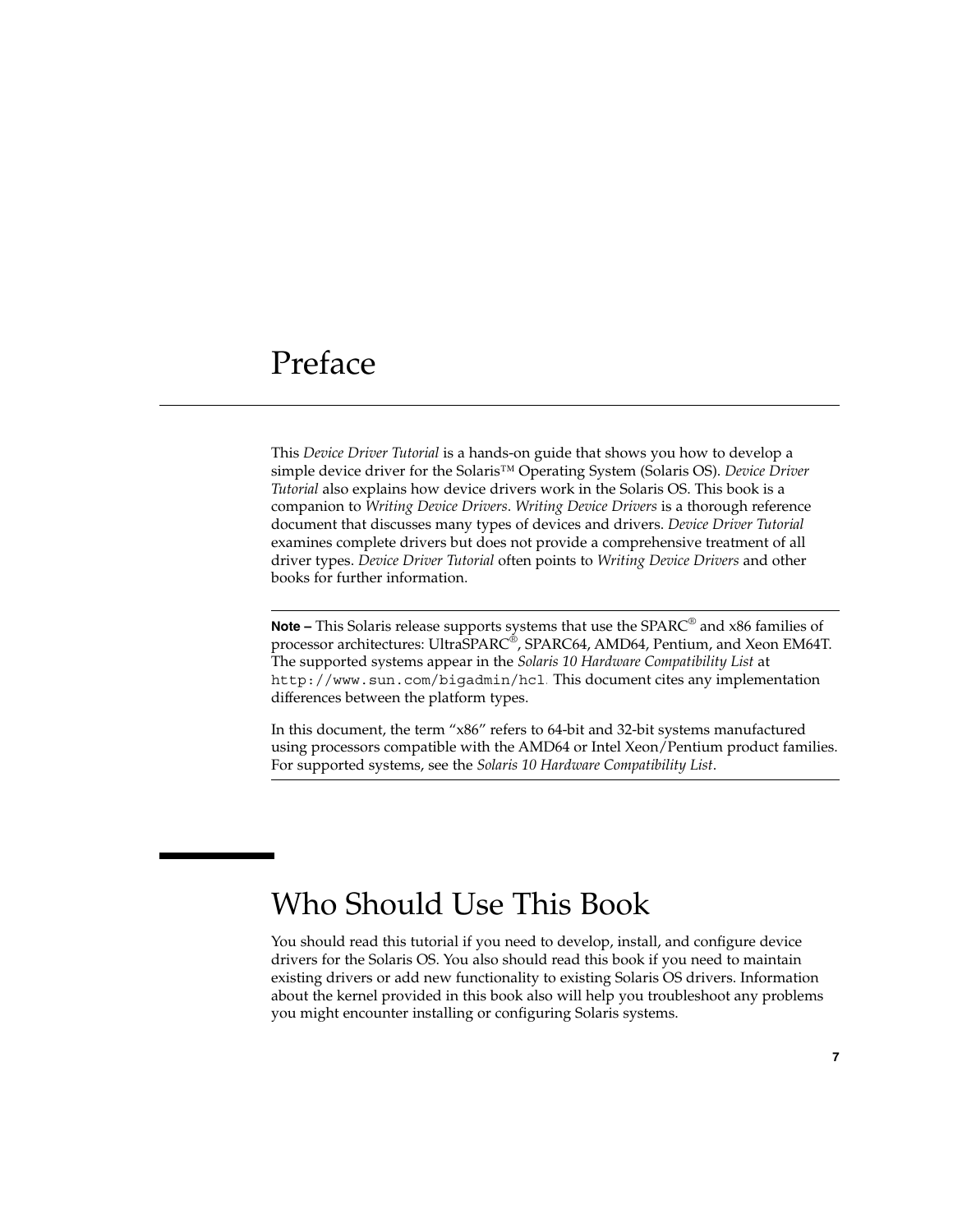# User Background

To write device drivers for the Solaris OS, you should have the following background:

- Be a confident C programmer
- Have experience with data structures, especially with linked lists
- Understand bit operations
- Understand indirect function calls
- Understand caching
- Understand multithreading (see the *Multithreaded Programming Guide*)
- Be familiar with a  $UNIX^®$  shell
- Understand the basics of UNIX system and I/O architecture

The most important information you need to have to write a device driver are the characteristics of the device. Get a detailed specification for the device you want to drive.

Experience with Solaris OS compilers, debuggers, and other tools will be very helpful to you. You also need to understand where the file system fits with the kernel and the application layer. These topics are discussed in this tutorial.

# How This Book Is Organized

This book is organized into the following chapters:

[Chapter 1](#page-12-0) provides an overview of the Solaris Operating System and kernel. This chapter also discusses the driver development environment and tools.

[Chapter 2](#page-24-0) shows a simple template driver. This chapter shows in detail the steps to develop, build, install, load, and test this simple driver.

[Chapter 3](#page-56-0) describes how to develop a driver that reads data from and writes data to kernel memory.

[Chapter 4](#page-96-0) discusses some common errors in driver development and how to avoid them or handle them. This chapter also introduces driver analysis and debugging tools.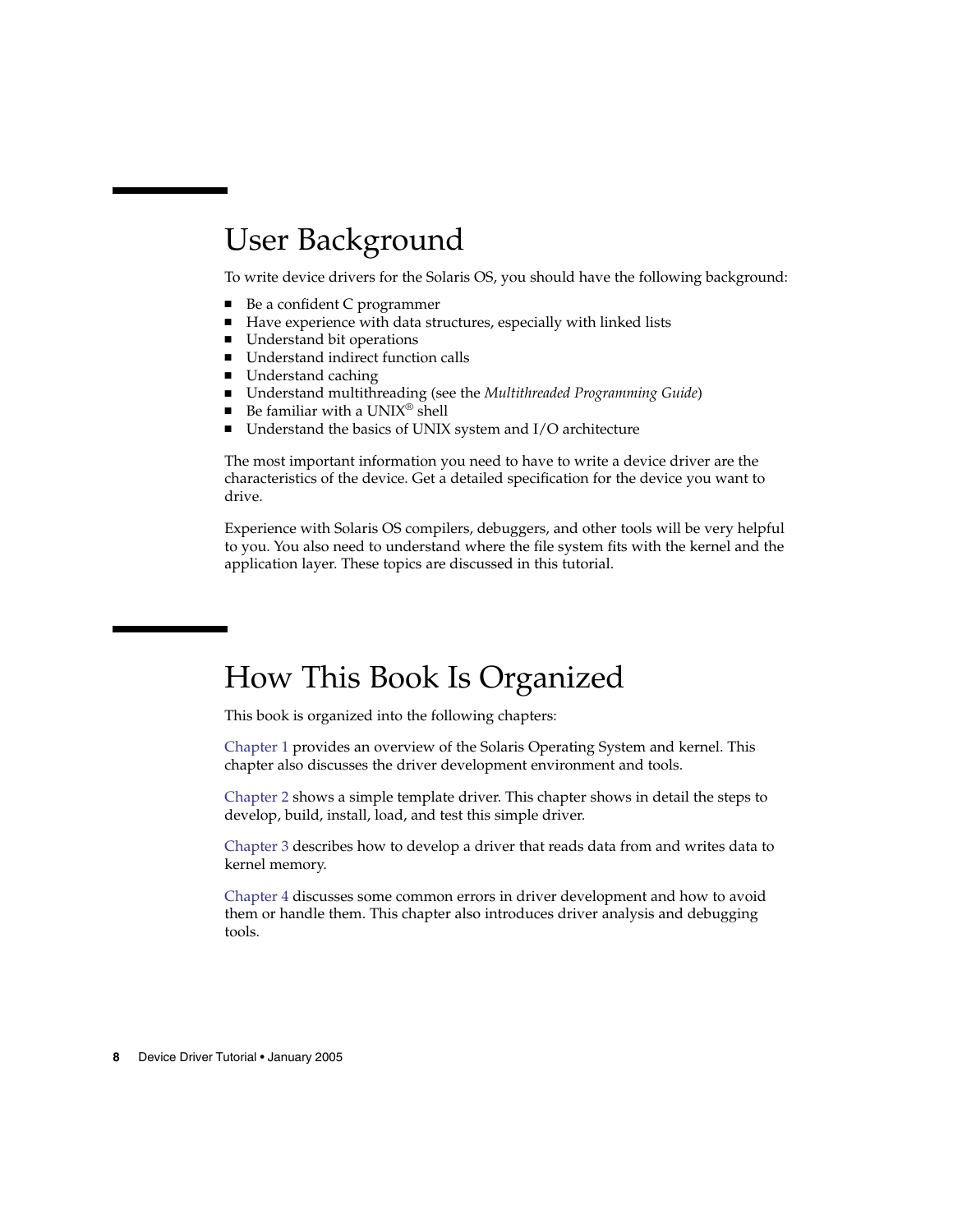# Related Books

For detailed reference information about the device driver interfaces, see the section 9 man pages. Section 9E, Intro(9E), describes DDI/DKI (Device Driver Interface, Driver-Kernel Interface) driver entry points. Section 9F, Intro(9F), describes DDI/DKI kernel functions. Section 9S, Intro(9S), describes DDI/DKI properties and data structures.

For information on other driver-related tools and issues, see these books from Sun Microsystems:

- *Writing Device Drivers*
- *Multithreaded Programming Guide*
- *STREAMS Programming Guide*
- *Solaris Modular Debugger Guide*
- *Solaris Dynamic Tracing Guide*
- *Application Packaging Developer's Guide*
- *Solaris 64-bit Developer's Guide*

# Accessing Sun Documentation Online

The docs.sun.com<sup>SM</sup> Web site enables you to access Sun technical documentation online. You can browse the docs.sun.com archive or search for a specific book title or subject. The URL is <http://docs.sun.com>.

# Ordering Sun Documentation

Sun Microsystems offers select product documentation in print. For a list of documents and how to order them, see "Buy printed documentation" at <http://docs.sun.com>.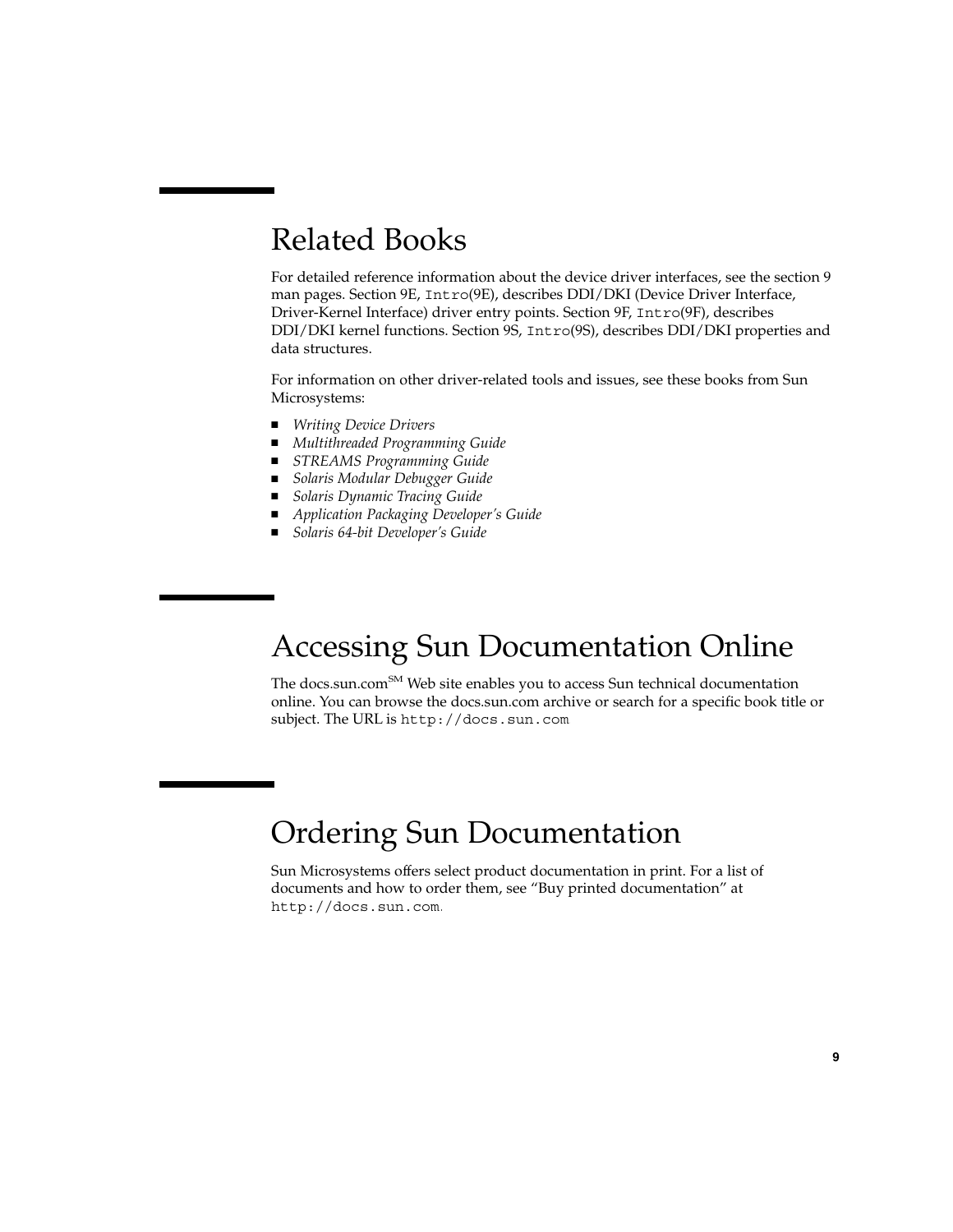# Typographic Conventions

The following table describes the typographic changes that are used in this book.

|  | TABLE P-1 Typographic Conventions |  |  |
|--|-----------------------------------|--|--|
|--|-----------------------------------|--|--|

| <b>Typeface or Symbol</b> | <b>Meaning</b>                                                                    | Example                                                   |
|---------------------------|-----------------------------------------------------------------------------------|-----------------------------------------------------------|
| AaBbCc123                 | The names of commands, files, and<br>directories, and onscreen computer<br>output | Edit your . login file.                                   |
|                           |                                                                                   | Use $1s$ - a to list all files.                           |
|                           |                                                                                   | machine name% you have<br>mail.                           |
| AaBbCc123                 | What you type, contrasted with onscreen<br>computer output                        | machine name% su                                          |
|                           |                                                                                   | Password:                                                 |
| AaBbCc123                 | Command-line placeholder: replace with<br>a real name or value                    | The command to remove a file<br>is rm filename.           |
| AaBbCc123                 | Book titles, new terms, and terms to be<br>emphasized                             | Read Chapter 6 in the User's<br>Guide.                    |
|                           |                                                                                   | Perform a patch analysis.                                 |
|                           |                                                                                   | Do <i>not</i> save the file.                              |
|                           |                                                                                   | [Note that some emphasized]<br>items appear bold online.] |

# Shell Prompts in Command Examples

The following table shows the default system prompt and superuser prompt for the C shell, Bourne shell, and Korn shell.

#### **TABLE P–2** Shell Prompts

| <b>Shell</b>                       | Prompt        |
|------------------------------------|---------------|
| $\mid$ C shell prompt              | machine name% |
| C shell superuser prompt           | machine name# |
| Bourne shell and Korn shell prompt |               |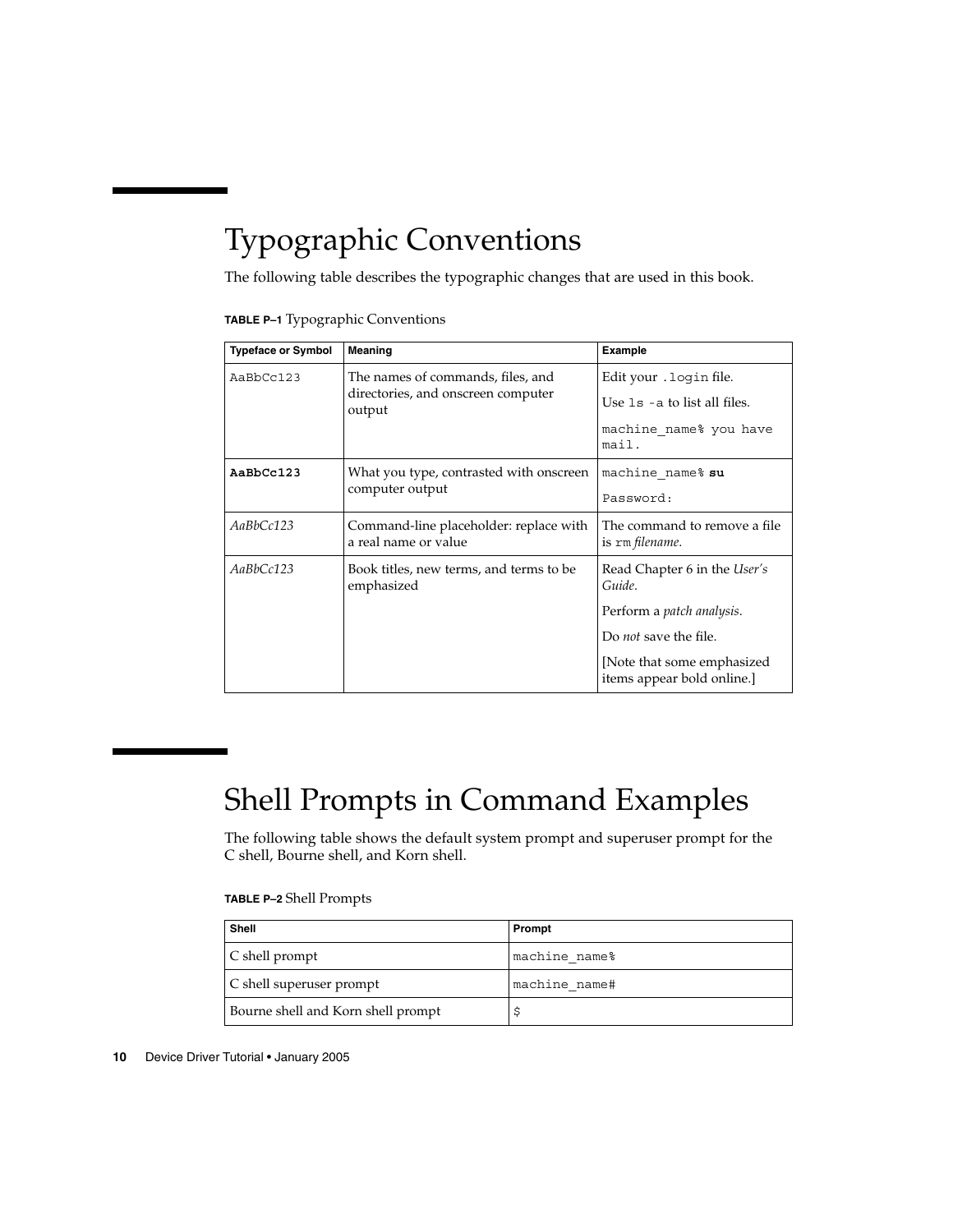| <b>TABLE P-2</b> Shell Prompts<br>(Continued)    |        |
|--------------------------------------------------|--------|
| Shell                                            | Prompt |
| Bourne shell and Korn shell superuser prompt   # |        |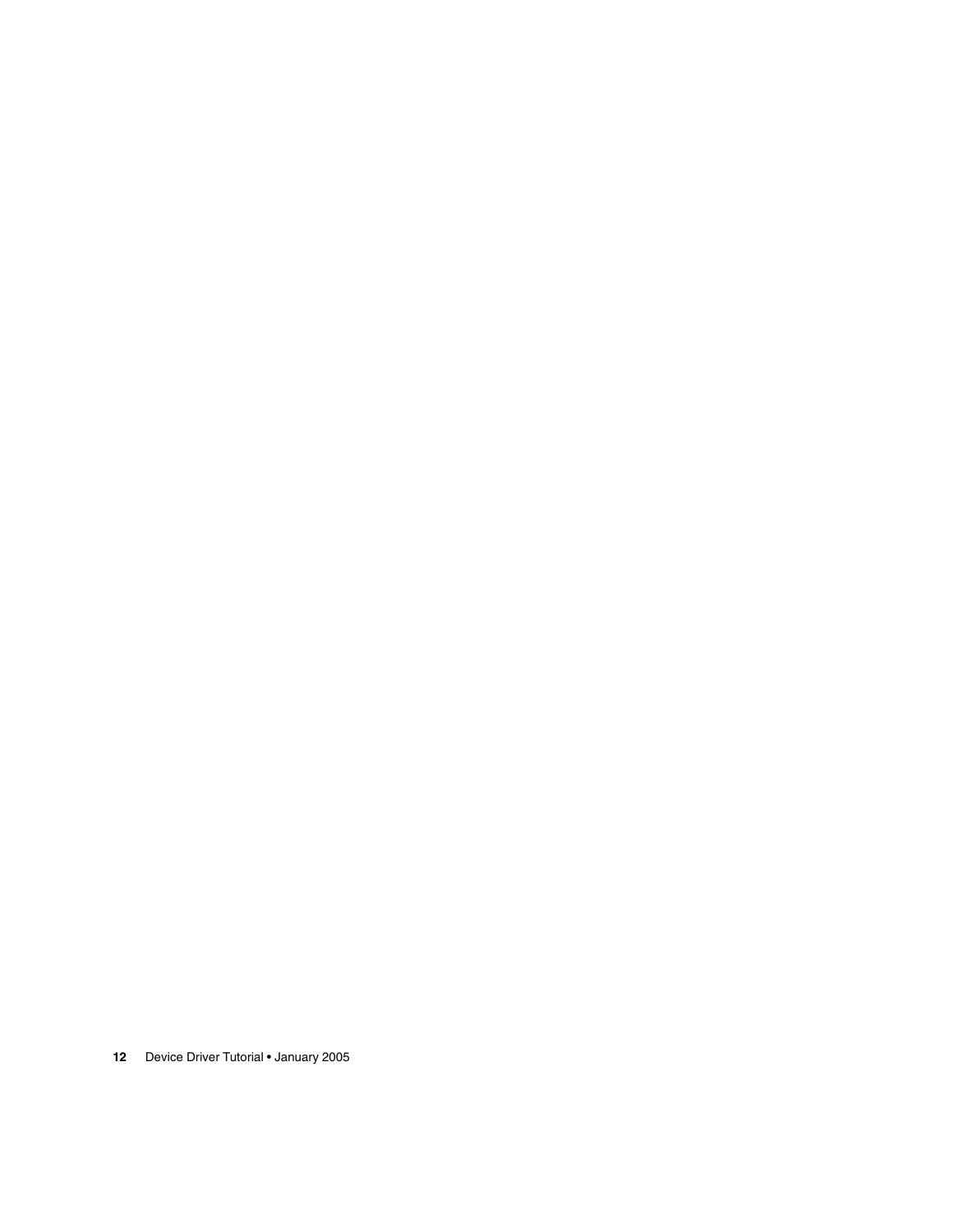#### <span id="page-12-0"></span>CHAPTER **1**

# Introduction to Device Drivers

This chapter gives an overview of the Solaris Operating System and kernel. To design and code device drivers, you need a good understanding of the kernel and its I/O systems.

# Solaris Operating System Definition

The Solaris Operating System (Solaris OS) is implemented as an executable file that runs at boot time. The Solaris OS is referred to as the *kernel*. The kernel contains all of the routines that are necessary for the system to run. Because the kernel is essential for the running of the machine, the kernel runs in a special, protected mode that is called *kernel mode*. In contrast, user-level applications operate in a restricted mode called *user mode* that has no access to kernel instructions or to the kernel address space. Device drivers run in kernel mode and are prevented from directly accessing processes in user mode.

# Kernel Overview

The kernel manages the system resources, including file systems, processes, and physical devices. The kernel provides applications with system services such as I/O management, virtual memory, and scheduling. The kernel coordinates interactions of all user processes and system resources. The kernel assigns priorities, services resource requests, and services hardware interrupts and exceptions. The kernel schedules and switches threads, pages memory, and swaps processes.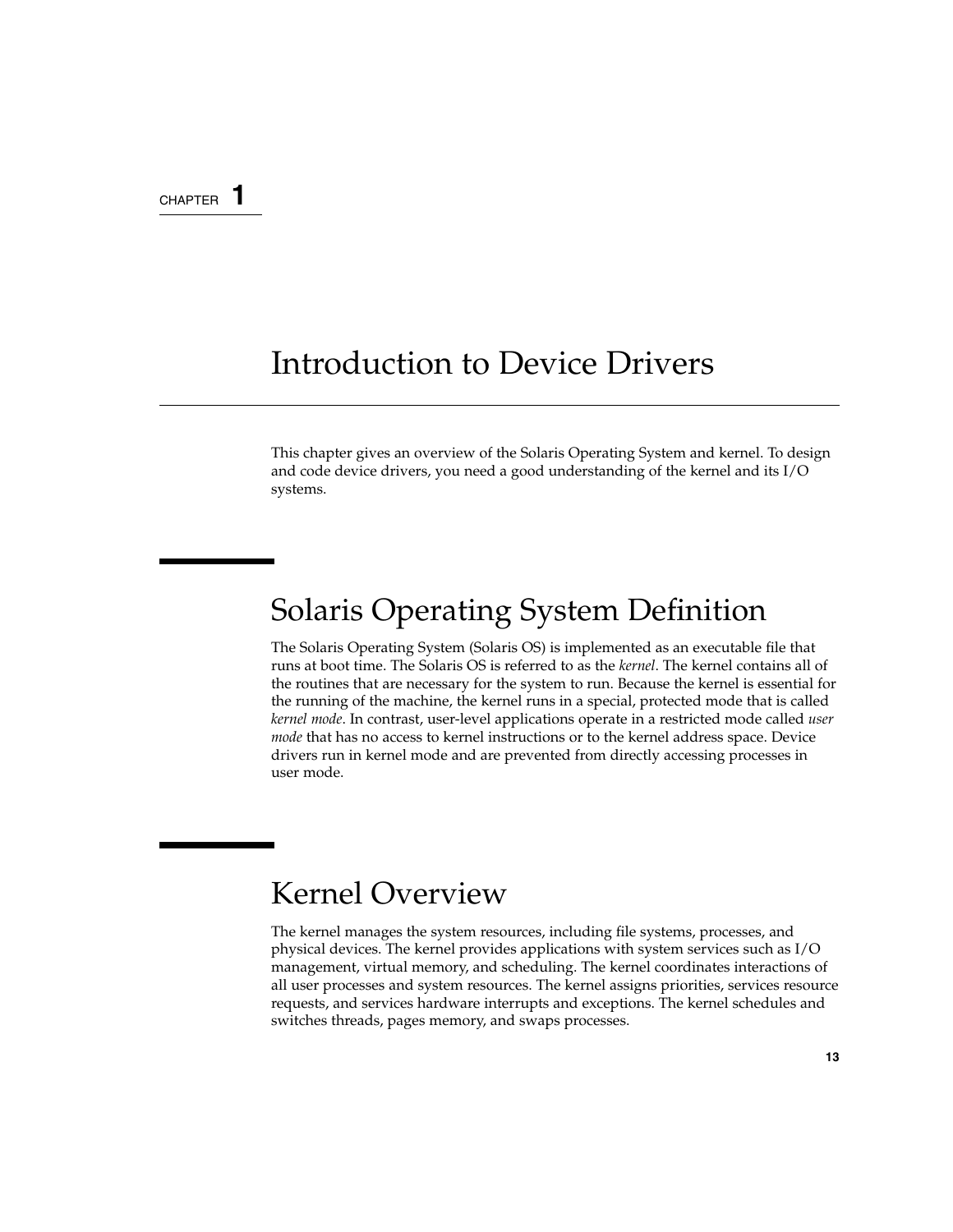## <span id="page-13-0"></span>Differences Between Kernel Modules and User Programs

This section discusses several important differences between kernel modules and user programs.

### Execution Differences Between Kernel Modules and User Programs

The following characteristics of kernel modules highlight important differences between the execution of kernel modules and the execution of user programs:

- **Kernel modules have separate address space.** A module runs in *kernel space*. An application runs in *user space*. System software is protected from user programs. Kernel space and user space have their own memory address spaces. See ["User](#page-15-0) [and Kernel Address Spaces on x86 and SPARC Machines"](#page-15-0) on page 16 for important information about address spaces.
- **Kernel modules have higher execution privilege.** Code that runs in kernel space has greater privilege than code that runs in user space. Driver modules potentially have a much greater impact on the system than user programs. Test and debug your driver modules carefully and thoroughly to avoid adverse impact on the system. See ["Device Driver Testing Tips"](#page-99-0) on page 100.
- **Kernel modules do not execute sequentially.** A user program typically executes sequentially and performs a single task from beginning to end. A kernel module does not execute sequentially. A kernel module registers itself in order to serve future requests.
- **Kernel modules can be interrupted.** More than one process can request your driver at the same time. An interrupt handler can request your driver at the same time that your driver is serving a system call. In a symmetric multiprocessor (SMP) system, your driver could be executing concurrently on more than one CPU.
- Kernel modules must be preemptable. You cannot assume that your driver code is safe just because your driver code does not block. Design your driver assuming your driver might be preempted.
- **Kernel modules can share data.** Different threads of an application program usually do not share data. By contrast, the data structures and routines that constitute a driver are shared by all threads that use the driver. Your driver must be able to handle contention issues that result from multiple requests. Design your driver data structures carefully to keep multiple threads of execution separate. Driver code must access shared data without corrupting the data. See Chapter 3, "Multithreading," in *Writing Device Drivers* and *Multithreaded Programming Guide*.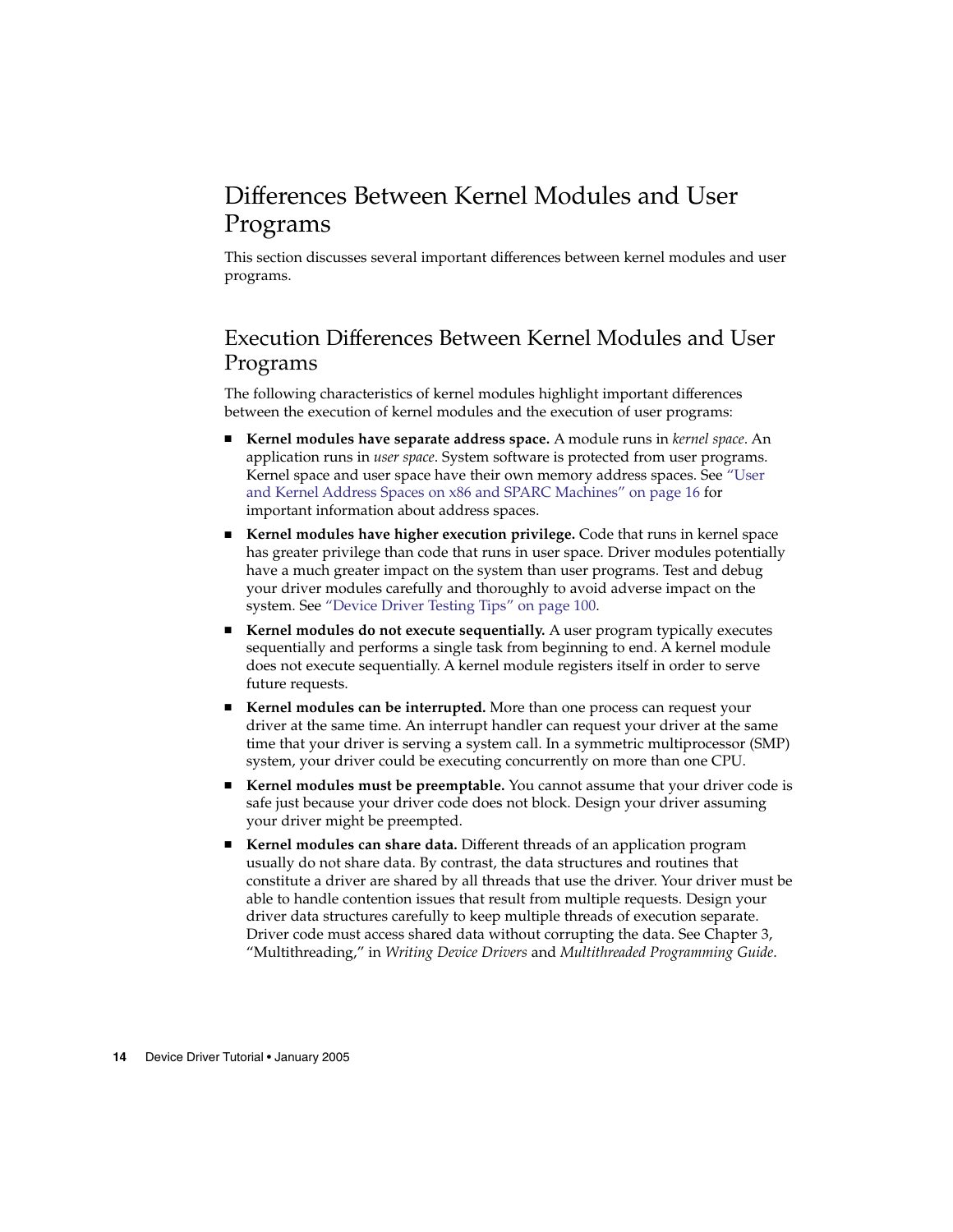### Structural Differences Between Kernel Modules and User Programs

The following characteristics of kernel modules highlight important differences between the structure of kernel modules and the structure of user programs:

- **Kernel modules do not define a main program.** Kernel modules, including device drivers, have no main() routine. Instead, a kernel module is a collection of subroutines and data. A device driver is a kernel module that forms a software interface to an input/output (I/O) device. The subroutines in a device driver provide *entry points* to the device. The kernel uses a device number attribute to locate the open () routine and other routines of the correct device driver. See ["Device Drivers"](#page-16-0) on page 17 for more information on entry points. See ["Device](#page-22-0) Numbers" [on page 23](#page-22-0) for a description of device numbers.
- Kernel modules are linked only to the kernel. Kernel modules do not link in the same libraries that user programs link in. The only functions a kernel module can call are functions that are exported by the kernel. If your driver references symbols that are not defined in the kernel, your driver will compile but will fail to load. Solaris OS driver modules should use prescribed DDI/DKI (Device Driver Interface, Driver-Kernel Interface) interfaces. When you use these standard interfaces you can upgrade to a new Solaris release or migrate to a new platform without recompiling your driver. For more information on the DDI, see"DDI/DKI Interfaces" in *Writing Device Drivers*. Kernel modules can depend on other kernel modules by using the -N option during link editing. See the ld(1) man page for more information.
- **Kernel modules use different header files.** Kernel modules require a different set of header files than user programs require. The required header files are listed in the man page for each function. See *man pages section 9: DDI and DKI Kernel Functions* for DDI/DKI functions, *man pages section 9: DDI and DKI Driver Entry Points* for entry points, and *man pages section 9: DDI and DKI Properties and Data Structures* for structures. Kernel modules can include header files that are shared by user programs if the user and kernel interfaces within such shared header files are defined conditionally using the KERNEL macro.
- **Kernel modules should avoid global variables.** Avoiding global variables in kernel modules is even more important than avoiding global variables in user programs. As much as possible, declare symbols as static. When you must use global symbols, give them a prefix that is unique within the kernel. Using this prefix for private symbols within the module also is a good practice.
- Kernel modules can be customized for hardware. Kernel modules can dedicate process registers to specific roles. Kernel code can be optimized for a specific processor.
- Kernel modules can be dynamically loaded. The collection of subroutines and data that constitute a device driver can be compiled into a single loadable module of object code. This loadable module can then be statically or dynamically linked into the kernel and unlinked from the kernel. You can add functionality to the kernel while the system is up and running. You can test new versions of your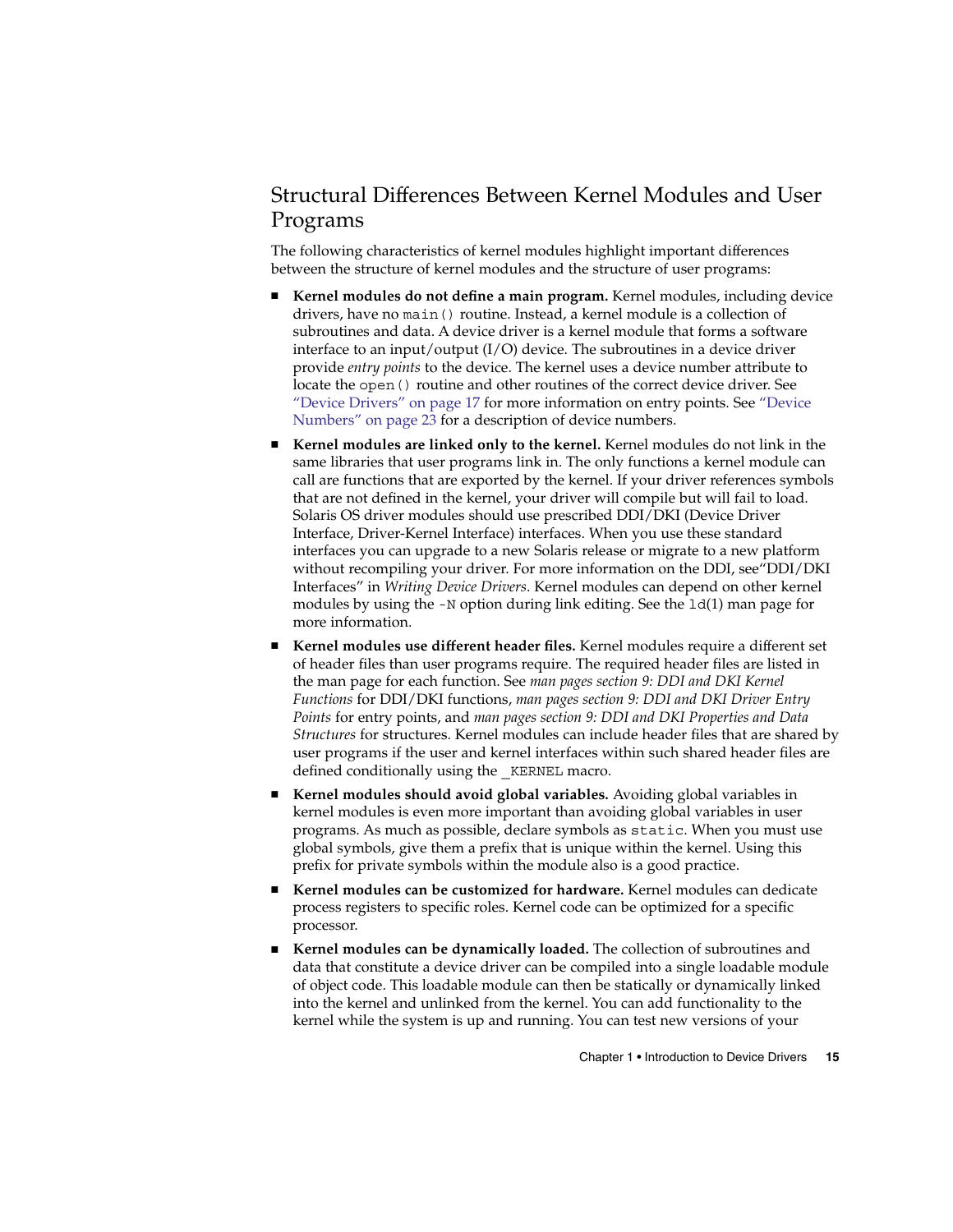<span id="page-15-0"></span>driver without rebooting your system.

#### Data Transfer Differences Between Kernel Modules and User Programs

Data transfer between a device and the system typically is slower than data transfer within the CPU. Therefore, a driver typically suspends execution of the calling thread until the data transfer is complete. While the thread that called the driver is suspended, the CPU is free to execute other threads. When the data transfer is complete, the device sends an interrupt. The driver handles the interrupt that the driver receives from the device. The driver then tells the CPU to resume execution of the calling thread. See Chapter 8, "Interrupt Handlers," in *Writing Device Drivers*.

Drivers must work with user process (virtual) addresses, system (kernel) addresses, and I/O bus addresses. Drivers sometimes copy data from one address space to another address space and sometimes just manipulate address-mapping tables. See "Bus Architectures" in *Writing Device Drivers*.

## User and Kernel Address Spaces on x86 and SPARC Machines

On Solaris systems on x86 machines, drivers can directly access user address space.

On SPARC machines, the system panics when a kernel module attempts to directly access user address space. You must make sure your driver does not attempt to directly access user address space on a SPARC machine.



**Caution –** A driver that works on an x86 machine might not work on a SPARC machine because the driver might access an invalid address.

Do not access user data directly. Use the ddi\_copyin(9F) and ddi\_copyout(9F) routines to transfer data to and from user address space. You must use these two routines to transfer user data in your drivers for SPARC machines. If you also use these two routines to transfer user data in your drivers for x86 machines, then you can more easily port the driver to SPARC machines. ["Modifying Data Stored in Kernel](#page-70-0) Memory" [on page 71](#page-70-0) shows an example driver that uses ddi\_copyin(9F) and ddi copyout(9F).

The mmap(2) system call maps pages of memory between a process's address space and a file or shared memory object. In response to an mmap(2) system call, the system calls the devmap(9E) entry point to map device memory into user space. This information is then available for direct access by user applications.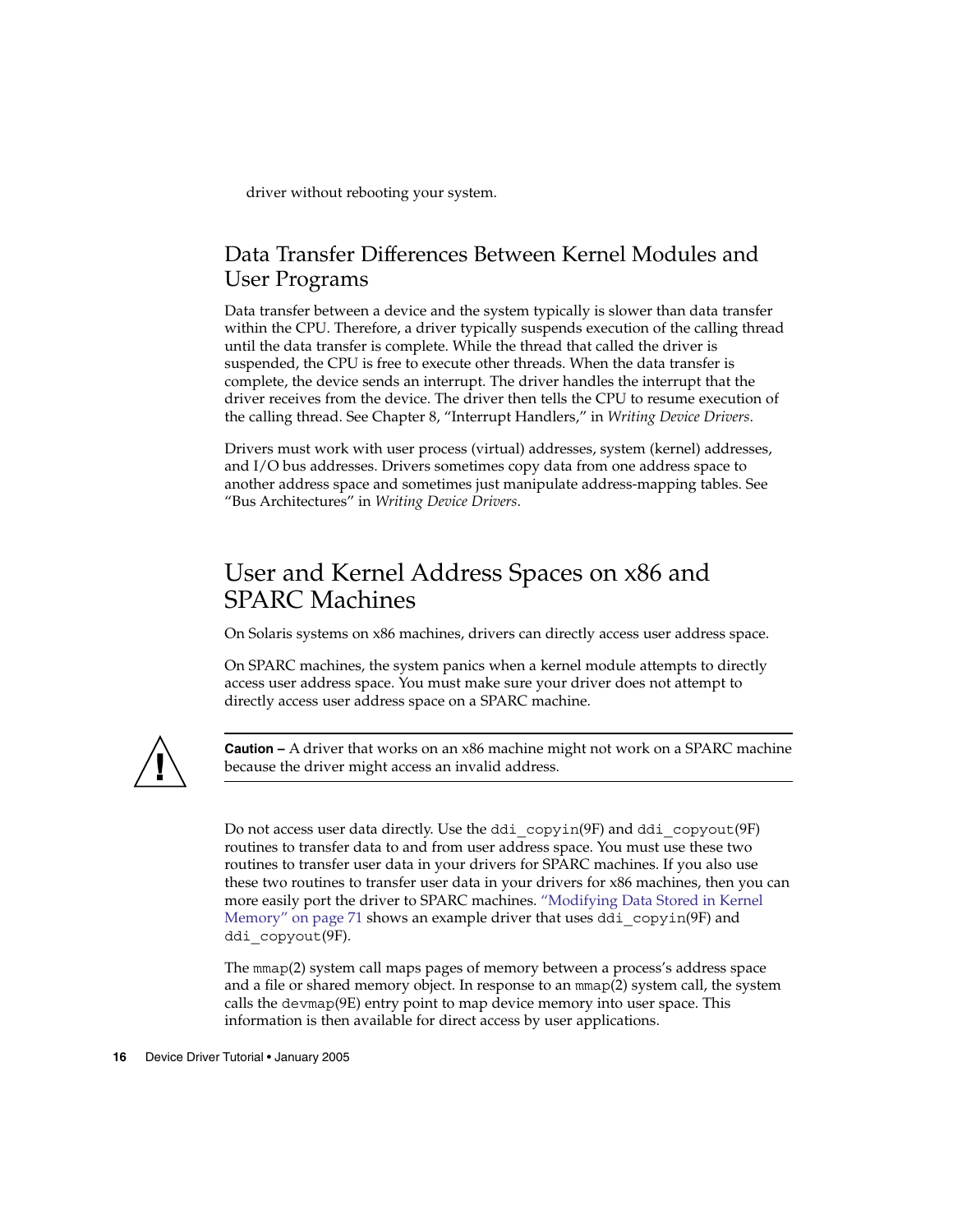### <span id="page-16-0"></span>Device Drivers

A device driver is a loadable kernel module that manages data transfers between a device and the OS. Loadable modules are loaded at boot time or by request and are unloaded by request. A device driver is a collection of C routines and data structures that can be accessed by other kernel modules. These routines must use standard interfaces called *entry points*. Through the use of entry points, the calling modules are shielded from the internal details of the driver. See "Device Driver Entry Points" in *Writing Device Drivers* for more information on entry points.

A device driver declares its general entry points in its dev\_ops(9S) structure. A driver declares entry points for routines that are related to character or block data in its cb\_ops(9S) structure. Some entry points and structures that are common to most drivers are shown in the following diagram.



**FIGURE 1–1** Typical Device Driver Entry Points

The Solaris OS provides many driver entry points. Different types of devices require different entry points in the driver. The following diagram shows some of the available entry points, grouped by driver type. No single device driver would use all the entry points shown in the diagram.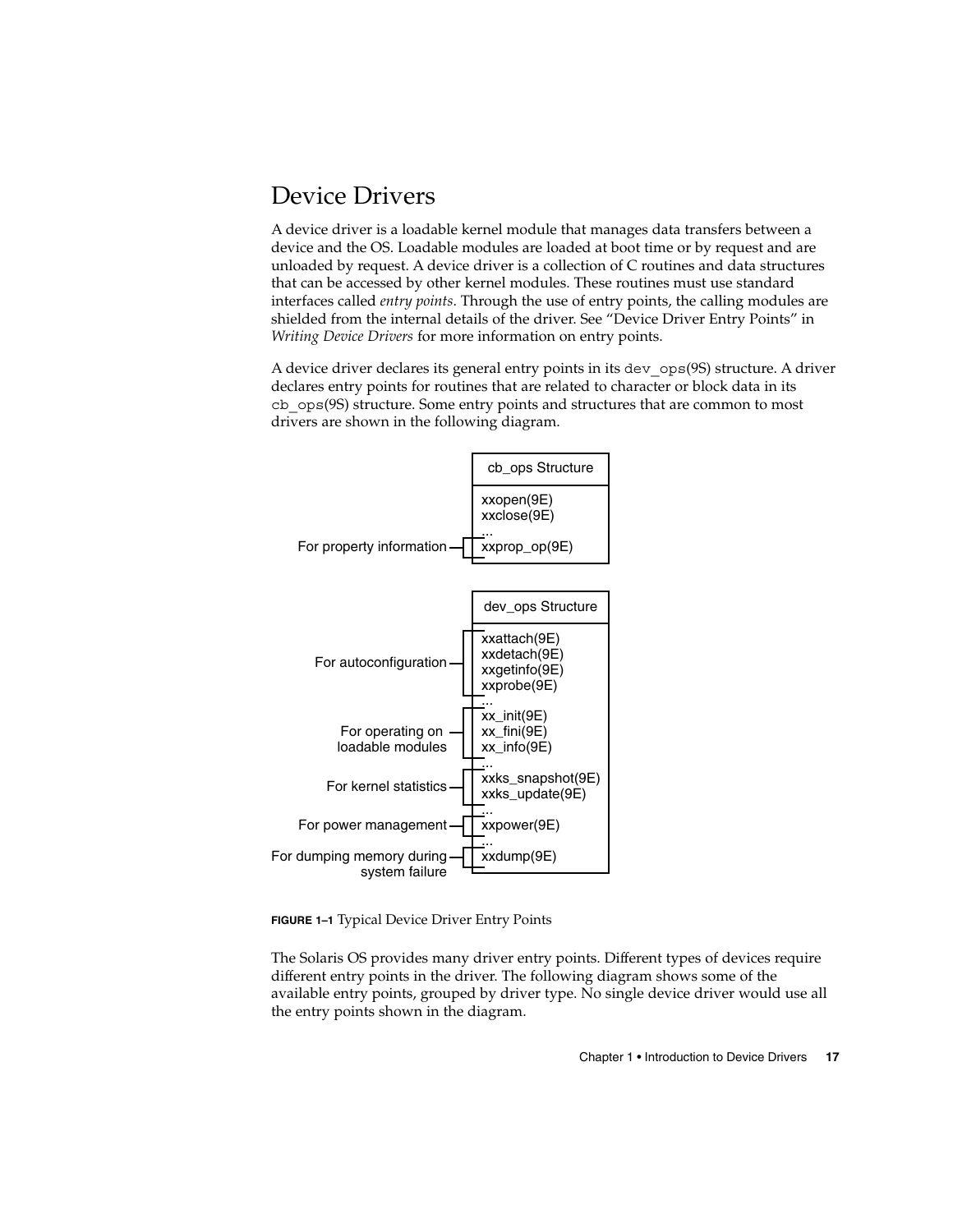

**FIGURE 1–2** Entry Points for Different Types of Drivers

In the Solaris OS, drivers can manage physical devices, such as disk drives, or software (pseudo) devices, such as bus nexus devices or ramdisk devices. In the case of hardware devices, the device driver communicates with the hardware controller that manages the device. The device driver shields the user application layer from the details of a specific device so that application level or system calls can be generic or device independent.

Drivers are accessed in the following situations:

- **System initialization.** The kernel calls device drivers during system initialization to determine which devices are available and to initialize those devices.
- **System calls from user processes.** The kernel calls a device driver to perform I/O operations on the device such as  $open(2)$ ,  $read(2)$ , and  $ivot1(2)$ .
- **User-level requests.** The kernel calls device drivers to service requests from commands such as prtconf(1M).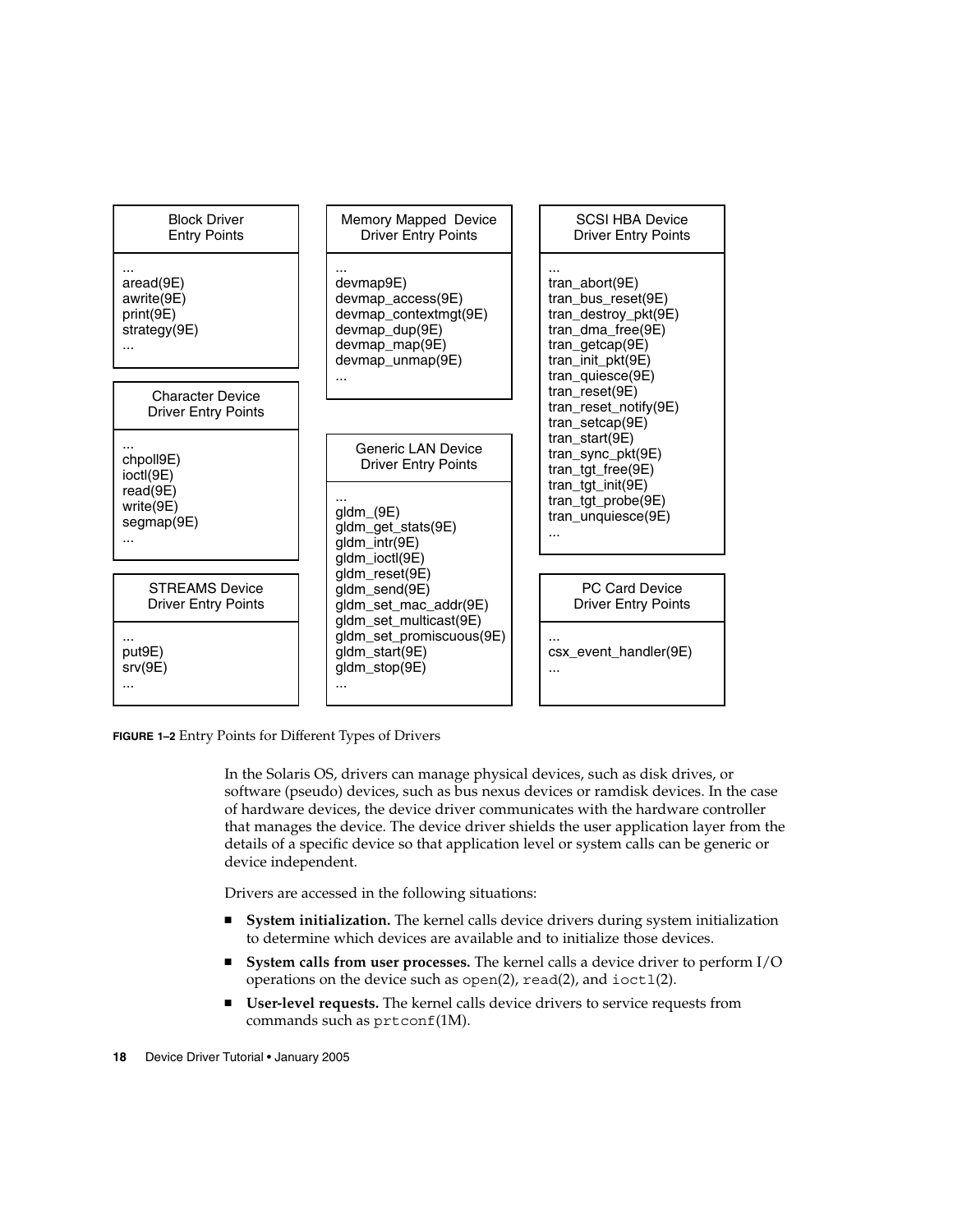- <span id="page-18-0"></span>■ **Device interrupts.** The kernel calls a device driver to handle interrupts generated by a device.
- **Bus reset.** The kernel calls a device driver to re-initialize the driver, the device, or both when the bus is reset. The bus is the path from the CPU to the device.

The following diagram illustrates how a device driver interacts with the rest of the system.



**FIGURE 1–3** Typical Device Driver Interactions

## Driver Directory Organization

Device drivers and other kernel modules are organized into the following directories in the Solaris OS. See the kernel(1M) and system(4) man pages for more information about kernel organization and how to add directories to your kernel module search path.

| /kernel                     | These modules are common across most<br>platforms. Modules that are required for<br>booting or for system initialization belong in<br>this directory. |
|-----------------------------|-------------------------------------------------------------------------------------------------------------------------------------------------------|
| /platform/'uname -i'/kernel | These modules are specific to the platform<br>identified by the command uname -i.                                                                     |

Chapter 1 • Introduction to Device Drivers **19**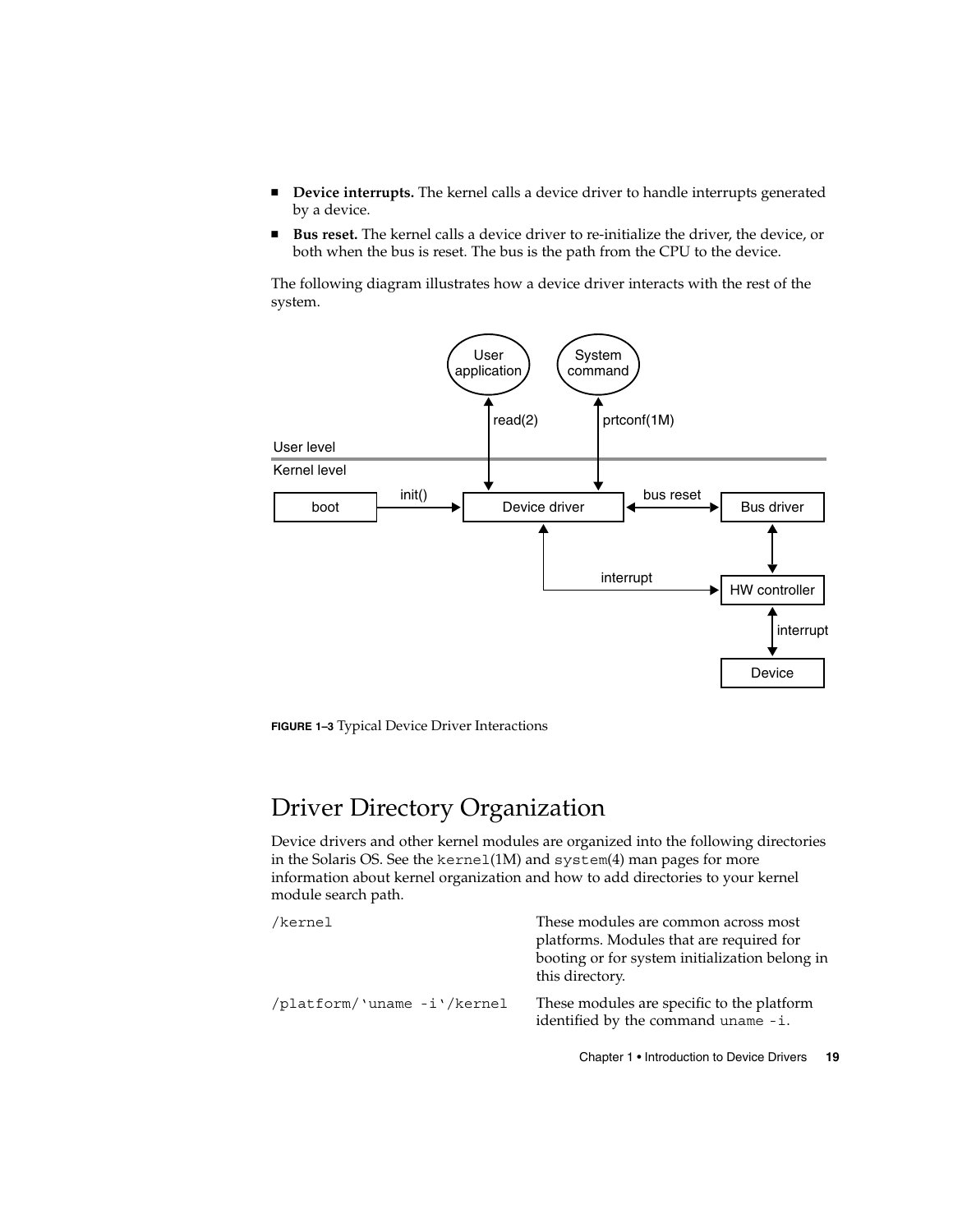<span id="page-19-0"></span>

| /platform/'uname -m'/kernel | These modules are specific to the platform<br>identified by the command uname -m. These<br>modules are specific to a hardware class but<br>more generic than modules in the uname -i<br>kernel directory. |
|-----------------------------|-----------------------------------------------------------------------------------------------------------------------------------------------------------------------------------------------------------|
| /usr/kernel                 | These are user modules. Modules that are not<br>essential to booting belong in this directory.<br>This tutorial instructs you to put all your<br>drivers in the /usr/kernel directory.                    |

One benefit of organizing drivers into different directories is that you can selectively load different groups of drivers on startup when you boot interactively at the boot prompt as shown in the following example. See the boot(1M) man page for more information.

```
Type b [file-name] [boot-flags] <ENTER> to boot with options
or i <ENTER> to enter boot interpreter
or <ENTER> to boot with defaults
              <<< timeout in 5 seconds >>>
Select (b)oot or (i)nterpreter: b -a
bootpath: /pci@0,0/pci8086,2545@3/pci8086,
Enter default directory for modules [/platform/i86pc/kernel /kernel
/usr/kernel]: /platform/i86pc/kernel /kernel
```
In this example, the /usr/kernel location is omitted from the list of directories to search for modules to load. You might want to do this if you have a driver in /usr/kernel that causes the kernel to panic during startup or on attach. Instead of omitting all /usr/kernel modules, a better method for testing drivers is to put them in their own directory. Use the moddir kernel variable to add this test directory to your kernel modules search path. The moddir kernel variable is described in kernel(1M) and system(4). Another method for working with drivers that may have startup problems is described in ["Installing the Driver in a Temporary Location"](#page-47-0) [on page 48.](#page-47-0)

## Devices as Files

In UNIX, almost everything can be treated as a file. UNIX user applications access devices as if the devices were files. Files that represent devices are called *special files* or *device nodes*. Device special files are divided into two classes: *block* devices and *character* devices. See ["Character and Block Devices"](#page-21-0) on page 22 for more information.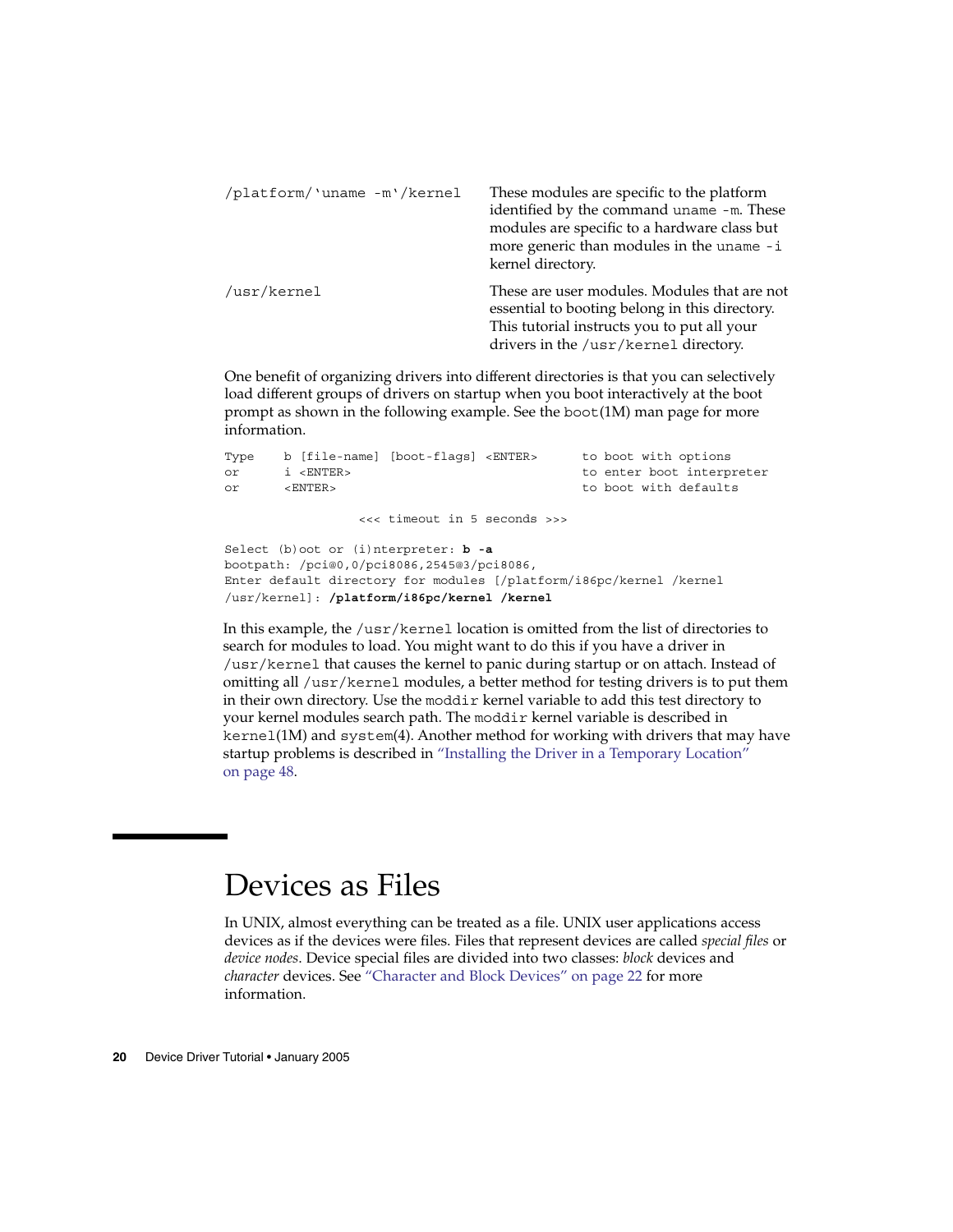<span id="page-20-0"></span>Every I/O service request initially refers to a named file. Most I/O operations that read or write data perform equally well on ordinary or special files. For example, the same read(2) system call reads bytes from a file created with a text editor and reads bytes from a terminal device.

Control signals also are handled as files. Use the  $i$  oct $1(9E)$  function to manipulate control signals.

### Devices Directories

The Solaris OS includes both /dev and /devices directories for device drivers. Almost all the drivers in the /dev directory are links to the /devices directory. The /dev directory is UNIX standard. The /devices directory is specific to the Solaris OS.

By convention, file names in the /dev directory are more readable. For example, the /dev directory might contain files with names such as kdb and mouse that are links to files such as /devices/pseudo/conskbd@0:kbd and /devices/pseudo/consms@0:mouse. The prtconf(1M) command shows device names that are very similar to the file names in the /devices directory. In the following example, only selected output of the command is shown.

```
% prtconf -P
```
conskbd, instance #0 consms, instance #0

Entries in the /dev directory that are not links to the /devices directory are device nodes or special files created by mknod(1M) or mknod(2). These are zero-length files that just have a major number and minor number attached to them. Linking to the physical name of the device in the /devices directory is preferred to using mknod(1M).

Prior to the Solaris 10 OS, /devices was an on-disk filesystem composed of subdirectories and files. In the Solaris 10 OS, /devices is a virtual filesystem that creates these subdirectories and special files on demand.

For more information about the devices file system, see the devfs(7FS) man page.

## Device Tree

The device files in the /devices directory are also called the *device tree*.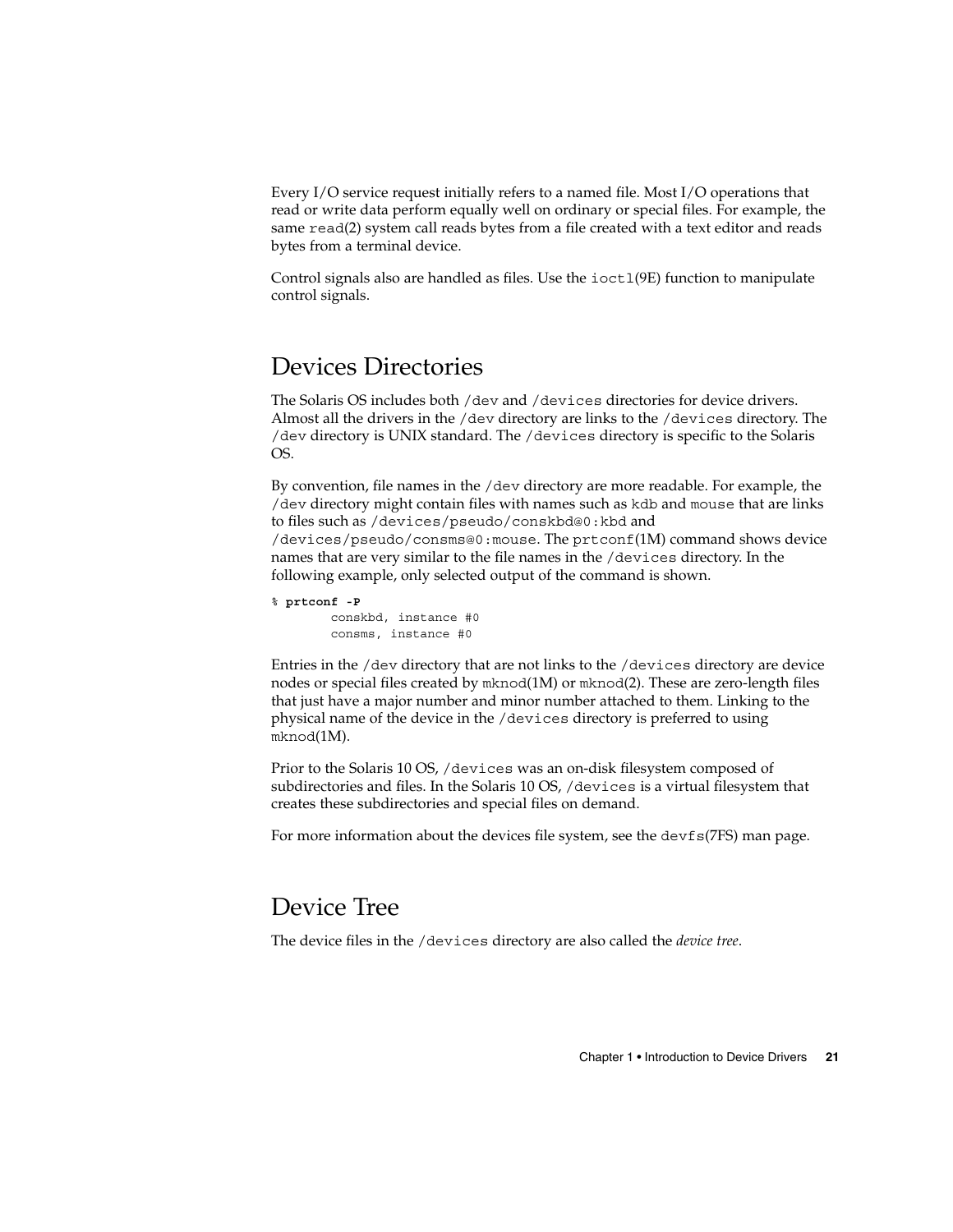<span id="page-21-0"></span>The device tree shows relationships among devices. In the device tree, a directory represents a *nexus* device. A nexus is a device that can be a parent of other devices. In the following example, pci@1f,0 is a nexus device. Only selected output from the command is shown.

# **ls -l /devices** drwxr-xr-x 4 root sys 512 *date time* pci@1f,0/ crw------- 1 root sys 111,255 *date time* pci@1f,0:devctl

You can use  $prtconf(1M)$  or  $prtpicl(1M)$  to see a graphic representation of the device tree. See "Overview of the Device Tree" in *Writing Device Drivers* for more information about the device tree.

## Character and Block Devices

A file in the device tree that is not a directory represents either a *character* device or a *block* device.

A block device can contain addressable, reusable data. An example of a block device is a file system. Any device can be a character device. Most block devices also have character interfaces. Disks have both block and character interfaces. In your /devices/pseudo directory, you might find devices such as the following:

brw-r----- 1 root sys 85, 0 Nov 3 09:43 md@0:0,0,blk<br>crw-r----- 1 root sys 85. 0 Nov 3 09:43 md@0:0.0.raw crw-r----- 1 root sys 85, 0 Nov 3 09:43 md@0:0,0,raw<br>brw-r----- 1 root sys 85, 1 Nov 3 09:43 md@0:0,1,blk 85, 1 Nov 3 09:43 md@0:0,1,blk crw-r----- 1 root sys 85, 1 Nov 3 09:43 md@0:0,1, raw<br>brw-r----- 1 root sys 85, 2 Nov 3 09:43 md@0:0,2,blk 85, 2 Nov 3 09:43 md@0:0,2,blk crw-r----- 1 root sys 85, 2 Nov 3 09:43 md@0:0,2,raw

Block devices have a b as the first character of their file mode. Character devices have a c as the first character of their file mode. In this example, the block devices have blk in their names and the character devices have raw in their names.

The md(7D) device is a metadevice that provides disk services. The block devices access the disk using the system's normal buffering mechanism. The character devices provide for direct transmission between the disk and the user's read or write buffer.

#### Device Names

This section shows a complex device name and explains the meaning of each part of the name in /dev and also in /devices. The following example is the name of a disk slice:

/dev/dsk/c0t0d0s7 -> ../../devices/pci@1c,600000/scsi@2/sd@0,0:h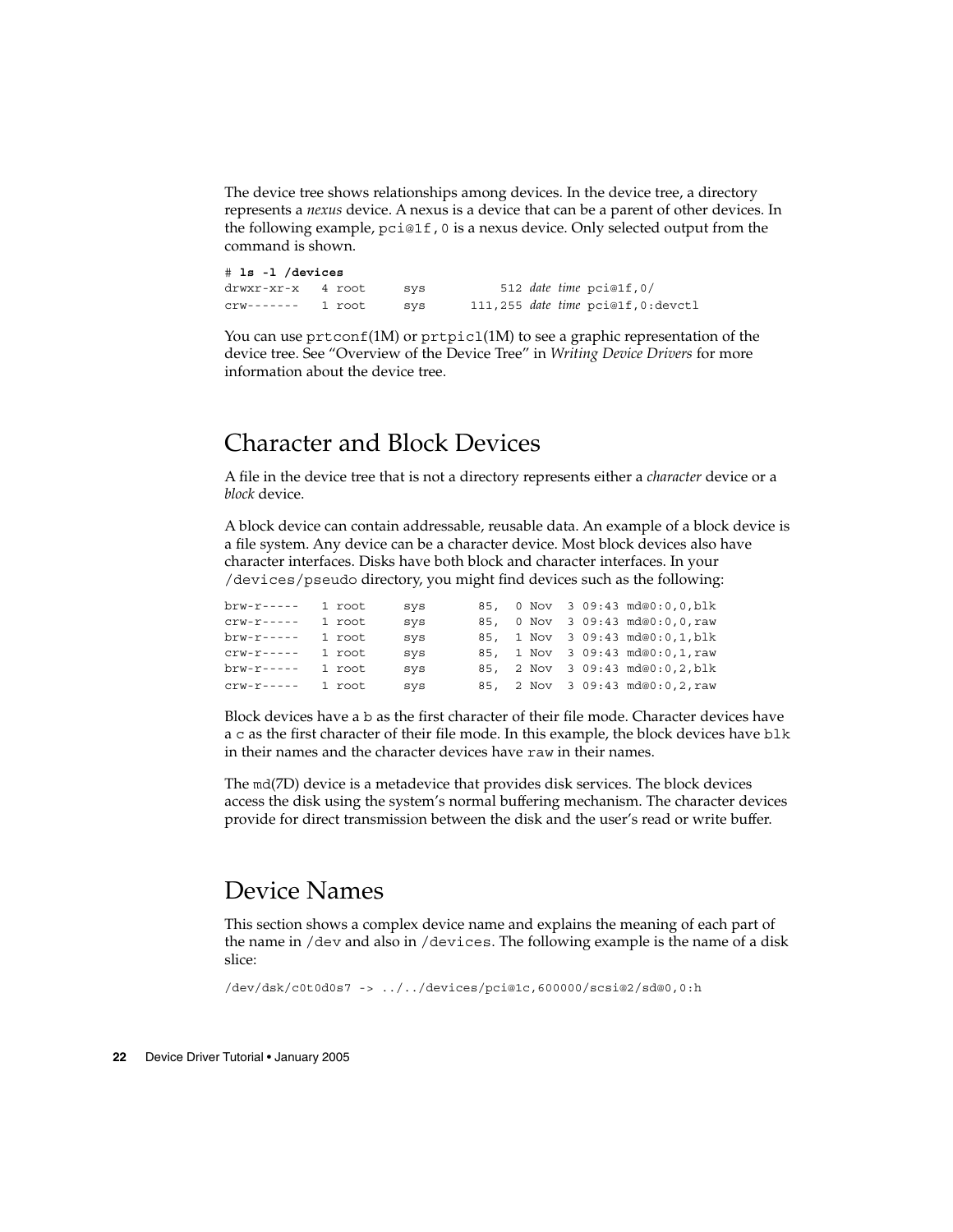<span id="page-22-0"></span>First, examine the name of the file in the /dev directory. These names are managed by the devfsadmd(1M) daemon.

- c0 Controller 0
- t0 Target 0. On SCSI controllers, this value is the disk number.
- d0 SCSI LUN. This value indicates a virtual partitioning of a target or single physical device.
- s7 Slice 7 on the target 0 disk.

For the same device, compare the name of the file in the /devices directory. These names show the physical structure and real device names. Note that some of the components of the device name in the /devices directory are subdirectories.

| pci@1c,600000 | PCI bus at address 1c, 600000. These addresses are meaningful<br>only to the parent device.                                                                                                |
|---------------|--------------------------------------------------------------------------------------------------------------------------------------------------------------------------------------------|
| scsi@2        | SCSI controller at address 2 on the PCI bus at address<br>1c, 600000. This name corresponds to the c0 in<br>/dev/dsk/c0t0d0s7.                                                             |
| sd@0,0        | SCSI disk at address $0$ , 0 on the SCSI controller at address 2.<br>This name corresponds to the t0 in /dev/dsk/c0t0d0s7. The<br>sd name and driver can also apply to IDE CD-ROM devices. |
| sd@0,0:h      | Minor node h on the SCSI disk at address 0, 0. This name<br>corresponds to the s7 in /dev/dsk/c0t0d0s7.                                                                                    |

#### Device Numbers

A *device number* identifies a particular device and minor node in the device tree. The dev t parameter that is required in many DDI/DKI routines is this device number.

Each device has a major number and a minor number. A device number is a *major*,*minor* pair. A long file listing shows the device number in the column where file sizes are usually listed. In the following example, the device number is 86,255. The device major number is 86, and the device minor number is 255.

% **ls -l /devices/pci@0,0:devctl** crw------- 1 root sys 86,255 *date time* /devices/pci@0,0:devctl

In the Solaris OS, the major number is chosen for you when you install the driver so that it will not conflict with any other major number. The kernel uses the major number to associate the I/O request with the correct driver code. The kernel uses this association to decide which driver to execute when the user reads or writes the device file. All devices and their major numbers are listed in the file /etc/name\_to\_major.

```
% grep 86 /etc/name_to_major
pci 86
```
Chapter 1 • Introduction to Device Drivers **23**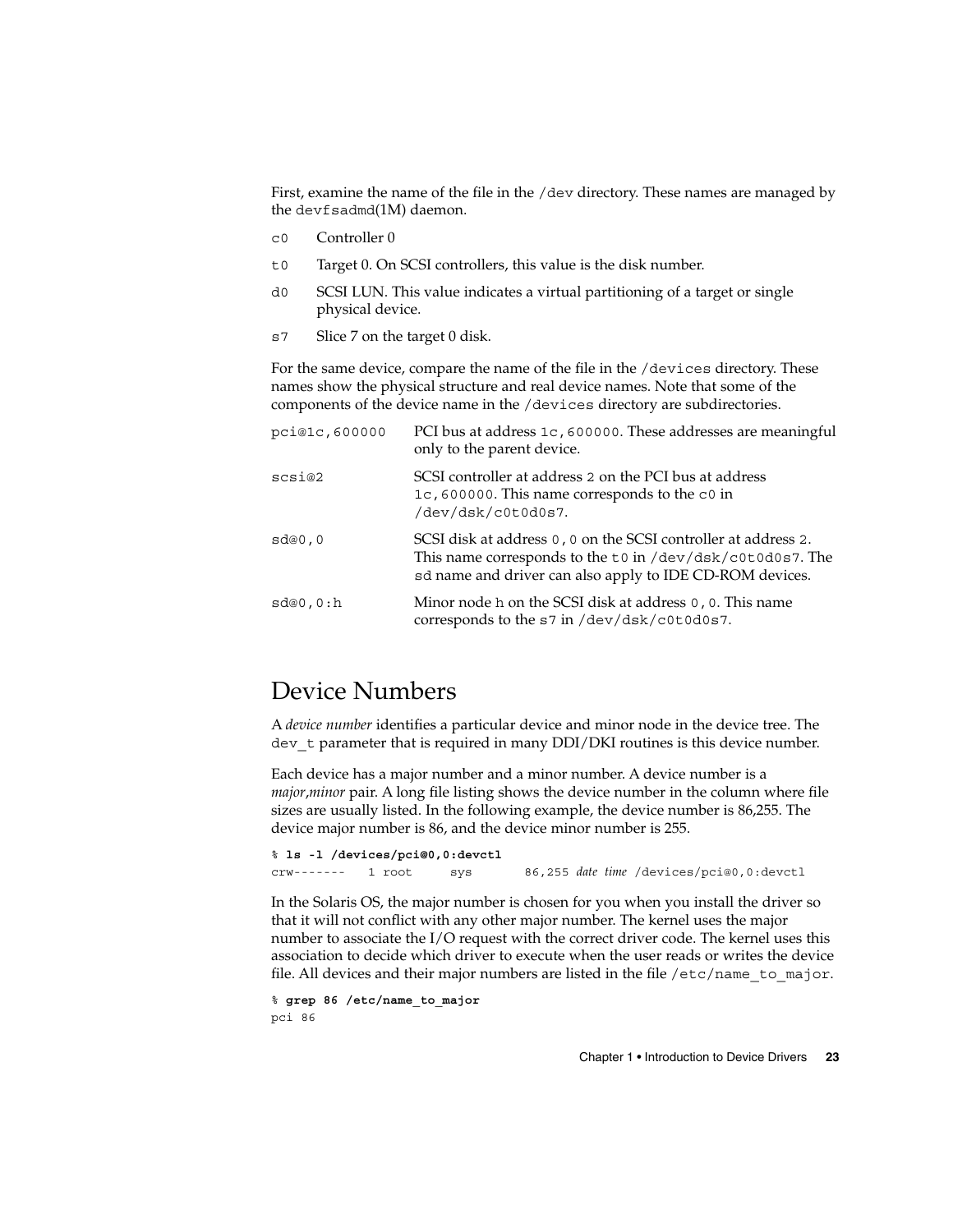The minor number is assigned in the driver. The minor number must map each driver to a specific device instance. Minor numbers usually refer to sub-devices. For example, a disk driver may communicate with a hardware controller device that has several disk drives attached. Minor nodes do not necessarily have a physical representation.

The following example shows instances 0, 1, and 2 of the md device. The numbers 0, 1, and 2 are the minor numbers.

```
brw-r----- 1 root sys 85, 0 Nov 3 09:43 md@0:0,0,blk
crw-r----- 1 root sys 85, 0 Nov 3 09:43 md@0:0,0,raw
brw-r----- 1 root sys 85, 1 Nov 3 09:43 md@0:0,1,blk
crw-r----- 1 root sys 85, 1 Nov 3 09:43 md@0:0,1,raw
brw-r----- 1 root sys 85, 2 Nov 3 09:43 md@0:0,2,blk
crw-r----- 1 root sys 85, 2 Nov 3 09:43 md@0:0,2,raw
```
In the name sd@0, 0:h,, h represents a minor node. When the driver receives a request for minor node h, the driver actually receives a corresponding minor number. The driver for the sd node interprets that minor number to be a particular section of disk, such as slice 7 mounted on /export.

[Chapter 2](#page-24-0) shows how to use the ddi\_get\_instance(9F) routine in your driver to get an instance number for the device you are driving.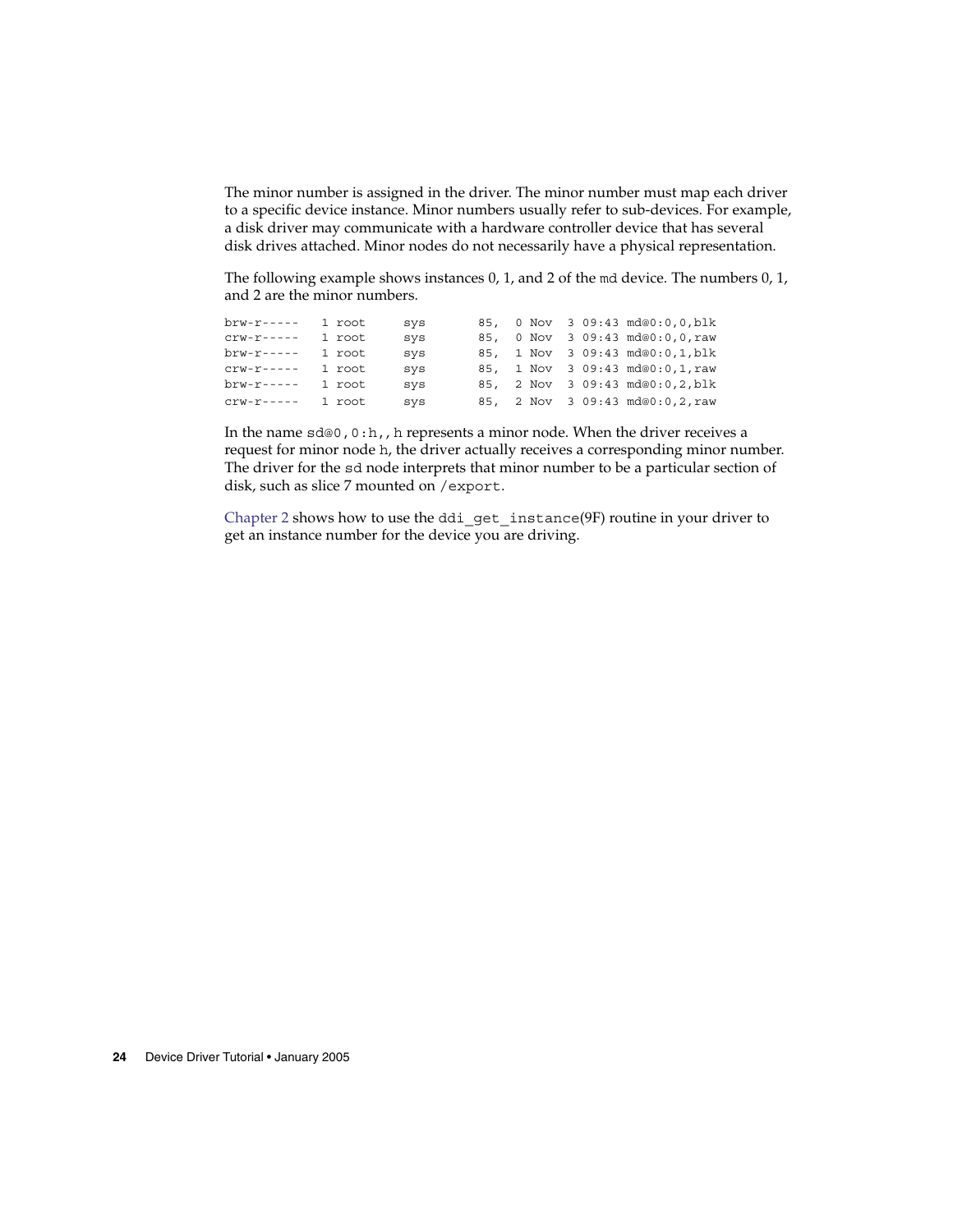#### <span id="page-24-0"></span>CHAPTER **2**

# Template Driver Example

This chapter shows you how to develop a very simple, working driver. This chapter explains how to write the driver and configuration file, compile the driver, load the driver, and test the driver.

The driver that is shown in this chapter is a pseudo device driver that merely writes a message to a system log every time an entry point is entered. This driver demonstrates the minimum functionality that any character driver must implement. You can use this driver as a template for building a complex driver.

This chapter discusses the following driver development steps:

- "Overview of the Template Driver Example" on page 25
- *["Writing the Template Driver"](#page-25-0)* on page 26
- *["Writing the Device Configuration File"](#page-46-0)* on page 47
- ["Building and Installing the Driver"](#page-47-0) on page 48
- ["Testing the Template Driver"](#page-48-0) on page 49
- ["Complete Driver Source"](#page-51-0) on page 52

# Overview of the Template Driver Example

This example guides you through the following steps:

- 1. Create a directory where you can develop your driver and open a new text file named dummy.c.
- 2. Write the entry points for loadable module configuration:  $int(9E)$ ,  $into(9E)$ , and \_fini(9E).
- 3. Write the entry points for autoconfiguration: attach(9E), detach(9E), getinfo(9E), and prop\_op(9E).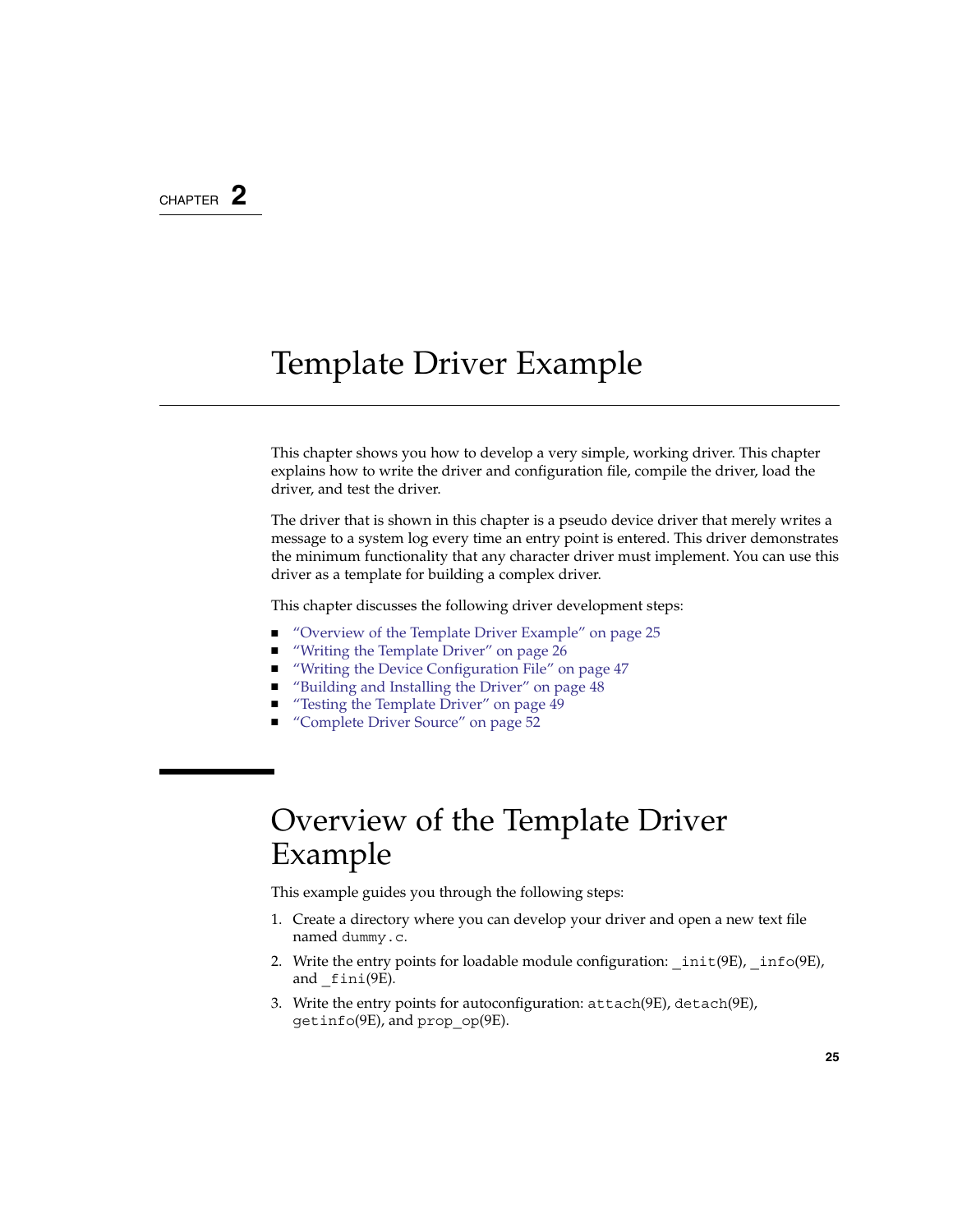- <span id="page-25-0"></span>4. Write the entry points for user context: open(9E), close(9E), read(9E), and write(9E).
- 5. Define the data structures: the character and block operations structure cb  $ops(9S)$ , the device operations structure dev  $ops(9S)$ , and the module linkage structures modldrv(9S) and modlinkage(9S).
- 6. Create the driver configuration file dummy.conf.
- 7. Build and install the driver.
- 8. Test the driver by loading the driver, reading from and writing to the device node, and unloading the driver.

The entry points that are to be created in this example are shown in the following diagram.

| dummy cb ops Structure                                                  |
|-------------------------------------------------------------------------|
| dummy_open<br>dummy_close<br>dummy_read<br>dummy_write<br>dummy_prop_op |
|                                                                         |
| dummy dev ops Structure                                                 |

dummy\_getinfo dummy\_attach dummy\_detach

**FIGURE 2–1** Entry Points for the dummy Example

# Writing the Template Driver

This section describes the entry points and data structures that are included in this driver and shows you how to define them. All of these data structures and almost all of these entry points are required for any character device driver.

This section describes the following entry points and data structures:

- Loadable module configuration entry points
- Autoconfiguration entry points
- User context entry points
- Character and block operations structure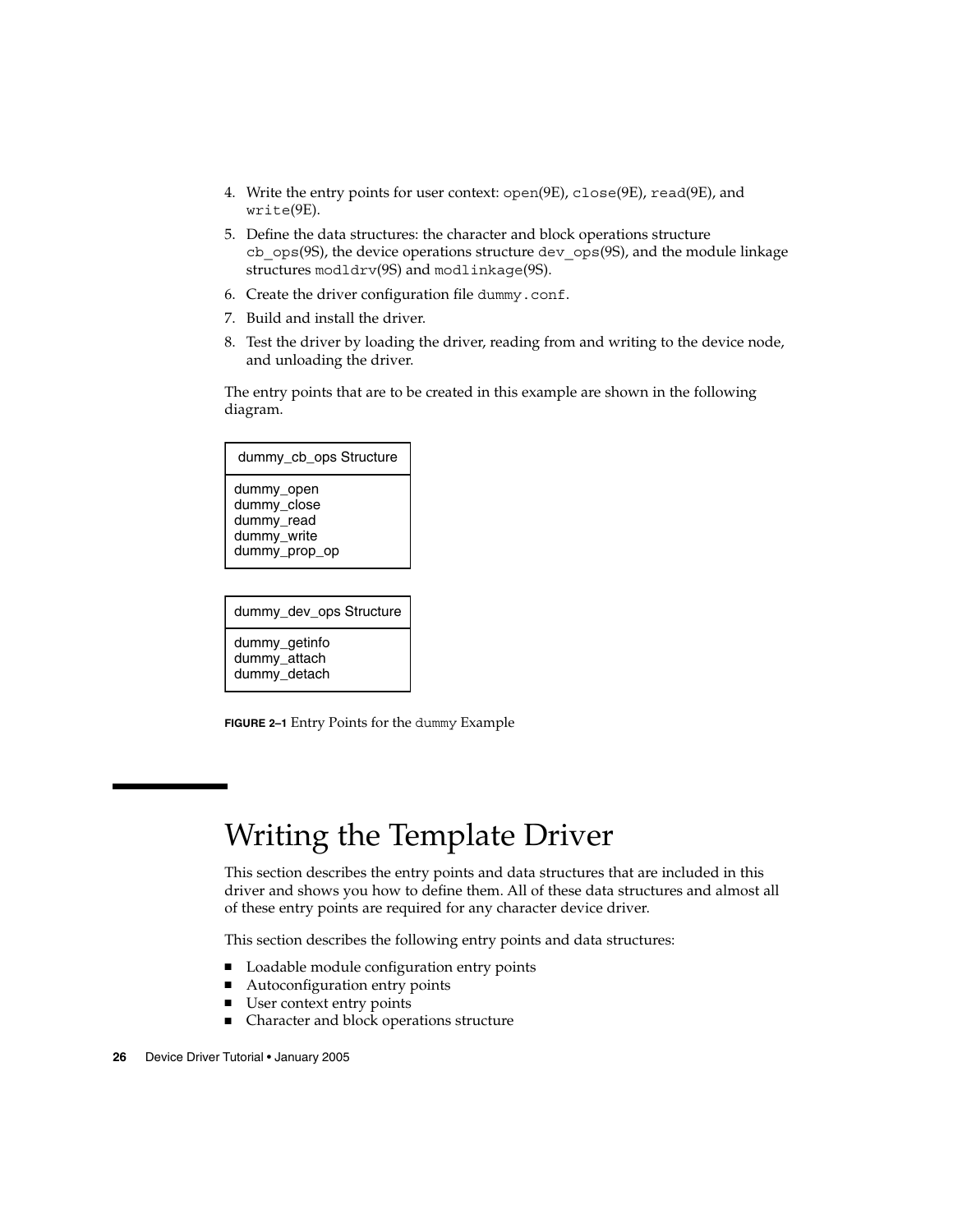- <span id="page-26-0"></span>■ Device operations structure
- Module linkage structures

First, create a directory where you can develop your driver. This driver is named dummy because this driver does not do any real work. Next, open a new text file named dummy.c.

## Writing the Loadable Module Configuration Entry Points

Every kernel module of any type must define at least the following three loadable module configuration entry points:

- The  $init(9E)$  routine initializes a loadable module. The  $init(9E)$  routine must at least call the mod\_install(9F) function and return the success or failure value that is returned by mod\_install(9F).
- The info(9E) routine returns information about a loadable module. The \_info(9E) routine must at least call the mod\_info(9F) function and return the value that is returned by mod info(9F).
- The fini(9E) routine prepares a loadable module for unloading. The fini(9E) routine must at least call the mod\_remove(9F) function and return the success or failure value that is returned by mod\_remove(9F). When mod\_remove(9F) is successful, the  $fini(9E)$  routine must undo everything that the  $init(9E)$ routine did.

The mod install(9F), mod info(9F), and mod remove(9F) functions are used in exactly the same way in every driver, regardless of the functionality of the driver. You do not need to investigate what the values of the arguments of these functions should be. You can copy these function calls from this example and paste them into every driver you write.

In this section, the following code is added to the dummy.c source file:

```
/* Loadable module configuration entry points */
int
_init(void)
{
    cmn_err(CE_NOTE, "Inside _init");
    return(mod_install(&ml));
}
int
_info(struct modinfo *modinfop)
{
    cmn_err(CE_NOTE, "Inside _info");
    return(mod_info(&ml, modinfop));
}
```
Chapter 2 • Template Driver Example **27**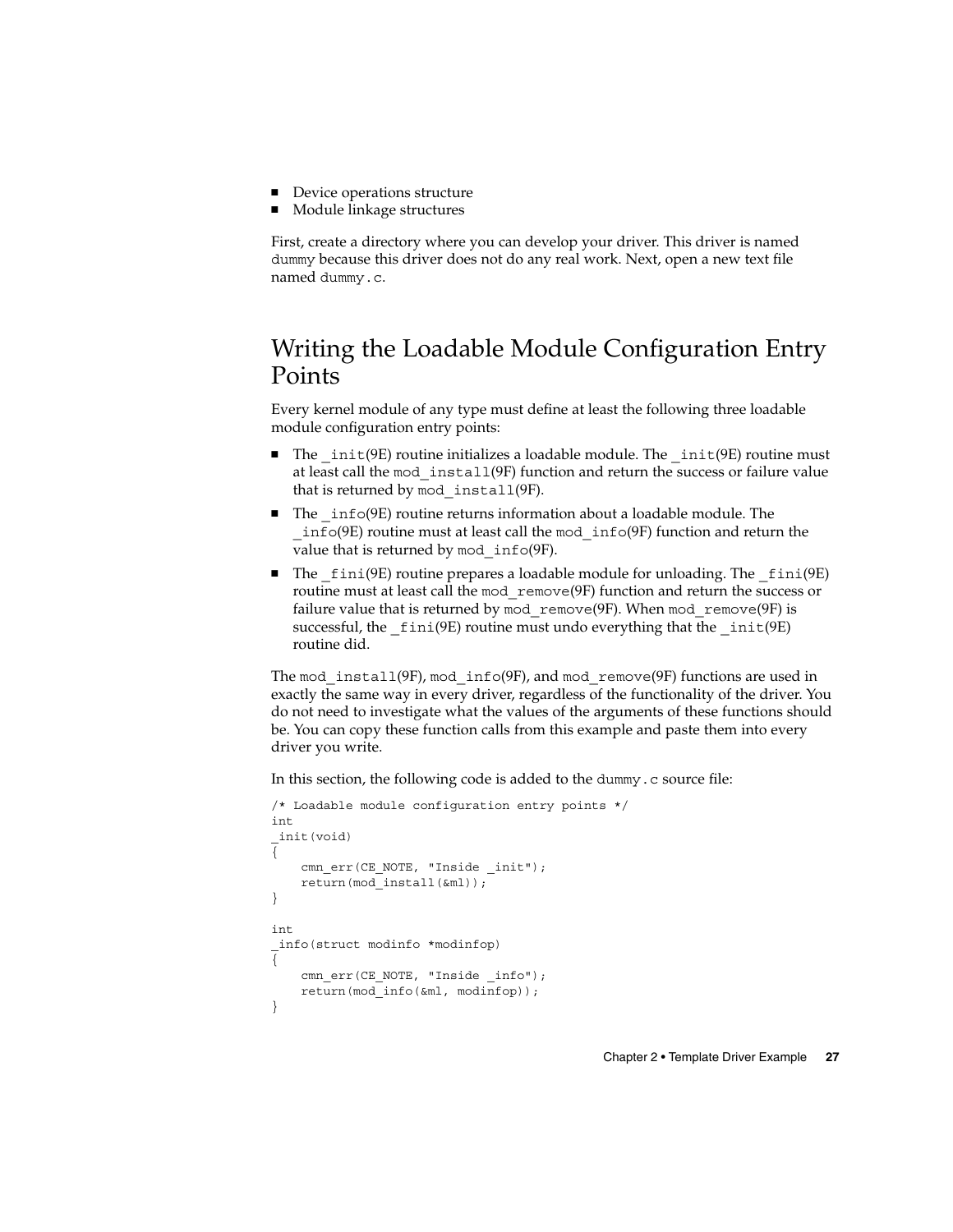```
int
_fini(void)
{
    cmn_err(CE_NOTE, "Inside _fini");
    return(mod_remove(&ml));
}
```
#### Declaring the Loadable Module Configuration Entry Points

The  $int(9E)$ ,  $info(9E)$ , and  $finit(9E)$  routine names are not unique to any particular kernel module. You customize the behavior of these routines when you define them in your module, but the names of these routines are not unique. These three routines are declared in the modctl.h header file. You need to include the modctl.h header file in your dummy.c file. Do not declare these three routines in dummy.c.

#### Defining the Module Initialization Entry Point

The \_init(9E) routine returns type int and takes no arguments. The \_init(9E) routine must call the mod install(9F) function and return the success or failure value that is returned by mod\_install(9F).

The mod install(9F) function takes an argument that is a modlinkage(9S) structure. See ["Defining the Module Linkage Structures"](#page-45-0) on page 46 for information about the modlinkage(9S) structure.

This driver is supposed to write a message each time an entry point is entered. Use the cmn  $err(9F)$  function to write a message to a system log. The cmn  $err(9F)$  function usually is used to report an error condition. The  $cmn = \text{erf}(9F)$  function also is useful for debugging in the same way that you might use print statements in a user program.

The cmn err(9F) function requires you to include the cmn\_err.h header file, the ddi.h header file, and the sunddi.h header file. The cmn err(9F) function takes two arguments. The first argument is a constant that indicates the severity of the error message. The message written by this driver is not an error message but is simply a test message. Use CE\_NOTE for the value of this severity constant. The second argument the cmn  $err(9F)$  function takes is a string message.

The following code is the  $int(9E)$  routine that you should enter into your dummy.c file. The ml structure is the modlinkage(9S) structure that is discussed in ["Defining](#page-45-0) [the Module Linkage Structures"](#page-45-0) on page 46.

```
int
_init(void)
{
    cmn_err(CE_NOTE, "Inside _init");
```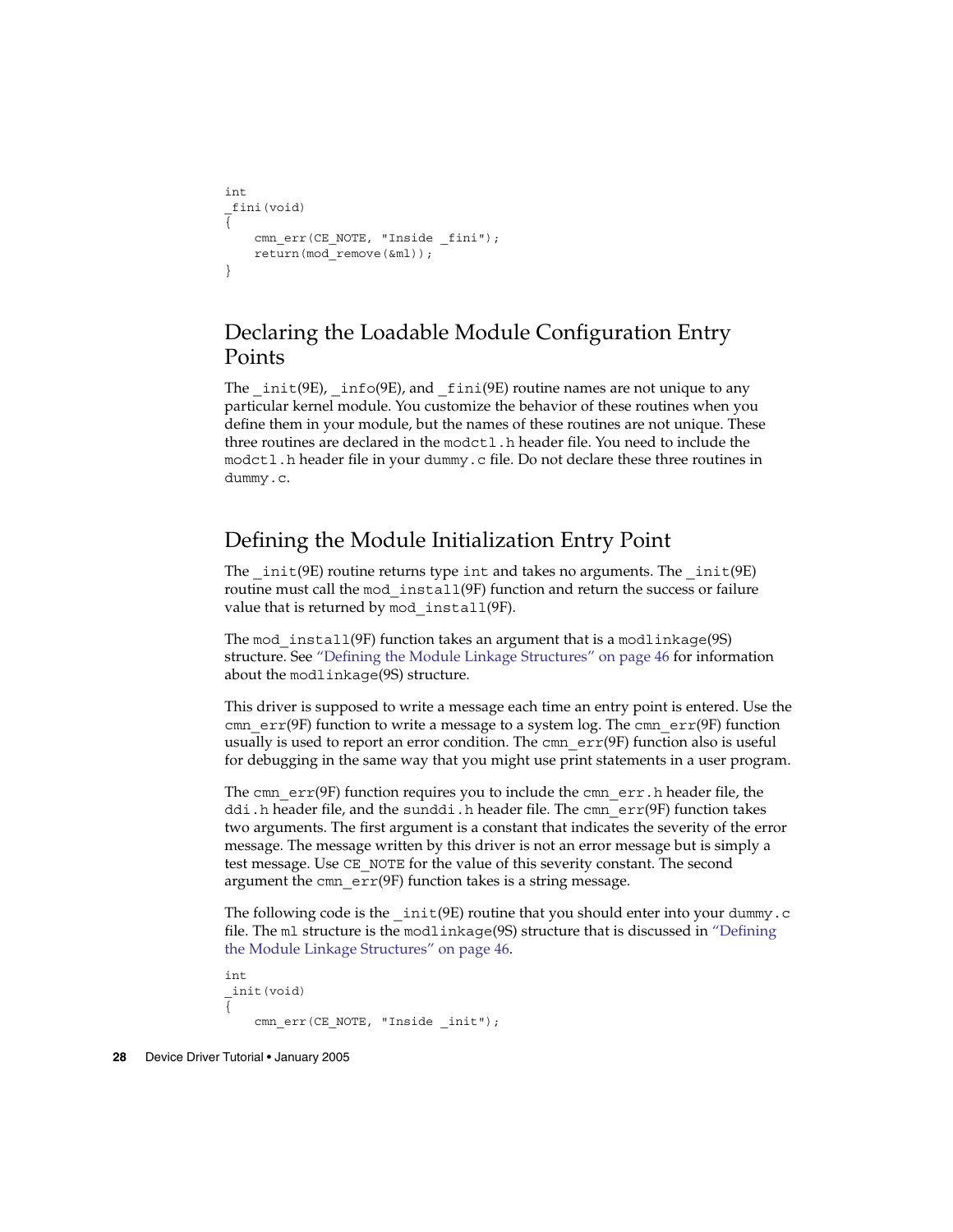```
return(mod_install(&ml));
}
```
### Defining the Module Information Entry Point

The  $inf(9E)$  routine returns type int and takes an argument that is a pointer to an opaque modinfo structure. The \_info(9E) routine must return the value that is returned by the mod\_info(9F) function.

The mod info(9F) function takes two arguments. The first argument to mod\_info(9F) is a modlinkage(9S) structure. See ["Defining the Module Linkage](#page-45-0) [Structures"](#page-45-0) on page 46 for information about the modlinkage(9S) structure. The second argument to mod\_info(9F) is the same modinfo structure pointer that is the argument to the  $info(9E)$  routine. The mod  $info(9F)$  function returns the module information or returns zero if an error occurs.

Use the cmn  $err(9F)$  function to write a message to the system log in the same way that you used the cmn  $err(9F)$  function in your  $int(9E)$  entry point.

The following code is the  $\text{info}(9E)$  routine that you should enter into your dummy.c file. The ml structure is discussed in ["Defining the Module Linkage Structures"](#page-45-0) [on page 46.](#page-45-0) The modinfop argument is a pointer to an opaque structure that the system uses to pass module information.

```
int
_info(struct modinfo *modinfop)
{
    cmn_err(CE_NOTE, "Inside _info");
   return(mod_info(&ml, modinfop));
}
```
#### Defining the Module Unload Entry Point

The  $fini(9E)$  routine returns type int and takes no arguments. The  $fini(9E)$ routine must call the mod remove(9F) function and return the success or failure value that is returned by mod remove(9F).

When mod  $r$ emove(9F) is successful, the  $fini(9E)$  routine must undo everything that the \_init(9E) routine did. The \_fini(9E) routine must call mod\_remove(9F) because the  $\text{init}(9E)$  routine called mod  $\text{install}(9F)$ . The  $\text{finite}(9E)$  routine must deallocate anything that was allocated, close anything that was opened, and destroy anything that was created in the  $int(9E)$  routine.

The fini(9E) routine can be called at any time when a module is loaded. In normal operation, the \_fini(9E) routine often fails. This behavior is normal because the kernel allows the module to determine whether the module can be unloaded. If mod remove(9F) is successful, the module determines that devices were detached, and the module can be unloaded. If mod\_remove(9F) fails, the module determines that devices were not detached, and the module cannot be unloaded.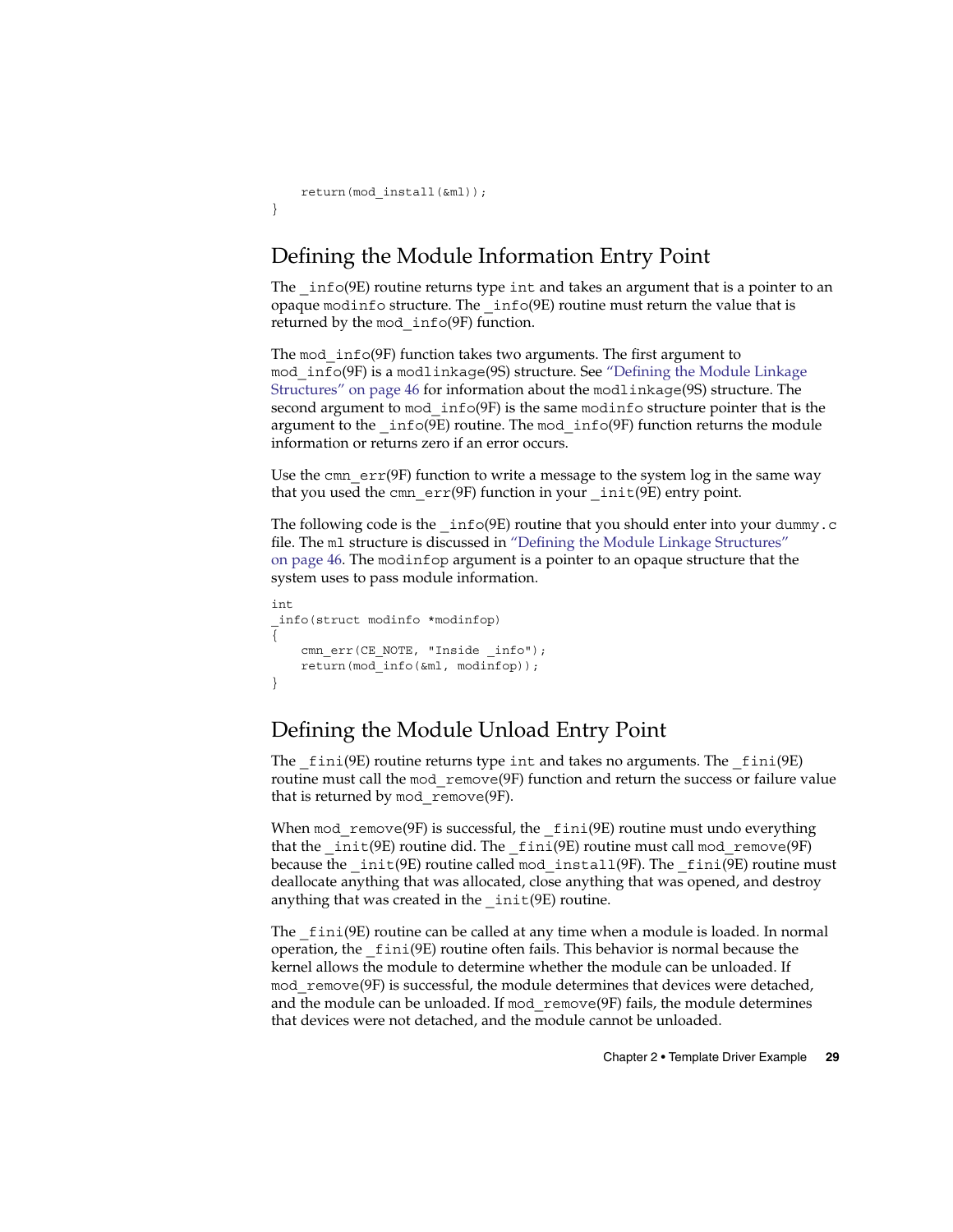The following actions take place when mod remove(9F) is called:

- The kernel checks whether this driver is busy. This driver is busy if one of the following conditions is true:
	- A device node that is managed by this driver is open.
	- Another module that depends on this driver is open. A module depends on this driver if the module was linked using the -N option with this driver named as the argument to that  $-N$  option. See the  $ld(1)$  man page for more information.
- If the driver is busy, then mod remove(9F) fails and  $fini(9E)$  fails.
- $\blacksquare$  If the driver is not busy, then the kernel calls the detach(9E) entry point of the driver.
	- If detach(9E) fails, then mod remove(9F) fails and fini(9E) fails.
	- If detach(9E) succeeds, then mod remove(9F) succeeds, and  $fini(9E)$ continues its cleanup work.

The mod  $r$ emove(9F) function takes an argument that is a modlinkage(9S) structure. See ["Defining the Module Linkage Structures"](#page-45-0) on page 46 for information about the modlinkage(9S) structure.

Use the cmn  $err(9F)$  function to write a message to the system log in the same way that you used the cmn  $err(9F)$  function in your  $int(9E)$  entry point.

The following code is the  $\pm \text{ini}(9E)$  routine that you should enter into your dummy.c file. The m1 structure is discussed in ["Defining the Module Linkage Structures"](#page-45-0) [on page 46.](#page-45-0)

```
int
_fini(void)
{
    cmn_err(CE_NOTE, "Inside _fini");
    return(mod_remove(&ml));
}
```
#### Including Loadable Module Configuration Header Files

The  $init(9E)$ ,  $info(9E)$ ,  $fini(9E)$ , and mod  $install(9F)$  functions require you to include the modctl.h header file. The cmn err(9F) function requires you to include the cmn err.h header file, the ddi.h header file, and the sunddi.h header file.

The following header files are required by the three loadable module configuration routines that you have written in this section. Include this code near the top of your dummy.c file.

```
#include <sys/modctl.h> /* used by init, info, fini */
#include <sys/cmn err.h> /* used by all entry points for this driver */
#include <sys/ddi.h> /* used by all entry points for this driver */
#include <sys/sunddi.h> /* used by all entry points for this driver */
```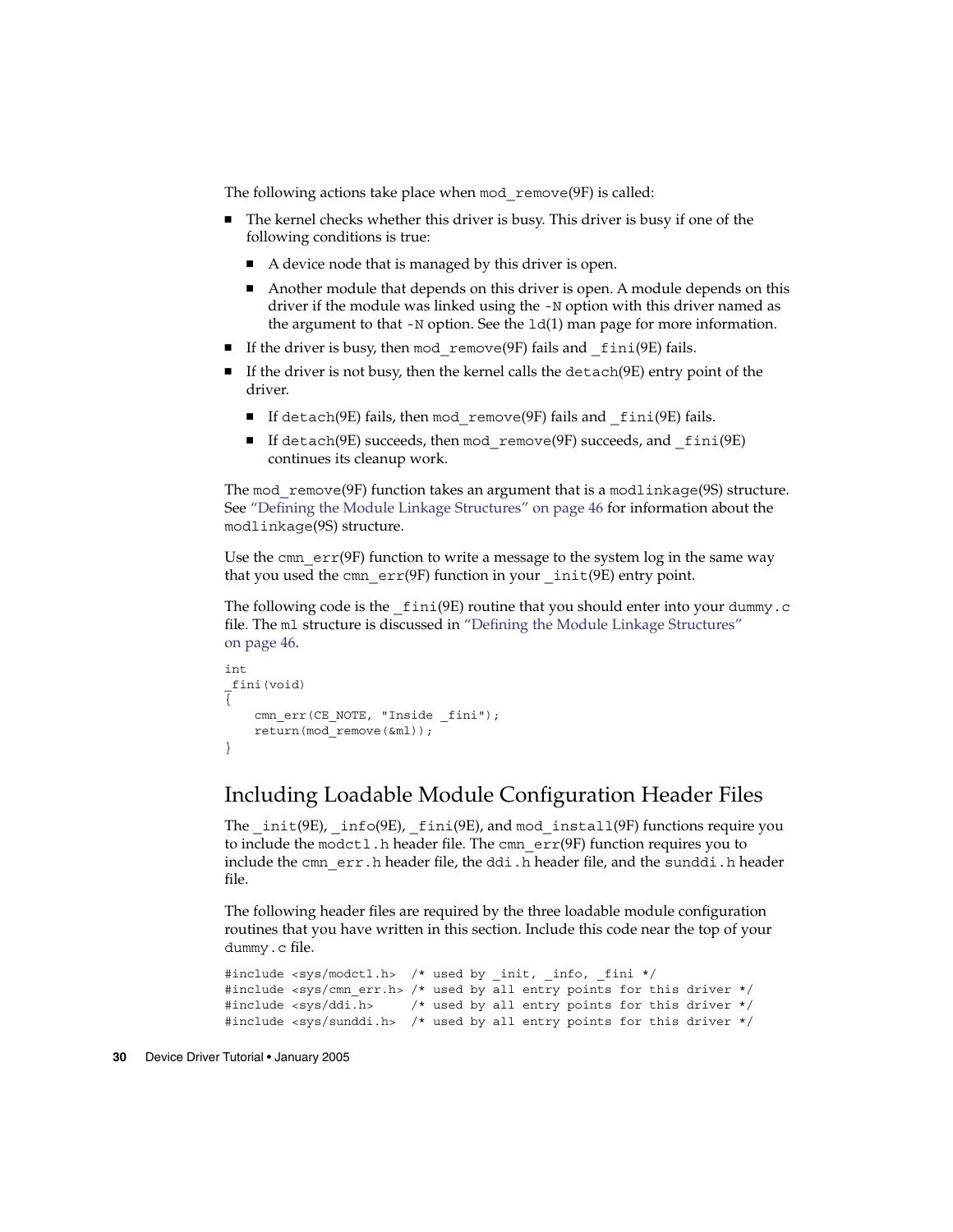## <span id="page-30-0"></span>Writing the Autoconfiguration Entry Points

Every character driver must define at least the following autoconfiguration entry points. The kernel calls these routines when the device driver is loaded.

- The attach(9E) routine must call ddi create minor node(9F). The ddi create minor node(9F) function provides the information the system needs to create the device files.
- The detach(9E) routine must call ddi\_remove\_minor\_node(9F) to deallocate everything that was allocated by ddi\_create\_minor\_node(9F). The detach(9E) routine must undo everything that the attach(9E) routine did.
- The getinfo(9E) routine returns requested device driver information through one of its arguments.
- The prop\_op(9E) routine returns requested device driver property information through a pointer. You can call the ddi\_prop\_op(9F) function instead of writing your own prop\_op(9E) entry point. Use the prop\_op(9E) entry point to customize the behavior of the ddi\_prop\_op(9F) function.

In this section, the following code is added:

```
/* Device autoconfiguration entry points */
static int
dummy attach(dev info t *dip, ddi attach cmd t cmd)
{
    cmn_err(CE_NOTE, "Inside dummy_attach");
    switch(cmd) {
    case DDI_ATTACH:
        dummy dip = dip;
        if (ddi_create_minor_node(dip, "0", S_IFCHR,
            ddi_get_instance(dip), DDI_PSEUDO,0)
            != DDI_SUCCESS) {
            cmn_err(CE_NOTE,
                "%s%d: attach: could not add character node.",
                "dummy", 0);
            return(DDI_FAILURE);
        } else
           return DDI_SUCCESS;
    default:
       return DDI_FAILURE;
    }
}
static int
dummy detach(dev info t *dip, ddi detach cmd t cmd)
{
    cmn_err(CE_NOTE, "Inside dummy_detach");
    switch(cmd) {
    case DDI_DETACH:
        dummy\_dip = 0;ddi_remove_minor_node(dip, NULL);
        return DDI_SUCCESS;
    default:
```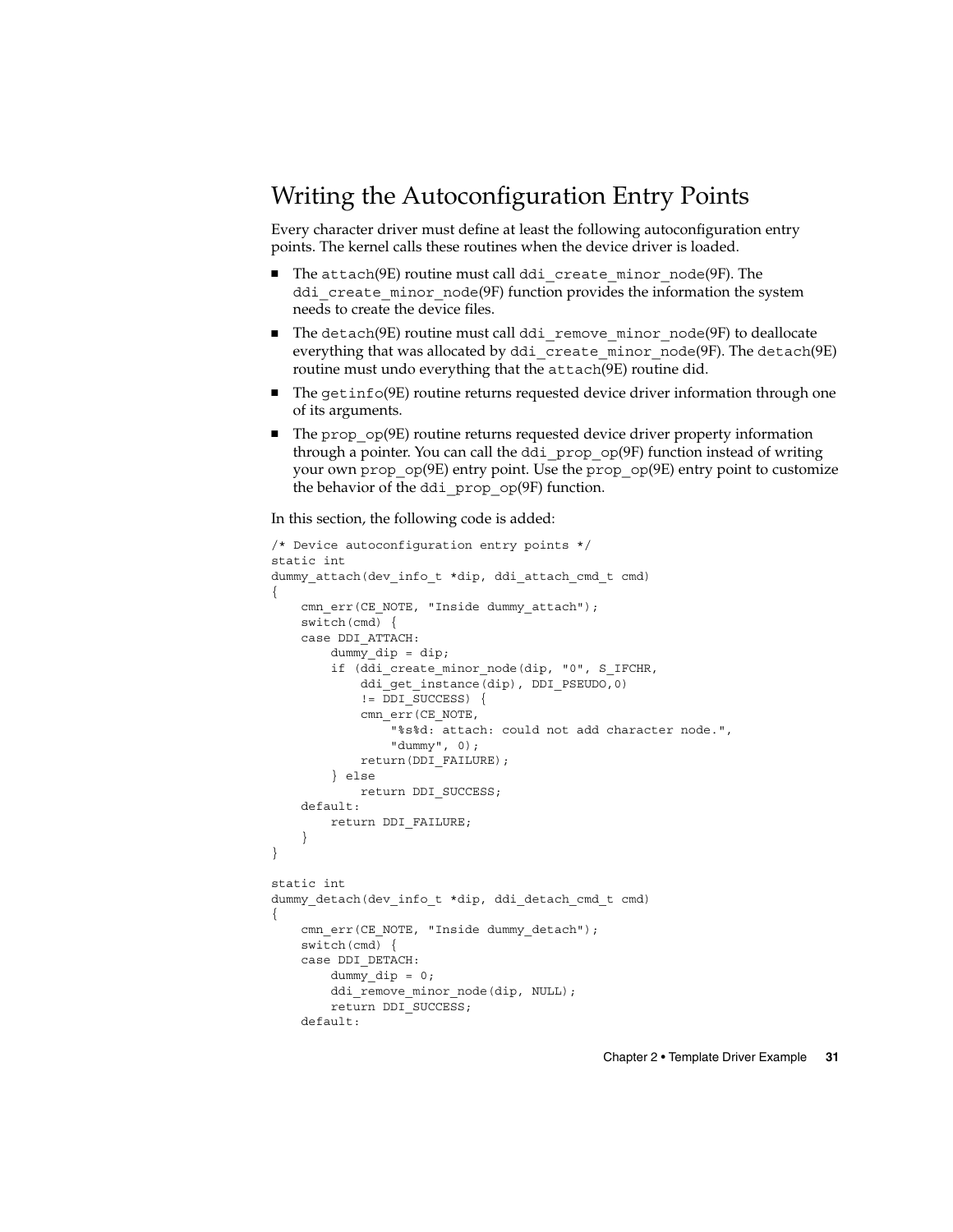```
return DDI_FAILURE;
    }
}
static int
dummy qetinfo(dev info t *dip, ddi info cmd t cmd, void *arg,
   void **resultp)
{
   cmn_err(CE_NOTE, "Inside dummy_getinfo");
    switch(cmd) {
    case DDI_INFO_DEVT2DEVINFO:
       *resultp = dummy_dip;
       return DDI_SUCCESS;
    case DDI_INFO_DEVT2INSTANCE:
       *resultp = 0;
        return DDI_SUCCESS;
    default:
        return DDI_FAILURE;
    }
}
static int
dummy_prop_op(dev_t dev, dev_info_t *dip, ddi_prop_op_t prop_op,
   int flags, char *name, caddr_t valuep, int *lengthp)
{
    cmn_err(CE_NOTE, "Inside dummy_prop_op");
    return(ddi_prop_op(dev,dip,prop_op,flags,name,valuep,lengthp));
}
```
#### Declaring the Autoconfiguration Entry Points

The attach(9E), detach(9E), getinfo(9E), and prop\_op(9E) entry point routines need to be uniquely named for this driver. Choose a prefix to use with each entry point routine.

**Note –** By convention, the prefix used for function and data names that are unique to this driver is either the name of this driver or an abbreviation of the name of this driver. Use the same prefix throughout the driver. This practice makes debugging much easier.

In the example shown in this chapter, dummy\_ is used for the prefix to each function and data name that is unique to this example.

The following declarations are the autoconfiguration entry point declarations you should have in your dummy.c file. Note that each of these functions is declared static.

```
static int dummy_attach(dev_info_t *dip, ddi_attach_cmd_t cmd);
static int dummy detach(dev info t *dip, ddi detach cmd t cmd);
static int dummy getinfo(dev info t *dip, ddi info cmd t cmd, void *arg,
```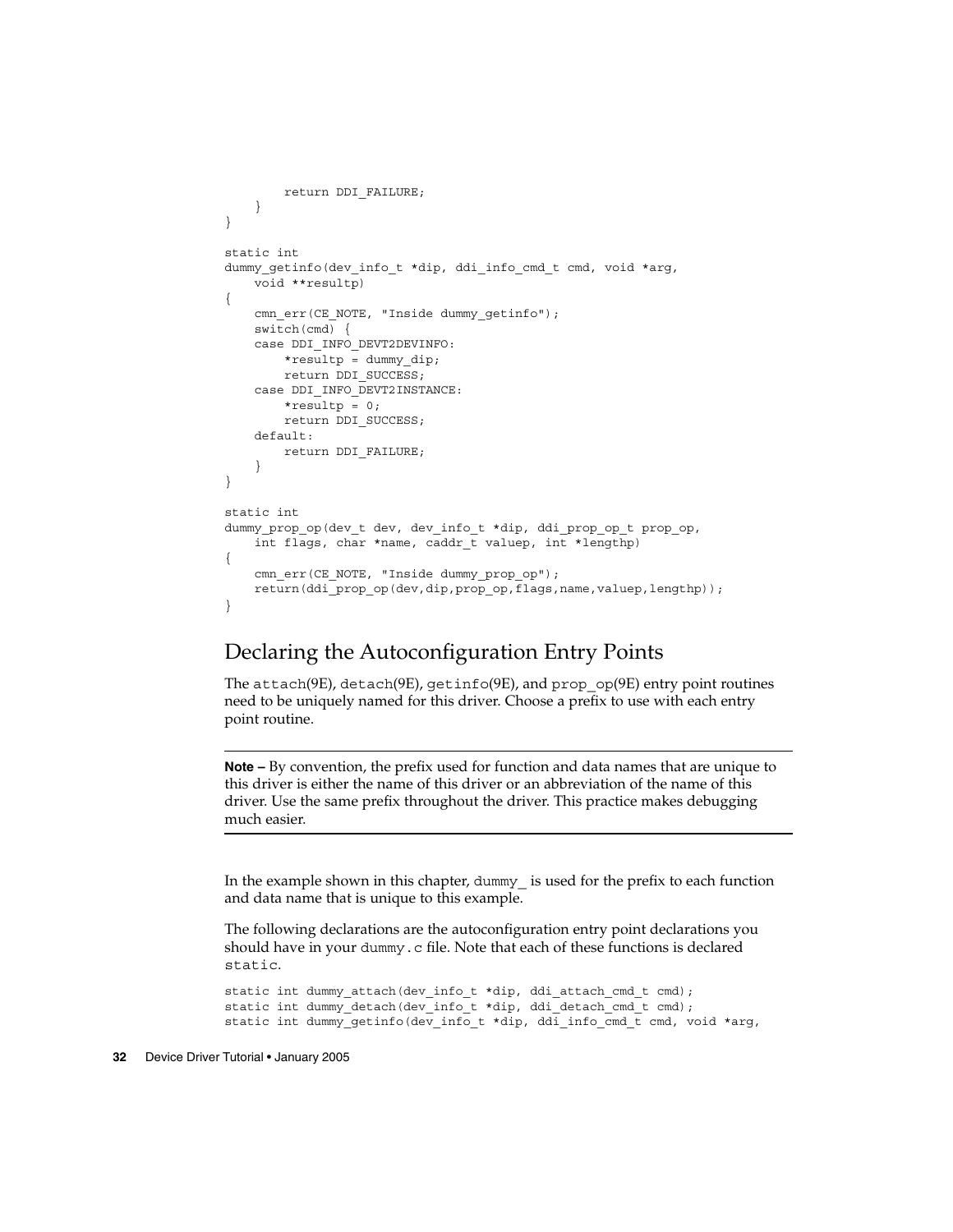```
void **resultp);
static int dummy prop op(dev t dev, dev info t *dip, ddi prop op t prop op,
    int flags, char *name, caddr_t valuep, int *lengthp);
```
#### Defining the Device Attach Entry Point

The attach(9E) routine returns type int. The attach(9E) routine must return either DDI\_SUCCESS or DDI\_FAILURE. These two constants are defined in sunddi.h. All of the autoconfiguration entry point routines except for prop\_op(9E) return either DDI\_SUCCESS or DDI\_FAILURE.

The attach(9E) routine takes two arguments. The first argument is a pointer to the dev info structure for this driver. All of the autoconfiguration entry point routines take a dev info argument. The second argument is a constant that specifies the attach type. The value that is passed through this second argument is either DDI\_ATTACH or DDI\_RESUME. Every attach(9E) routine must define behavior for at least DDI\_ATTACH.

The DDI\_ATTACH code must initialize a device instance. In a realistic driver, you define and manage multiple instances of the driver by using a state structure and the ddi soft state(9F) functions. Each instance of the driver has its own copy of the state structure that holds data specific to that instance. One of the pieces of data that is specific to each instance is the device instance pointer. Each instance of the device driver is represented by a separate device file in /devices. Each device instance file is pointed to by a separate device instance pointer. See ["Managing Device State"](#page-60-0) [on page 61](#page-60-0) for information about state structures and ddi\_soft\_state(9F) functions. See ["Devices as Files"](#page-19-0) on page 20 for information about device files and instances.

This dummy driver allows only one instance. Because this driver allows only one instance, this driver does not use a state structure. This driver still must declare a device instance pointer and initialize the pointer value in the attach(9E) routine. Enter the following code near the beginning of dummy.  $c$  to declare a device instance pointer for this driver:

dev info t \*dummy dip; /\* keep track of one instance \*/

The following code is the dummy\_attach() routine that you should enter into your dummy.c file. You can copy the name portion of this function definition directly from the declaration you entered in ["Declaring the Autoconfiguration Entry Points"](#page-31-0) [on page 32.](#page-31-0)

```
static int
dummy attach(dev info t *dip, ddi attach cmd t cmd)
{
    cmn_err(CE_NOTE, "Inside dummy_attach");
    switch(cmd) {
    case DDI_ATTACH:
        dummy dip = dip;
        if (ddi create minor node(dip, "0", S IFCHR,
```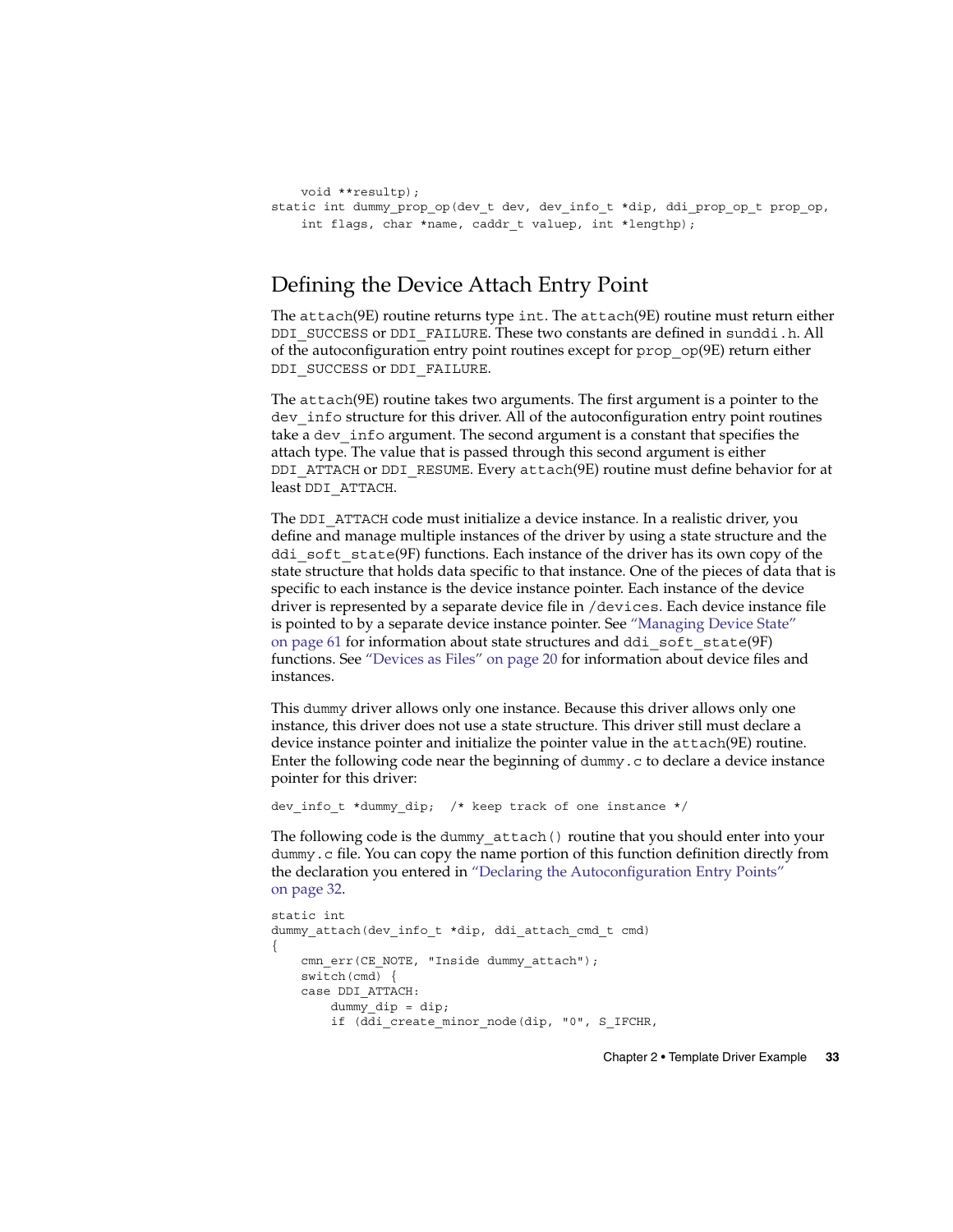```
ddi qet instance(dip), DDI PSEUDO,0)
            != DDI_SUCCESS) {
            cmn_err(CE_NOTE,
                "%s%d: attach: could not add character node.",
                "dummy", 0);
            return(DDI_FAILURE);
        } else
            return DDI_SUCCESS;
    default:
       return DDI_FAILURE;
    }
}
```
First, use cmn  $err(9F)$  to write a message to the system log, as you did in your  $\pm$ in $\pm$ (9E) entry point. Then provide DDI\_ATTACH behavior. Within the DDI\_ATTACH code, first assign the device instance pointer from the dummy\_attach() argument to the dummy\_dip variable that you declared above. You need to save this pointer value in the global variable so that you can use this pointer to get information about this instance from dummy getinfo() and detach this instance in dummy detach(). In this dummy attach() routine, the device instance pointer is used by the ddi get instance(9F) function to return the instance number. The device instance pointer and the instance number both are used by ddi\_create\_minor\_node(9F) to create a new device node.

A realistic driver probably would use the ddi soft state(9F) functions to create and manage a device node. This dummy driver uses the ddi create minor node(9F) function to create a device node. The ddi create minor node(9F) function takes six arguments. The first argument to the ddi\_create\_minor\_node(9F) function is the device instance pointer that points to the dev info structure of this device. The second argument is the name of this minor node. The third argument is S\_IFCHR if this device is a character minor device or is S\_IFBLK if this device is a block minor device. This dummy driver is a character driver.

The fourth argument to the ddi create minor node(9F) function is the minor number of this minor device. This number is also called the instance number. The ddi get instance(9F) function returns this instance number. The fifth argument to the ddi\_create\_minor\_node(9F) function is the node type. The ddi create minor node(9F) man page lists the possible node types. The DDI PSEUDO node type is for pseudo devices. The sixth argument to the ddi create minor node(9F) function specifies whether this is a clone device. This is not a clone device, so set this argument value to 0.

If the ddi create minor  $node(9F)$  call is not successful, write a message to the system log and return DDI\_FAILURE. If the ddi\_create\_minor\_node(9F) call is successful, return DDI\_SUCCESS. If this dummy\_attach() routine receives any cmd other than DDI\_ATTACH, return DDI\_FAILURE.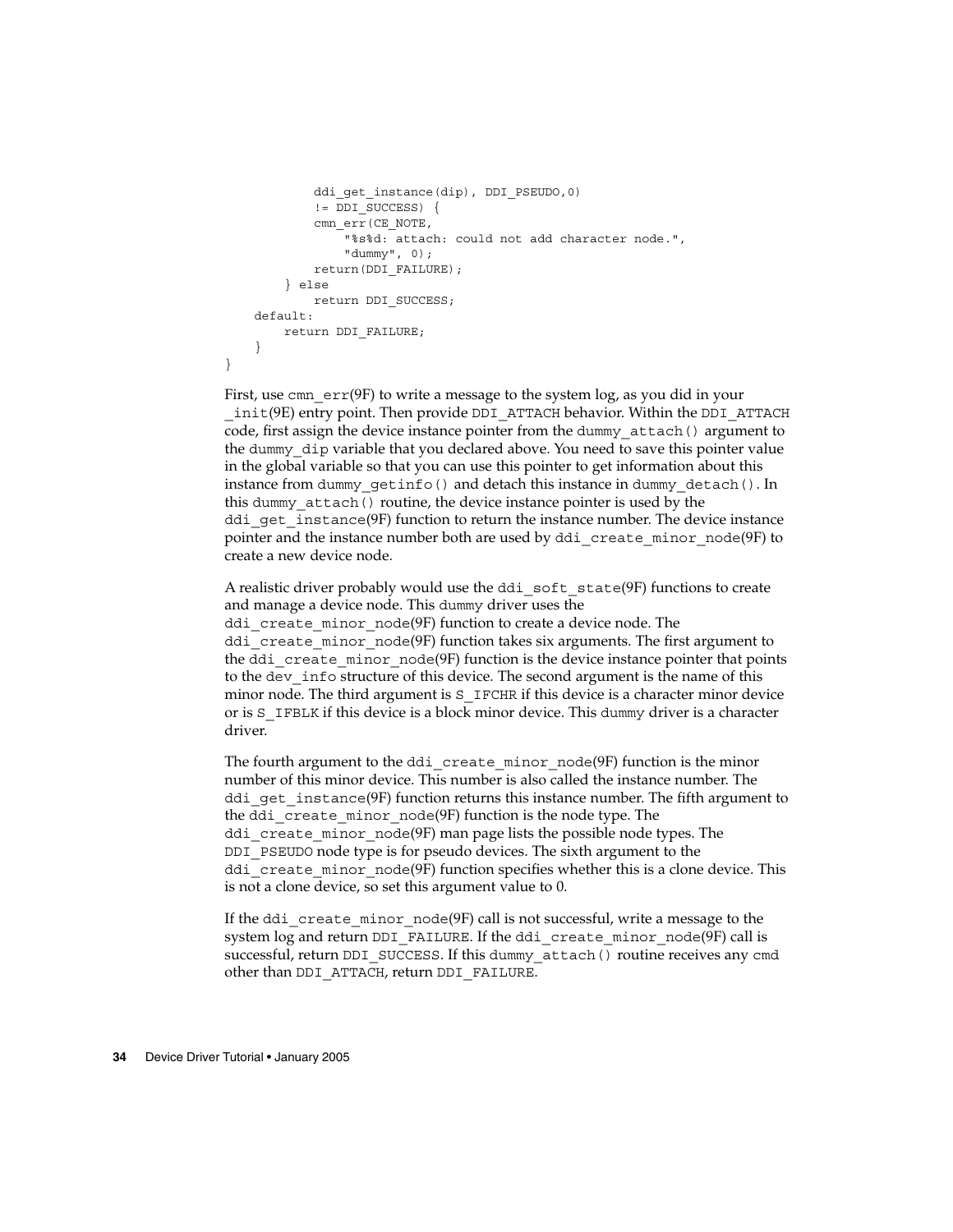#### Defining the Device Detach Entry Point

The detach(9E) routine takes two arguments. The first argument is a pointer to the dev info structure for this driver. The second argument is a constant that specifies the detach type. The value that is passed through this second argument is either DDI DETACH or DDI SUSPEND. Every detach(9E) routine must define behavior for at least DDI\_DETACH.

The DDI DETACH code must undo everything that the DDI ATTACH code did. In the DDI ATTACH code in your attach(9E) routine, you saved the address of a new dev info structure and you called the ddi create minor node(9F) function to create a new node. In the DDI\_DETACH code in this detach(9E) routine, you need to reset the variable that pointed to the dev\_info structure for this node. You also need to call the ddi\_remove\_minor\_node(9F) function to remove this node. The detach(9E) routine must deallocate anything that was allocated, close anything that was opened, and destroy anything that was created in the attach(9E) routine.

The following code is the dummy\_detach() routine that you should enter into your dummy.c file. You can copy the name portion of this function definition directly from the declaration you entered in ["Declaring the Autoconfiguration Entry Points"](#page-31-0) [on page 32.](#page-31-0)

```
static int
dummy detach(dev info t *dip, ddi detach cmd t cmd)
{
   cmn_err(CE_NOTE, "Inside dummy_detach");
   switch(cmd) {
    case DDI_DETACH:
        dummy dip = 0;ddi_remove_minor_node(dip, NULL);
        return DDI_SUCCESS;
    default:
        return DDI_FAILURE;
    }
}
```
First, use cmn err(9F) to write a message to the system log, as you did in your \_init(9E) entry point. Then provide DDI\_DETACH behavior. Within the DDI\_DETACH code, first reset the dummy\_dip variable that you set in dummy\_attach() above. You cannot reset this device instance pointer unless you remove all instances of the device. This dummy driver supports only one instance.

Next, call the ddi remove minor node(9F) function to remove this device node. The ddi remove  $\text{minor node}(9F)$  function takes two arguments. The first argument is the device instance pointer that points to the dev\_info structure of this device. The second argument is the name of the minor node you want to remove. If the value of the minor node argument is NULL, then ddi\_remove\_minor\_node(9F) removes all instances of this device. Because the DDI\_DETACH code of this driver always removes all instances, this dummy driver supports only one instance.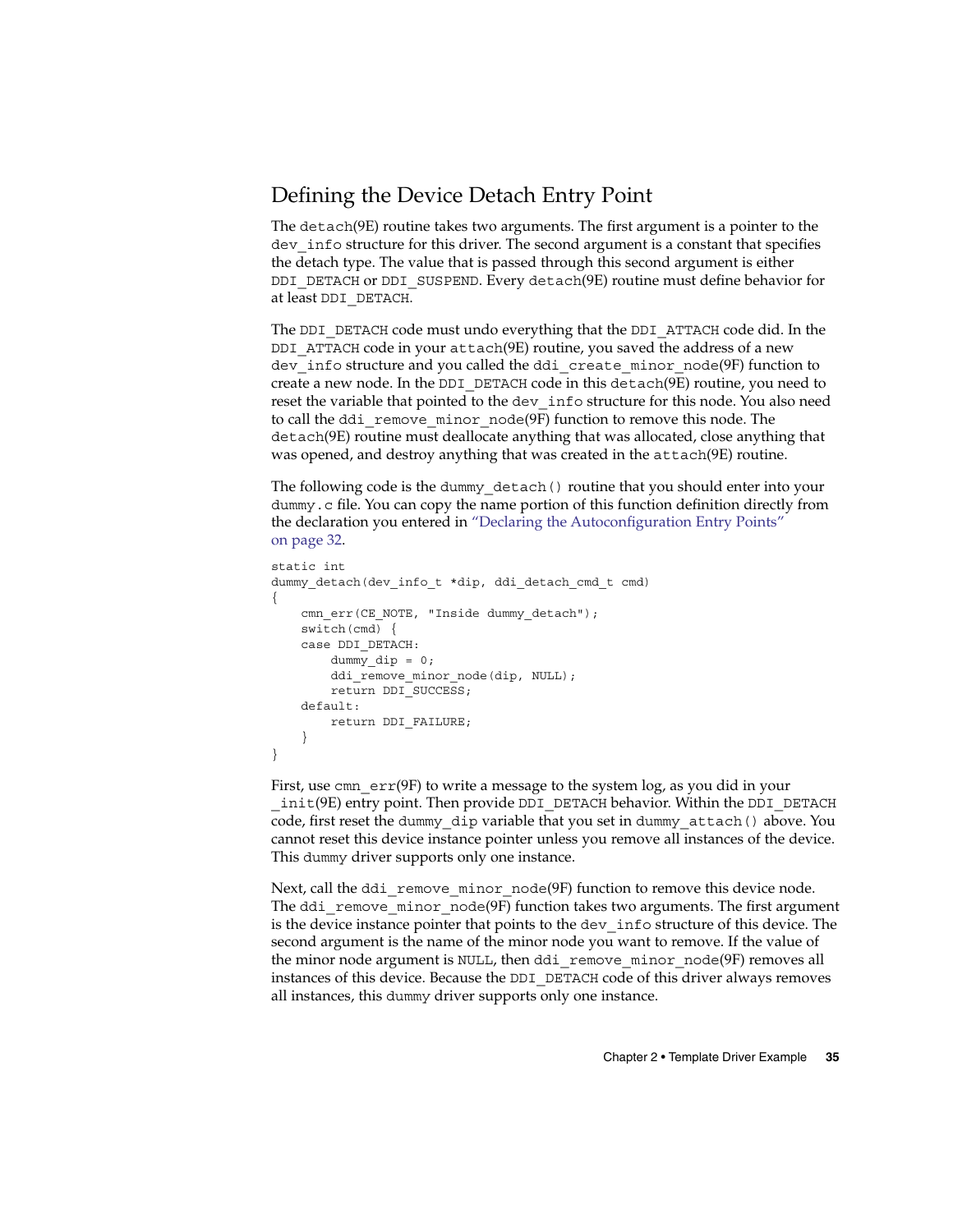If the value of the cmd argument to this dummy\_detach() routine is DDI\_DETACH, remove all instances of this device and return DDI\_SUCCESS. If this dummy detach() routine receives any cmd other than DDI DETACH, return DDI\_FAILURE.

#### Defining the Get Driver Information Entry Point

The getinfo(9E) routine takes a pointer to a device number and returns a pointer to a device information structure or returns a device instance number. The return value of the getinfo(9E) routine is DDI\_SUCCESS or DDI\_FAILURE. The pointer or instance number requested from the getinfo(9E) routine is returned through a pointer argument.

The getinfo(9E) routine takes four arguments. The first argument is a pointer to the dev info structure for this driver. This dev info structure argument is obsolete and is no longer used by the getinfo(9E) routine.

The second argument to the getinfo(9E) routine is a constant that specifies what information the getinfo(9E) routine must return. The value of this second argument is either DDI\_INFO\_DEVT2DEVINFO or DDI\_INFO\_DEVT2INSTANCE. The third argument to the getinfo(9E) routine is a pointer to a device number. The fourth argument is a pointer to the place where the getinfo(9E) routine must store the requested information. The information stored at this location depends on the value you passed in the second argument to the getinfo(9E) routine.

The following table describes the relationship between the second and fourth arguments to the getinfo(9E) routine.

| <b>TABLE 2-1</b> Get Driver Information Entry Point Arguments |  |
|---------------------------------------------------------------|--|
|---------------------------------------------------------------|--|

| cmd                                  | arg           | resultp                                 |
|--------------------------------------|---------------|-----------------------------------------|
| DDI INFO DEVT2DEVINFO                | Device number | Device information structure<br>pointer |
| DDI INFO DEVT2INSTANCE Device number |               | Device instance number                  |

The following code is the dummy\_getinfo() routine that you should enter into your dummy.c file. You can copy the name portion of this function definition directly from the declaration you entered in ["Declaring the Autoconfiguration Entry Points"](#page-31-0) [on page 32.](#page-31-0)

```
static int
dummy qetinfo(dev info t *dip, ddi info cmd t cmd, void *arg,
   void **resultp)
{
   cmn_err(CE_NOTE, "Inside dummy_getinfo");
   switch(cmd) {
   case DDI_INFO_DEVT2DEVINFO:
```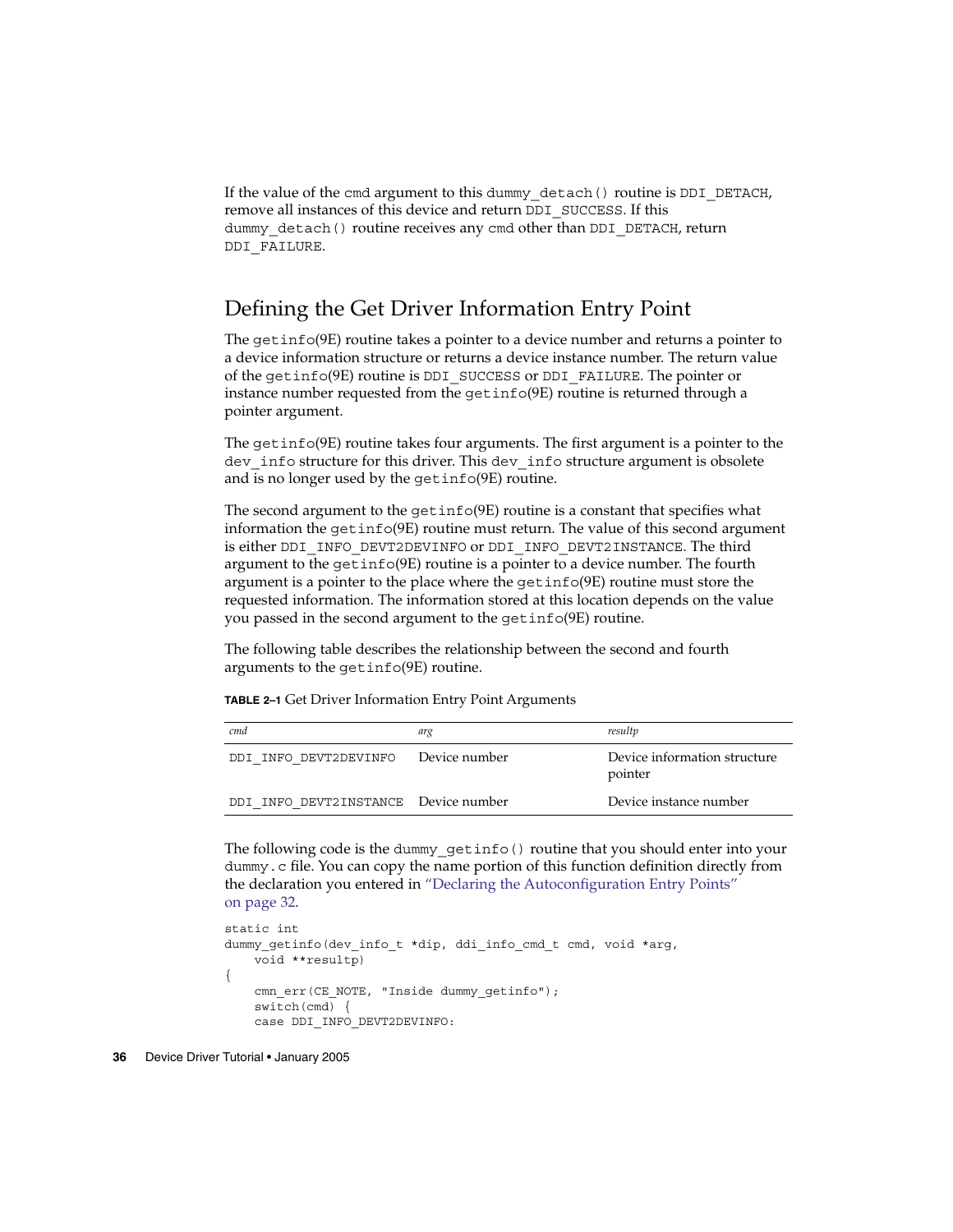```
*resultp = dummy dip;return DDI_SUCCESS;
    case DDI_INFO_DEVT2INSTANCE:
        *resultp = 0;return DDI_SUCCESS;
    default:
       return DDI_FAILURE;
    }
}
```
First, use cmn  $err(9F)$  to write a message to the system log, as you did in your \_init(9E) entry point. Then provide DDI\_INFO\_DEVT2DEVINFO behavior. A realistic driver would use *arg* to get the instance number of this device node. A realistic driver would then call the ddi get soft state(9F) function and return the device information structure pointer from that state structure. This dummy driver supports only one instance and does not use a state structure. In the

DDI\_INFO\_DEVT2DEVINFO code of this dummy\_getinfo() routine, simply return the one device information structure pointer that the dummy\_attach() routine saved.

Next, provide DDI\_INFO\_DEVT2INSTANCE behavior. Within the DDI\_INFO\_DEVT2INSTANCE code, simply return 0. This dummy driver supports only one instance. The instance number of that one instance is 0.

### Defining the Report Driver Property Information Entry Point

The prop\_op(9E) entry point is required for every driver. If your driver does not need to customize the behavior of the prop\_op(9E) entry point, then your driver can use the ddi prop  $op(9F)$  function for the prop  $op(9E)$  entry point. Drivers that create and manage their own properties need a custom prop  $op(9E)$  routine. This dummy driver uses a prop\_op(9E) routine to call cmn\_err(9F) before calling the ddi prop op(9F) function.

The prop\_op( $9E$ ) entry point and the ddi\_prop\_op( $9F$ ) function both require that you include the types.h header file. The prop\_op(9E) entry point and the ddi  $prop$   $op(9F)$  function both take the same seven arguments. These arguments are not discussed here because this dummy driver does not create and manage its own properties. See the prop\_op(9E) man page to learn about the prop\_op(9E) arguments.

The following code is the dummy prop op() routine that you should enter into your dummy.c file. You can copy the name portion of this function definition directly from the declaration you entered in ["Declaring the Autoconfiguration Entry Points"](#page-31-0) [on page 32.](#page-31-0)

```
static int
dummy_prop_op(dev_t dev, dev_info_t *dip, ddi_prop_op_t prop_op,
    int flags, char *name, caddr_t valuep, int *lengthp)
{
```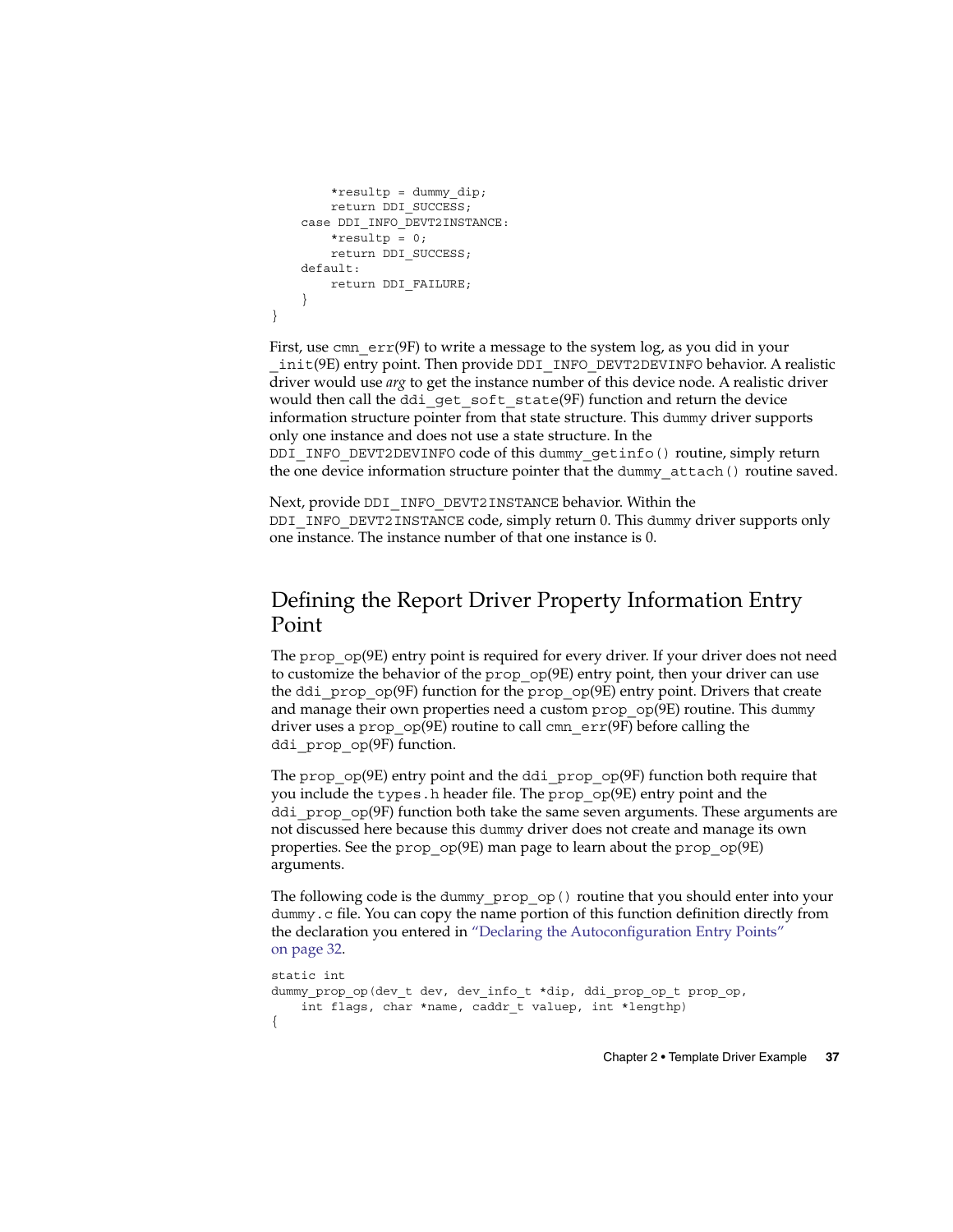```
cmn_err(CE_NOTE, "Inside dummy_prop_op");
   return(ddi_prop_op(dev,dip,prop_op,flags,name,valuep,lengthp));
}
```
First, use cmn  $err(9F)$  to write a message to the system log, as you did in your \_init(9E) entry point. Then call the ddi\_prop\_op(9F) function with exactly the same arguments as the dummy prop op() function.

### Including Autoconfiguration Header Files

All of the autoconfiguration entry point routines and all of the user context entry point routines require that you include the ddi.h and sunddi.h header files. You already included these two header files for the cmn\_err(9F) function.

The ddi create minor node(9F) function requires the stat.h header file. The dummy attach() routine calls the ddi create minor node(9F) function. The prop\_op(9E) and the ddi\_prop\_op(9F) functions require the types. h header file.

The following code is the list of header files that you now should have included in your dummy.c file for the four autoconfiguration routines you have written in this section and the three loadable module configuration routines you wrote in the previous section.

```
#include <sys/modctl.h> /* used by init, info, fini */
#include <sys/types.h> /* used by prop_op, ddi_prop_op */
#include <sys/stat.h> /* defines S_IFCHR used by ddi_create_minor_node */
#include <sys/cmn err.h> /* used by all entry points for this driver */
#include <sys/ddi.h> /* used by all entry points for this driver */
                        /* also used by ddi qet instance, ddi prop op */
#include <sys/sunddi.h> /* used by all entry points for this driver */
                        /* also used by ddi_create_minor_node, */
                        /* ddi_get_instance, and ddi_prop_op */
```
# Writing the User Context Entry Points

User context entry points correspond closely to system calls. When a system call opens a device file, then the open(9E) routine in the driver for that device is called.

All character and block drivers must define the open(9E) user context entry point. However, the open(9E) routine can be nulldev(9F). The close(9E), read(9E), and write(9E) user context routines are optional.

- The open(9E) routine gains access to the device.
- The close(9E) routine relinquishes access to the device. The close(9E) routine must undo everything that the open(9E) routine did.
- The read(9E) routine reads data from the device node.
- The write(9E) routine writes data to the device node.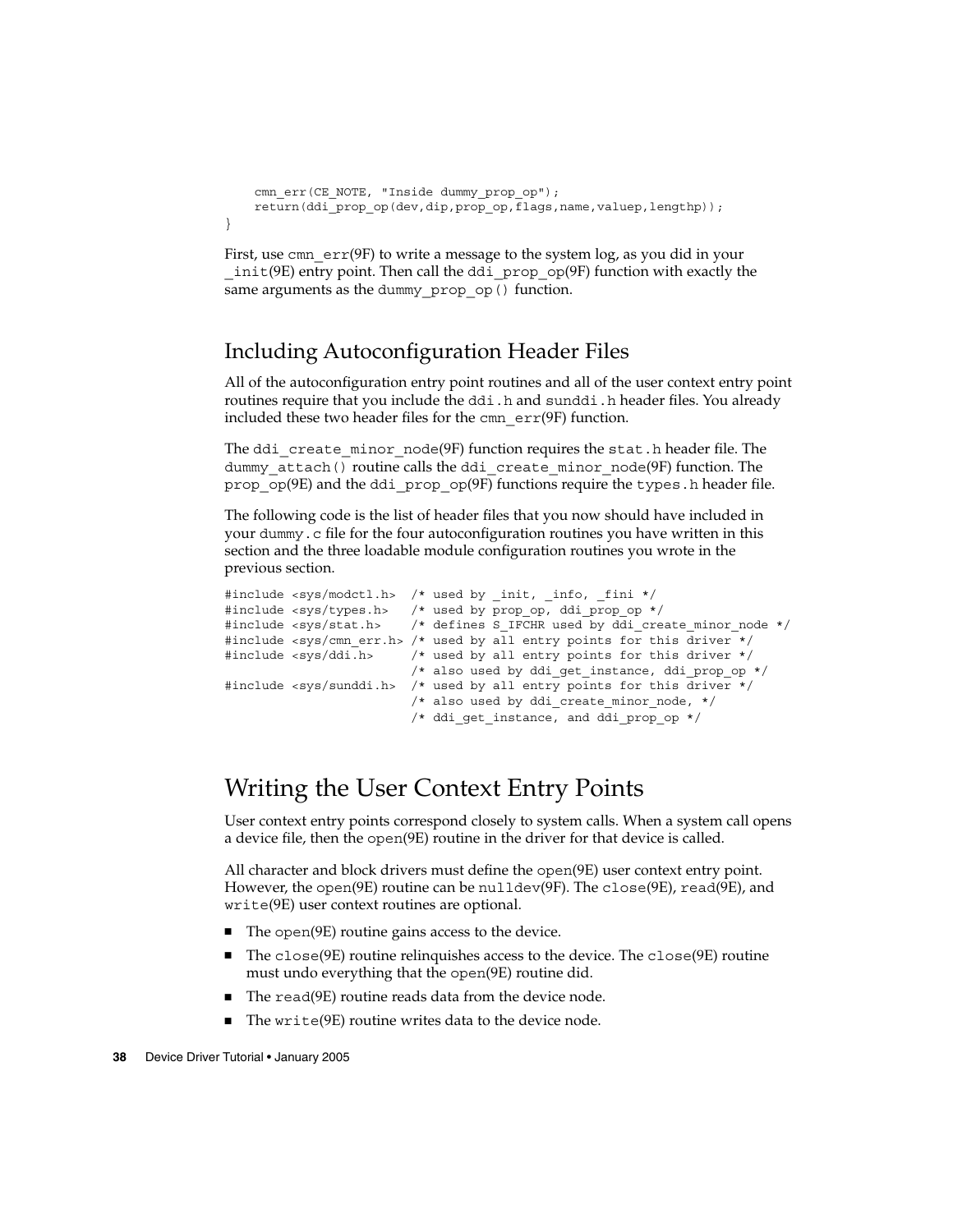<span id="page-38-0"></span>In this section, the following code is added:

```
/* Use context entry points */
static int
dummy_open(dev_t *devp, int flag, int otyp, cred_t *cred)
{
    cmn_err(CE_NOTE, "Inside dummy_open");
    return DDI_SUCCESS;
}
static int
dummy close(dev t dev, int flag, int otyp, cred t *cred)
{
    cmn_err(CE_NOTE, "Inside dummy_close");
    return DDI_SUCCESS;
}
static int
dummy_read(dev_t dev, struct uio *uiop, cred_t *credp)
{
    cmn_err(CE_NOTE, "Inside dummy_read");
   return DDI_SUCCESS;
}
static int
dummy_write(dev_t dev, struct uio *uiop, cred_t *credp)
{
    cmn_err(CE_NOTE, "Inside dummy_write");
    return DDI_SUCCESS;
}
```
### Declaring the User Context Entry Points

The user context entry point routines need to be uniquely named for this driver. Use the same prefix for each of the user context entry points that you used for each of the autoconfiguration entry point routines. The following declarations are the entry point declarations you should have in your dummy.c file:

```
static int dummy_attach(dev_info_t *dip, ddi_attach_cmd_t cmd);
static int dummy detach(dev info t *dip, ddi detach cmd t cmd);
static int dummy getinfo(dev info t *dip, ddi info cmd t cmd, void *arg,
   void **resultp);
static int dummy_prop_op(dev_t dev, dev_info_t *dip, ddi_prop_op_t prop_op,
   int flags, char *name, caddr t valuep, int *lengthp);
static int dummy open(dev t *devp, int flag, int otyp, cred t *cred);
static int dummy close(dev t dev, int flag, int otyp, cred t *cred);
static int dummy read(dev t dev, struct uio *uiop, cred t *credp);
static int dummy write(dev t dev, struct uio *uiop, cred t *credp);
```
### Defining the Open Device Entry Point

The open(9E) routine returns type int. The open(9E) routine should return either DDI SUCCESS or the appropriate error number.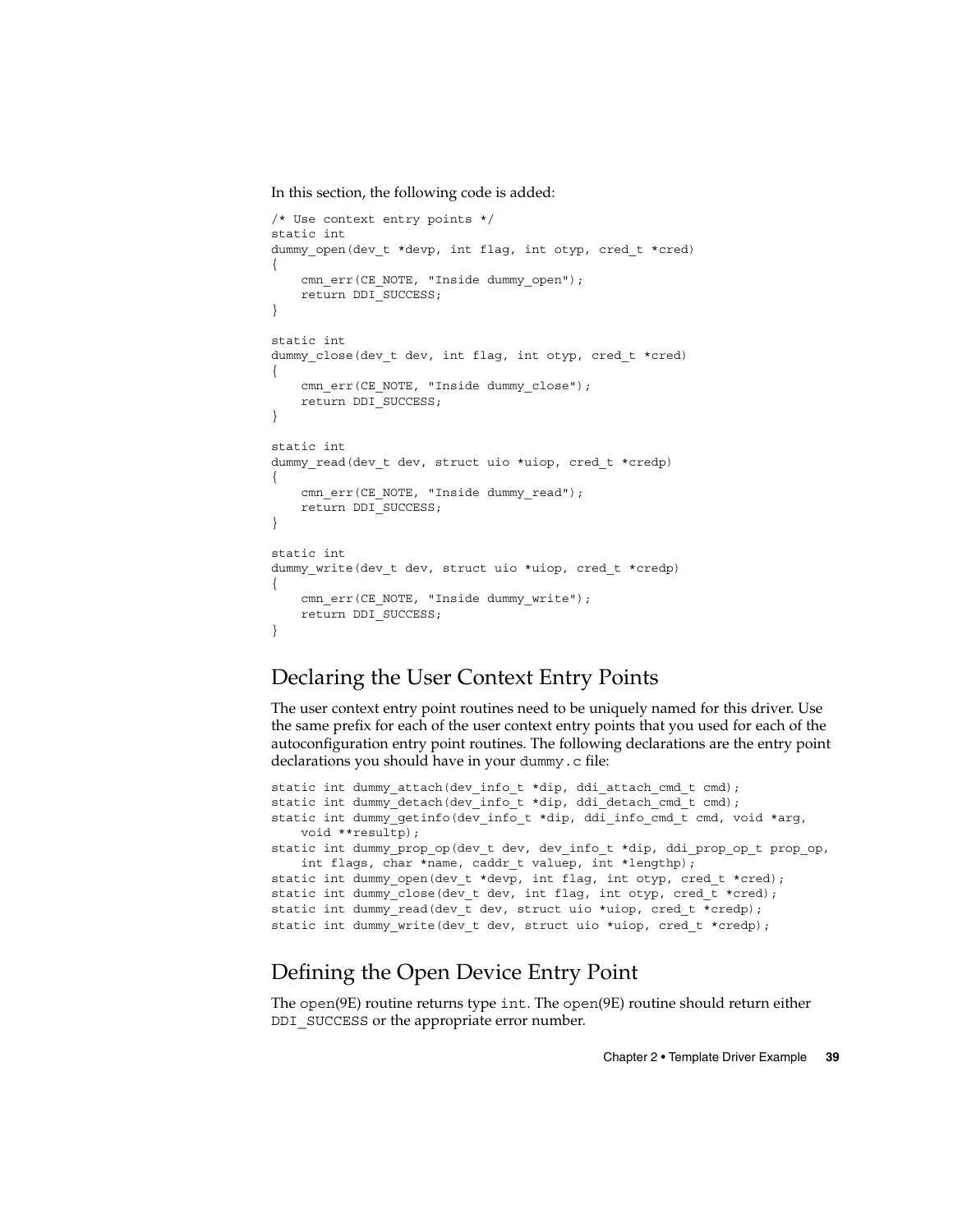The open(9E) routine takes four arguments. This dummy driver is so simple that this dummy open () routine does not use any of the open(9E) arguments. The examples in [Chapter 3](#page-56-0) show the open(9E) routine in more detail.

The following code is the dummy\_open() routine that you should enter into your dummy.c file. You can copy the name portion of this function definition directly from the declaration you entered in ["Declaring the User Context Entry Points"](#page-38-0) on page 39. Write a message to the system log and return success.

```
static int
dummy_open(dev_t *devp, int flag, int otyp, cred_t *cred)
{
    cmn_err(CE_NOTE, "Inside dummy_open");
   return DDI_SUCCESS;
}
```
### Defining the Close Device Entry Point

The close(9E) routine returns type int. The close(9E) routine should return either DDI SUCCESS or the appropriate error number.

The close(9E) routine takes four arguments. This dummy driver is so simple that this dummy close() routine does not use any of the close(9E) arguments. The examples in [Chapter 3](#page-56-0) show the close(9E) routine in more detail.

The close(9E) routine must undo everything that the open(9E) routine did. The close(9E) routine must deallocate anything that was allocated, close anything that was opened, and destroy anything that was created in the open(9E) routine. In this dummy driver, the open(9E) routine is so simple that nothing needs to be reclaimed or undone in the close(9E) routine.

The following code is the dummy\_close() routine that you should enter into your dummy.c file. You can copy the name portion of this function definition directly from the declaration you entered in ["Declaring the User Context Entry Points"](#page-38-0) on page 39. Write a message to the system log and return success.

```
static int
dummy_close(dev_t dev, int flag, int otyp, cred_t *cred)
{
    cmn_err(CE_NOTE, "Inside dummy_close");
   return DDI_SUCCESS;
}
```
### Defining the Read Device Entry Point

The read(9E) routine returns type int. The read(9E) routine should return either DDI SUCCESS or the appropriate error number.

The read(9E) routine takes three arguments. This dummy driver is so simple that this dummy  $real()$  routine does not use any of the read(9E) arguments. The examples in [Chapter 3](#page-56-0) show the read(9E) routine in more detail.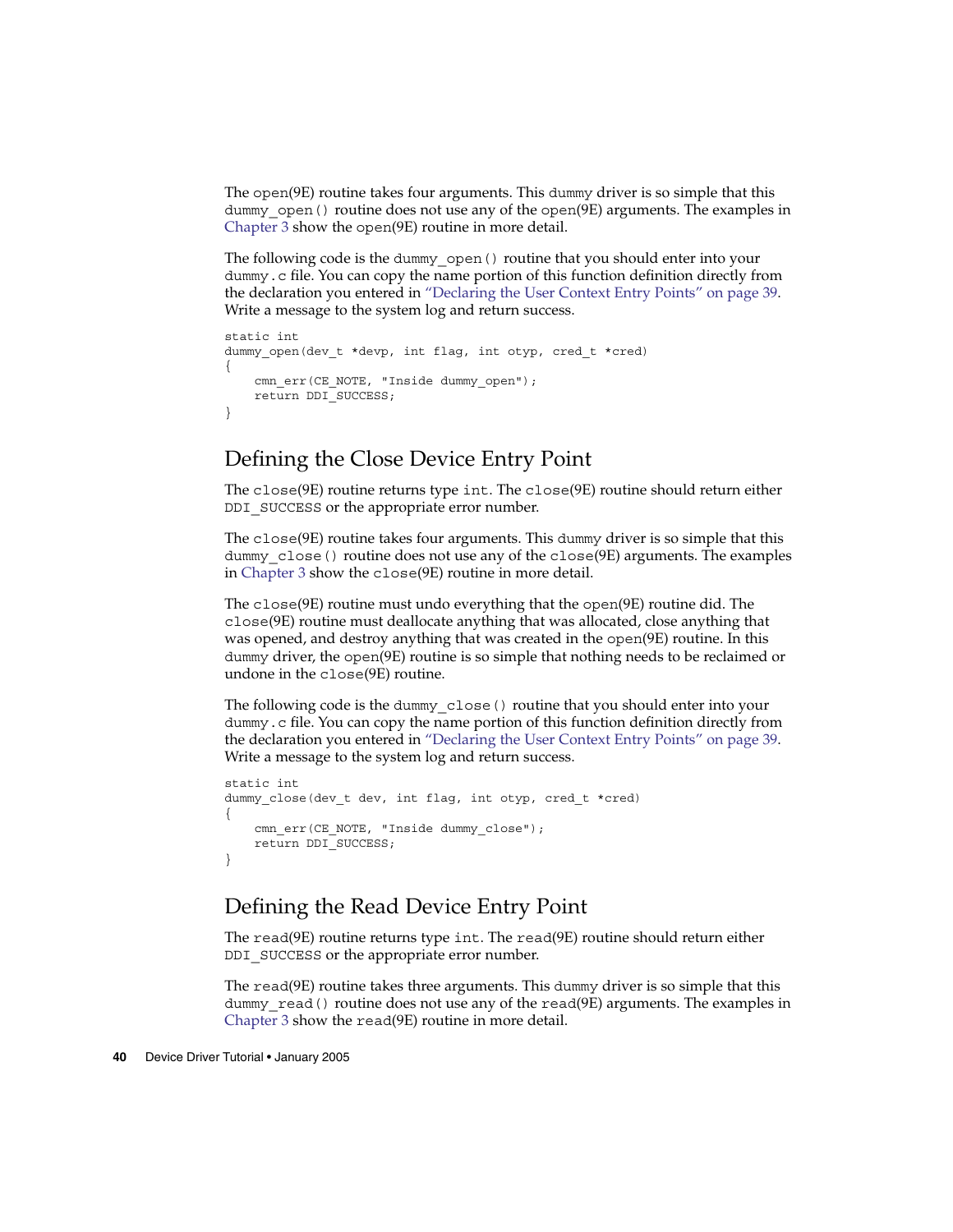The following code is the dummy\_read() routine that you should enter into your dummy.c file. You can copy the name portion of this function definition directly from the declaration you entered in ["Declaring the User Context Entry Points"](#page-38-0) on page 39. Write a message to the system log and return success.

```
static int
dummy read(dev t dev, struct uio *uiop, cred t *credp)
{
    cmn_err(CE_NOTE, "Inside dummy_read");
    return DDI_SUCCESS;
}
```
### Defining the Write Device Entry Point

The write(9E) routine returns type int. The write(9E) routine should return either DDI\_SUCCESS or the appropriate error number.

The write(9E) routine takes three arguments. This dummy driver is so simple that this dummy write() routine does not use any of the write(9E) arguments. The examples in [Chapter 3](#page-56-0) show the write(9E) routine in more detail.

The following code is the dummy\_write() routine that you should enter into your dummy.c file. You can copy the name portion of this function definition directly from the declaration you entered in ["Declaring the User Context Entry Points"](#page-38-0) on page 39. Write a message to the system log and return success.

```
static int
dummy write(dev t dev, struct uio *uiop, cred t *credp)
{
    cmn_err(CE_NOTE, "Inside dummy_write");
   return DDI_SUCCESS;
}
```
### Including User Context Header Files

The four user context entry point routines require your module to include several header files. You already have included the types.h header file, the ddi.h header file, and the sunddi.h header file. You need to include the file.h, errno.h, open.h, cred.h, and uio.h header files.

The following code is the list of header files that you now should have included in your dummy.c file for all the entry points you have written in this section and the previous two sections:

|                                | #include <sys modctl.h=""> /* used by modlinkage, modldrv, init, info, */</sys>  |  |
|--------------------------------|----------------------------------------------------------------------------------|--|
|                                | $/*$ and fini $*/$                                                               |  |
|                                | #include <sys types.h=""> /* used by open, close, read, write, prop op, */</sys> |  |
|                                | $/*$ and ddi prop op $*/$                                                        |  |
| #include <sys file.h=""></sys> | $/*$ used by open, close $*/$                                                    |  |
|                                |                                                                                  |  |

Chapter 2 • Template Driver Example **41**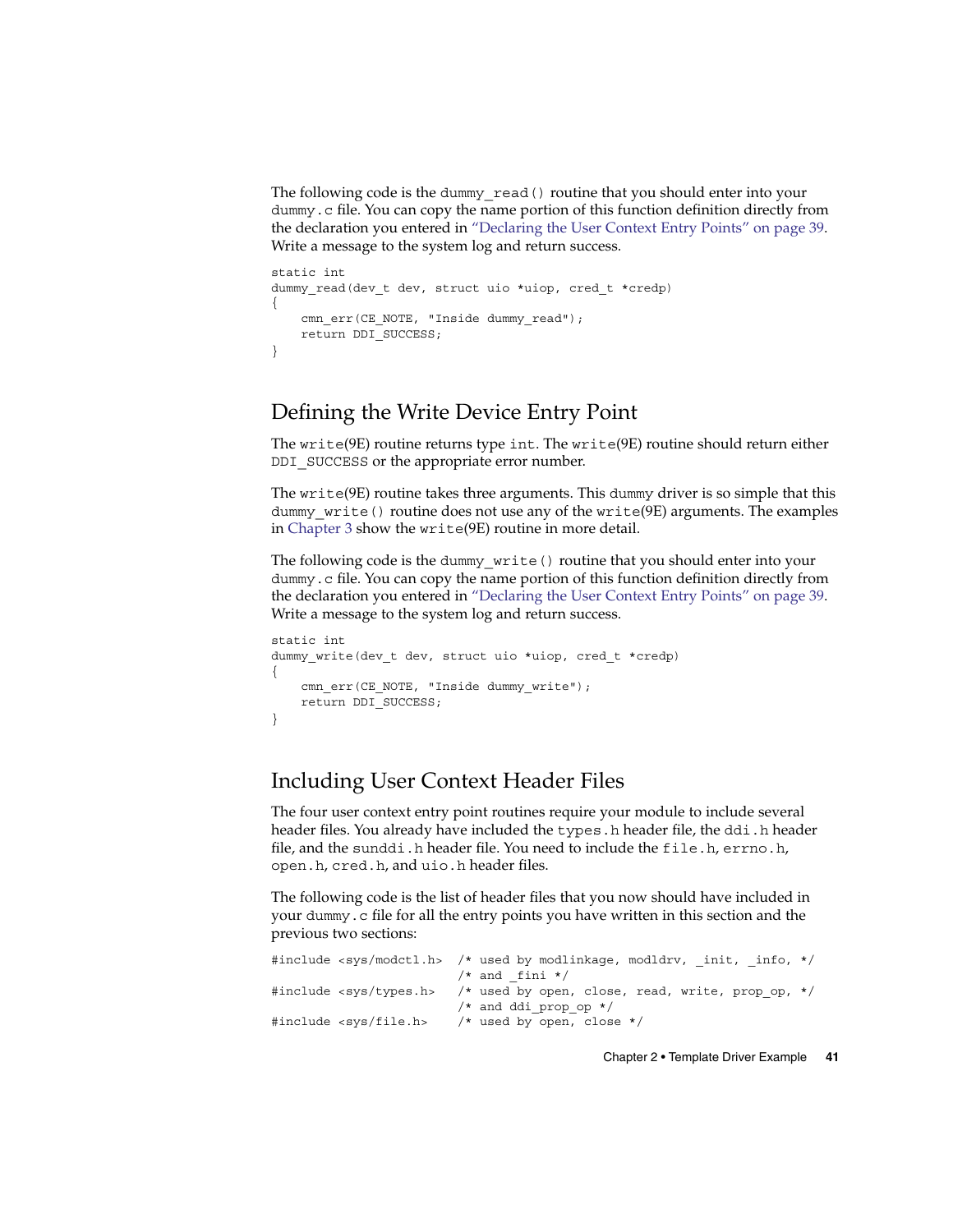```
#include <sys/errno.h> /* used by open, close, read, write */
#include <sys/open.h> /* used by open, close, read, write */
#include <sys/cred.h> /* used by open, close, read */
#include <sys/uio.h> /* used by read */
#include <sys/stat.h> /* defines S_IFCHR used by ddi_create_minor_node */
#include <sys/cmn_err.h> /* used by all entry points for this driver */
#include <sys/ddi.h> /* used by all entry points for this driver */
                        /* also used by ddi_get_instance and */
                        /* ddi_prop_op */
#include <sys/sunddi.h> /* used by all entry points for this driver */
                        /* also used by ddi_create_minor_node, */
                        /* ddi_get_instance, and ddi_prop_op */
```
## Writing the Driver Data Structures

All of the data structures described in this section are required for every device driver. All drivers must define a dev ops(9S) device operations structure. Because the dev ops(9S) structure includes a pointer to the cb ops(9S) character and block operations structure, you must define the cb  $ops(9S)$  structure first. The modldrv $(9S)$ linkage structure for loadable drivers includes a pointer to the dev\_ops(9S) structure. The modlinkage(9S) module linkage structure includes a pointer to the modldrv(9S) structure.

Except for the loadable module configuration entry points, all of the required entry points for a driver are initialized in the character and block operations structure or in the device operations structure. Some optional entry points and other related data also are initialized in these data structures. Initializing the entry points in these data structures enables the driver to be dynamically loaded.

The loadable module configuration entry points are not initialized in driver data structures. The  $int(9E)$ ,  $into(9E)$ , and  $f_1$ ini(9E) entry points are required for all kernel modules and are not specific to device driver modules.

In this section, the following code is added:

```
/* cb_ops structure */
static struct cb ops dummy cb ops = {
   dummy_open,
   dummy_close,
   nodev, /* no strategy - nodev returns ENXIO */
   nodev, /* no print */
   nodev, /* no dump */
  dummy_read,
  dummy_write,
   nodev, /* no ioctl */\frac{1}{x} nodev, \frac{1}{x} no devmap \frac{x}{x}nodev, /* no mmap */
   nodev, /* no segmap */
   nochpoll, /* returns ENXIO for non-pollable devices */
   dummy_prop_op,
   NULL, /* streamtab struct; if not NULL, all above */
```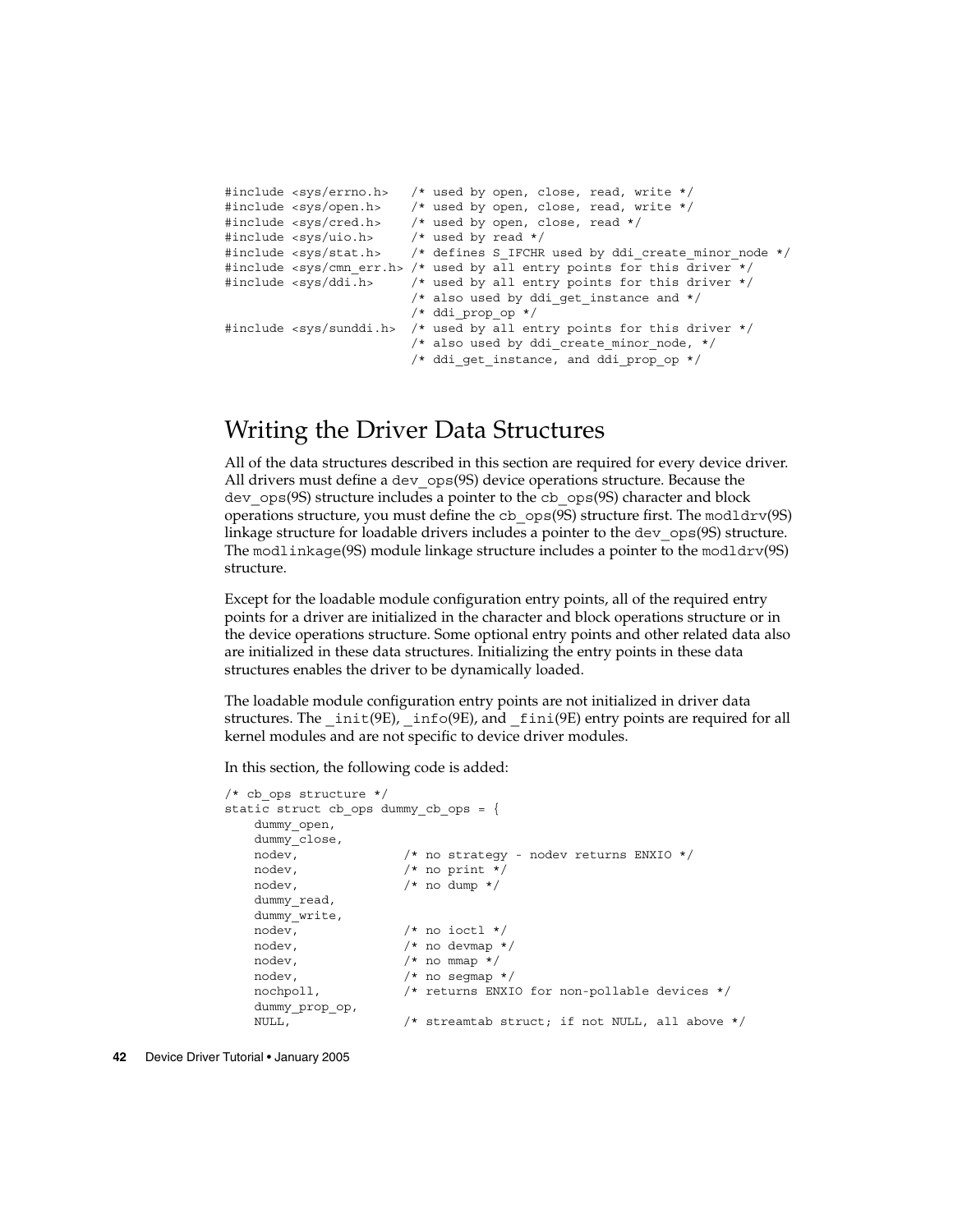```
/* fields are ignored */
   \begin{tabular}{llllll} D_NEW & D_MP, & /* compatibility flags: see conf.h */\\ CB REV, & /* cb_ops revision number */\\ \end{tabular}/* cb ops revision number */
   nodev, /* no aread */nodev /* no awrite */
};
/* dev_ops structure */
static struct dev_ops dummy_dev_ops = {
   DEVO_REV,
   0, /* reference count */dummy_getinfo,
   nulldev, \frac{1}{x} no identify - nulldev returns 0 */
   nulldev, /* no probe */dummy_attach,
   dummy_detach,
   nodev, /* no reset - nodev returns ENXIO */
   &dummy_cb_ops,
    (struct bus_ops *)NULL,
   nodev /* no power */
};
/* modldrv structure */
static struct modldrv md = {
    &mod driverops, \frac{1}{2} /* Type of module. This is a driver. */
    "dummy driver", /* Name of the module. */
    &dummy_dev_ops
};
/* modlinkage structure */
static struct modlinkage ml = {
   MODREV_1,
   &md,
   NULL.
};
/* dev info structure */dev info t *dummy dip; /* keep track of one instance */
```
### Defining the Character and Block Operations Structure

The cb ops(9S) structure initializes standard character and block interfaces. See the cb\_ops(9S) man page to learn what each element is and what the value of each element should be. This dummy driver does not use all of the elements in the cb\_ops(9S) structure. See the description that follows the code sample.

When you name this structure, use the same dummy<sub>prefix</sub> that you used for the names of the autoconfiguration routines and the names of the user context routines. Prepend the static type modifier to the declaration.

The following code is the cb ops(9S) structure that you should enter into your dummy.c file: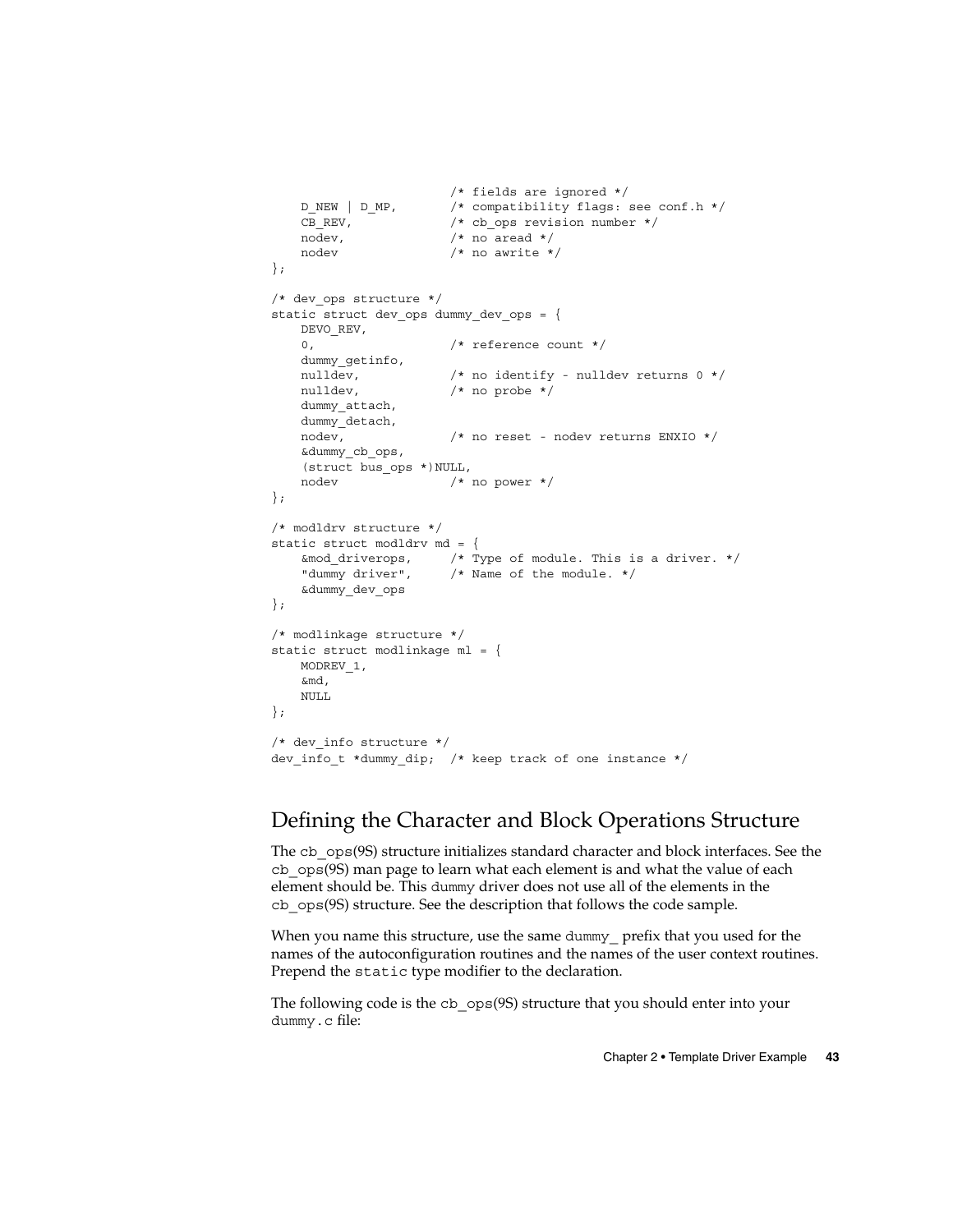```
static struct cb ops dummy cb ops = {
   dummy_open,
   dummy_close,
   nodev, /* no strategy - nodev returns ENXIO */
   nodev, /* no print */
   nodev, /* no dump */
   dummy_read,
   dummy_write,
   nodev, /* no ioctl */nodev, /* no devmap */
   nodev, \frac{1}{\sqrt{2}} /* no mmap */
   nodev, /* no segmap */
   nochpoll, /* returns ENXIO for non-pollable devices */
   dummy_prop_op,
   NULL, \sqrt{*} streamtab struct; if not NULL, all above *//* fields are ignored */
   D_NEW | D_MP, \hspace{1cm} /* compatibility flags: see conf.h */
   D_NEW | D_MP, <br>CB_REV, <br>/* cb_ops revision number */
   nodev, /* no aread */nodev /* no awrite */
};
```
Enter the names of the open(9E) and close(9E) entry points for this driver as the values of the first two elements of this structure. Enter the names of the read(9E) and write(9E) entry points for this driver as the values of the sixth and seventh elements of this structure. Enter the name of the prop\_op(9E) entry point for this driver as the value of the thirteenth element in this structure.

The strategy(9E), print(9E), and dump(9E) routines are for block drivers only. This dummy driver does not define these three routines because this driver is a character driver. This driver does not define an ioctl(9E) entry point because this driver does not use I/O control commands. This driver does not define devmap(9E), mmap(9E), or segmap(9E) entry points because this driver does not support memory mapping. This driver does not does not define aread(9E) or awrite(9E) entry points because this driver does not perform any asynchronous reads or writes. Initialize all of these unused function elements to nodev(9F). The nodev(9F) function returns the ENXIO error code.

Specify the nochpoll(9F) function for the chpoll(9E) element of the cb  $\text{ops}(9S)$ structure because this driver is not for a pollable device. Specify NULL for the streamtab(9S) STREAMS entity declaration structure because this driver is not a STREAMS driver.

The compatibility flags are defined in the conf. h header file. The  $D$  NEW flag means this driver is a new-style driver. The D\_MP flag means this driver safely allows multiple threads of execution. All drivers must be multithreaded-safe, and must specify this D\_MP flag. The D\_64BIT flag means this driver supports 64-bit offsets and block numbers. See the conf.h header file for more compatibility flags.

The CB REV element of the cb  $\cos(9S)$  structure is the cb  $\cos(9S)$  revision number. CB REV is defined in the devops.h header file.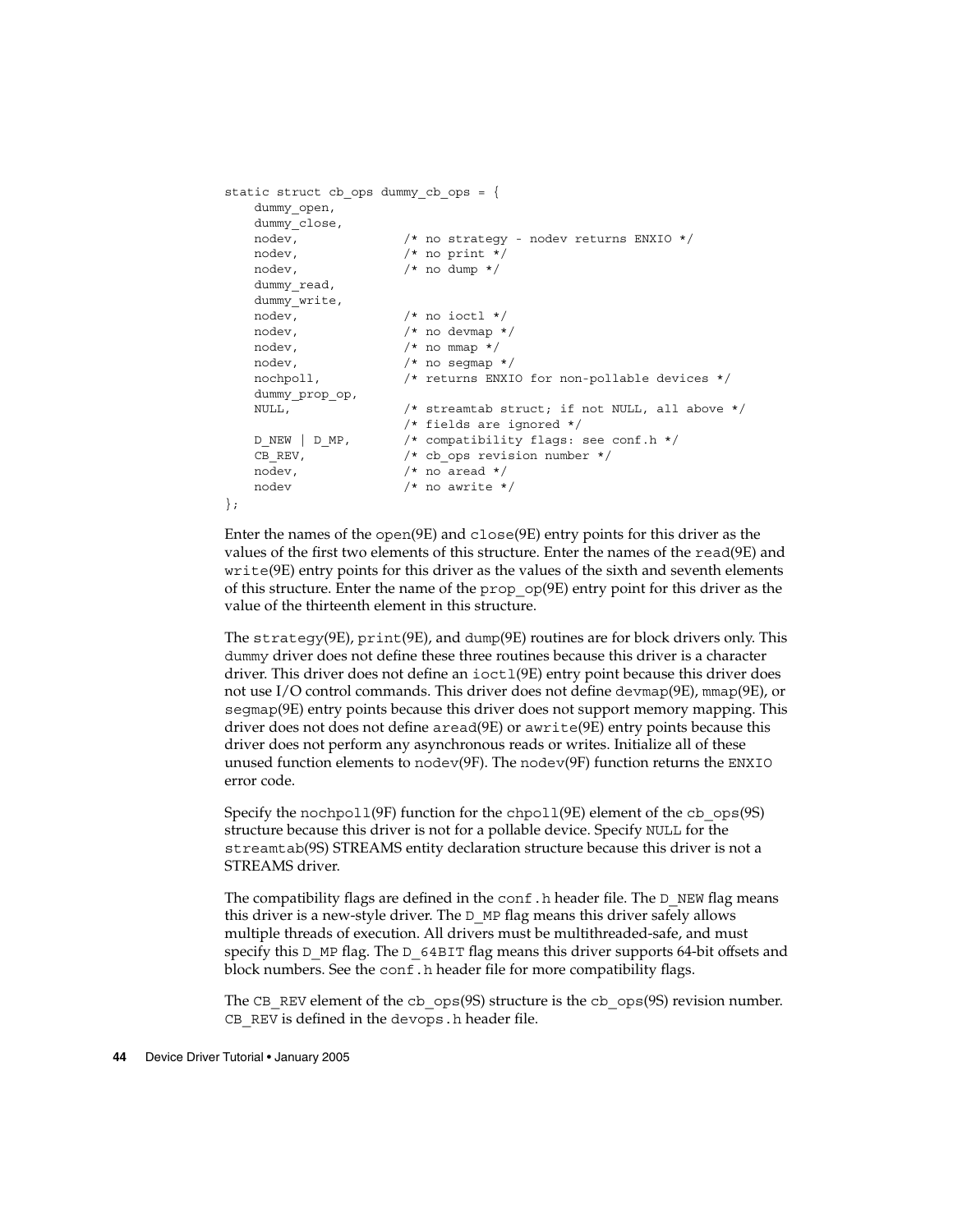### <span id="page-44-0"></span>Defining the Device Operations Structure

The dev  $ops(9S)$  structure initializes interfaces that are used for operations such as attaching and detaching the driver. See the dev\_ops(9S) man page to learn what each element is and what the value of each element should be. This dummy driver does not use all of the elements in the dev  $ops(9S)$  structure. See the description that follows the code sample.

When you name this structure, use the same dummy prefix that you used for the names of the autoconfiguration routines and the names of the user context routines. Prepend the static type modifier to the declaration.

The following code is the dev ops(9S) structure that you should enter into your dummy.c file:

```
static struct dev ops dummy dev ops = {
   DEVO_REV,
   0, /* reference count */dummy_getinfo,
   nulldev, /* no identify - nulldev returns 0 */
   nulldev, /* no probe */dummy_attach,
   dummy_detach,
   nodev, \frac{1}{\sqrt{2}} no reset - nodev returns ENXIO */
   &dummy_cb_ops,
   (struct bus_ops *)NULL,
   nodev /* no power */
};
```
The DEVO\_REV element of the dev\_ops(9S) structure is the driver build version. DEVO REV is defined in the devops.h header file. The second element in this structure is the driver reference count. Initialize this value to zero. The driver reference count is the number of instances of this driver that are currently open. The driver cannot be unloaded if any instances of the driver are still open.

The next six elements of the dev ops(9S) structure are the names of the getinfo(9E), identify(9E), probe(9E), attach(9E), detach(9E), and reset() functions for this particular driver. The  $identity(9E)$  function is obsolete. Initialize this structure element to nulldev(9F). The probe(9E) function determines whether the corresponding device exists and is valid. This dummy driver does not define a probe(9E) function. Initialize this structure element to nulldev. The nulldev(9F) function returns success. The reset () function is obsolete. Initialize the reset () function to nodev(9F).

The next element of the dev  $ops(9S)$  structure is a pointer to the cb  $ops(9S)$ structure for this driver. You initialized the cb ops(9S) structure for this driver in ["Defining the Character and Block Operations Structure"](#page-42-0) on page 43. Enter  $\&$  dummy cb ops for the value of the pointer to the cb ops(9S) structure.

The next element of the dev ops(9S) structure is a pointer to the bus operations structure. Only nexus drivers have bus operations structures. This dummy driver is not a nexus driver. Set this value to NULL because this driver is a leaf driver.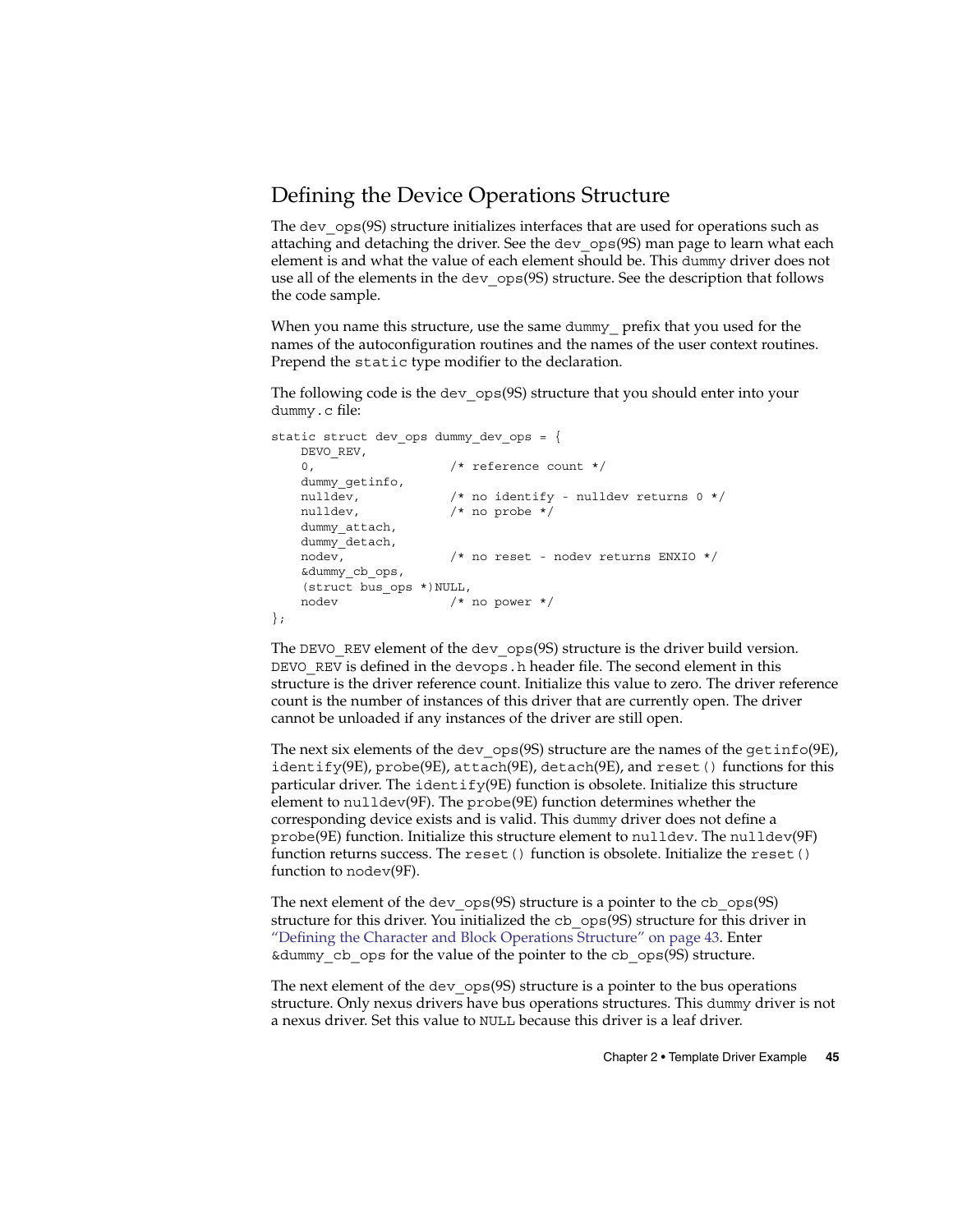The last element of the dev  $ops(9S)$  structure is the name of the power $(9E)$  routine for this driver. The power(9E) routine operates on a hardware device. This driver does not drive a hardware device. Set the value of this structure element to nodev.

### Defining the Module Linkage Structures

Two other module loading structures are required for every driver. The modlinkage(9S) module linkage structure is used by the init(9E), info(9E), and \_fini(9E) routines to install, remove, and retrieve information from a module. The modldrv(9S) linkage structure for loadable drivers exports driver-specific information to the kernel. See the man pages for each structure to learn what each element is and what the value of each element should be.

The following code defines the modldrv(9S) and modlinkage(9S) structures for the driver shown in this chapter:

```
static struct modldrv md = {
   &mod_driverops, /* Type of module. This is a driver. */
   "dummy driver", /* Name of the module. */
   &dummy_dev_ops
};
static struct modlinkage ml = {
   MODREV_1,
   &md,
   NULL
};
```
The first element in the modldrv(9S) structure is a pointer to a structure that tells the kernel what kind of module this is. Set this value to the address of the mod\_driverops structure. The mod\_driverops structure tells the kernel that the dummy.c module is a loadable driver module. The mod\_driverops structure is declared in the modctl.h header file. You already included the modctl.h header file in your dummy.c file, so do not declare the mod\_driverops structure in dummy.c. The mod driverops structure is defined in the modctl.c source file.

The second element in the modldrv(9S) structure is a string that describes this module. Usually this string contains the name of this module and the version number of this module. The last element of the modldrv(9S) structure is a pointer to the dev\_ops(9S) structure for this driver. You initialized the dev\_ops(9S) structure for this driver in ["Defining the Device Operations Structure"](#page-44-0) on page 45.

The first element in the modlinkage(9S) structure is the revision number of the loadable modules system. Set this value to MODREV\_1. The next element of the modlinkage(9S) structure is the address of a null-terminated array of pointers to linkage structures. Driver modules have only one linkage structure. Enter the address of the md structure for the value of this element of the modlinkage(9S) structure. Enter the value NULL to terminate this list of linkage structures.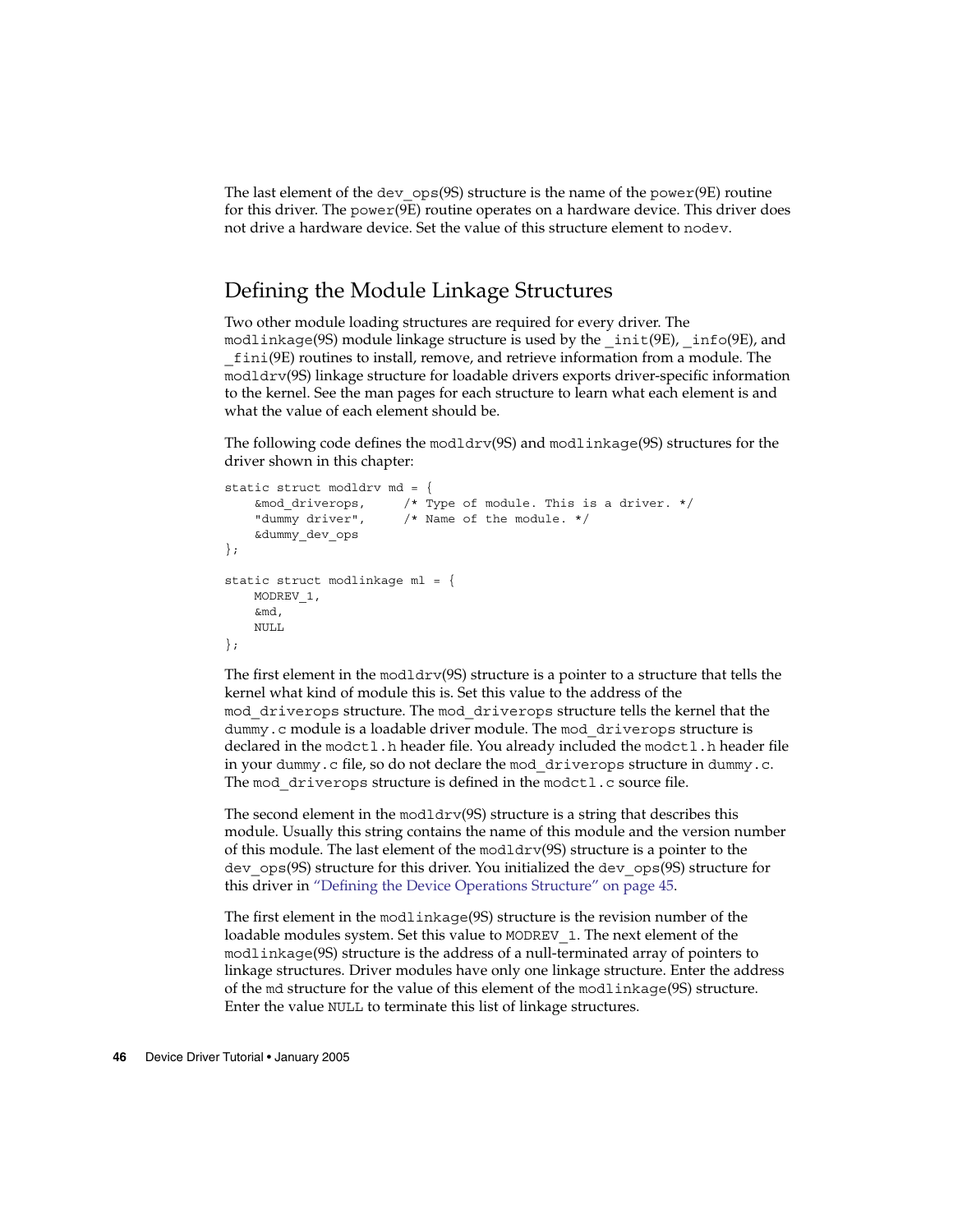### Including Data Structures Header Files

The cb  $ops(9S)$  and dev  $ops(9S)$  structures require you to include the conf.h and devops.h header files. The modlinkage(9S) and modldrv(9S) structures require you to include the modctl.h header file. You already included the modctl.h header file for the loadable module configuration entry points.

The following code is the complete list of header files that you now should have included in your dummy.c file:

```
#include <sys/devops.h> /* used by dev ops */
#include <sys/conf.h> /* used by dev ops and cb ops */
#include <sys/modctl.h> /* used by modlinkage, modldrv, init, info, */
                        /* and _fini */#include <sys/types.h> /* used by open, close, read, write, prop_op, */
                        /* and ddi_prop_op */
#include <sys/file.h> /* used by open, close */
#include <sys/errno.h> /* used by open, close, read, write */
#include <sys/open.h> /* used by open, close, read, write */
#include <sys/cred.h> /* used by open, close, read */
#include <sys/uio.h>
#include <sys/stat.h> /* defines S_IFCHR used by ddi create minor node */
#include <sys/cmn err.h> /* used by all entry points for this driver */
#include <sys/ddi.h> /* used by all entry points for this driver */
                        /* also used by cb_ops, ddi_get_instance, and */
                        /* ddi prop_op */
#include <sys/sunddi.h> /* used by all entry points for this driver */
                        /* also used by cb ops, ddi create minor node, */
                        /* ddi_get_instance, and ddi_prop_op */
```
# Writing the Device Configuration File

This driver requires a configuration file. A driver that is not self-identifying must have a *node\_name*.conf file. A self-identifying driver is a driver that can obtain all the property information it needs from the DDI property interfaces such as ddi prop get int(9F) and ddi prop lookup(9F). For information about device driver configuration files, see the driver.conf(4) man page.

The minimum information that a configuration file must contain is the name of the device node and the name or type of the device's parent. In this simple example, the node name of the device is the same as the file name of the driver. Create a file named dummy.conf in your working directory. Put the following single line of information into dummy.conf:

name="dummy" parent="pseudo";

Chapter 2 • Template Driver Example **47**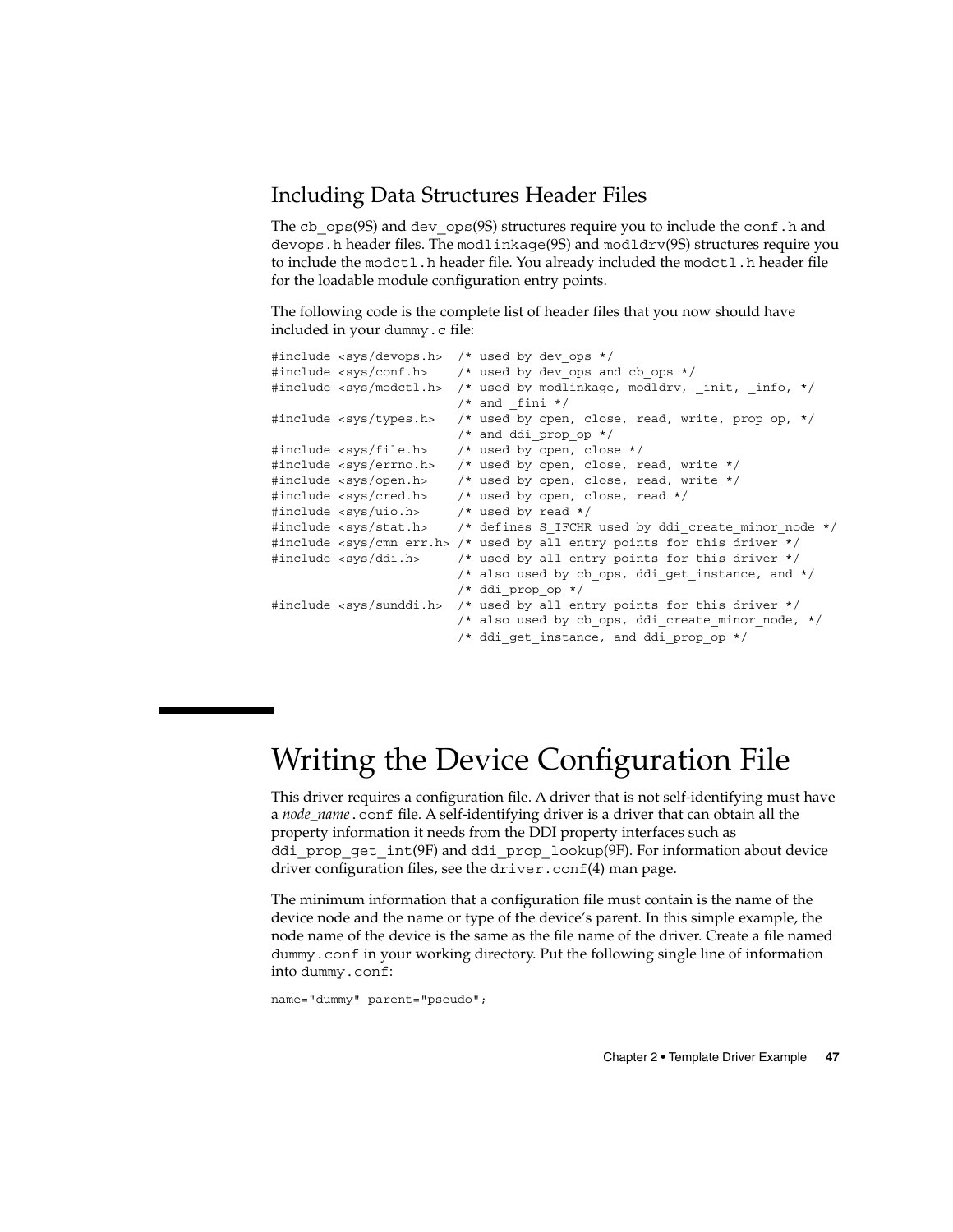# <span id="page-47-0"></span>Building and Installing the Driver

This section tells you which compile options to use for different architectures and where to install the driver for different architectures.

## Compiling and Linking the Driver

Use the  $-D$  KERNEL option to indicate that this code defines a kernel module.

 $\blacksquare$  If you are compiling for a 64-bit SPARC architecture, use the -xarch=v9 option:

```
% cc -D_KERNEL -xarch=v9 -c dummy.c
% ld -r -o dummy dummy.o
```
■ If you are compiling for a 64–bit x86 architecture, use the -xarch=amd64 option and the -xmodel=kernel option:

```
% cc -D_KERNEL -xarch=amd64 -xmodel=kernel -c dummy.c
% ld -r -o dummy dummy.o
```
■ If you are compiling for a 32-bit architecture, use the following build commands:

```
% cc -D_KERNEL -c dummy.c
% ld -r -o dummy dummy.o
```
## Installing the Driver in a Temporary Location

Make sure you are user root when you install the driver.

Install drivers in the /tmp directory until you are finished modifying and testing the info(), init(), and attach() routines. Copy the driver binary to the /tmp directory. Link to the driver from the kernel driver directory.

If a driver has an error in its  $info()$ ,  $init()$ , or attach() function, your machine could get into a state of infinite panic. The Solaris OS automatically reboots itself after a panic. The Solaris OS loads any drivers it can during boot. If you have an error in your attach() function that panics the system when you load the driver, then the system will panic again when it tries to reboot after the panic. The system will continue the cycle of panic, reboot, panic as it attempts to reload the faulty driver every time it reboots after panic.

To avoid an infinite panic, keep the driver in the /tmp area until it is well tested. Link to the driver in the /tmp area from the kernel driver area. The Solaris OS removes all files from the /tmp area every time the system reboots. If your driver causes a panic, the Solaris OS reboots successfully because the driver has been removed automatically from the /tmp area. The link in the kernel driver area points to nothing. The faulty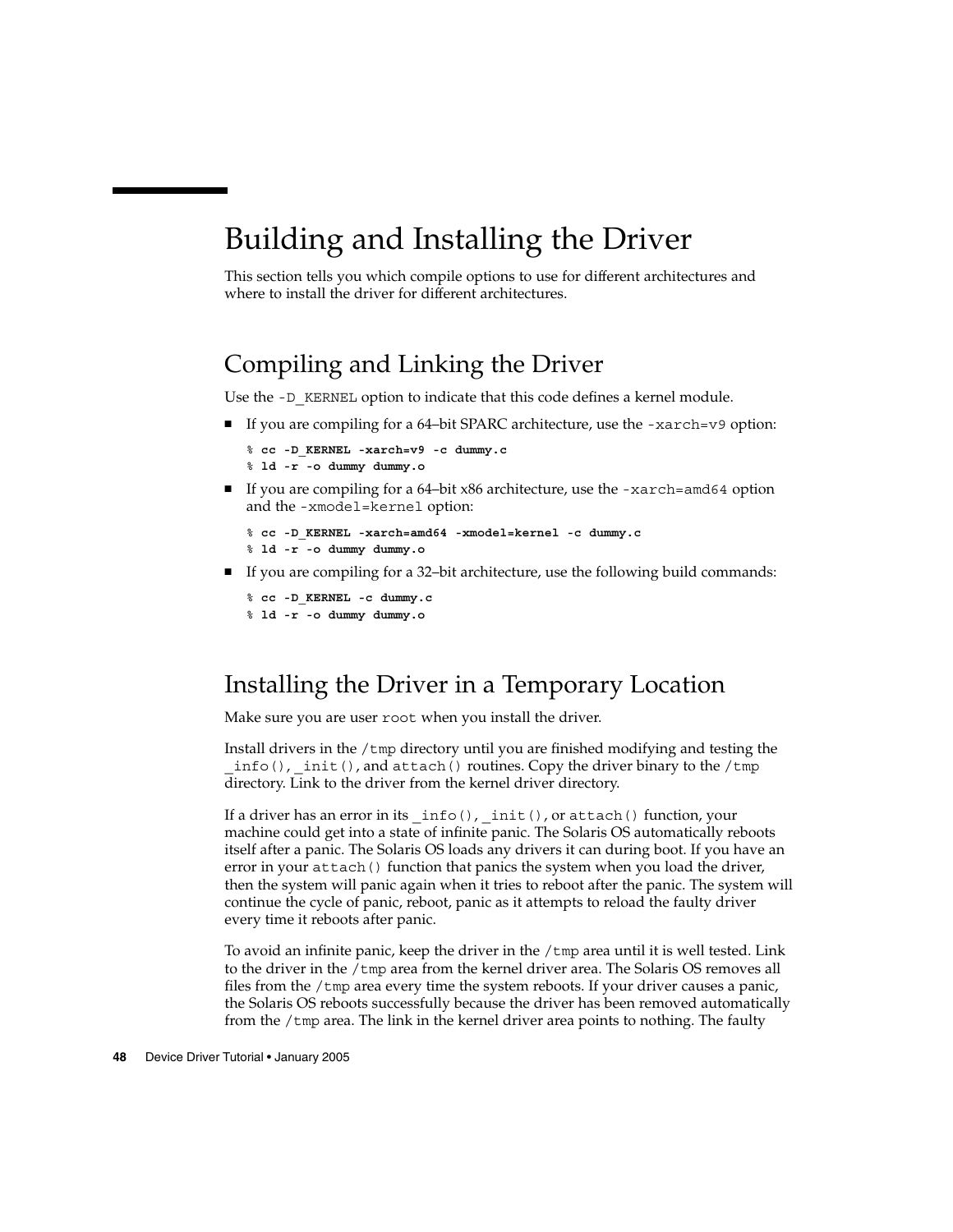<span id="page-48-0"></span>driver did not get loaded, so the system does not go back into a panic. You can modify the driver, copy it again to the  $/$ tmp area, and continue testing and developing. When the driver is well tested, copy it to the /usr/kernel/drv area so that it will remain available after a reboot.

- # **cp dummy /tmp**
- On a 64-bit SPARC architecture, link to the sparcv9 directory:
	- # **ln -s /tmp/dummy /usr/kernel/drv/sparcv9/dummy**
- On a 64–bit x86 architecture, link to the amd64 directory :
	- # **ln -s /tmp/dummy /usr/kernel/drv/amd64/dummy**
- On a 32–bit architecture, create the link as follows:
	- # **ln -s /tmp/dummy /usr/kernel/drv/dummy**

Copy the configuration file to the kernel driver area of the system.

```
# cp dummy.conf /usr/kernel/drv
```
# Testing the Template Driver

This dummy driver merely writes a message to a system log each time an entry point routine is entered. To test this driver, watch for these messages to confirm that each entry point routine is successfully entered.

The cmn  $err(9F)$  function writes low priority messages such as the messages defined in this dummy driver to /dev/log. The syslogd(1M) daemon reads messages from /dev/log and writes low priority messages to /var/adm/messages.

In a separate window, enter the following command and monitor the output as you perform the tests described in the remainder of this section:

```
% tail -f /var/adm/messages
```
## Loading the Driver

Make sure you are user root when you load the driver. Use the add drv(1M) command to load the driver:

```
# add_drv dummy
```
You should see the following messages in the window where you are viewing /var/adm/messages:

*date time machine* dummy: [ID 513080 kern.notice] NOTICE: Inside \_info *date time machine* dummy: [ID 874762 kern.notice] NOTICE: Inside \_init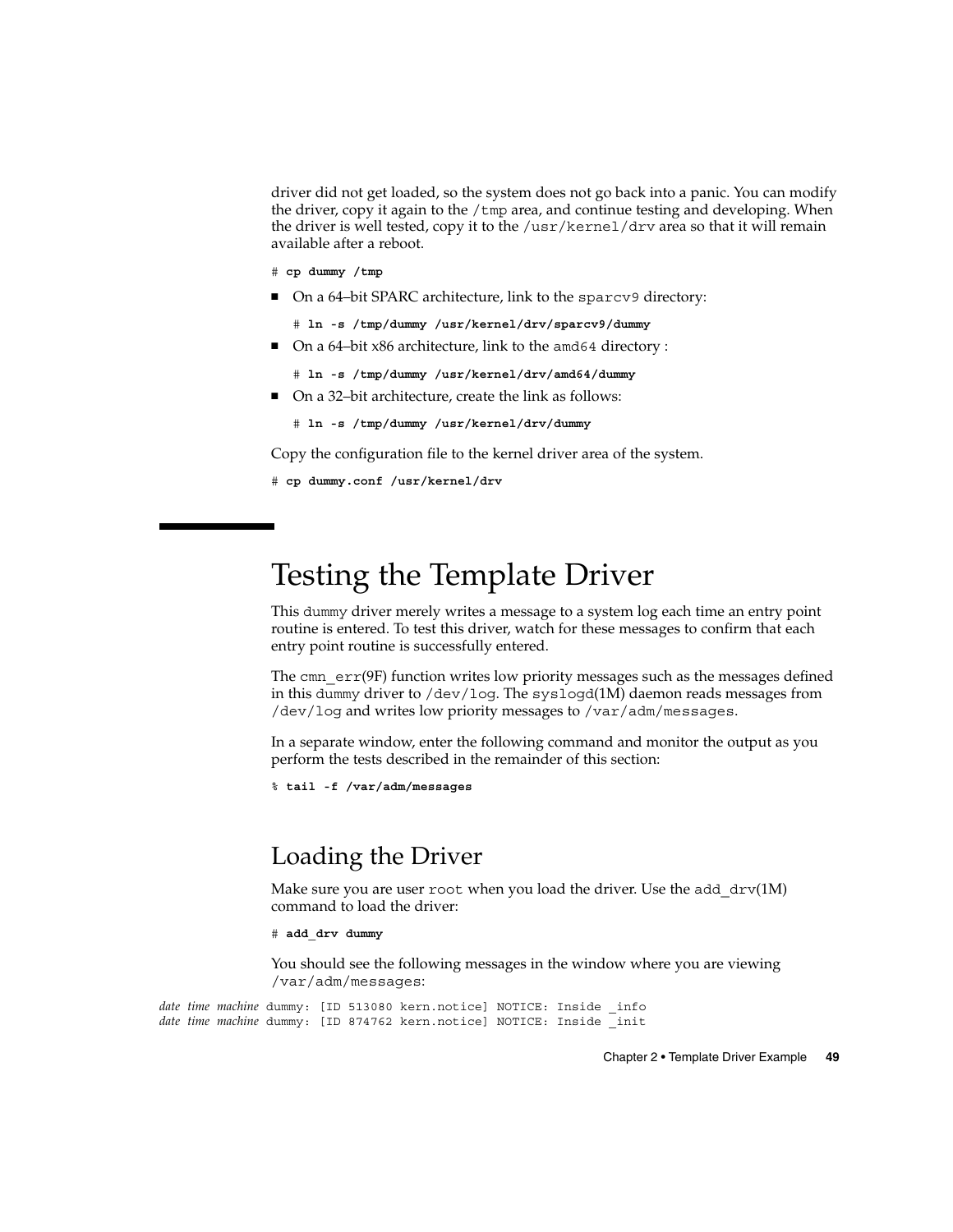*date time machine* dummy: [ID 678704 kern.notice] NOTICE: Inside dummy\_attach

The  $info(9E)$ ,  $init(9E)$ , and  $attach(9E)$  entry points are called in that order when you add a driver.

The dummy driver has been added to the /devices directory:

% **ls -l /devices/pseudo | grep dummy** drwxr-xr-x 2 root sys 512 *date time* dummy@0 crw------- 1 root sys 92, 0 *date time* dummy@0:0

The dummy driver also is the most recent module listed by modinfo(1M):

```
% modinfo
Id Loadaddr Size Info Rev Module Name
180 ed192b70 544 92 1 dummy (dummy driver)
```
The module name, dummy driver, is the value you entered for the second member of the modldrv(9S) structure. The value 92 is the major number of this module.

```
% grep dummy /etc/name_to_major
dummy 92
```
The Loadaddr address of ed192b70 is the address of the first instruction in the dummy driver. This address might be useful, for example, in debugging.

```
% mdb -k
> dummy'_init $m
  BASE LIMIT SIZE NAME
ed192b70 ed192ff0 480 dummy
> $q
```
The dummy driver also is the most recent module listed by  $\text{prtconf}(1M)$  in the pseudo device section:

```
% prtconf -P
   pseudo, instance #0
        dummy, instance #0 (driver not attached)
```
A driver is automatically unloaded when it is not in use. If your driver is in the /devices directory but modinfo(1M) does not list your driver, you can use either of the following methods to load your driver:

- Use the modload(1M) command.
- Access the device. The driver is loaded automatically when it is accessed. The following section describes how to access the dummy device.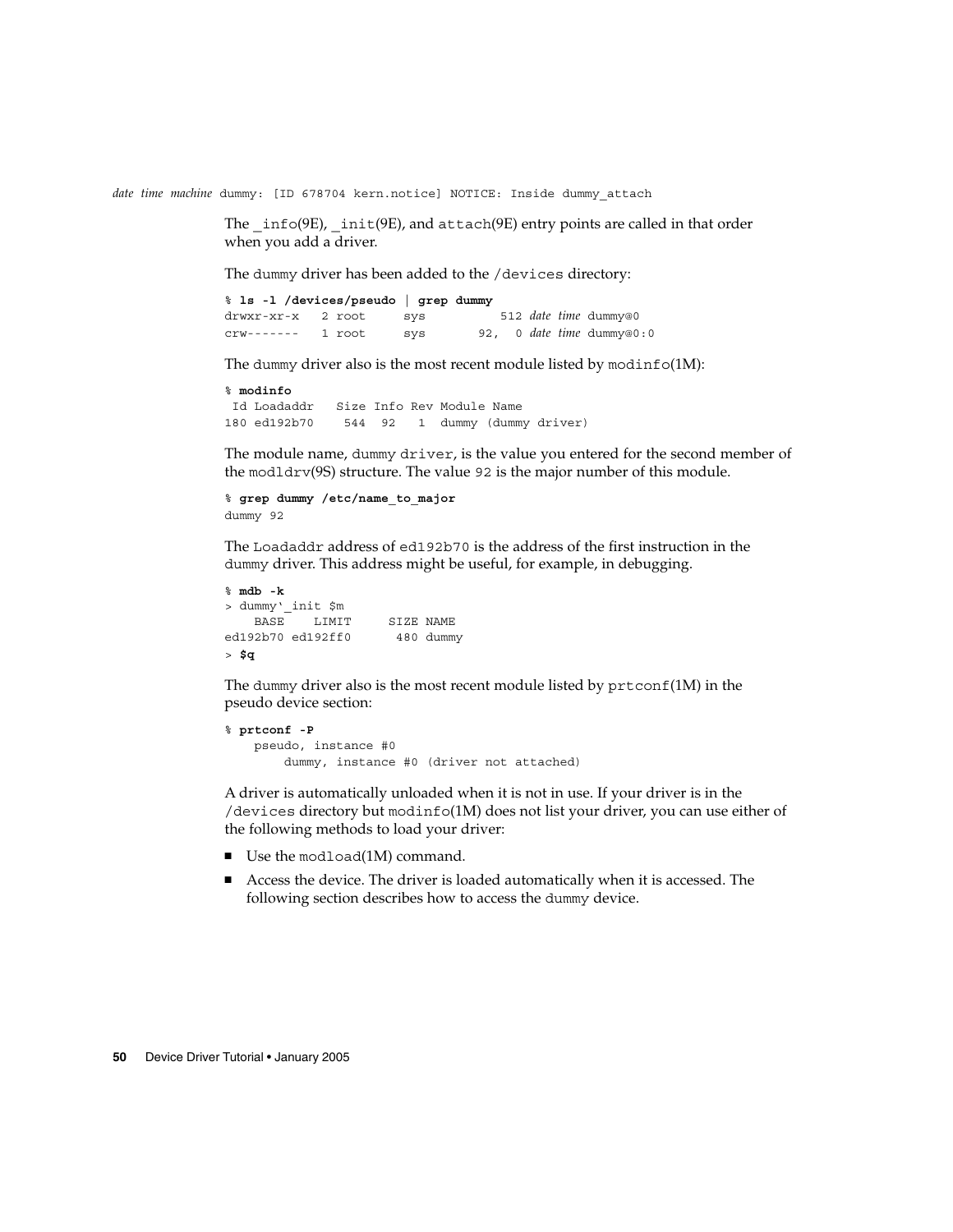## Reading and Writing the Device

Make sure you are user root when you perform the tests described in this section. If you are not user root, you will receive "Permission denied" error messages when you try to access the /devices/pseudo/dummy@0:0 special file. Notice the permissions that are shown for /devices/pseudo/dummy@0:0 in ["Loading the](#page-48-0) Driver" [on page 49.](#page-48-0)

Test reading from the device. Your dummy device probably is named /devices/pseudo/dummy@0:0. The following command reads from your dummy device even if it has a slightly different name:

# **cat /devices/pseudo/dummy\***

You should see the following messages in the window where you are viewing /var/adm/messages:

```
date time machine dummy: [ID 136952 kern.notice] NOTICE: Inside dummy_open
date time machine dummy: [ID 623947 kern.notice] NOTICE: Inside dummy_getinfo
date time machine dummy: [ID 891851 kern.notice] NOTICE: Inside dummy_prop_op
date time machine dummy: [ID 623947 kern.notice] NOTICE: Inside dummy_getinfo
date time machine dummy: [ID 891851 kern.notice] NOTICE: Inside dummy_prop_op
date time machine dummy: [ID 623947 kern.notice] NOTICE: Inside dummy_getinfo
date time machine dummy: [ID 709590 kern.notice] NOTICE: Inside dummy_read
date time machine dummy: [ID 550206 kern.notice] NOTICE: Inside dummy_close
```
Test writing to the device:

# **echo hello > 'ls /devices/pseudo/dummy\*'**

You should see the following messages in the window where you are viewing /var/adm/messages:

```
date time machine dummy: [ID 136952 kern.notice] NOTICE: Inside dummy_open
date time machine dummy: [ID 623947 kern.notice] NOTICE: Inside dummy_getinfo
date time machine dummy: [ID 891851 kern.notice] NOTICE: Inside dummy_prop_op
date time machine dummy: [ID 623947 kern.notice] NOTICE: Inside dummy_getinfo
date time machine dummy: [ID 891851 kern.notice] NOTICE: Inside dummy_prop_op
date time machine dummy: [ID 623947 kern.notice] NOTICE: Inside dummy_getinfo
date time machine dummy: [ID 672780 kern.notice] NOTICE: Inside dummy write
date time machine dummy: [ID 550206 kern.notice] NOTICE: Inside dummy_close
```
As you can see, this output from the write test is almost identical to the output you saw from the read test. The only difference is in the seventh line of the output. Using the  $cat(1)$  command causes the kernel to access the  $read(9E)$  entry point of the driver. Using the echo(1) command causes the kernel to access the write(9E) entry point of the driver. The text argument that you give to echo(1) is ignored because this driver does not do anything with that data.

# Unloading the Driver

Make sure you are user root when you unload the driver. Use the rem  $\text{drv}(1\text{M})$ command to unload the driver and remove the device from the /devices directory: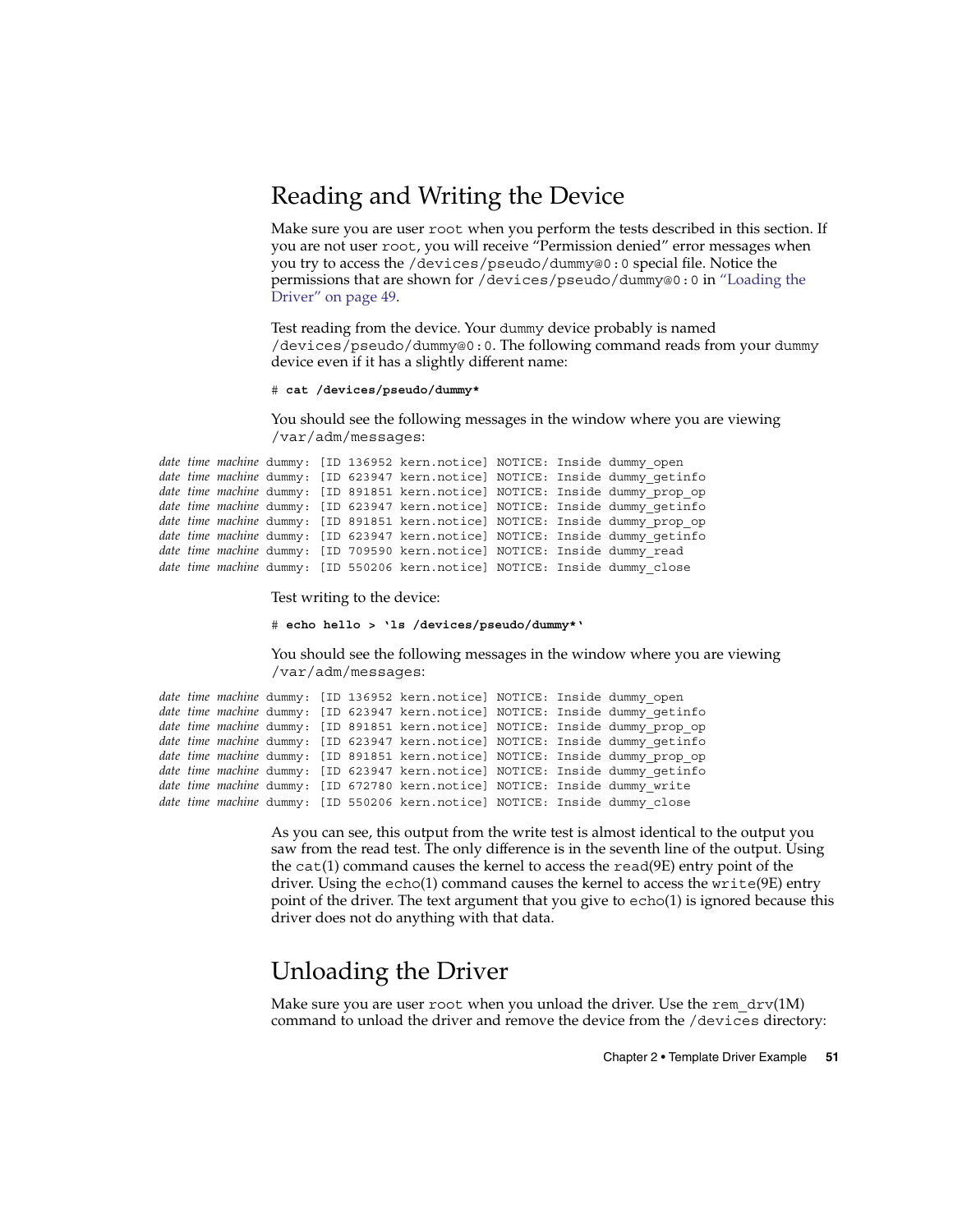# **rem\_drv dummy**

You should see the following messages in the window where you are viewing /var/adm/messages:

*date time machine* dummy: [ID 513080 kern.notice] NOTICE: Inside \_info *date time machine* dummy: [ID 617648 kern.notice] NOTICE: Inside dummy\_detach *date time machine* dummy: [ID 812373 kern.notice] NOTICE: Inside \_fini

The dummy device is no longer in the /devices directory:

```
# ls /devices/pseudo/dummy*
/devices/pseudo/dummy*: No such file or directory
```
The next time you want to read from or write to the dummy device, you must load the driver again using add drv(1M).

You can use the modunload(1M) command to unload the driver but not remove the device from /devices. Then the next time you read from or write to the dummy device, the driver is automatically loaded.

Press Control-C to stop tailing the /var/adm/messages messages.

# Complete Driver Source

The following code is the complete source for the dummy driver described in this chapter:

```
/*
* Minimalist pseudo-device.
* Writes a message whenever a routine is entered.
 *
* Build the driver:
      * cc -D_KERNEL -c dummy.c
       1d -r -o dummy dummy.o
* Copy the driver and the configuration file to /usr/kernel/drv:
       cp dummy.conf /usr/kernel/drv
       cp dummy /tmp
      ln -s /tmp/dummy /usr/kernel/drv/dummy
* Add the driver:
      add drv dummy
* Test (1) read from driver (2) write to driver:
       * cat /devices/pseudo/dummy@*
       * echo hello > 'ls /devices/pseudo/dummy@*'
* Verify the tests in another window:
      tail -f /var/adm/messages
* Remove the driver:
      rem drv dummy
*/
```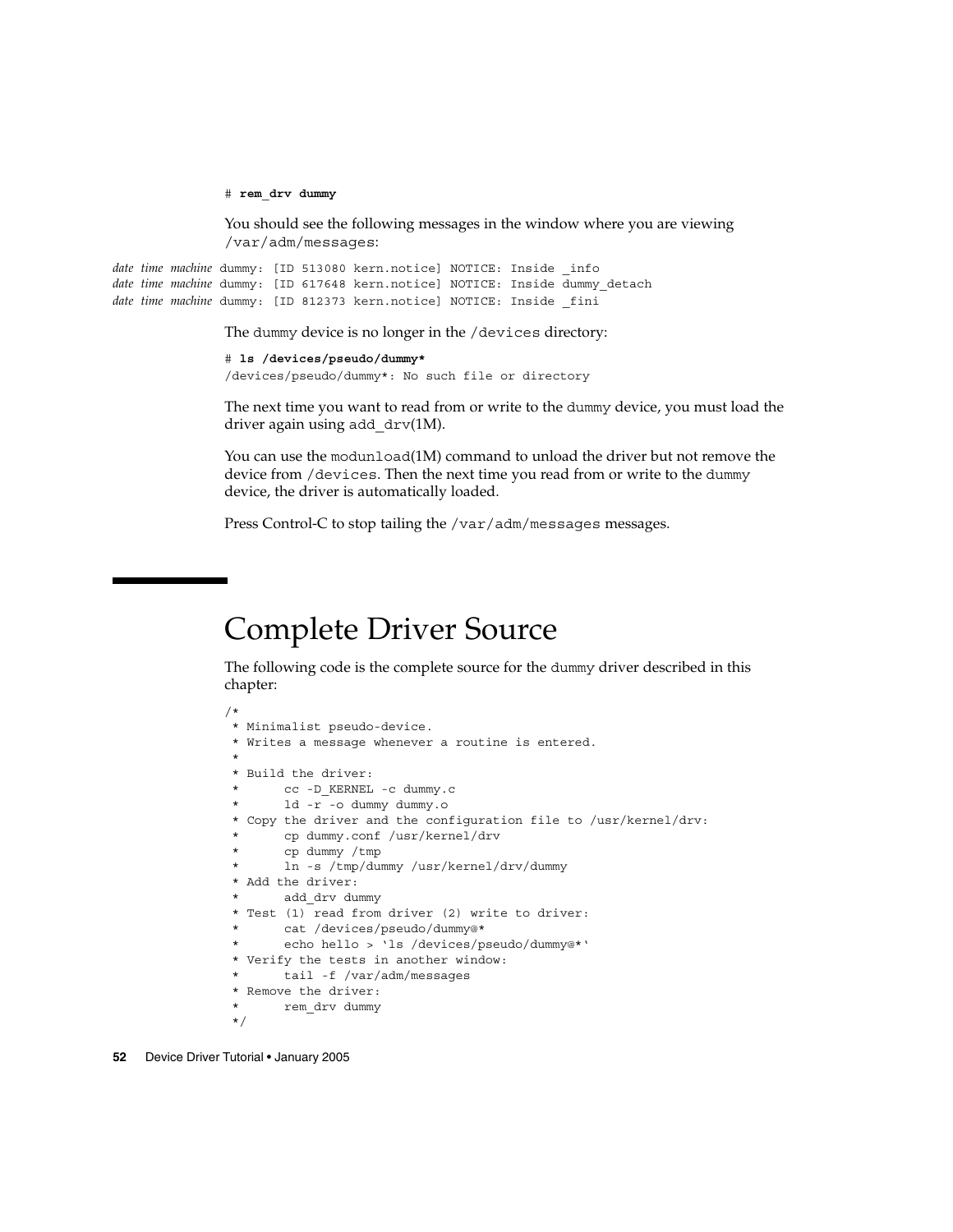```
#include <sys/devops.h> /* used by dev ops */
#include <sys/conf.h> /* used by dev ops and cb ops */
#include <sys/modctl.h> /* used by modlinkage, modldrv, init, info, */
                       /* and fini */#include <sys/types.h> /* used by open, close, read, write, prop_op, */
                      /* and ddi prop op */#include <sys/file.h> /* used by open, close */
#include <sys/errno.h> /* used by open, close, read, write */
#include <sys/open.h> /* used by open, close, read, write */
#include <sys/cred.h> /* used by open, close, read */
#include <sys/uio.h> /* used by read */
#include <sys/stat.h> /* defines S_IFCHR used by ddi_create_minor_node */
#include <sys/cmn err.h> /* used by all entry points for this driver */
#include <sys/ddi.h> /* used by all entry points for this driver */
                       /* also used by cb ops, ddi get instance, and */
                       /* ddi_prop_op */
#include <sys/sunddi.h> /* used by all entry points for this driver */
                       /* also used by cb ops, ddi create minor node, */
                       /* ddi get instance, and ddi prop op */
static int dummy attach(dev info t *dip, ddi attach cmd t cmd);
static int dummy detach(dev info t *dip, ddi detach cmd t cmd);
static int dummy_getinfo(dev_info_t *dip, ddi_info_cmd_t cmd, void *arg,
   void **resultp);
static int dummy_prop_op(dev_t dev, dev_info_t *dip, ddi_prop_op_t prop_op,
   int flags, char *name, caddr t valuep, int *lengthp);
static int dummy_open(dev_t *devp, int flag, int otyp, cred_t *cred);
static int dummy_close(dev_t dev, int flag, int otyp, cred_t *cred);
static int dummy read(dev t dev, struct uio *uiop, cred t *credp);
static int dummy write(dev t dev, struct uio *uiop, cred t *credp);
/* cb_ops structure */
static struct cb ops dummy cb ops = {
   dummy_open,
   dummy_close,
   nodev, /* no strategy - nodev returns ENXIO */
   nodev, /* no print */
   nodev, /* no dump */dummy_read,
   dummy_write,
   nodev, /* no ioctl */nodev, /* no devmap */
   nodev, /* no mmap */
   nodev, /* no segmap */
   nochpoll, /* returns ENXIO for non-pollable devices */
   dummy_prop_op,
   NULL, /* streamtab struct; if not NULL, all above */
                     /* fields are ignored */
   D_NEW | D_MP, /* compatibility flags: see conf.h */
   CB REV, /* cb ops revision number */nodev, /* no aread */
   nodev /* no awrite */
};
```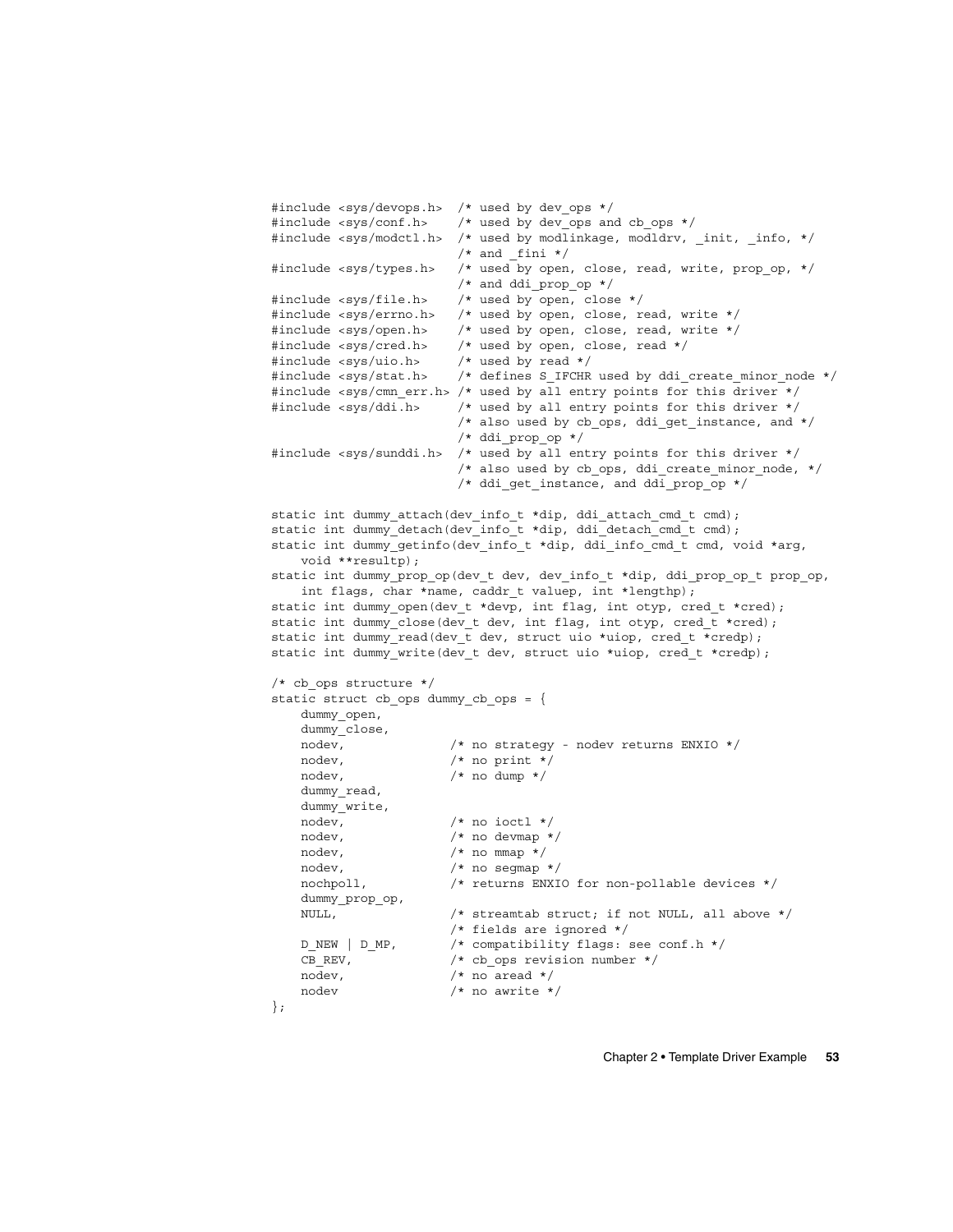```
/* dev_ops structure */
static struct dev_ops dummy_dev_ops = {
    DEVO_REV,
    0, /* reference count */dummy_getinfo,
   nulldev, \frac{1}{2} \frac{1}{2} \frac{1}{2} no identify - nulldev returns 0 \frac{1}{2}nulldev, \frac{1}{\sqrt{2}} /* no probe */
    dummy_attach,
    dummy_detach,
                        /* no reset - nodev returns ENXIO */
    &dummy_cb_ops,
    (struct bus_ops *)NULL,
    nodev /* no power */
};
/* modldrv structure */
static struct modldrv md = {
    &mod_driverops, /* Type of module. This is a driver. */
    "dummy driver", /* Name of the module. */
    &dummy_dev_ops
};
/* modlinkage structure */
static struct modlinkage ml = {
   MODREV_1,
    &md,
    NULL
};
/* dev info structure */dev info t *dummy dip; /* keep track of one instance */
/* Loadable module configuration entry points */
int
_init(void)
\overline{\{}cmn err(CE_NOTE, "Inside _init");
    return(mod_install(&ml));
}
int
_info(struct modinfo *modinfop)
{
    cmn_err(CE_NOTE, "Inside _info");
    return(mod_info(&ml, modinfop));
}
int
_fini(void)
{
    cmn_err(CE_NOTE, "Inside _fini");
    return(mod_remove(&ml));
}
```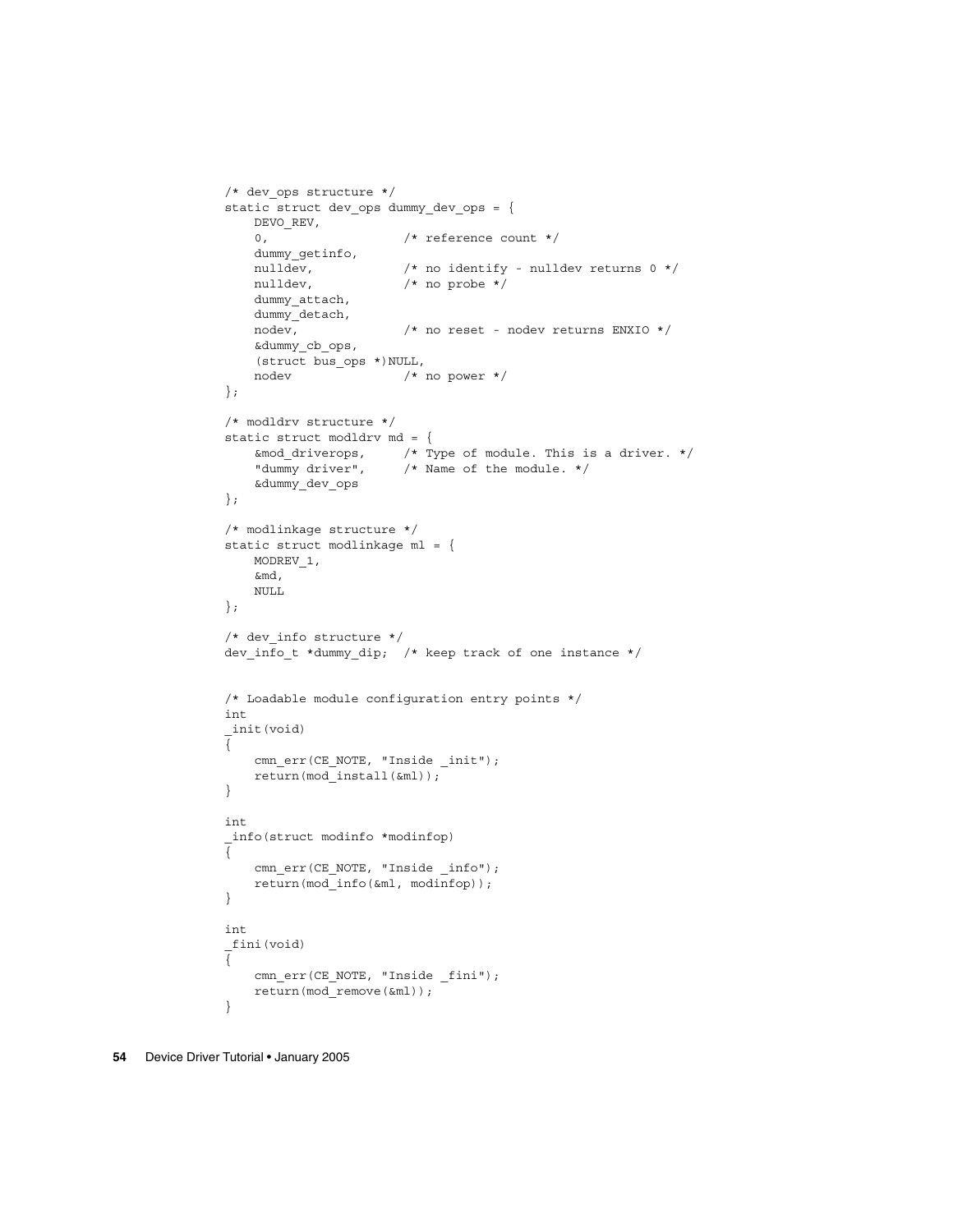```
/* Device configuration entry points */
static int
dummy attach(dev info t *dip, ddi attach cmd t cmd)
{
   cmn_err(CE_NOTE, "Inside dummy_attach");
   switch(cmd) {
   case DDI_ATTACH:
        dummy dip = dip;if (ddi_create_minor_node(dip, "0", S_IFCHR,
            ddi_get_instance(dip), DDI_PSEUDO,0)
            != DDI_SUCCESS) {
            cmn_err(CE_NOTE,
                "%s%d: attach: could not add character node.",
                "dummy", 0);
            return(DDI_FAILURE);
        } else
           return DDI_SUCCESS;
   default:
       return DDI_FAILURE;
    }
}
static int
dummy_detach(dev_info_t *dip, ddi_detach_cmd_t cmd)
{
   cmn_err(CE_NOTE, "Inside dummy_detach");
   switch(cmd) {
   case DDI_DETACH:
       dummy_dip = 0;ddi_remove_minor_node(dip, NULL);
       return DDI_SUCCESS;
   default:
       return DDI_FAILURE;
    }
}
static int
dummy_getinfo(dev_info_t *dip, ddi_info_cmd_t cmd, void *arg,
   void **resultp)
{
   cmn_err(CE_NOTE, "Inside dummy_getinfo");
   switch(cmd) {
   case DDI_INFO_DEVT2DEVINFO:
       *resultp = dummy_dip;
       return DDI_SUCCESS;
   case DDI_INFO_DEVT2INSTANCE:
       *resultp = 0;
       return DDI_SUCCESS;
   default:
       return DDI_FAILURE;
    }
}
/* Main entry points */
static int
```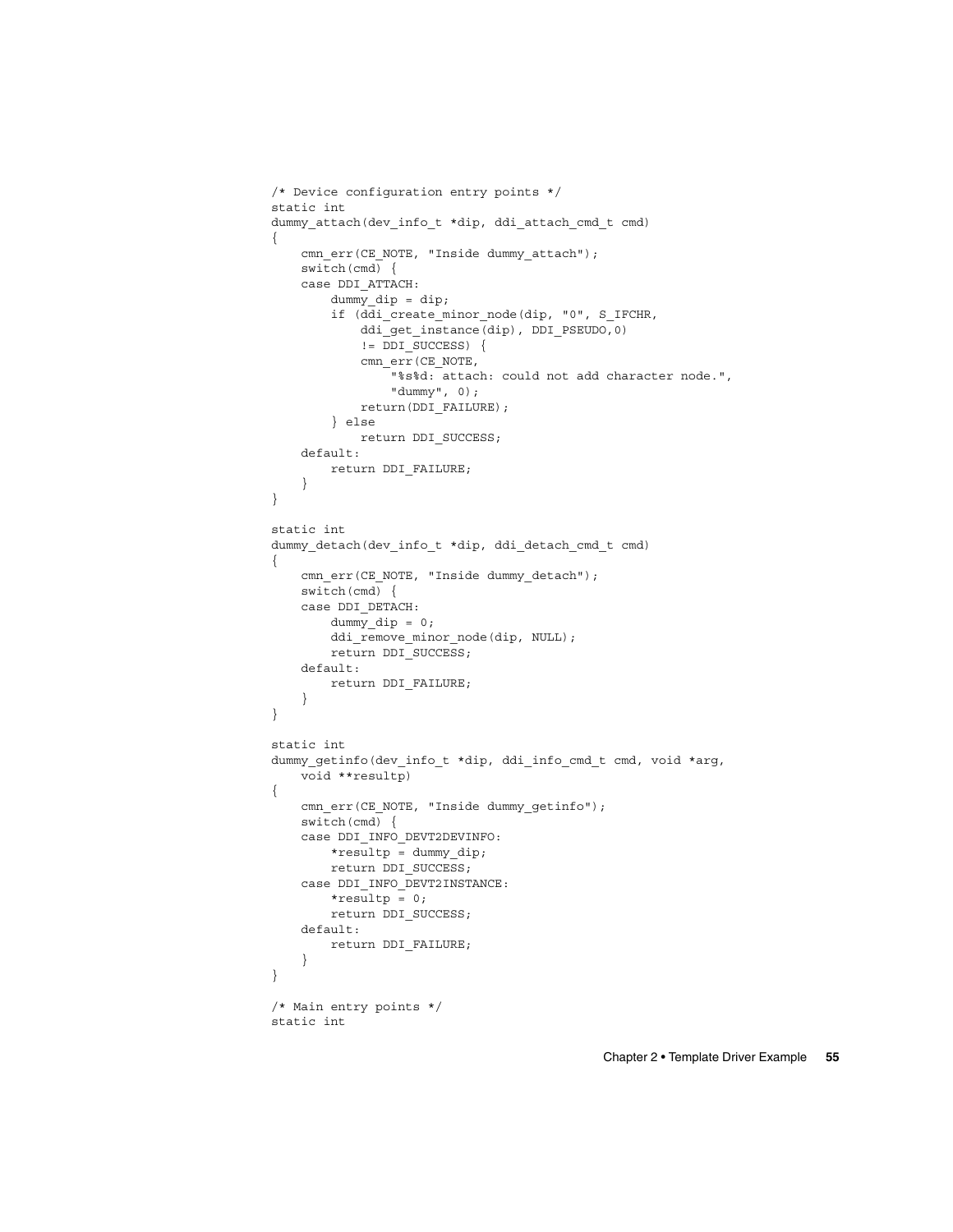```
dummy prop op(dev t dev, dev info t *dip, ddi prop op t prop op,
   int flags, char *name, caddr_t valuep, int *lengthp)
{
    cmn_err(CE_NOTE, "Inside dummy_prop_op");
    return(ddi prop op(dev,dip,prop op,flags,name,valuep,lengthp));
}
static int
dummy_open(dev_t *devp, int flag, int otyp, cred_t *cred)
{
   cmn_err(CE_NOTE, "Inside dummy_open");
   return DDI_SUCCESS;
}
static int
dummy_close(dev_t dev, int flag, int otyp, cred_t *cred)
{
   cmn_err(CE_NOTE, "Inside dummy_close");
   return DDI_SUCCESS;
}
static int
dummy read(dev t dev, struct uio *uiop, cred t *credp)
{
   cmn_err(CE_NOTE, "Inside dummy_read");
   return DDI_SUCCESS;
}
static int
dummy_write(dev_t dev, struct uio *uiop, cred_t *credp)
{
    cmn_err(CE_NOTE, "Inside dummy_write");
   return DDI_SUCCESS;
}
```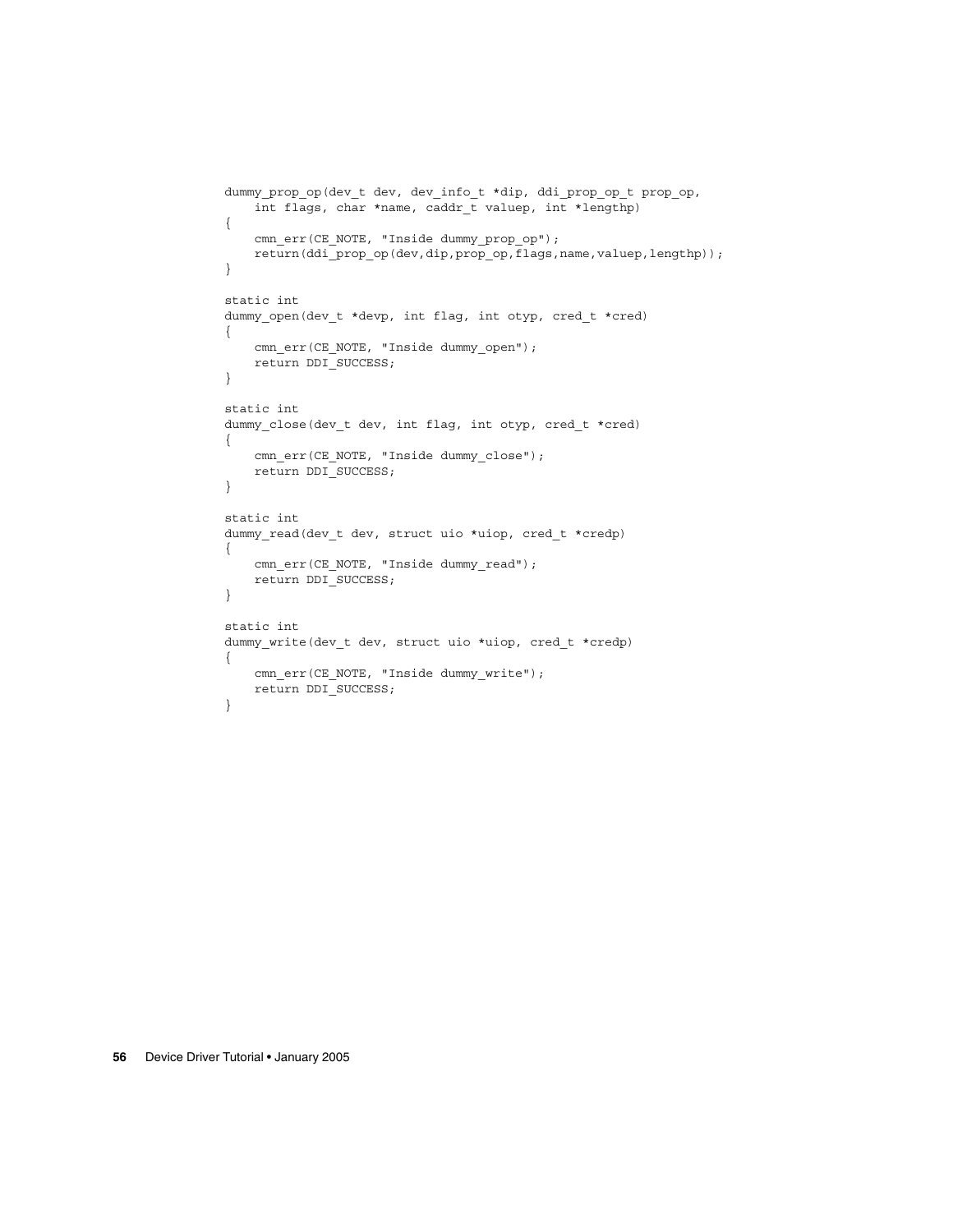### <span id="page-56-0"></span>CHAPTER **3**

# Reading and Writing Data in Kernel Memory

In this chapter, you will extend the very simple prototype driver you developed in the previous chapter. The driver you will develop in this chapter displays data read from kernel memory. The first version of this driver writes data to a system log every time the driver is loaded. The second version of this driver displays data at user request. In the third version of this driver, the user can write new data to the device.

# Displaying Data Stored in Kernel Memory

The pseudo device driver presented in this section writes a constant string to a system log when the driver is loaded.

This first version of the Quote Of The Day driver (qotd\_1) is even more simple than the dummy driver from the previous chapter. The dummy driver includes all functions that are required to drive hardware. This gotd 1 driver includes only the bare minimum functions it needs to make a string available to a user command. For example, this gotd 1 driver has no cb ops(9S) structure. Therefore, this driver defines no open(9E), close(9E), read(9E), or write(9E) function. If you examine the dev\_ops(9S) structure for this qotd\_1 driver, you see that no getinfo(9E), attach(9E), or detach(9E) function is defined. This driver contains no function declarations because all the functions that are defined in this driver are declared in the modctl.h header file. You must include the modctl.h header file in your qotd\_1.c file.

This gotd 1 driver defines a global variable to hold its text data. The  $int(9E)$  entry point for this driver uses the cmn  $err(9F)$  function to write the string to a system log. The dummy driver also uses the cmn  $err(9F)$  function to display messages. The qotd\_1 driver is different from the dummy driver because the qotd\_1 driver stores its string in kernel memory.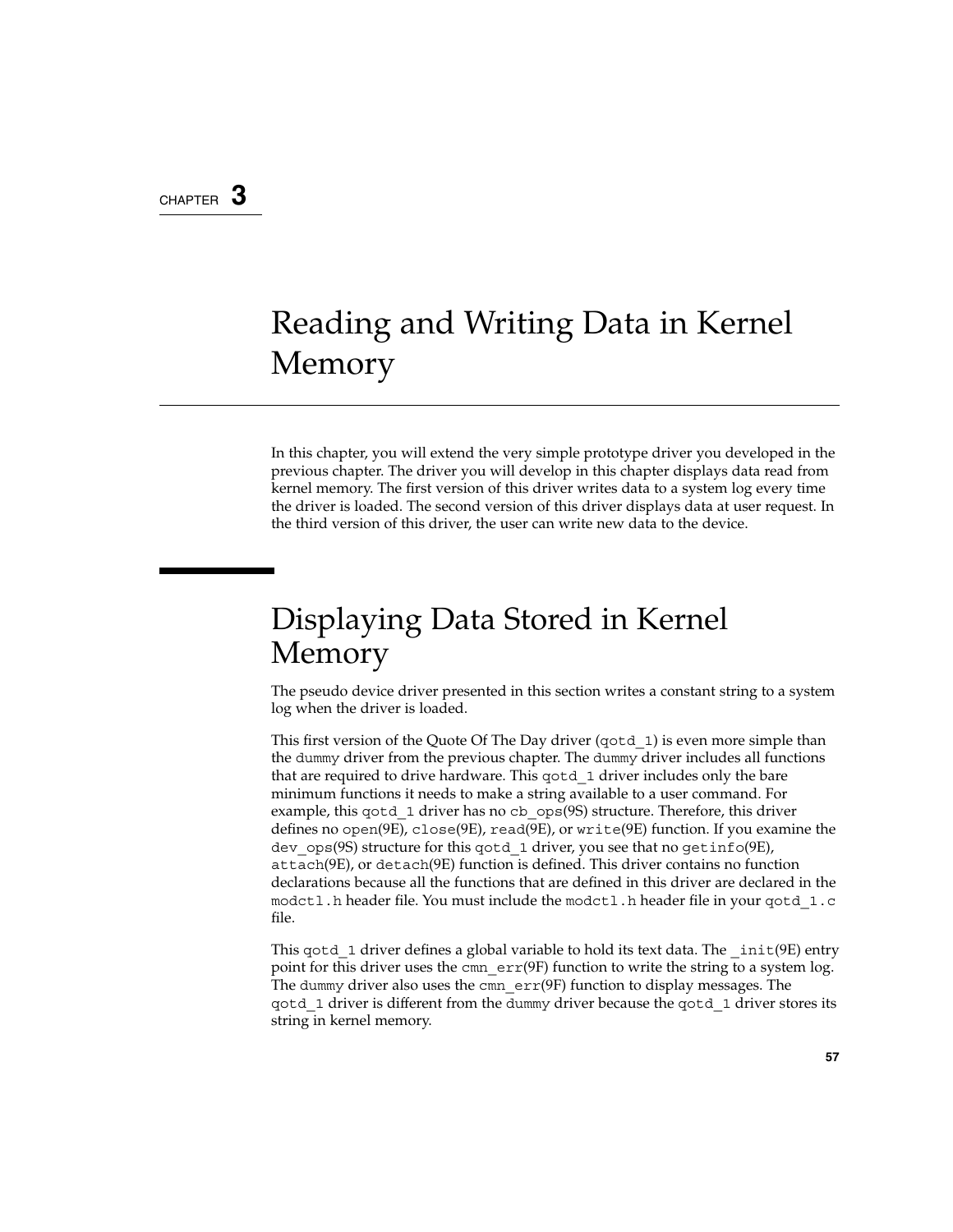## Writing Quote Of The Day Version 1

Enter the source code shown in the following example into a text file named qotd\_1.c.

**EXAMPLE 3–1** Quote Of The Day Version 1 Source File

```
#include <sys/modctl.h>
#include <sys/conf.h>
#include <sys/devops.h>
#include <sys/cmn_err.h>
#include <sys/ddi.h>
#include <sys/sunddi.h>
#define QOTD_MAXLEN 128
static const char qotd[QOTD_MAXLEN]
       = "Be careful about reading health books. \setminusYou may die of a misprint. - Mark Twain\n";
static struct dev_ops qotd_dev_ops = {
       DEVO_REV, /* devo_rev */
        0, /* devo refcnt */ddi no info, \frac{1}{2} /* devo getinfo */
        nulldev, \frac{1}{2} /* devo identify */
        nulldev, \frac{1}{2} /* devo_probe */
       nulldev, \frac{1}{x} \times \frac{1}{x} above \frac{1}{x} attach \frac{x}{x}nulldev, /* devo<sup>detach */</sup>
        nodev, /* devo reset */(struct cb ops *)NULL, /* devo cb ops */
       (struct bus_ops *)NULL, /* devo_bus_ops */
       nulldev /* devo power */};
static struct modldrv modldrv = {
      &mod_driverops,
       "Quote of the Day 1.0",
       &qotd_dev_ops};
static struct modlinkage modlinkage = {
       MODREV_1,
       (void *)&modldrv,
       NULL
};
int
_init(void)
{
       cmn_err(CE_CONT, "OOTD: %s\n", qotd);
       return (mod_install(&modlinkage));
}
int
_info(struct modinfo *modinfop)
{
```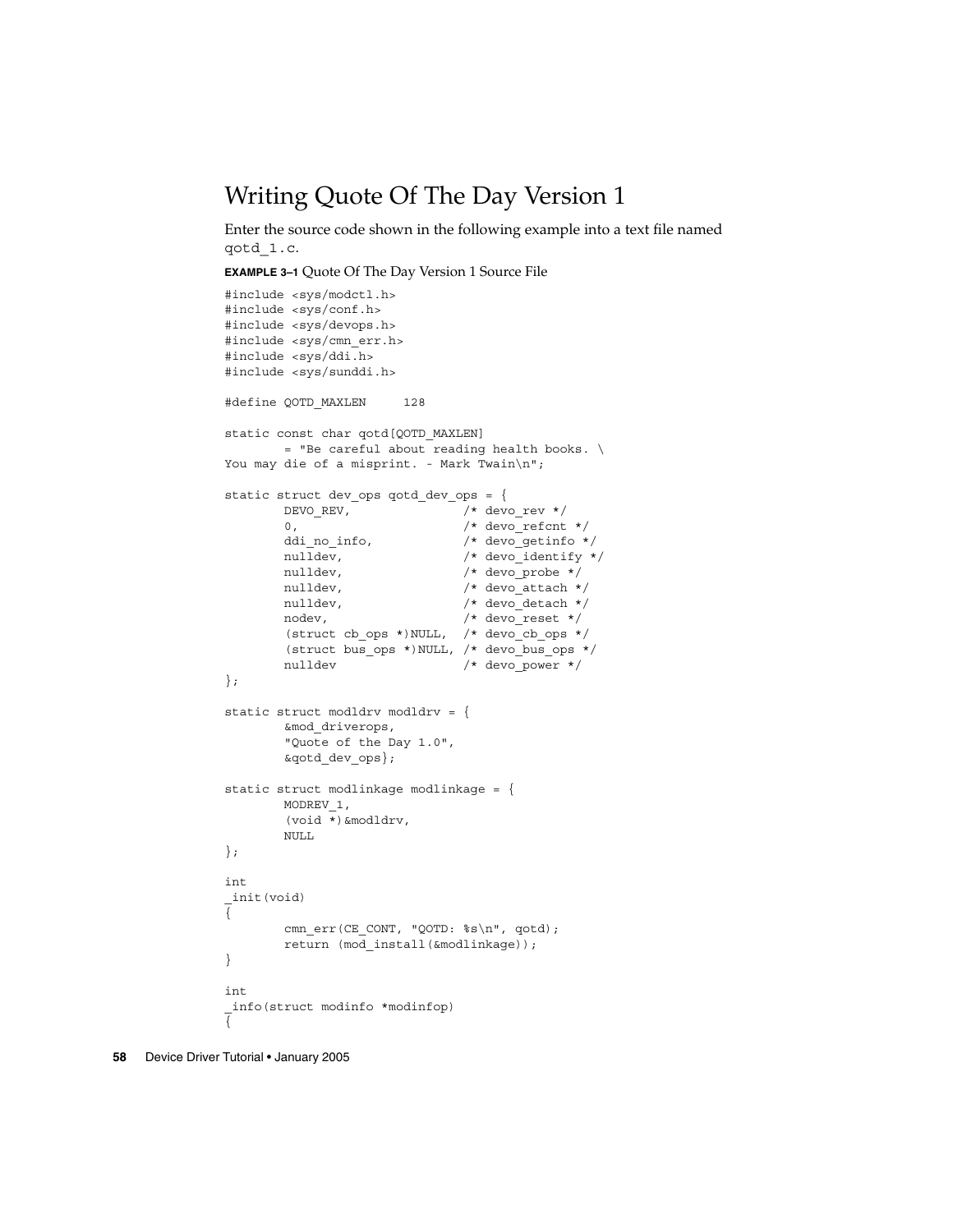#### **EXAMPLE 3–1** Quote Of The Day Version 1 Source File *(Continued)*

```
return (mod_info(&modlinkage, modinfop));
}
int
_fini(void)
{
        return (mod_remove(&modlinkage));
}
```
Enter the configuration information shown in the following example into a text file named qotd\_1.conf.

**EXAMPLE 3–2** Quote Of The Day Version 1 Configuration File

```
name="qotd_1" parent="pseudo" instance=0;
```
# Building, Installing, and Using Quote Of The Day Version 1

Compile and link the driver. Use the -D\_KERNEL option to indicate that this code defines a kernel module. The following example shows compiling and linking for a 32–bit architecture:

```
% cc -D_KERNEL -c qotd_1.c
% ld -r -o qotd_1 qotd_1.o
```
Note that the name of the driver, qotd\_1, must match the name property in the configuration file.

Make sure you are user root when you install the driver.

Copy the driver binary to the  $/$ tmp directory as discussed in ["Installing the Driver in a](#page-47-0) [Temporary Location"](#page-47-0) on page 48.

```
# cp qotd_1 /tmp
# ln -s /tmp/qotd_1 /usr/kernel/drv/qotd_1
```
Copy the configuration file to the kernel driver area of the system.

```
# cp qotd_1.conf /usr/kernel/drv
```
This qotd 1 driver writes a message to a system log each time the driver is loaded. The cmn  $err(9F)$  function writes low priority messages such as the message defined in this qotd\_1 driver to /dev/log. The syslogd(1M) daemon reads messages from /dev/log and writes low priority messages to /var/adm/messages.

To test this driver, watch for the message in /var/adm/messages. In a separate window, enter the following command:

Chapter 3 • Reading and Writing Data in Kernel Memory **59**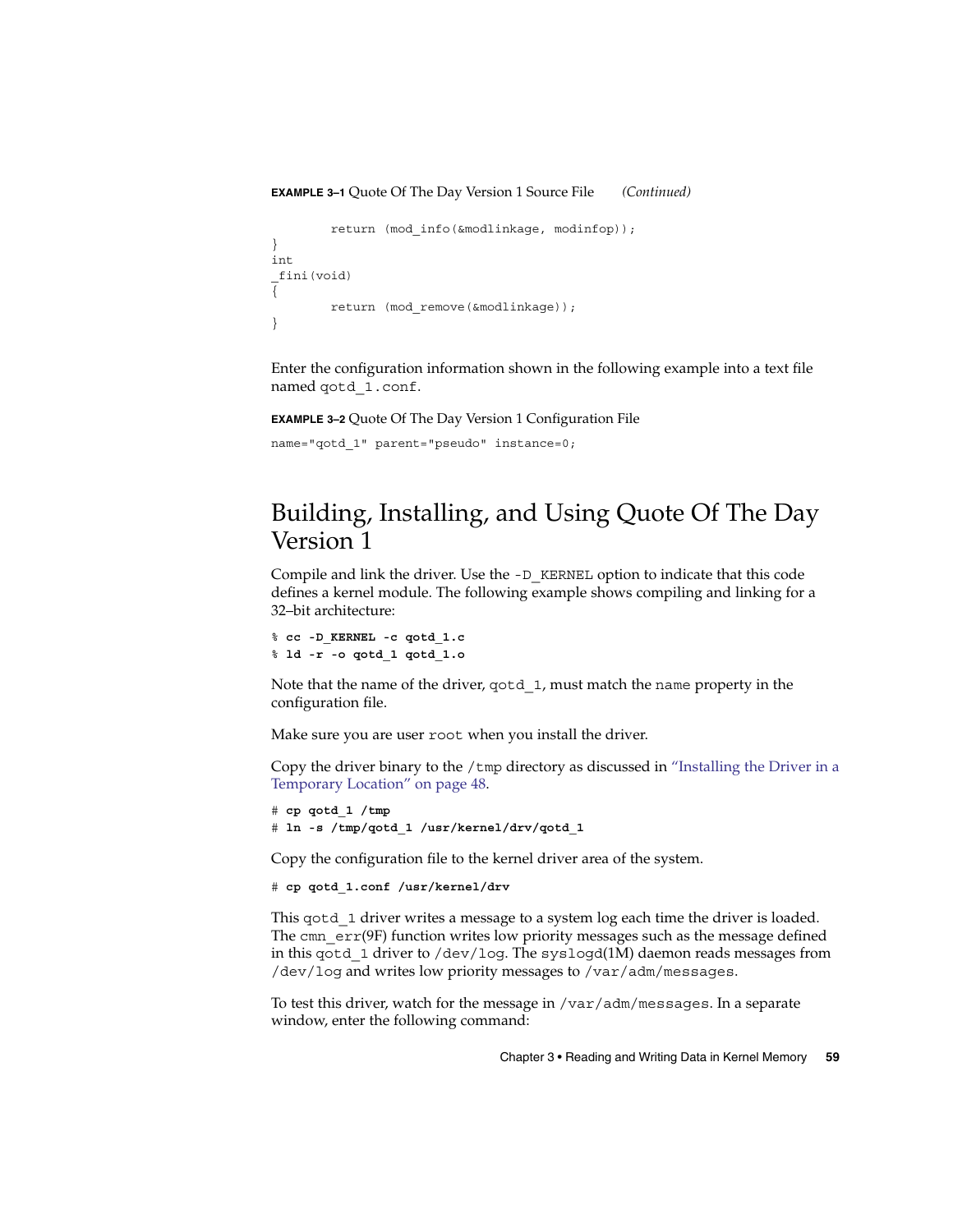#### % **tail -f /var/adm/messages**

Make sure you are user root when you load the driver. Use the add  $drv(1M)$ command to load the driver:

# **add\_drv qotd\_1**

You should see the following messages in the window where you are viewing /var/adm/messages:

*date time machine* pseudo: [ID 129642 kern.info] pseudo-device: devinfo0 *date time machine* genunix: [ID 936769 kern.info] devinfo0 is /pseudo/devinfo@0 *date time machine* qotd: [ID 197678 kern.notice] QOTD\_1: Be careful about reading health books. You may die of a misprint. - Mark Twain

> This last line is the content of the variable output by the cmn  $err(9F)$  function in the  $init(9E)$  entry point. The  $init(9E)$  entry point is called when the driver is loaded.

# Displaying Data on Demand

The sample code in this section creates a pseudo device that is controlled by the driver. The driver stores data in the device and makes the data available when the user accesses the device for reading.

This section first discusses the important code differences between these two versions of the Quote Of The Day driver. This section then shows you how you can access the device to cause the quotation to display.

## Writing Quote Of The Day Version 2

The driver that controls the pseudo device is more complex than the driver shown in the previous section. This section first explains some important features of this version of the driver. This section then shows all the source for this driver.

The following list summarizes the differences between the two versions of the Quote Of The Day driver:

- Version 2 of the driver defines a state structure that holds information about each instance of the device.
- Version 2 defines a cb\_ops(9S) structure and a more complete dev\_ops(9S) structure.
- Version 2 defines open(9E), close(9E), read(9E), getinfo(9E), attach(9E), and detach(9E) entry points.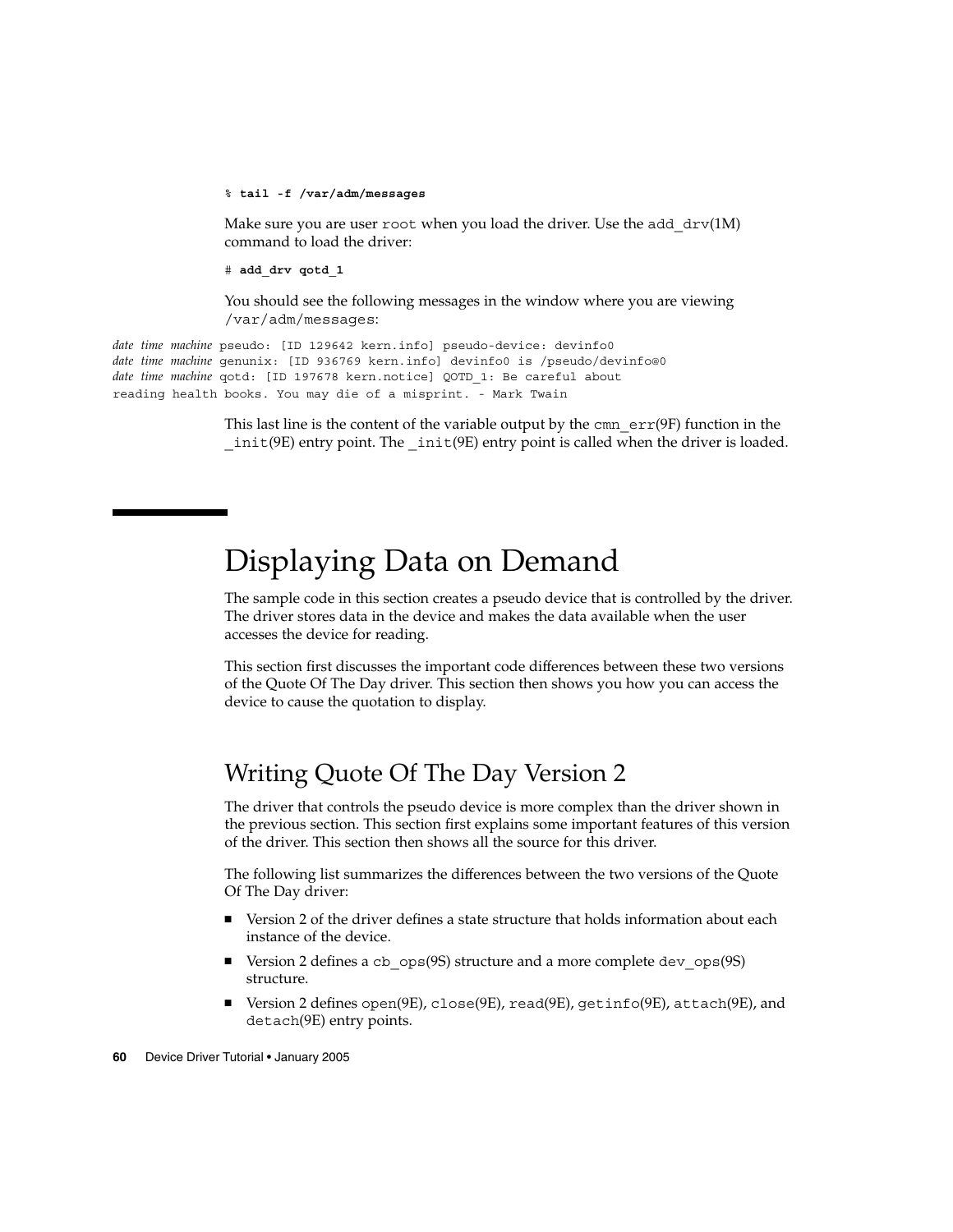- **■** Version 1 uses the cmn  $err(9F)$  function to write a constant string to a system log in the  $int(9E)$  entry point of the driver. The  $int(9E)$  entry point is called when the driver is loaded. Version 2 uses the uiomove(9F) function to copy the quotation from kernel memory. The copied data is returned by the read(9E) entry point. The read(9E) entry point is called when the driver is accessed for reading.
- Version 2 of the driver uses ASSERT(9F) statements to check the validity of data.

The following sections provide more detail about the additions and changes in Version 2 of the Quote Of The Day driver.

### Managing Device State

The  $int(9E)$  and  $finit(9E)$  entry points and all six new entry points defined in this driver maintain a soft state for the device. Most device drivers maintain state information with each instance of the device they control. An instance usually is a sub-device. For example, a disk driver may communicate with a hardware controller device that has several disk drives attached. See "Retrieving Driver Soft State Information" in *Writing Device Drivers* for more information about soft states.

This sample driver allows only one instance. The instance number is assigned in the configuration file. See [Example 3–4.](#page-68-0) Most device drivers allow any number of instances of a device to be created. The system manages the device instance numbers, and the DDI soft state functions manage the instances.

The following flow gives an overview of how DDI soft state functions manage a state pointer and the state of a device instance:

- 1. The ddi soft state  $init(9F)$  function initializes the state pointer. The state pointer is an opaque handle that enables allocation, deallocation, and tracking of a state structure for each instance of a device. The state structure is a user-defined type that maintains data specific to this instance of the device. In this example, the state pointer and state structure are declared after the entry point declarations. See qotd\_state\_head and qotd\_state in [Example 3–3.](#page-63-0)
- 2. The ddi soft state  $z$ alloc(9F) function uses the state pointer and the device instance to create the state structure for this instance.
- 3. The ddi get soft state(9F) function uses the state pointer and the device instance to retrieve the state structure for this instance of the device.
- 4. The ddi soft state free(9F) function uses the state pointer and the device instance to free the state structure for this instance.
- 5. The ddi soft state  $fini(9F)$  function uses the state pointer to destroy the state pointer and the state structures for all instances of this device.

The ddi soft state zalloc( $9F$ ), ddi get soft state( $9F$ ), and ddi soft state free(9F) functions coordinate access to the underlying data structures in a way that is safe for multithreading. No additional locks should be necessary.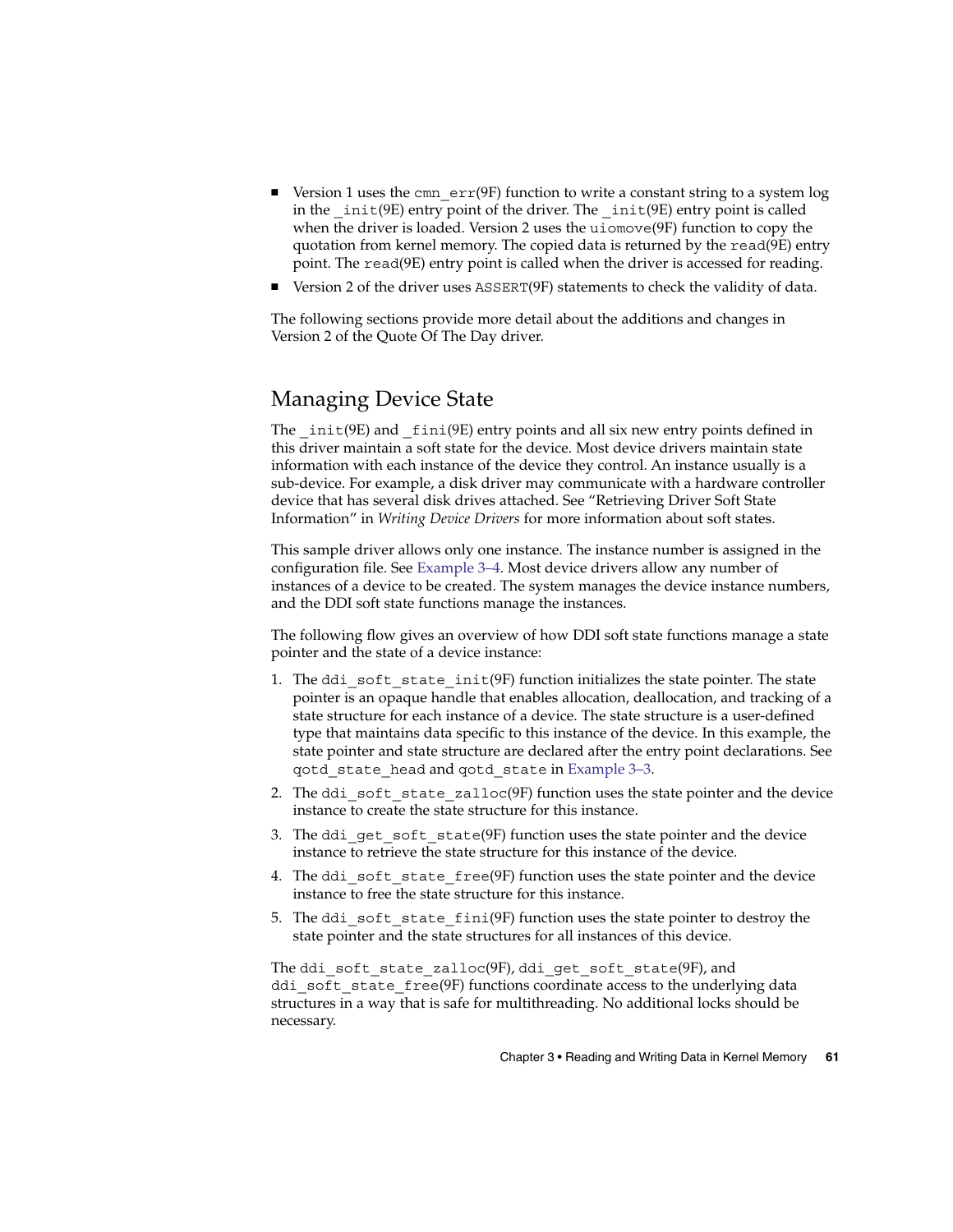### Initializing and Unloading

The  $init(9E)$  entry point first calls the ddi soft state  $init(9F)$  function to initialize the soft state. If the soft state initialization fails, that error code is returned. If the soft state initialization succeeds, the  $int(9E)$  entry point calls the mod\_install(9F) function to load a new module. If the module install fails, the \_init(9E) entry point calls the ddi\_soft\_state\_fini(9F) function and returns the error code from the failed module install.

Your code must undo everything that it does. You must call ddi soft state fini(9F) if the module install fails because the  $init(9E)$  call succeeded and created a state pointer.

The  $fini(9E)$  entry point must undo everything the  $init(9E)$  entry point did. The  $fini(9E)$  entry point first calls the mod remove $(9F)$  function to remove the module that the  $int(9E)$  entry point installed. If the module remove fails, that error code is returned. If the module remove succeeds, the \_fini(9E) entry point calls the ddi\_soft\_state\_fini(9F) function to destroy the state pointer and the state structures for all instances of this device.

### Attaching and Detaching

The attach(9E) entry point first calls the ddi\_get\_instance(9F) function to retrieve the instance number of the device information node. The attach(9E) entry point uses this instance number to call the ddi soft state zalloc(9F), ddi qet soft state(9F), and ddi create minor node(9F) functions.

The attach(9E) entry point calls the ddi\_soft\_state\_zalloc(9F) function to create a state structure for this device instance. If creation of the soft state structure fails, attach(9E) writes an error message to a system log and returns failure. This device instance is not attached. If creation of the soft state structure succeeds, attach(9E) calls the ddi\_get\_soft\_state(9F) function to retrieve the state structure for this device instance.

If retrieval of the state structure fails, attach(9E) writes an error message to a system log, calls the ddi\_soft\_state\_free(9F) function to destroy the state structure that was created by ddi soft state zalloc( $9F$ ), and returns failure. This device instance is not attached. If retrieval of the state structure succeeds, attach(9E) calls the ddi create minor node(9F) function to create the device node.

At the top of this driver source file, a constant named QOTD\_NAME is defined that holds the string name of the device. This constant is one of the arguments that is passed to ddi create minor node(9F). If creation of the device node fails, attach(9E) writes an error message to a system log, calls the ddi soft state  $free(9F)$  function to destroy the state structure that was created by ddi soft state zalloc(9F), calls the ddi remove minor node(9F) function, and returns failure. This device instance is not attached.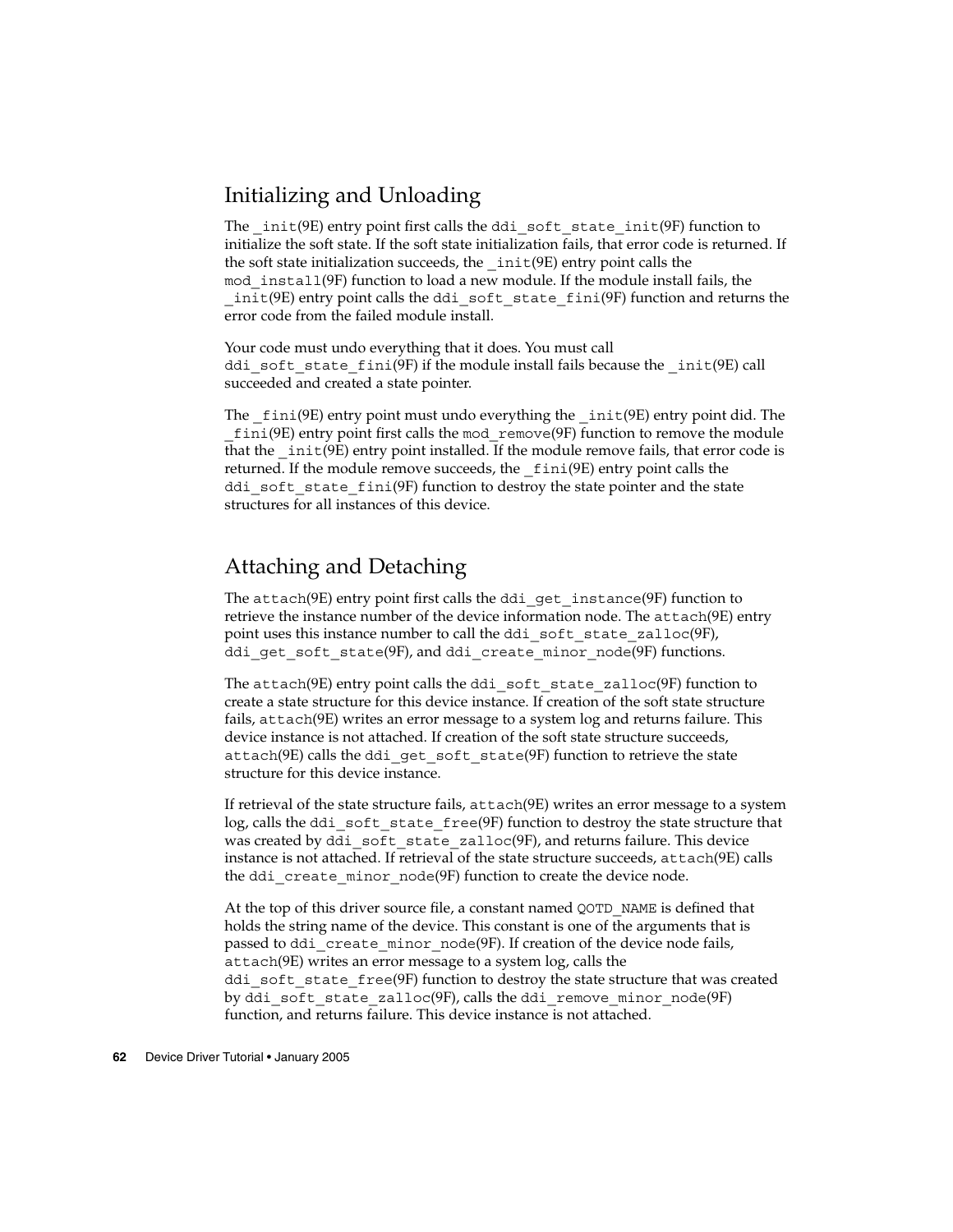If creation of the device node succeeds, this device instance is attached. The attach(9E) entry point assigns the instance number that was retrieved with ddi  $qet$  instance $(9F)$  to the instance member of the state structure for this instance. Then attach(9E) assigns the dev\_info structure pointer that was passed in the attach(9E) call to the dev\_info structure pointer member of the state structure for this instance. The ddi\_report\_dev(9F) function writes a message in the system log file when the device is added or when the system is booted. The message announces this device as shown in the following example:

#### % **dmesg**

*date time machine* pseudo: [ID 129642 kern.info] pseudo-device: qotd\_20 *date time machine* genunix: [ID 936769 kern.info] qotd\_20 is /pseudo/qotd\_2@0

The detach( $9E$ ) entry point first calls the ddi qet instance( $9F$ ) function to retrieve the instance number of the device information node. The detach(9E) entry point uses this instance number to call the ddi soft state free(9F) function to destroy the state structure that was created by ddi soft state zalloc(9F) in the attach(9E) entry point. The detach(9E) entry point then calls the ddi remove minor node(9F) function to remove the device that was created by ddi create minor  $node(9F)$  in the attach $(9E)$  entry point.

### Opening the Device, Closing the Device, and Getting Module Information

The open(9E) and close(9E) entry points are identical in this sample driver. In each case, the entry point first calls the getminor(9F) function to retrieve the minor number of the device. Then each entry point uses this instance number to call the ddi get soft state(9F) function to retrieve the state structure for this device instance. If no state structure is retrieved, an error code is returned. If a state structure is retrieved, the open(9E) and close(9E) entry points both verify the type of this device. If this device is not a character device, the EINVAL (invalid) error code is returned.

If the user wants device information for this device instance, the getinfo(9E) entry point returns the device information from the state structure. If the user wants the instance number of this device instance, the getinfo(9E) entry point uses the getminor(9F) function to return the minor number.

### Reading the Data

The read(9E) entry point first calls the getminor(9F) function to retrieve the minor number of the device. The read(9E) entry point uses this instance number to call the ddi get soft state(9F) function to retrieve the state structure for this device instance. If no state structure is retrieved, read(9E) returns an error code. If a state structure is retrieved, read(9E) calls the uiomove(9F) function to copy the quotation from the driver to the uio(9S) I/O request structure.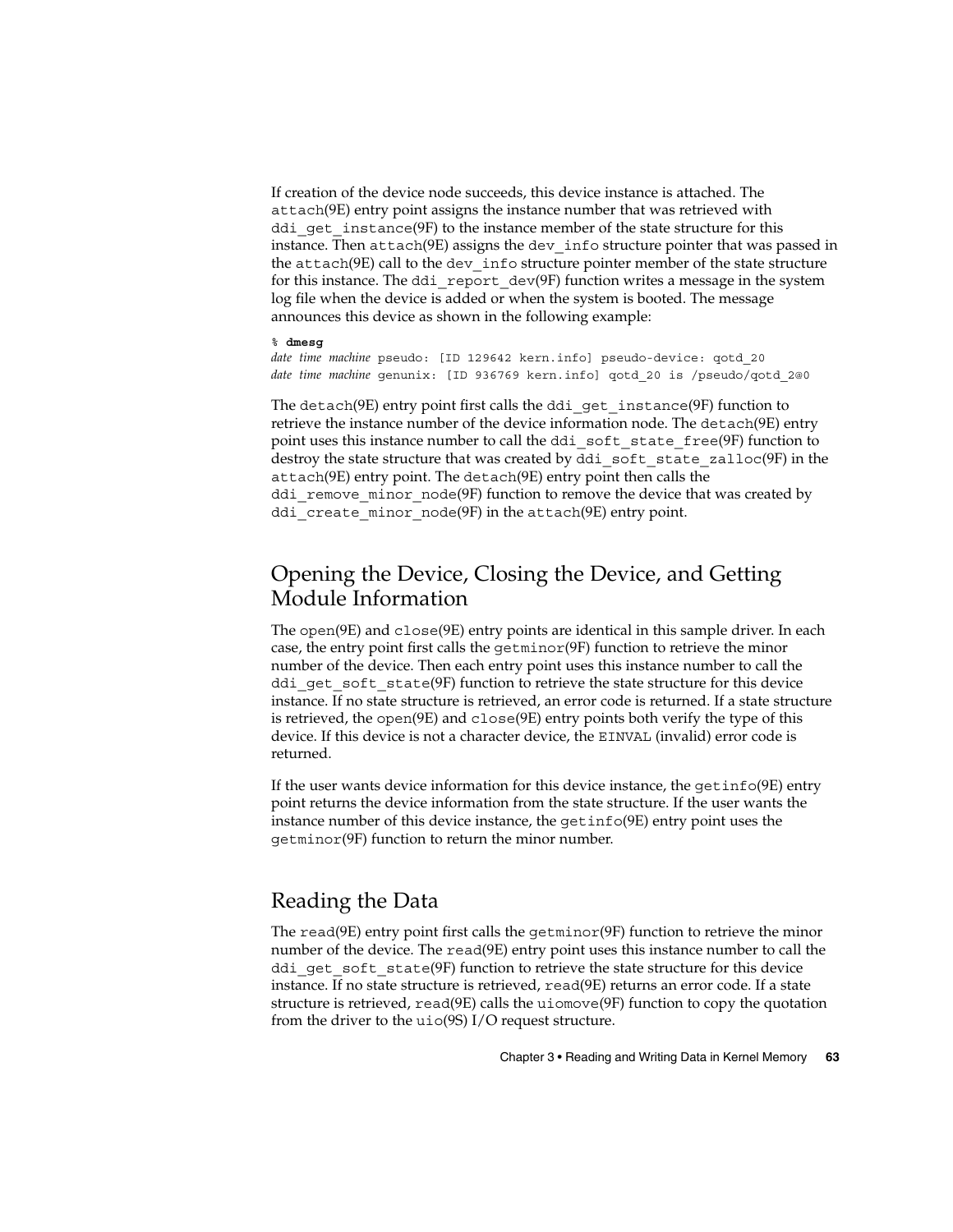### <span id="page-63-0"></span>Checking Data Validity

Version 2 of the driver uses ASSERT(9F) statements to check the validity of data. If the asserted expression is true, the ASSERT(9F) statement does nothing. If the asserted expression is false, the ASSERT(9F) statement writes an error message to the console and causes the system to panic.

To use ASSERT(9F) statements, include the sys/debug.h header file in your source and define the DEBUG preprocessor symbol. If you do not define the DEBUG preprocessor symbol, then the ASSERT(9F) statements do nothing. Simply recompile to activate or inactivate ASSERT(9F) statements.

### Quote Of The Day Version 2 Source

Enter the source code shown in the following example into a text file named qotd\_2.c.

**EXAMPLE 3–3** Quote Of The Day Version 2 Source File

```
#include <sys/types.h>
#include <sys/file.h>
#include <sys/errno.h>
#include <sys/open.h>
#include <sys/cred.h>
#include <sys/uio.h>
#include <sys/stat.h>
#include <sys/modctl.h>
#include <sys/conf.h>
#include <sys/devops.h>
#include <sys/debug.h>
#include <sys/cmn_err.h>
#include <sys/ddi.h>
#include <sys/sunddi.h>
#define QOTD_NAME "qotd"
#define QOTD_MAXLEN 128
static const char qotd[QOTD_MAXLEN]
       = "You can't have everything. \setminusWhere would you put it? - Steven Wright\n";
static void *qotd state head;
struct qotd_state {
        int instance;
        dev info t *devi;
};
static int qotd_getinfo(dev_info_t *, ddi_info_cmd_t, void *, void **);
static int qotd_attach(dev_info_t *, ddi_attach_cmd_t);
static int qotd detach(dev info t *, ddi detach cmd t);
static int qotd open(dev t *, int, int, cred t *);
```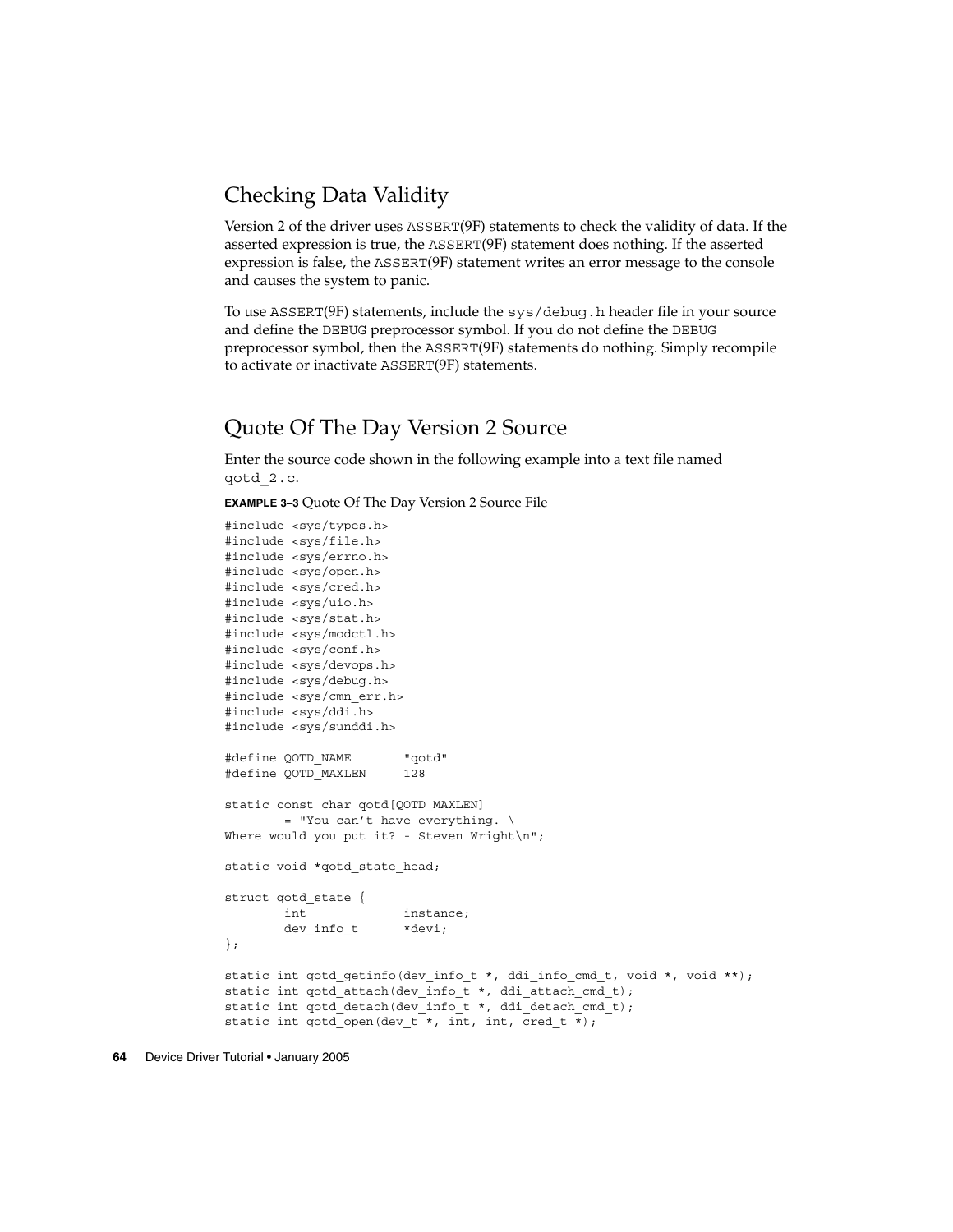```
static int qotd_close(dev_t, int, int, cred_t *);
static int qotd_read(dev_t, struct uio *, cred_t *);
static struct cb ops qotd cb ops = {
         qotd_open, /* cb_open */
         qotd_close, <br>
\begin{array}{ccc}\n\sqrt{1 + 2 + 11} & \sqrt{1 + 2 + 11} \\
\sqrt{1 + 2 + 11} & \sqrt{1 + 2 + 11} \\
\sqrt{1 + 2 + 11} & \sqrt{1 + 2 + 11} \\
\sqrt{1 + 2 + 11} & \sqrt{1 + 2 + 11} \\
\sqrt{1 + 2 + 11} & \sqrt{1 + 2 + 11} \\
\sqrt{1 + 2 + 11} & \sqrt{1 + 2 + 11} \\
\sqrt{1 + 2 + 11} & \sqrt{1 + 2 + 11} \\
\sqrt{1 + 2 + 11} & \sqrt{1nodev, \frac{1}{2} /* cb strategy */
         nodev, \frac{1}{2} /* cb print */
         nodev, /* cb dump */qotd read, /* cb read */
         nodev, /* cb write */nodev, /* cb ioctl */nodev, /* cb_devmap */
         nodev, \frac{1}{2} /* cb mmap */
         nodev, /* cb segmap */nochpoll, /* cb_chpoll */
         ddi prop op, /* cb prop op */
         (struct streamtab *) NULL, /* cb_str */
         \begin{array}{ccc} \texttt{D\_MP} & \texttt{D\_64BIT,} & \texttt{/* cb\_flag */} \\ \texttt{CB REV,} & \texttt{/* cb\_rev */} \\ \end{array}/* cb_rev */nodev, \frac{\pi}{6} /* cb_aread */<br>nodev /* cb_awrite *
                                    /* cb_awrite */
};
static struct dev_ops qotd_dev_ops = {
         DEVO REV, \overline{\phantom{a}} /* devorev */
         0, /* devo refcnt */qotd_getinfo, /* devo_getinfo */
         nulldev, \frac{1}{2} /* devo identify */
         nulldev, \frac{1}{2} /* devo probe */
         qotd_attach, /* devo_attach */
         qotd_detach, /* devo_detach */
         nodev, /* devo reset */&qotd_cb_ops, /* devo_cb_ops */
         (struct bus_ops *)NULL, /* devo_bus_ops */
         nulldev /* devo_power */
};
static struct modldrv modldrv = {
        &mod_driverops;,
         "Quote of the Day 2.0",
         &qotd dev ops;};
static struct modlinkage modlinkage = \{MODREV_1,
         (void *)&modldrv;,
         NULL
};
int
_init(void)
{
         int retval;
```
Chapter 3 • Reading and Writing Data in Kernel Memory **65**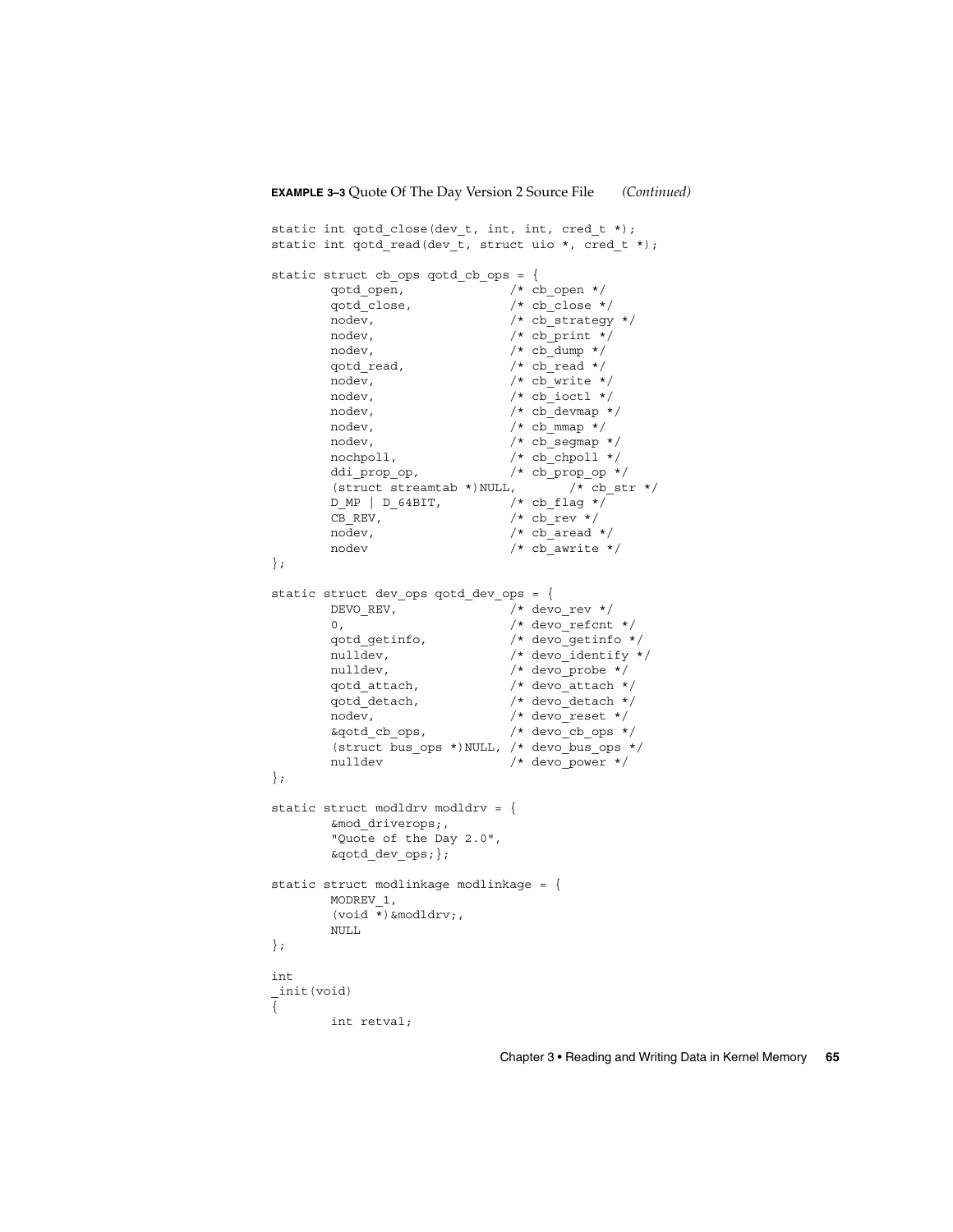```
if ((retval = ddi_soft_state_init(&qotd_state_head;,
                sizeof (struct qotd_state), 1)) != 0)
                     return retval;
           if ((retval = mod_install(&modlinkage;)) != 0) {
                     ddi_soft_state_fini(&qotd_state_head;);
                     return (retval);
           }
          return (retval);
}
int
_info(struct modinfo *modinfop)
{
          return (mod_info(&modlinkage;, modinfop));
}
int
 _fini(void)
{
          int retval;
           if ((retval = mod remove(&modlinkage;)) != 0)
                     return (retval);
           ddi_soft_state_fini(&qotd_state_head;);
           return (retval);
}
/*ARGSUSED*/
static int
qotd_getinfo(dev_info_t *dip, ddi_info_cmd_t cmd, void *arg, void **resultp)
{
           struct qotd state *qsp;
          int retval = DDI_FAILURE;
          ASSERT(resultp != NULL);
           switch (cmd) {
           case DDI_INFO_DEVT2DEVINFO:
                      if ((qsp = ddi_get_soft_state(qotd_state_head,
                           \overline{=} \overline{=} \overline{=} \overline{=} \overline{=} \overline{=} \overline{=} \overline{=} \overline{=} \overline{=} \overline{=} \overline{=} \overline{=} \overline{=} \overline{=} \overline{=} \overline{=} \overline{=} \overline{=} \overline{=} \overline{=} \overline{=} \overline{=} \overline{=} \overline{=} \overline{=} \overline{=} \overline{*resultp = qsp{-}-devi;
                                 retval = DDI_SUCCESS;
                      } else
                                 *resultp = NULL;
                     break;
           case DDI_INFO_DEVT2INSTANCE:
                      *resultp = (void *)getminor((dev_t)arg);
                      retval = DDI_SUCCESS;
                     break;
           }
```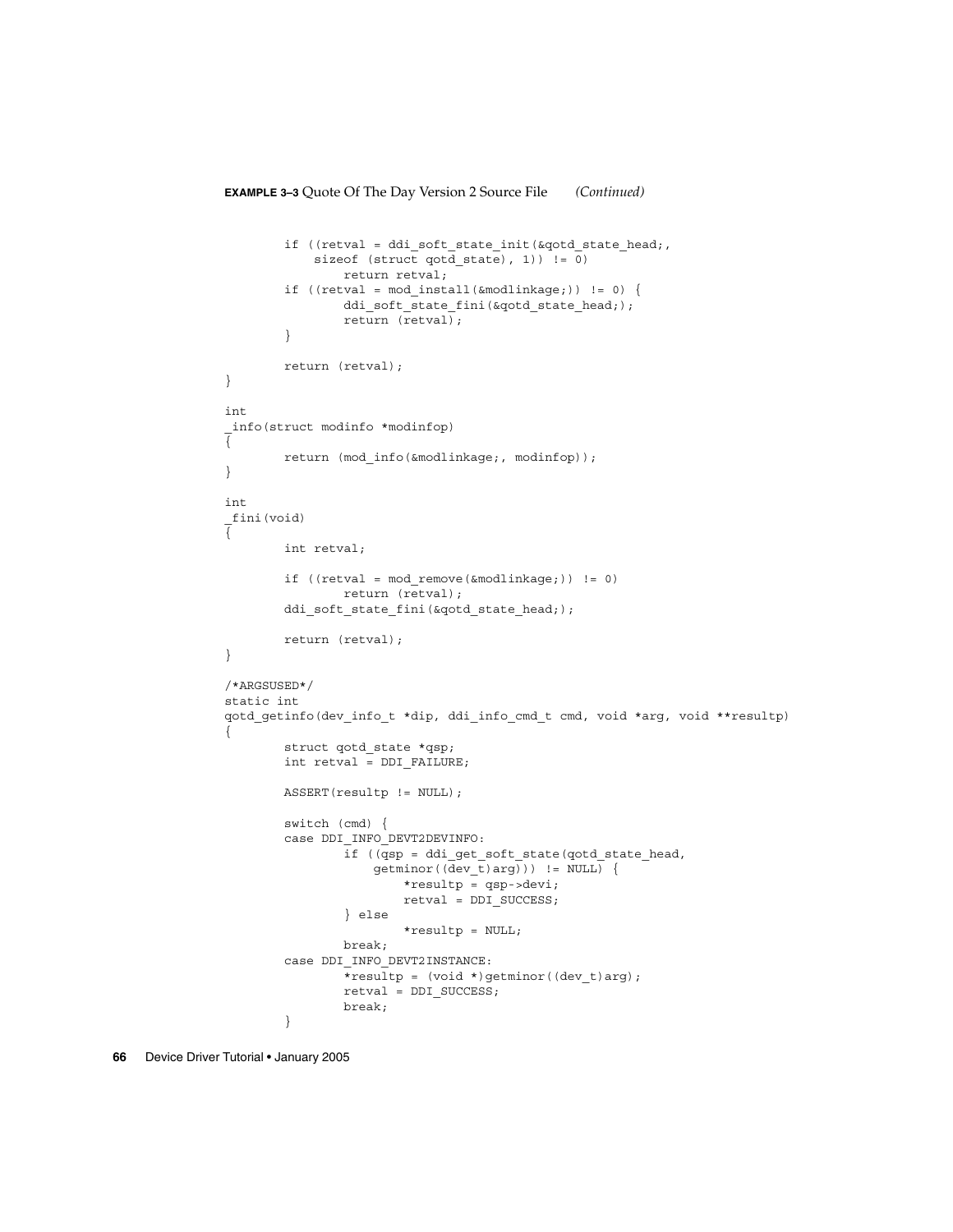```
return (retval);
}
static int
qotd_attach(dev_info_t *dip, ddi_attach_cmd_t cmd)
{
        int instance = ddi_get_instance(dip);
        struct qotd_state *qsp;
        switch (cmd) {
        case DDI_ATTACH:
                if (ddi_soft_state_zalloc(qotd_state_head, instance)
                    != DDI_SUCCESS) {
                        cmn_err(CE_WARN, "Unable to allocate state for %d",
                            instance);
                        return (DDI_FAILURE);
                }
                if ((qsp = ddi_get_soft_state(qotd_state_head, instance))
                    == NULL) {
                        cmn_err(CE_WARN, "Unable to obtain state for %d",
                            instance);
                        ddi soft state free(dip, instance);
                        return (DDI_FAILURE);
                }
                if (ddi_create_minor_node(dip, QOTD_NAME, S_IFCHR, instance,
                    DDI_PSEUDO, 0) != DDI_SUCCESS) {
                        cmn_err(CE_WARN, "Cannot create minor node for %d",
                           instance);
                        ddi soft state free(dip, instance);
                        ddi remove minor node(dip, NULL);
                        return (DDI_FAILURE);
                }
                qsp->instance = instance;
                qsp->devi = dip;
                ddi_report_dev(dip);
               return (DDI_SUCCESS);
        case DDI_RESUME:
               return (DDI_SUCCESS);
        default:
                return (DDI_FAILURE);
        }
}
static int
qotd_detach(dev_info_t *dip, ddi_detach_cmd_t cmd)
{
        int instance = ddi qet instance(dip);
        switch (cmd) {
        case DDI_DETACH:
                ddi soft state free(qotd state head, instance);
```
Chapter 3 • Reading and Writing Data in Kernel Memory **67**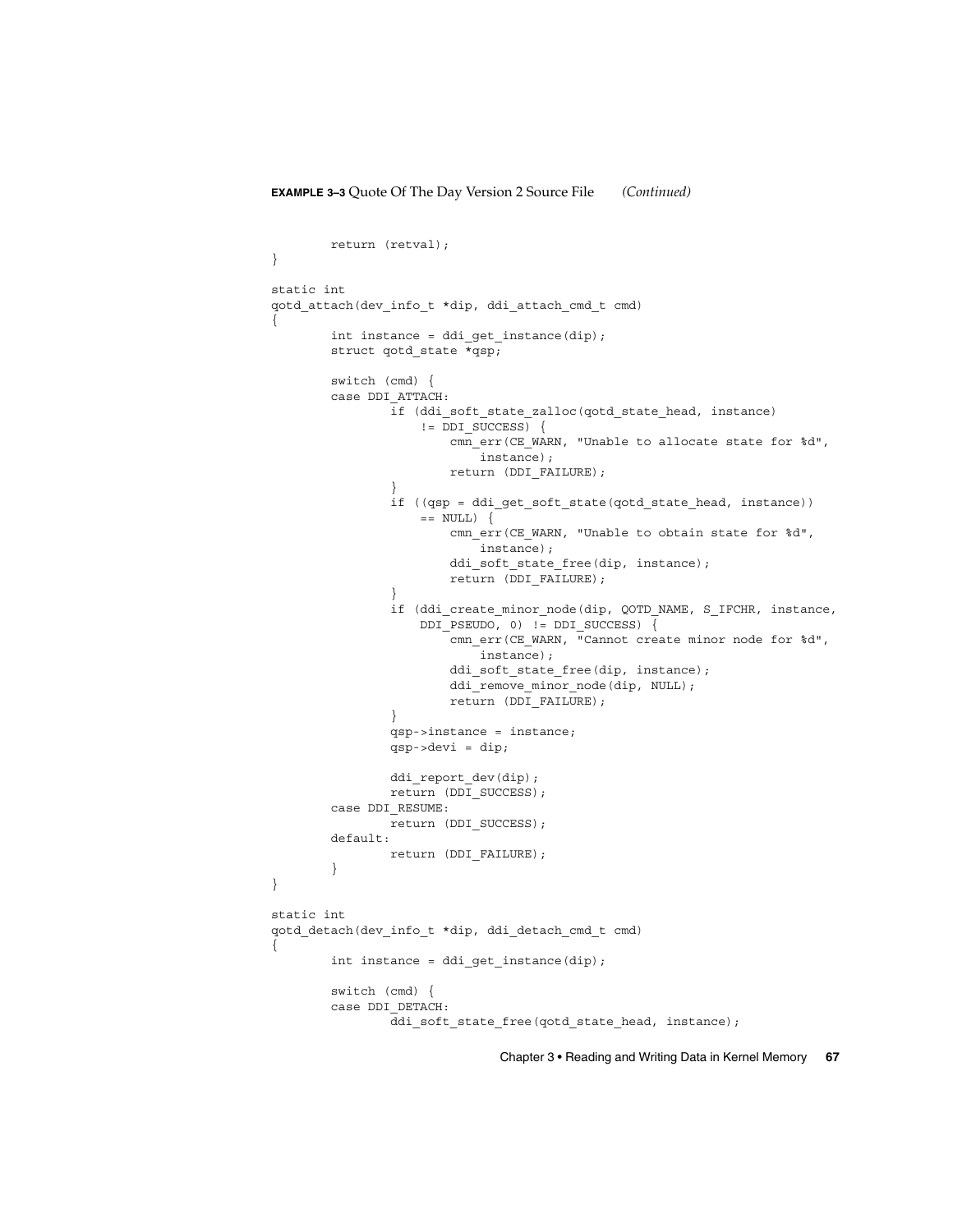```
ddi_remove_minor_node(dip, NULL);
                return (DDI_SUCCESS);
        case DDI_SUSPEND:
               return (DDI_SUCCESS);
        default:
               return (DDI_FAILURE);
        }
}
/*ARGSUSED*/
static int
qotd_open(dev_t *devp, int flag, int otyp, cred_t *credp)
{
        int instance = getminor(*devp);
        struct qotd_state *qsp;
        if ((qsp = ddi get soft state(qotd state head, instance)) == NULL)
                return (ENXIO);
        ASSERT(qsp->instance == instance);
        if (otyp != OTYP_CHR)
                return (EINVAL);
        return (0);
}
/*ARGSUSED*/
static int
qotd_close(dev_t dev, int flag, int otyp, cred_t *credp)
{
        struct qotd_state *qsp;
        int instance = getminor(dev);
        if ((qsp = ddi get soft state(qotd state head, instance)) == NULL)
                return (ENXIO);
        ASSERT(qsp->instance == instance);
        if (otyp != OTYP_CHR)
               return (EINVAL);
        return (0);
}
/*ARGSUSED*/
static int
qotd_read(dev_t dev, struct uio *uiop, cred_t *credp)
{
        struct qotd_state *qsp;
        int instance = getminor(dev);
        if ((qsp = ddi get soft state(qotd state head, instance)) == NULL)
```
#### **EXAMPLE 3–3** Quote Of The Day Version 2 Source File *(Continued)*

```
68 Device Driver Tutorial • January 2005
```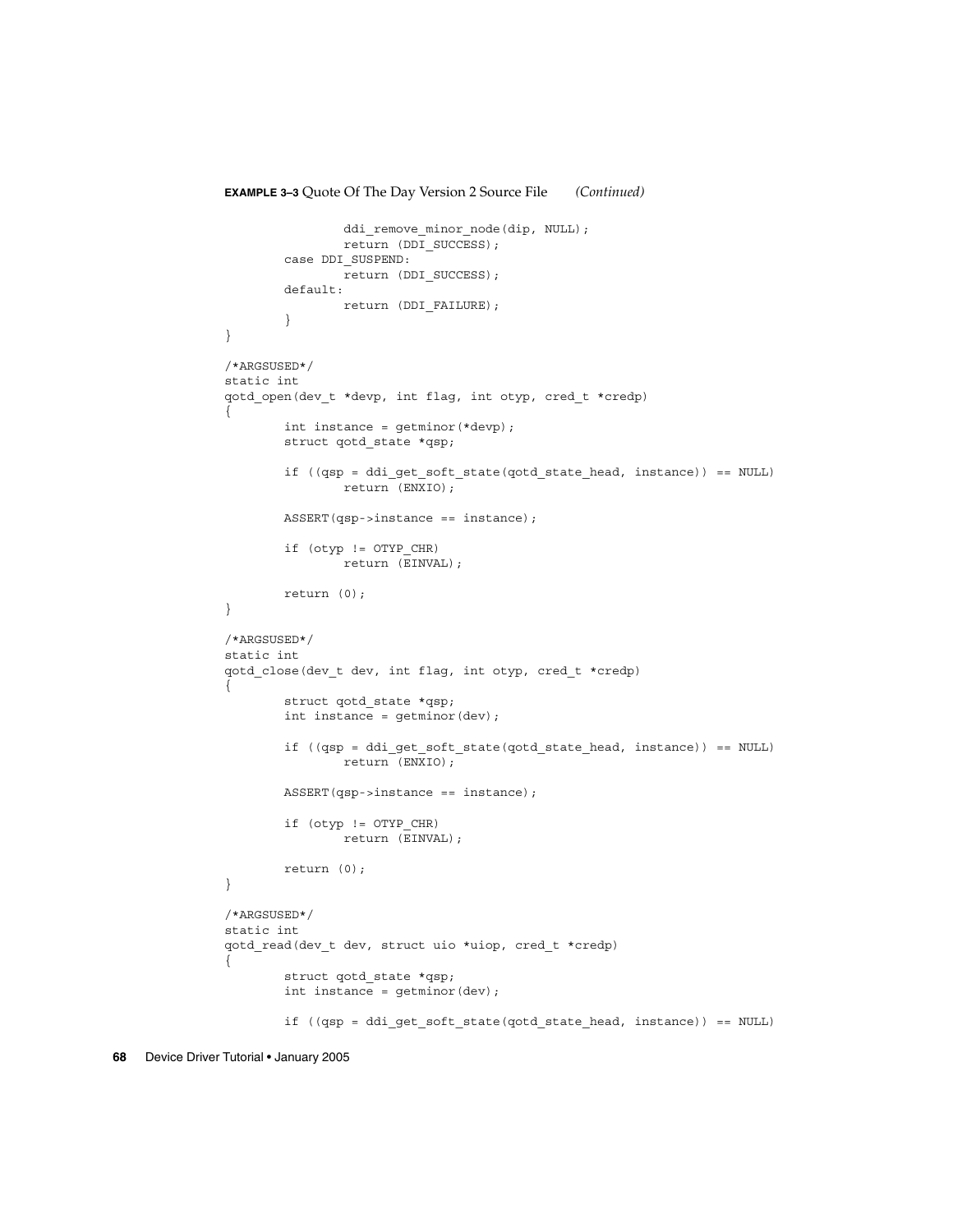```
return (ENXIO);
ASSERT(qsp-)instance == instance);return (uiomove((void *)qotd, min(uiop->uio_resid, strlen(qotd)),
   UIO_READ, uiop));
```
Enter the configuration information shown in the following example into a text file named qotd\_2.conf.

**EXAMPLE 3–4** Quote Of The Day Version 2 Configuration File

name="qotd\_2" parent="pseudo" instance=0;

}

# Building, Installing, and Using Quote Of The Day Version 2

Version 2 of the driver uses ASSERT(9F) statements to check the validity of data. To use ASSERT(9F) statements, include the sys/debug.h header file in your source and define the DEBUG preprocessor symbol.

Compile and link the driver. If you use ASSERT(9F) statements to check the validity of data, you must define the DEBUG preprocessor symbol:

```
% cc -D_KERNEL -DDEBUG -c qotd_2.c
% ld -r -o qotd_2 qotd_2.o
```
The following example shows compiling and linking for a 32-bit architecture if you are not using ASSERT(9F) statements:

```
% cc -D_KERNEL -c qotd_2.c
% ld -r -o qotd_2 qotd_2.o
```
Make sure you are user root when you install the driver.

Copy the driver binary to the  $/$ tmp directory as discussed in ["Building and Installing](#page-47-0) [the Driver"](#page-47-0) on page 48.

```
# cp qotd_2 /tmp
# ln -s /tmp/qotd_2 /usr/kernel/drv/qotd_2
```
Copy the configuration file to the kernel driver area of the system.

# **cp qotd\_2.conf /usr/kernel/drv**

In a separate window, enter the following command:

```
% tail -f /var/adm/messages
```
Chapter 3 • Reading and Writing Data in Kernel Memory **69**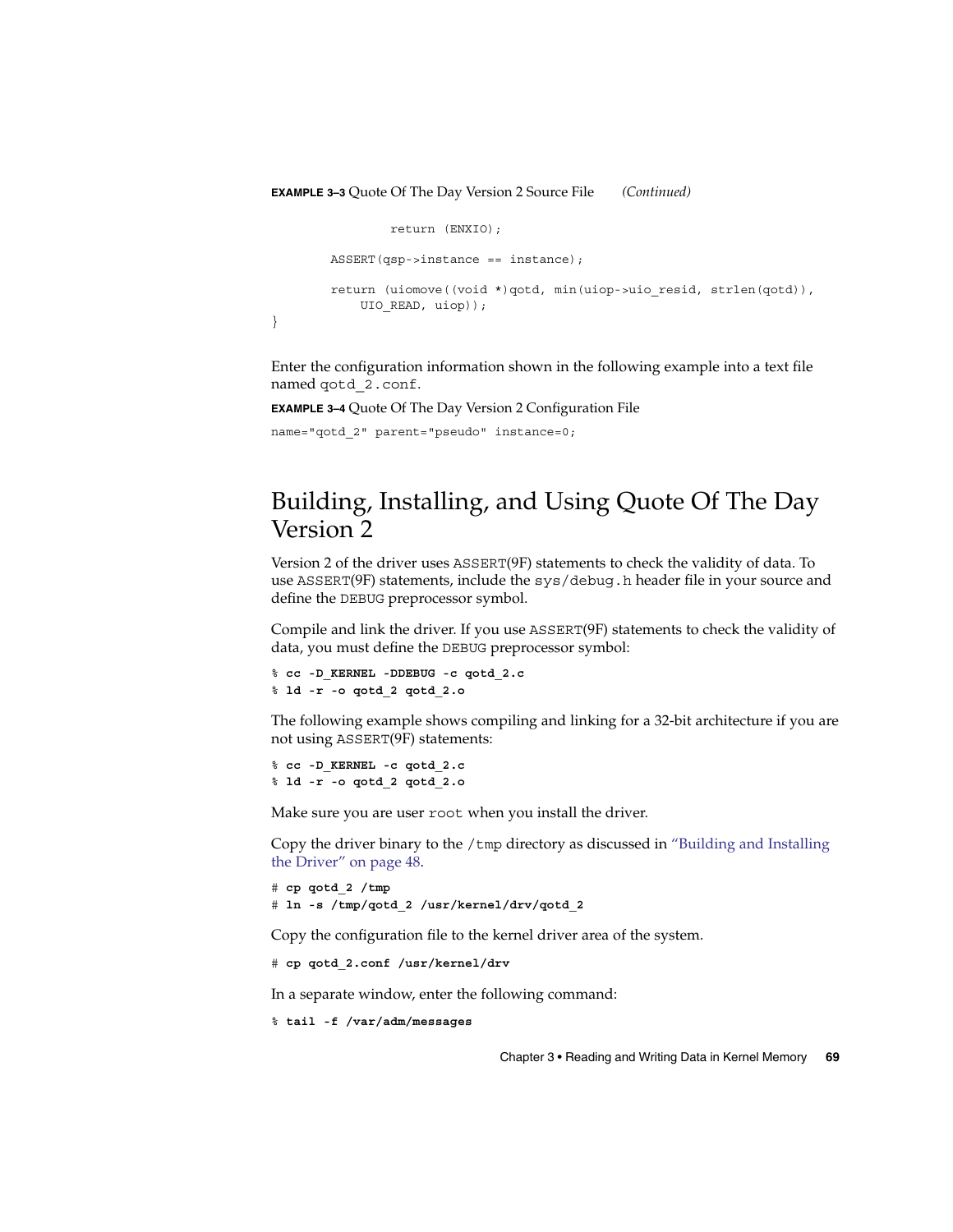Make sure you are user root when you load the driver. Use the add  $\text{drv}(1\text{M})$ command to load the driver:

# **add\_drv qotd\_2**

You should see the following messages in the window where you are viewing /var/adm/messages:

```
date time machine pseudo: [ID 129642 kern.info] pseudo-device: devinfo0
date time machine genunix: [ID 936769 kern.info] devinfo0 is /pseudo/devinfo@0
date time machine pseudo: [ID 129642 kern.info] pseudo-device: qotd_20
date time machine genunix: [ID 936769 kern.info] qotd_20 is /pseudo/qotd_2@0
```
When this version of the Quote Of The Day driver loads, it does not display its quotation. The qotd  $1$  driver wrote a message to a system log through its  $int(9E)$ entry point. This qotd 2 driver stores its data and makes the data available through its read(9E) entry point.

You can use the modinfo(1M) command to display the module information for this version of the Quote Of The Day driver. The module name is the value you entered for the second member of the modldrv structure. The value 96 is the major number of this module.

```
% modinfo | grep qotd
182 ed115948 754 96 1 qotd_2 (Quote of the Day 2.0)
% grep qotd /etc/name_to_major
qotd_1 94
qotd_2 96
```
This driver also is the most recent module listed by  $\text{prtconf}(1M)$  in the pseudo device section:

```
% prtconf -P | grep qotd
       qotd_1, instance #0 (driver not attached)
       qotd_2, instance #0
```
When you access this qotd\_2 device for reading, the command you use to access the device retrieves the data from the device node. The command then displays the data in the same way that the command displays any other input. To get the name of the device special file, look in the /devices directory:

```
% ls -l /devices/pseudo/qotd*
crw------- 1 root sys 96, 0 date time /devices/pseudo/qotd_2@0:qotd
```
This output shows that qotd\_2@0:qotd is a character device. This listing also shows that only the root user has permission to read or write this device. Make sure you are user root when you test this driver. To test the qotd\_2 driver, you can use the more(1) command to access the device file for reading:

```
# more /devices/pseudo/qotd_2@0:qotd
You can't have everything. Where would you put it? - Steven Wright
You can't have everything. Where would you put it? - Steven Wright
```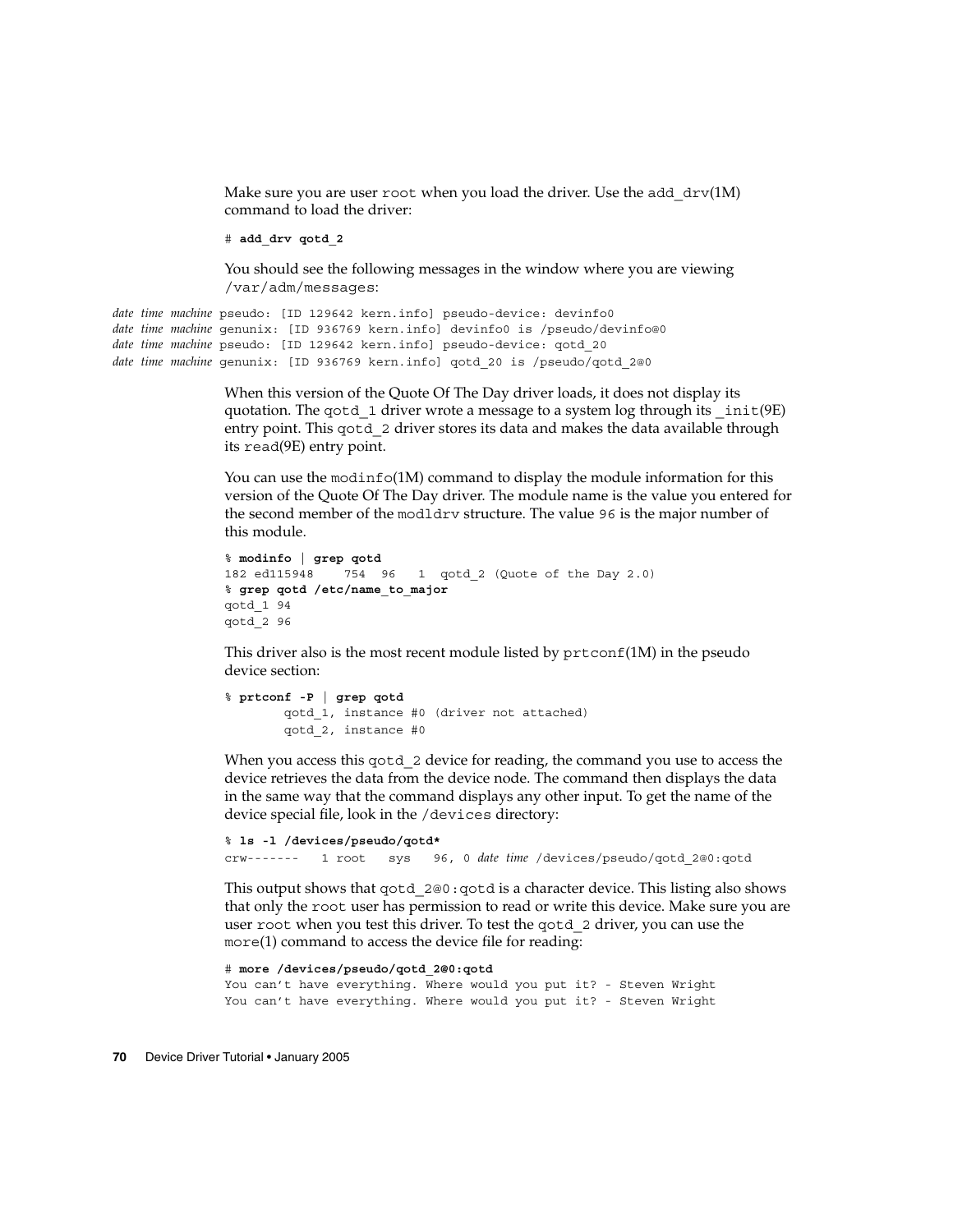# Modifying Data Stored in Kernel Memory

In this third version of the Quote Of The Day driver, the user can write to the data that is stored in kernel memory. The pseudo device that is created in this section is a pseudo-disk device or ramdisk device. A ramdisk device simulates a disk device by allocating kernel memory that is subsequently used as data storage. See ramdisk(7D) for more information about ramdisk devices.

As in Version 2 of the Quote Of The Day driver, this Version 3 driver stores its data and makes the data available through its read(9E) entry point. This Version 3 driver overwrites characters from the beginning of the data when the user writes to the device.

This section first discusses the important code differences between this version and the previous version of the Quote Of The Day driver. This section then shows you how you can modify and display the quotation.

In addition to changes in the driver, Quote Of The Day Version 3 introduces a header file and an auxiliary program. The header file is discussed in the following section. The utility program is discussed in ["Using Quote Of The Day Version 3"](#page-90-0) on page 91.

# Writing Quote Of The Day Version 3

This third version of the Quote Of The Day driver is more complex than the second version because this third version enables a user to change the text that is stored in the device.

This section first explains some important features of this version of the driver. This section then shows all the source for this driver, including the header file and the configuration file.

The following list summarizes the new features in Version 3 of the Quote Of The Day driver:

- Version 3 of the driver allocates and frees kernel memory.
- Version 3 uses condition variables and mutexes to manage thread synchronization.
- Version 3 copies data from user space to kernel space to enable the user to change the quotation.
- Version 3 adds two new entry points: write(9E) and ioct1(9E).
- Version 3 adds a third new routine. The qotd  $rw($  routine is called by both the read(9E) entry point and the write(9E) entry point.

Chapter 3 • Reading and Writing Data in Kernel Memory **71**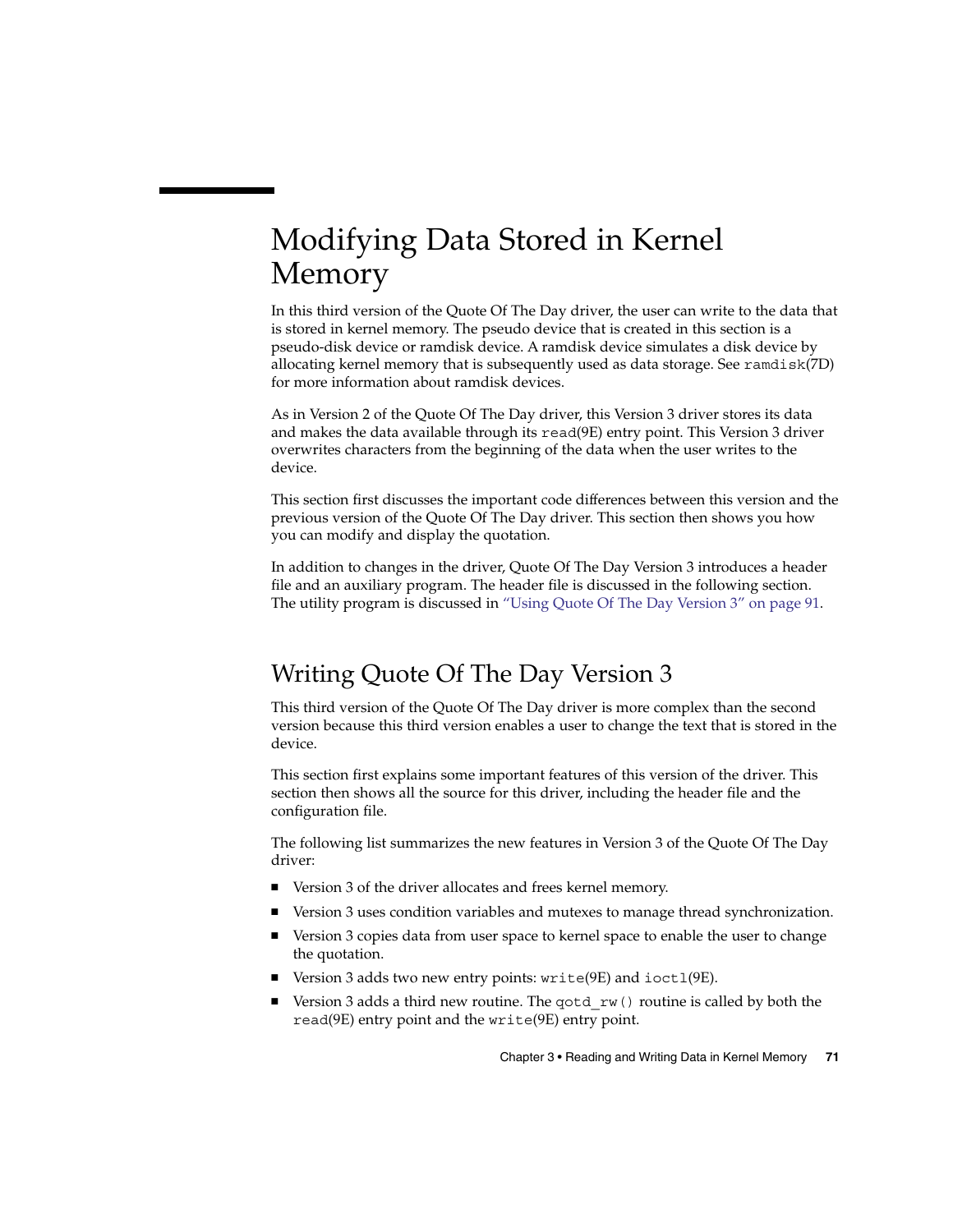- As in Version 2, Version 3 of the driver uses the uiomove(9F) function to make the quotation available to the user. Version 3 uses the ddi\_copyin(9F) function to copy the new quotation and the new device size from user space to kernel space. Version 3 uses the ddi\_copyout(9F) function to report the current device size back to the user.
- Because the driver copies data between kernel space and user space, Version 3 of the driver uses the ddi\_model\_convert\_from(9F) function to determine whether the data must be converted between 32–bit and 64–bit models. The 64–bit kernel supports both 64–bit and 32–bit user data.
- Version 3 defines one new constant to tell the driver whether the device is busy. Another new constant tells the driver whether the quotation has been modified. Version 3 defines four new constants to help the driver undo everything it has done.
- Version 3 includes a separate utility program to test the driver's I/O controls.

The following sections provide more detail about the additions and changes in Version 3 of the Quote Of The Day driver. The dev\_ops(9S) structure and the modlinkage(9S) structure are the same as they were in Version 2 of the driver. The modldrv(9S) structure has not changed except for the version number of the driver. The  $int(9E)$ ,  $info(9E)$ ,  $fini(9E)$ ,  $getinfo(9E)$ ,  $open(9E)$ , and  $close(9E)$ functions are the same as in Version 2 of the driver.

## Attaching, Allocating Memory, and Initializing a Mutex and a Condition Variable

The qotd attach() entry point first allocates and gets the device soft state. The qotd\_attach() routine then creates a minor node. All of this code is the same as in Version 2 of the Quote Of The Day driver. If the call to ddi create minor node(9F) is successful, the qotd attach() routine sets the QOTD\_DIDMINOR flag in the new flags member of the qotd\_state state structure.

Version 3 of the Quote Of The Day driver defines four new constants that keep track of four different events. A routine can test these flags to determine whether to deallocate, close, or remove resources. All four of these flags are set in the qotd\_attach() entry point. All four of these conditions are checked in the qotd\_detach() entry point, and the appropriate action is taken for each condition.

Note that operations are undone in the gotd detach () entry point in the opposite order in which they were done in the qotd\_attach() entry point. The qotd\_attach() routine creates a minor node, allocates memory for the quotation, initializes a mutex, and initializes a condition variable. The qotd\_detach() routine destroys the condition variable, destroys the mutex, frees the memory, and removes the minor node.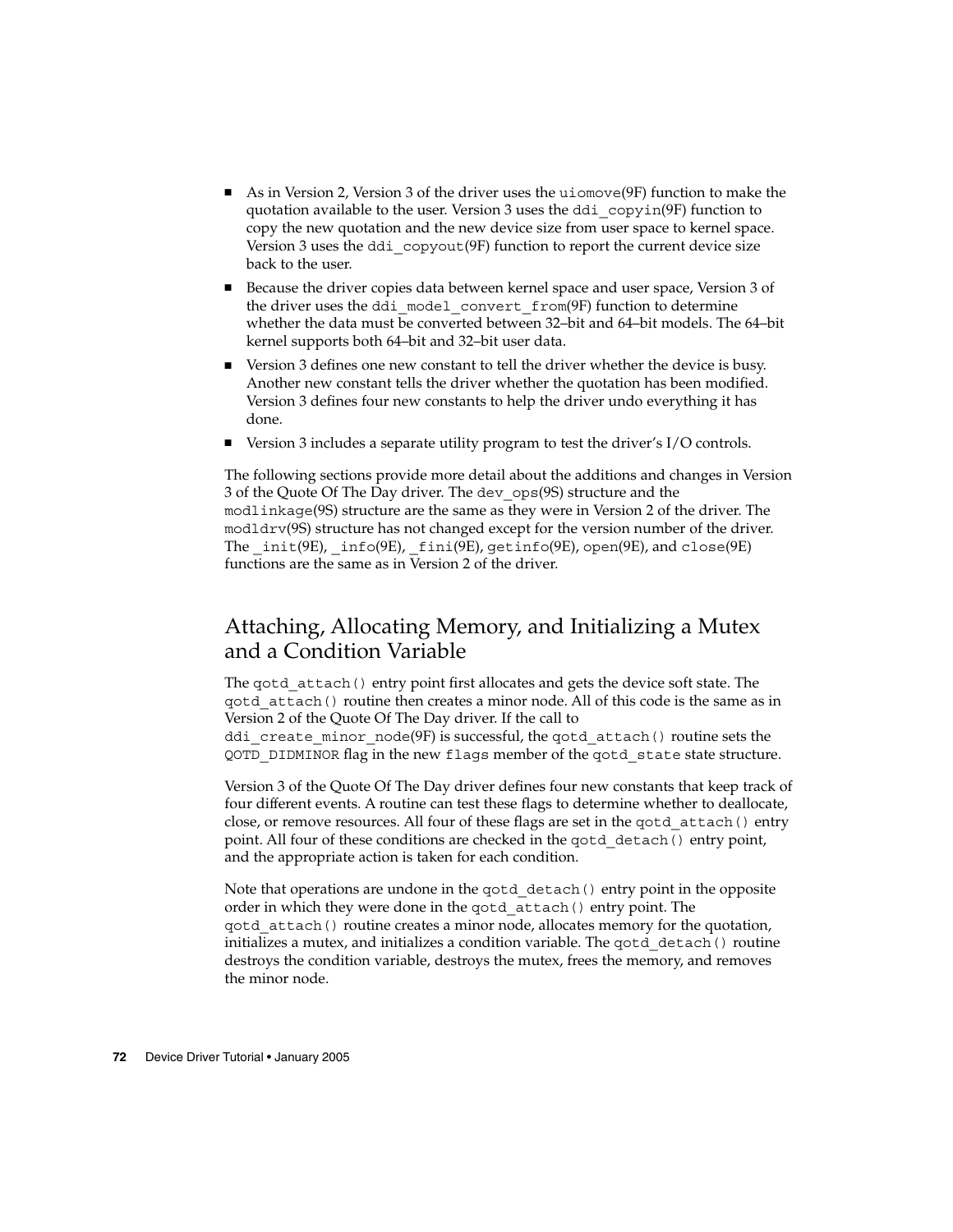<span id="page-72-0"></span>After the minor node is created, the qotd\_attach() routine allocates memory for the quotation. For information on allocating and freeing memory in this driver, see ["Allocating and Freeing Kernel Memory"](#page-73-0) on page 74. If memory is allocated, the qotd\_attach() routine sets the QOTD\_DIDALLOC flag in the flags member of the state structure.

The qotd  $attach()$  routine then calls the mutex  $init(9F)$  function to initialize a mutex. If this operation is successful, the qotd\_attach() routine sets the QOTD\_DIDMUTEX flag. The qotd\_attach() routine then calls the cv\_init(9F) function to initialize a condition variable. If this operation is successful, the qotd\_attach() routine sets the QOTD\_DIDCV flag.

The gotd  $attach()$  routine then calls the  $strlcpy(9F)$  function to copy the initial quotation string to the new quotation member of the device state structure. Note that the strlcpy(9F) function is used instead of the strncpy(9F) function. The strncpy(9F) function can be wasteful because it always copies *n* characters, even if the destination is smaller than *n* characters. Try using strncpy(9F) instead of strlcpy(9F) and note the difference in the behavior of the driver.

Finally, the initial quotation length is copied to the new quotation length member of the state structure. The remainder of the qotd\_attach() routine is the same as in Version 2.

# Checking for Changes, Cleaning Up, and Detaching

The gotd  $detach()$  routine is almost all new. The gotd  $detach()$  routine must first get the soft state because the qotd\_detach() routine needs to check the flags member of the state structure.

The first flag the qotd\_detach() routine checks is the QOTD\_CHANGED flag. The QOTD\_CHANGED flag indicates whether the device is in the initial state. The QOTD\_CHANGED flag is set in the qotd\_rw() routine and in the qotd\_ioctl() entry point. The QOTD\_CHANGED flag is set any time the user does anything to the device other than simply inspect the device. If the QOTD\_CHANGED flag is set, the size or content of the storage buffer has been modified. See ["Writing New Data"](#page-77-0) on page 78 for more information on the QOTD\_CHANGED flag. When the QOTD\_CHANGED flag is set, the detach operation fails because the device might contain data that is valuable to the user and the device should not be removed. If the QOTD\_CHANGED flag is set, the qotd\_detach() routine returns an error that the device is busy.

Once the quotation has been modified, the device cannot be detached until the user runs the qotdctl command with the -r option. The -r option reinitializes the quotation and indicates that the user is no longer interested in the contents of the device. See ["Exercising the Driver's I/O Controls"](#page-91-0) on page 92 for more information about the qotdctl command.

The gotd detach() routine then checks the four flags that were set in the qotd\_attach() routine. If the QOTD\_DIDCV flag is set, the qotd\_detach() routine calls the cv\_destroy(9F) function. If the QOTD\_DIDMUTEX flag is set, the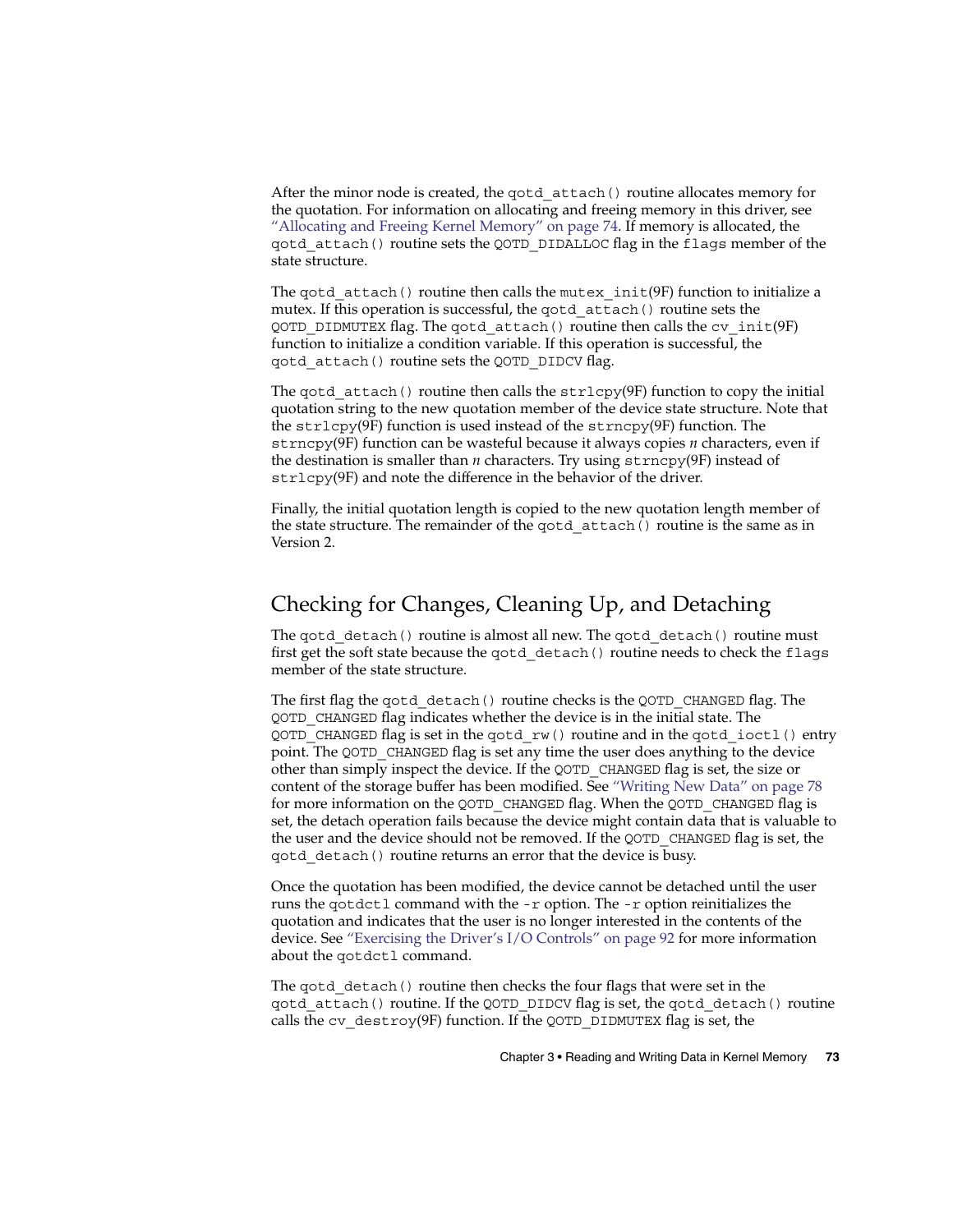<span id="page-73-0"></span>qotd\_detach() routine calls the mutex\_destroy(9F) function. If the QOTD\_DIDALLOC flag is set, the qotd\_detach() routine calls the ddi umem  $free(9F)$  function. Finally, if the QOTD DIDMINOR flag is set, the qotd\_detach() routine calls the ddi\_remove\_minor\_node(9F) function.

# Allocating and Freeing Kernel Memory

One of the new members of the device state structure supports memory allocation and deallocation. The qotd\_cookie member receives a value from the ddi umem  $\alpha$ lloc(9F) function. The gotd cookie value is then used by the ddi umem free(9F) function to free the memory.

Version 3 of the Quote Of The Day driver allocates kernel memory in three places:

- After the minor node is created
- In the QOTDIOCSSZ case of the qotd ioctl() entry point
- In the QOTDIOCDISCARD case of the qotd ioctl() entry point

The qotd attach() routine allocates memory after the minor node is created. Memory must be allocated to enable the user to modify the quotation. The qotd\_attach() routine calls the ddi\_umem\_alloc(9F) function with the DDI\_UMEM\_NOSLEEP flag so that the ddi\_umem\_alloc(9F) function will return immediately. If the requested amount of memory is not available, ddi\_umem\_alloc(9F) returns NULL immediately and does not wait for memory to become available. If no memory is allocated, qotd\_attach() calls qotd\_detach() and returns an error. If memory is allocated, qotd\_attach() sets the QOTD\_DIDALLOC flag so that this memory will be freed by qotd\_detach() later.

The second place the driver allocates memory is in the QOTDIOCSSZ case of the qotd\_ioctl() entry point. The QOTDIOCSSZ case sets a new size for the device. A new size is set when the user runs the qotdctl command with the -s option. See ["Exercising the Driver's I/O Controls"](#page-91-0) on page 92 for more information about the qotdctl command. This time, the ddi\_umem\_alloc(9F) function is called with the DDI\_UMEM\_SLEEP flag so that ddi\_umem\_alloc(9F) will wait for the requested amount of memory to be available. When the ddi\_umem\_alloc(9F) function returns, the requested memory has been allocated.

Note that you cannot always use the DDI UMEM SLEEP flag. See the CONTEXT sections of the ddi\_umem\_alloc(9F), kmem\_alloc(9F), and kmem\_zalloc(9F) man pages. Also note the behavioral differences among these three functions. The ddi umem  $a1loc(9F)$  function is used in this gotd 3 driver because ddi umem alloc(9F) allocates whole pages of memory. The kmem  $zalloc(9F)$ function might save memory because it might allocate smaller chunks of memory. This qotd\_3 driver demonstrates a ramdisk device. In a production ramdisk device, you would use ddi umem alloc(9F) to allocate page-aligned memory.

After the current quotation is copied to the new space, the gotd ioctl() routine calls the ddi umem  $free(9F)$  function to free the memory that was previously allocated.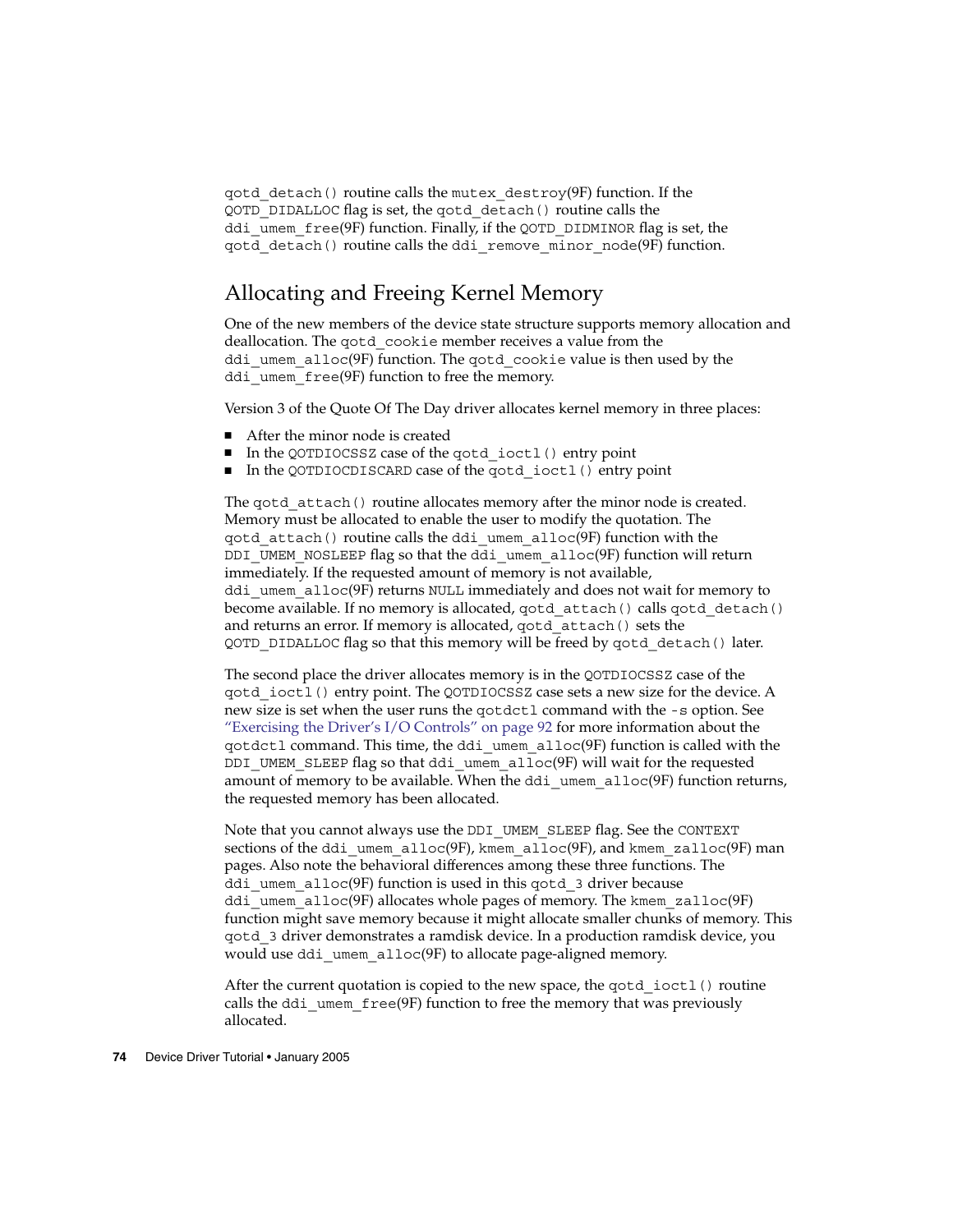<span id="page-74-0"></span>The third place the driver allocates memory is in the QOTDIOCDISCARD case of the qotd\_ioctl() entry point. The QOTDIOCDISCARD case is called from the qotdctl command. The qotdctl command with the -r option sets the quotation back to its initial value. If the number of bytes allocated for the current quotation is different from the initial number of bytes, then new memory is allocated to reinitialize the quotation. Again, the DDI UMEM SLEEP flag is used so that when the ddi umem  $a11oc(9F)$ function returns, the requested memory has been allocated. The gotd ioctl() routine then calls the ddi\_umem\_free(9F) function to free the memory that was previously allocated.

## Managing Thread Synchronization

The Quote Of The Day Version 3 driver uses condition variables and mutual exclusion locks (mutexes) together to manage thread synchronization. See the *Multithreaded Programming Guide* for more information about mutexes, condition variables, and thread synchronization.

In this driver, the mutex and condition variable both are initialized in the qotd\_attach() entry point and destroyed in the qotd\_detach() entry point. The condition variable is tested in the gotd  $rw()$  routine and in the gotd  $i$ octl $()$ entry point.

The condition variable waits on the QOTD\_BUSY condition. This condition is needed because the driver must do some operations that rely on exclusive access to internal structures without holding a lock. Accessing the storage buffer or its metadata requires mutual exclusion, but the driver cannot hold a lock if the operation might sleep. Instead of holding a lock in this case, the driver waits on the QOTD\_BUSY condition.

The driver acquires a mutex when the driver tests the condition variable and when the driver accesses the storage buffer. The mutex protects the storage buffer. Failure to use a mutual exclusion when accessing the storage buffer could allow one user process to resize the buffer while another user process tries to read the buffer, for example. The result of unprotected buffer access could be data corruption or a panic.

The condition variable is used when functions are called that may need to sleep. The ddi copyin(9F), ddi copyout(9F), and uiomove(9F) functions can sleep. Memory allocation can sleep if you use the SLEEP flag. Functions must not hold a mutex while they are sleeping. Sleeping while holding a mutex can cause deadlock. When a function might sleep, set the QOTD\_BUSY flag and take the condition variable, which drops the mutex. To avoid race conditions, the QOTD\_BUSY flag can be set or cleared only when holding the mutex. For more information on deadlock, see "Using Mutual Exclusion Locks" in *Multithreaded Programming Guide* and "Avoiding Deadlock" in *Multithreaded Programming Guide*.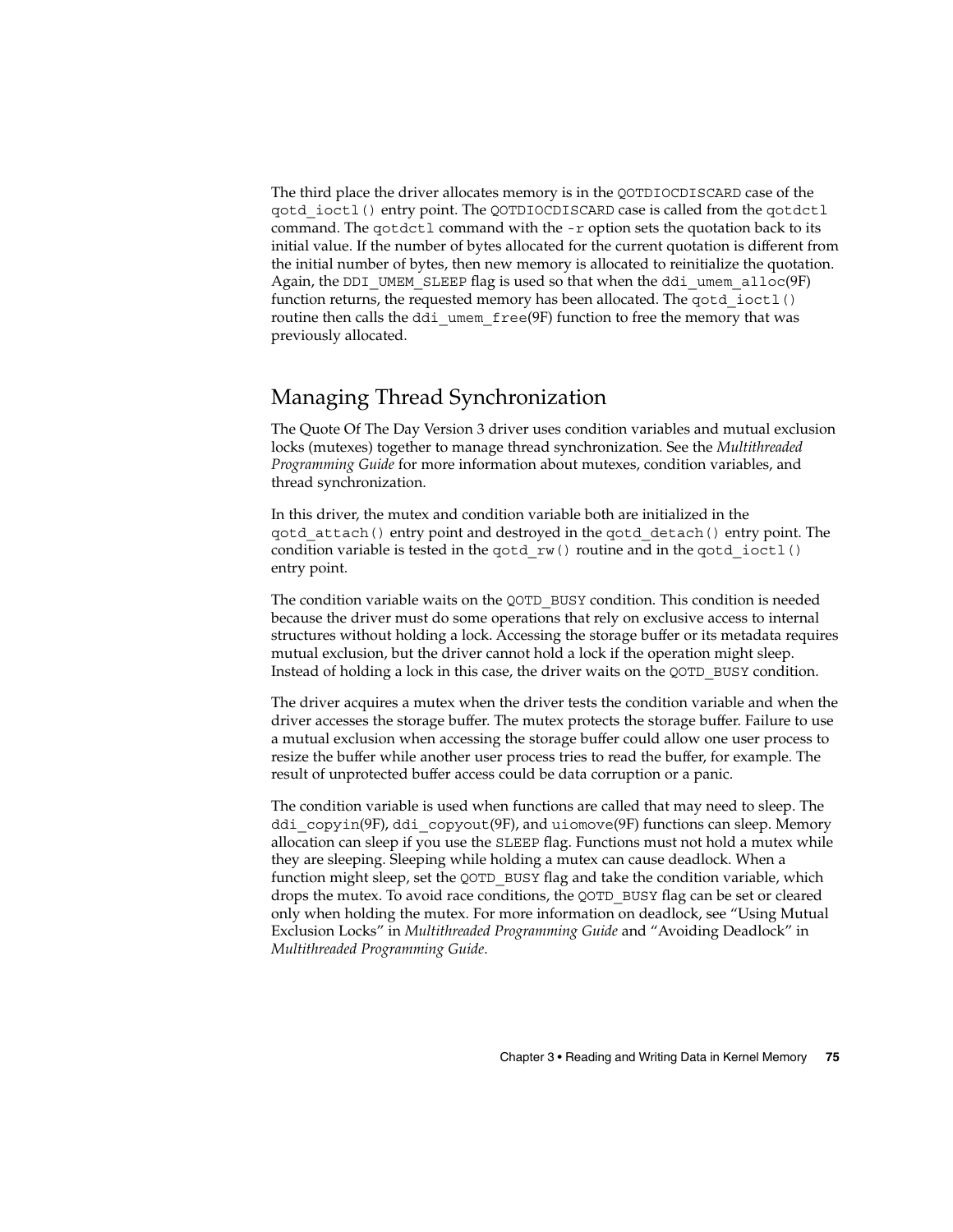#### <span id="page-75-0"></span>*Locking Rules for Quote Of The Day Version 3*

The locking rules for this qotd 3 driver are as follows:

- 1. You must have exclusive access to do any of the following operations. To have exclusive access, you must own the mutex or you must set QOTD\_BUSY. Threads must wait on QOTD\_BUSY.
	- Test the contents of the storage buffer.
	- Modify the contents of the storage buffer.
	- Modify the size of the storage buffer.
	- Modify variables that refer to the address of the storage buffer.
- 2. If your operation does not need to sleep, do the following actions:
	- a. Acquire the mutex.
	- b. Wait until QOTD\_BUSY is cleared. When the thread that set QOTD\_BUSY clears QOTD\_BUSY, that thread also should signal threads waiting on the condition variable and then drop the mutex.
	- c. Perform your operation. You do not need to set QOTD\_BUSY before you perform your operation.
	- d. Drop the mutex.

The following code sample illustrates this rule:

```
mutex_enter(&qsp->lock);
while (qsp->flags & QOTD_BUSY) {
        if (cv\_wait\_sig(\&qsp->cv, \&qsp->lock) == 0) {
                mutex_exit(&qsp->lock);
                ddi umem free(new cookie);
                return (EINTR);
        }
}
memcpy(new qotd, qsp->qotd, min(qsp->qotd len, new len));
ddi umem free(qsp->qotd cookie);
qsp->qotd = new_qotd;
qsp->qotd_cookie = new_cookie;
qsp->qotd_len = new_len;
qsp->flags |= QOTD_CHANGED;
mutex_exit(&qsp->lock);
```
- 3. If your operation must sleep, do the following actions:
	- a. Acquire the mutex.
	- b. Set QOTD\_BUSY.
	- c. Drop the mutex.
	- d. Perform your operation.
	- e. Reacquire the mutex.
	- f. Signal any threads waiting on the condition variable.
	- g. Drop the mutex.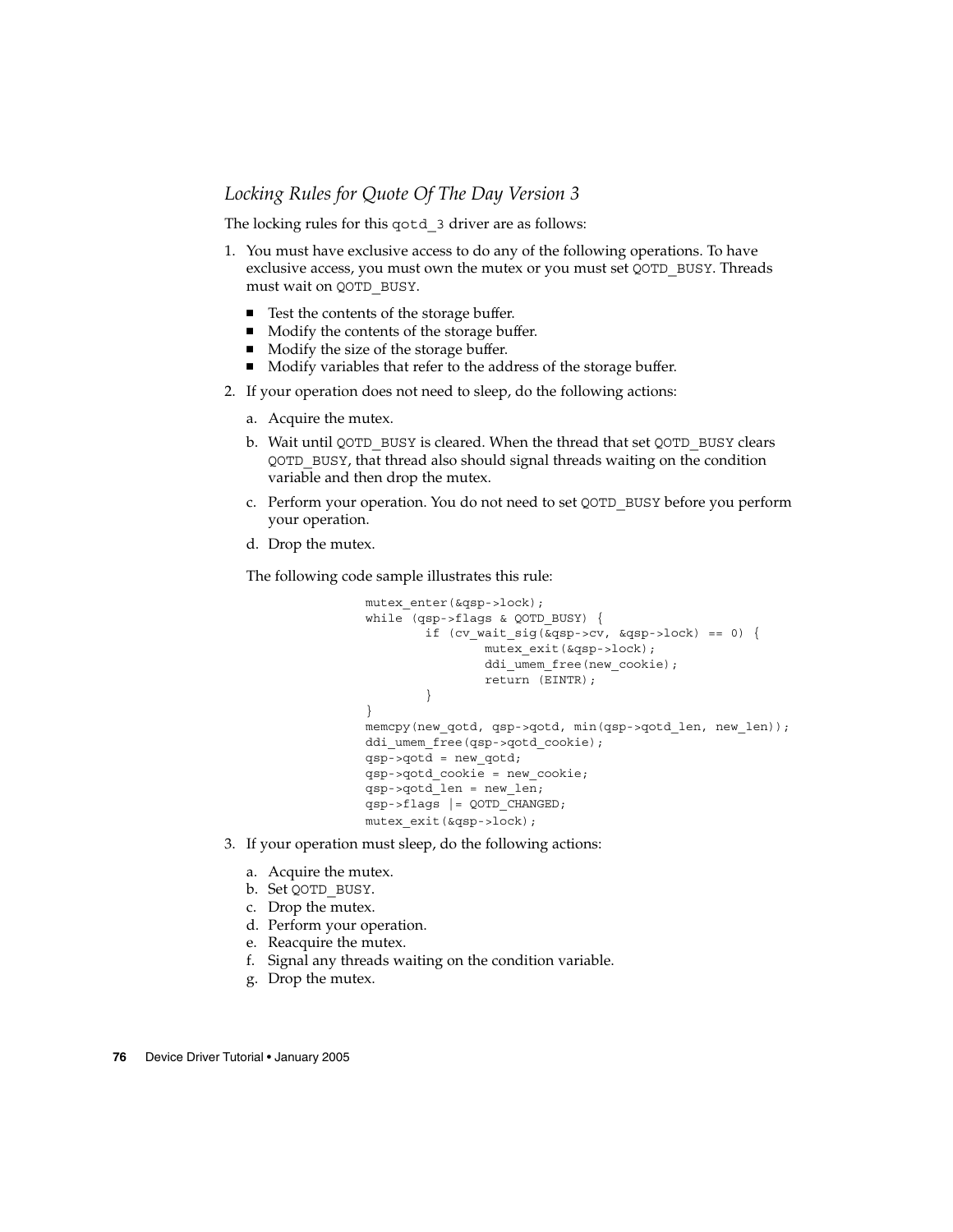<span id="page-76-0"></span>These locking rules are very simple. These three rules ensure consistent access to the buffer and its metadata. Realistic drivers probably have more complex locking requirements. For example, drivers that use ring buffers or drivers that manage multiple register sets or multiple devices have more complex locking requirements.

#### *Lock and Condition Variable Members of the State Structure*

The device state structure for Version 3 of the Quote Of The Day driver contains two new members to help manage thread synchronization:

- The lock member is used to acquire and exit mutexes for the current instance of the device. The lock member is an argument to each mutex(9F) function call. The lock member also is an argument to the cv\_wait\_sig(9F) function call. In the  $cv$  wait  $sig(9F)$  function call, the lock value ensures that the condition will not be changed before the cv wait sig(9F) function returns.
- The cv member is a condition variable. The cv member is an argument to each condvar $(9F)$  (cv) function call.

#### *Creating and Destroying Locks and Condition Variables*

Version 3 of the Quote Of The Day driver defines two constants to make sure the mutex and condition variable are destroyed when the driver is finished with them. The driver uses these constants to set and reset the new flags member of the device state structure.

- The QOTD\_DIDMUTEX flag is set in the qotd\_attach() entry point immediately after a successful call to mutex  $init(9F)$ . If the QOTD DIDMUTEX flag is set when the gotd detach() entry point is called, the gotd detach() entry point calls the mutex destroy(9F) function.
- The QOTD\_DIDCV flag is set in the gotd\_attach() entry point immediately after a successful call to cv\_init(9F). If the QOTD\_DIDCV flag is set when the qotd\_detach() entry point is called, the qotd\_detach() entry point calls the cv\_destroy(9F) function.

#### *Waiting on Signals*

In the qotd  $rw()$  and qotd ioctl() routines, the cv wait  $sig(9F)$  calls wait until the condition variable is signaled to proceed or until a  $signal(3C)$  is received. Either the cv\_signal(9F) function or the cv\_broadcast(9F) function signals the cv condition variable to proceed.

A thread can wait on a condition variable until either the condition variable is signaled or a signal(3C) is received by the process. The  $cv$  wait(9F) function waits until the condition variable is signaled but ignores  $\pi$  ignal(3C) signals. This driver uses the cv wait  $sig(9F)$  function instead of the cv wait(9F) function because this driver responds if a signal is received by the process performing the operation. If a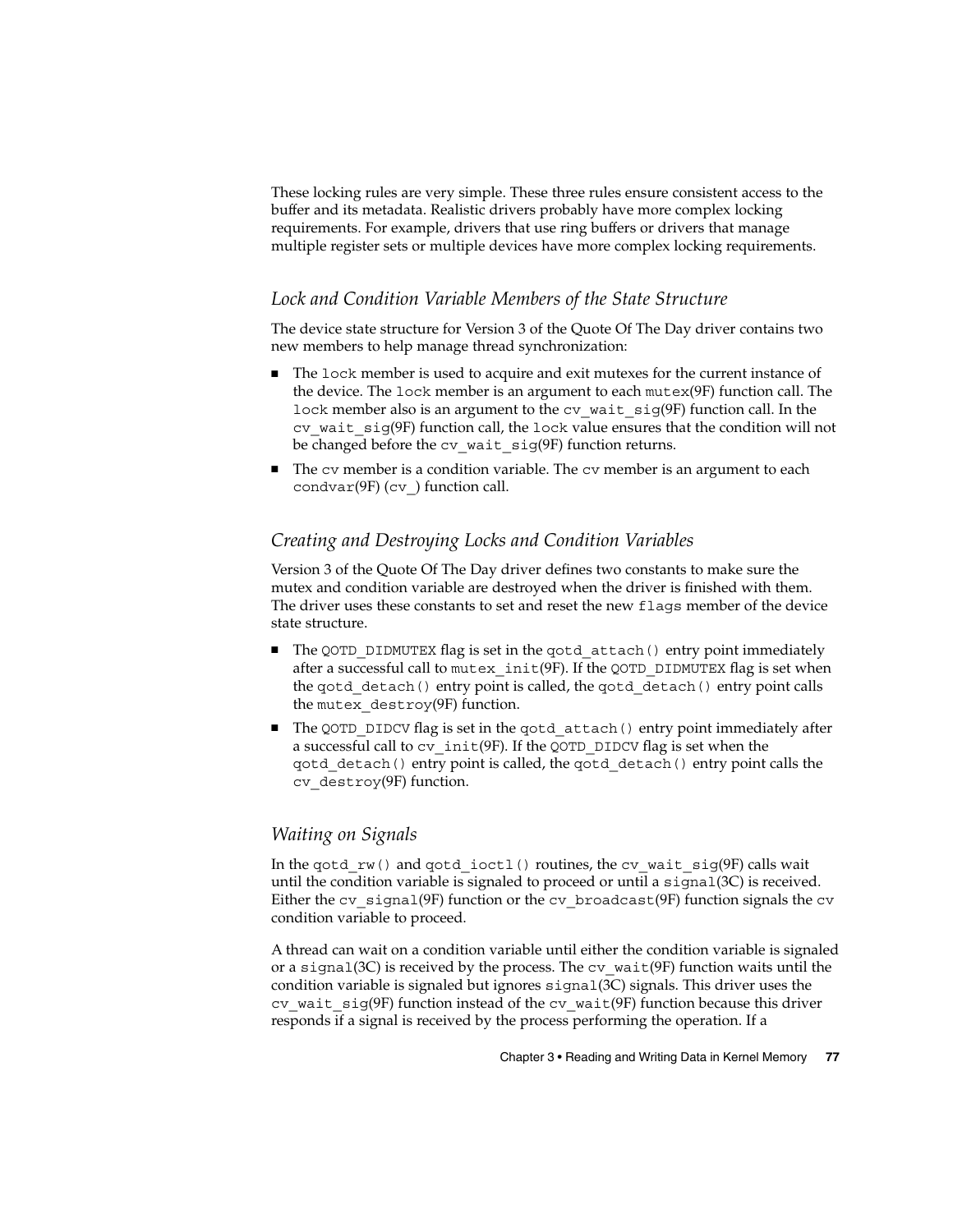<span id="page-77-0"></span>signal(3C) is taken by the process, this driver returns an interrupt error and does not complete the operation. The  $cv$  wait  $sig(9F)$  function usually is preferred to the cv\_wait(9F) function because this implementation offers the user program more precise response. The signal(3C) causes an effect closer to the point at which the process was executing when the signal(3C) was received.

# Writing New Data

The cb ops(9S) structure for Version 3 of the Quote Of The Day driver declares two new entry points that support modifying the quotation. The two new entry points are write(9E) and ioctl(9E). The qotd  $rw($  routine is a third new routine in Version 3 of the driver. The gotd  $rw()$  routine is called by both the read(9E) entry point and the write(9E) entry point.

The device state structure for Version 3 of the Quote Of The Day driver contains two new members that are used to modify the quotation. The qotd string holds the quotation for the current instance of the device. The qotd\_len member holds the length in bytes of the current quotation.

Version 3 of the driver also defines two new constants that support modifying the quotation. In place of QOTD\_MAXLEN, Version 3 of the driver defines QOTD\_MAX\_LEN. QOTD\_MAX\_LEN is used in the qotd\_ioctl() entry point to test whether the user has entered a string that is too long. Version 3 of the driver also defines QOTD\_CHANGED. The QOTD CHANGED flag is set in the qotd  $rw()$  routine and in the qotd  $ioctl()$ entry point when a new quotation is copied from the user.

When the gotd 3 device is opened for writing, the kernel calls the gotd write() entry point. The gotd write() entry point then calls the gotd rw() routine and passes a UIO WRITE flag. The new gotd read() entry point is exactly the same as the qotd\_write() entry point, except that the qotd\_read() entry point passes a UIO READ flag. The gotd  $rw()$  routine supports both reading and writing the device and thereby eliminates much duplicate code.

The gotd  $rw()$  routine first gets the device soft state. Then the gotd  $rw()$  routine checks the length of the I/O request in the  $ui\circ(9S)$  I/O request structure. If this length is zero, the gotd  $rw()$  routine returns zero. If this length is not zero, the gotd  $rw()$ routine enters a mutex.

While the device is busy, the gotd  $rw()$  routine checks whether the condition variable has been signaled or a  $signal(3C)$  is pending. If either of these conditions is true, the gotd rw() routine exits the mutex and returns an error.

When the device is not busy, the gotd  $rw()$  routine checks whether the data offset in the uio(9S) I/O request structure is valid. If the offset is not valid, the gotd  $rw()$ routine exits the mutex and returns an error. If the offset is valid, the local length variable is set to the difference between the offset in the I/O request structure and the length in the device state structure. If this difference is zero, the gotd  $rw()$  routine exits the mutex and returns. If the device was opened for writing, the gotd  $rw()$ routine returns a space error. Otherwise, the gotd rw() routine returns zero.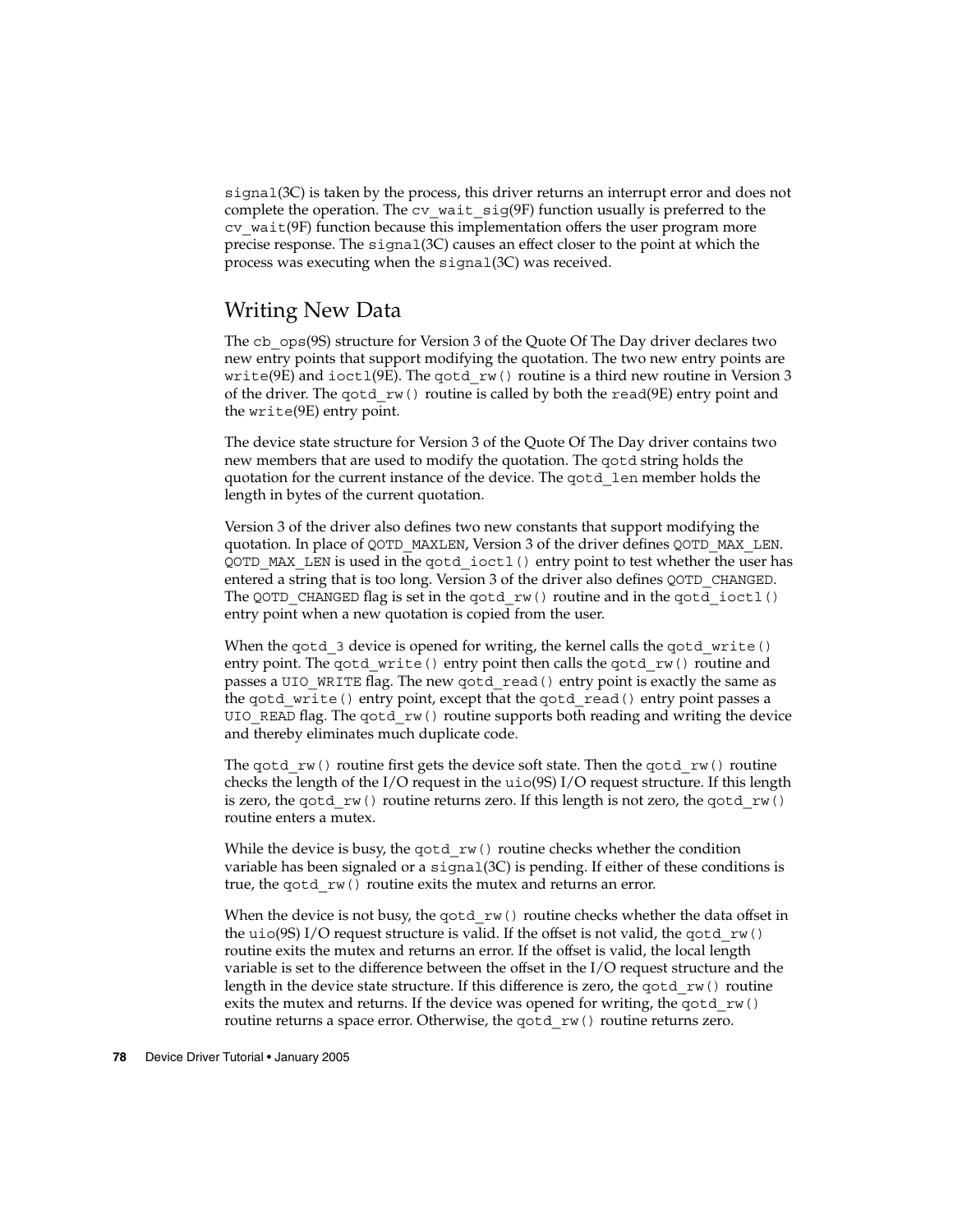<span id="page-78-0"></span>The gotd  $rw()$  routine then sets the QOTD BUSY flag in the flags member of the device state structure and exits the mutex. The gotd  $rw()$  routine then calls the uiomove(9F) function to copy the quotation. If the rw argument is UIO\_READ, then the quotation is transferred from the state structure to the I/O request structure. If the rw argument is UIO WRITE, then the quotation is transferred from the I/O request structure to the state structure.

The gotd  $rw()$  routine then enters a mutex again. If the device was opened for writing, the gotd rw() routine sets the QOTD CHANGED flag. The gotd rw() routine then sets the device to not busy, calls cv\_broadcast(9F) to unblock any threads that were blocked on this condition variable, and exits the mutex.

Finally, the gotd  $rw()$  routine returns the quotation. The quotation is written to the device node.

# Reporting and Setting Device Size and Re-initializing the Device

The behavior of the ioct1(9E) entry point depends on the command value passed in to the entry point. These constants are defined in the new qotd.h header file. The qotd\_ioctl() routine reports the size of the space allocated for the quotation, sets a new amount of space to allocate for the quotation, or resets the quotation back to its initial value.

If the request is to report the size of the space allocated for the quotation, then the qotd\_ioctl() routine first sets a local size variable to the value of the quotation length in the state structure. If the device was not opened for reading, the qotd\_ioctl() routine returns an error.

Because the qotd ioctl() routine transfers data between kernel space and user space, the gotd ioctl() routine must check whether both spaces are using the same data model. If the return value of the ddi model convert from(9F) function is DDI\_MODEL\_ILP32, then the driver must convert to 32–bit data before calling ddi  $\text{copyout}(9F)$  to transfer the current size of the quotation space. If the return value of the ddi\_model\_convert\_from(9F) function is DDI\_MODEL\_NONE, then no data type conversion is necessary.

If the request is to set a new size for the space allocated for the quotation, then the qotd\_ioctl() routine first sets local variables for the new size, the new quotation, and a new memory allocation cookie. If the device was not opened for writing, the qotd\_ioctl() routine returns an error.

The gotd ioctl() routine then checks again for data model mismatch. If the return value of the ddi\_model\_convert\_from(9F) function is DDI\_MODEL\_ILP32, then the driver declares a 32–bit size variable to receive the new size from ddi  $copyin(9F)$ . When the new size is received, the size is converted to the data type of the kernel space.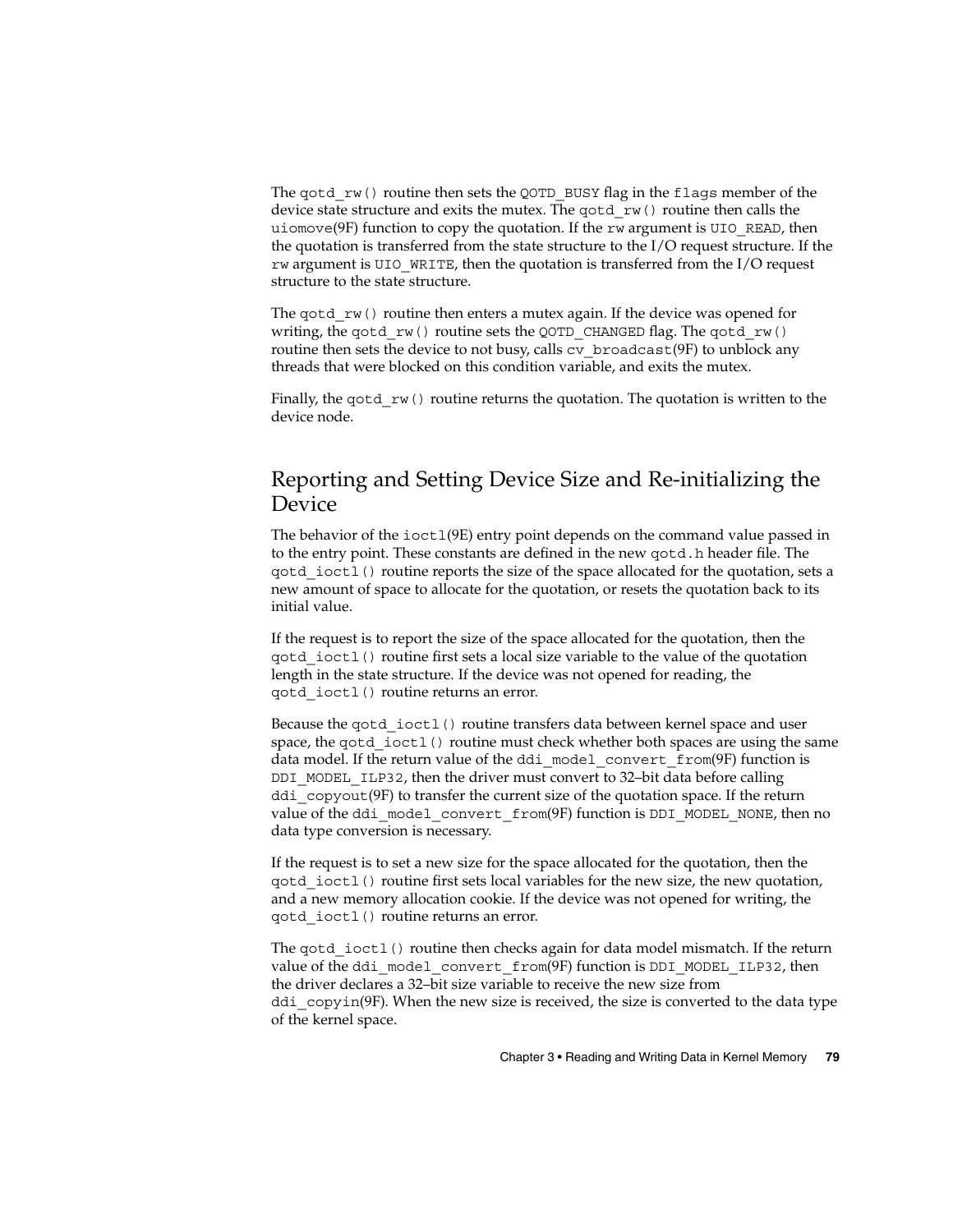<span id="page-79-0"></span>If the new size is zero or is greater than QOTD\_MAX\_LEN, the gotd\_ioctl() routine returns an error. If the new size is valid, then the qotd ioctl() routine allocates new memory for the quotation and enters a mutex.

While the device is busy, the gotd  $i$  ioctl() routine checks whether the condition variable has been signaled or a signal(3C) is pending. If either of these conditions is true, the qotd ioctl() routine exits the mutex, frees the new memory it allocated, and returns an error.

When the device is not busy, the qotd ioctl() routine uses memcpy(9F) to copy the quotation from the driver's state structure to the new space. The qotd ioctl() routine then frees the memory currently pointed to by the state structure, and updates the state structure members to the new values. The qotd\_ioctl() routine then sets the QOTD CHANGED flag, exits the mutex, and returns.

If the request is to discard the current quotation and reset to the initial quotation, then the qotd ioctl() routine first sets local variables for the new quotation and a new memory allocation cookie. If the device was not opened for writing, the qotd\_ioctl() routine returns an error. If the space allocated for the current quotation is different from the space allocated for the initial quotation, then the qotd\_ioctl() routine allocates new memory that is the size of the initial space and enters a mutex.

While the device is busy, the gotd  $i$  ioctl() routine checks whether the condition variable has been signaled or a  $signal(3C)$  is pending. If either of these conditions is true, the qotd ioctl() routine exits the mutex, frees the new memory it allocated, and returns an error.

When the device is not busy, the gotd  $i$  ioctl() routine frees the memory currently pointed to by the state structure, updates the memory state structure members to the new values, and resets the length to its initial value. If the size of the current quotation space was the same as the initial size and no new memory was allocated, then  $qotd$  ioctl() calls bzero(9F) to clear the current quotation. The  $qotd$  ioctl() routine then calls the strlcpy(9F) function to copy the initial quotation string to the quotation member of the state structure. The qotd\_ioctl() routine then unsets the QOTD\_CHANGED flag, exits the mutex, and returns.

Once the QOTD CHANGED flag has been set, the only way to unset it is to run the qotdctl command with the -r option. See ["Exercising the Driver's I/O Controls"](#page-91-0) [on page 92](#page-91-0) for more information about the qotdctl command.

#### Quote Of The Day Version 3 Source

Enter the source code shown in the following example into a text file named qotd\_3.c.

**EXAMPLE 3–5** Quote Of The Day Version 3 Source File

#include <sys/types.h> #include <sys/file.h>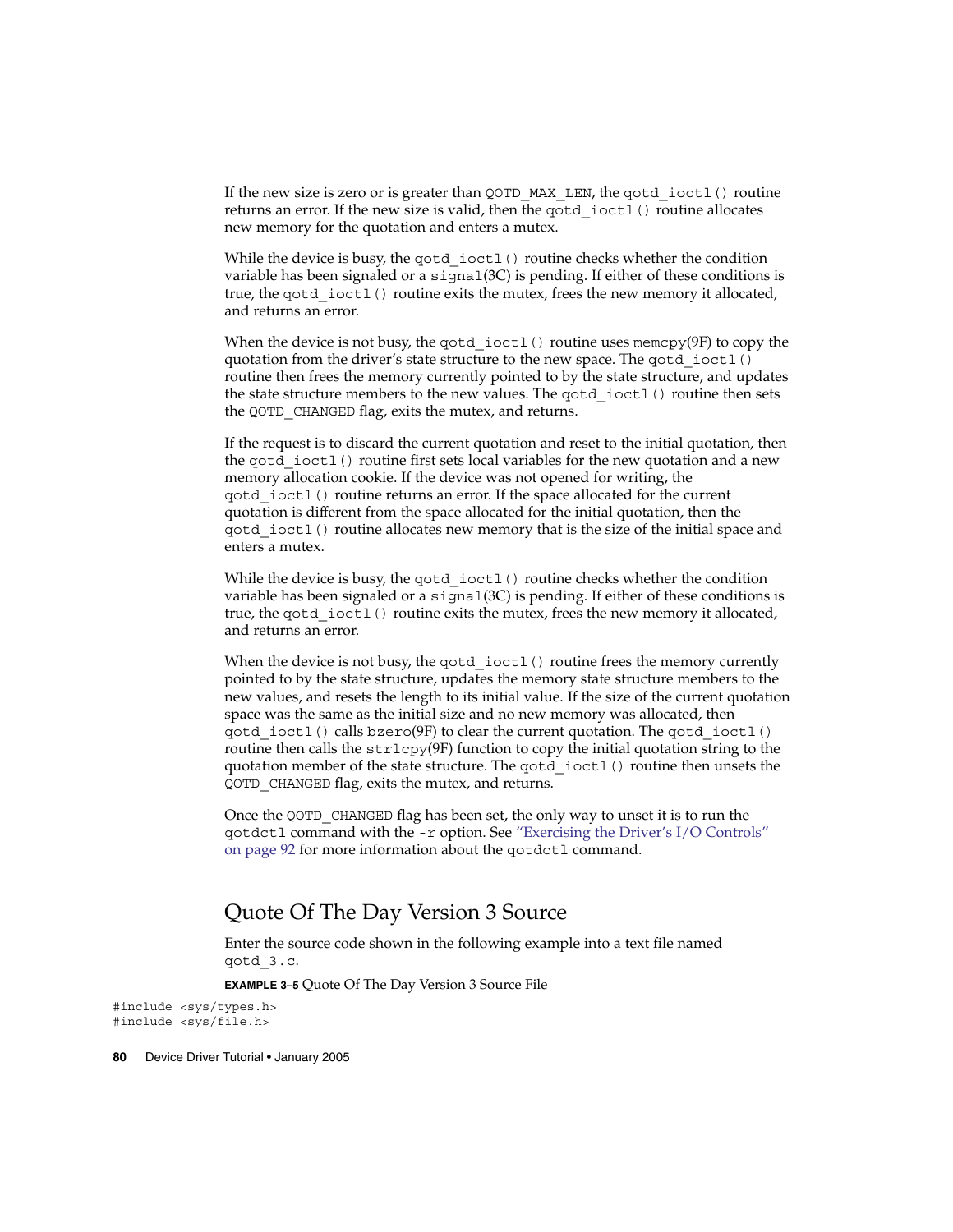```
#include <sys/errno.h>
#include <sys/open.h>
#include <sys/cred.h>
#include <sys/uio.h>
#include <sys/stat.h>
#include <sys/ksynch.h>
#include <sys/modctl.h>
#include <sys/conf.h>
#include <sys/devops.h>
#include <sys/debug.h>
#include <sys/cmn_err.h>
#include <sys/ddi.h>
#include <sys/sunddi.h>
#include "qotd.h"
#define QOTD NAME "qotd 3"
static const char init qotd[]
        = "On the whole, I'd rather be in Philadelphia. - W. C. Fields\n";
static const size t init qotd len = 128;
#define QOTD_MAX_LEN 65536 /* Maximum quote in bytes */
#define QOTD_CHANGED 0x1 /* User has made modifications */<br>#define QOTD_DIDMINOR 0x2 /* Created minors */
#define QOTD_DIDMINOR 0x2<br>#define QOTD_DIDALLOC 0x4
                                          % Allocated storage space */<br>
/* Created mutex */
#define QOTD_DIDMUTEX 0x8
#define your_riding the compact of the company of the define of the define of the define of the definition of the definition of the definition of the definition of the definition of the definition of the definition of the 
#define QOTD_BUSY 0x20 /* Device is busy */
static void *qotd state head;
struct qotd state {
        int instance;
        dev_info_t *devi;
        kmutex_t
        kcondvar_t cv;
        char *qotd;
        size t    qotd len;
        ddi_umem_cookie_t qotd_cookie;
        int flags;
};
static int qotd getinfo(dev info_t *, ddi_info_cmd_t, void *, void **);
static int qotd attach(dev info t *, ddi attach cmd t);
static int qotd_detach(dev_info_t *, ddi_detach_cmd_t);
static int qotd_open(dev_t *, int, int, cred_t *);
static int qotd_close(dev_t, int, int, cred_t *);
static int qotd read(dev t, struct uio *, cred t *);
static int qotd_write(dev_t, struct uio *, cred_t *);
static int qotd_rw(dev_t, struct uio *, enum uio_rw);
static int qotd ioctl(dev_t, int, intptr_t, int, cred_t *, int *);
```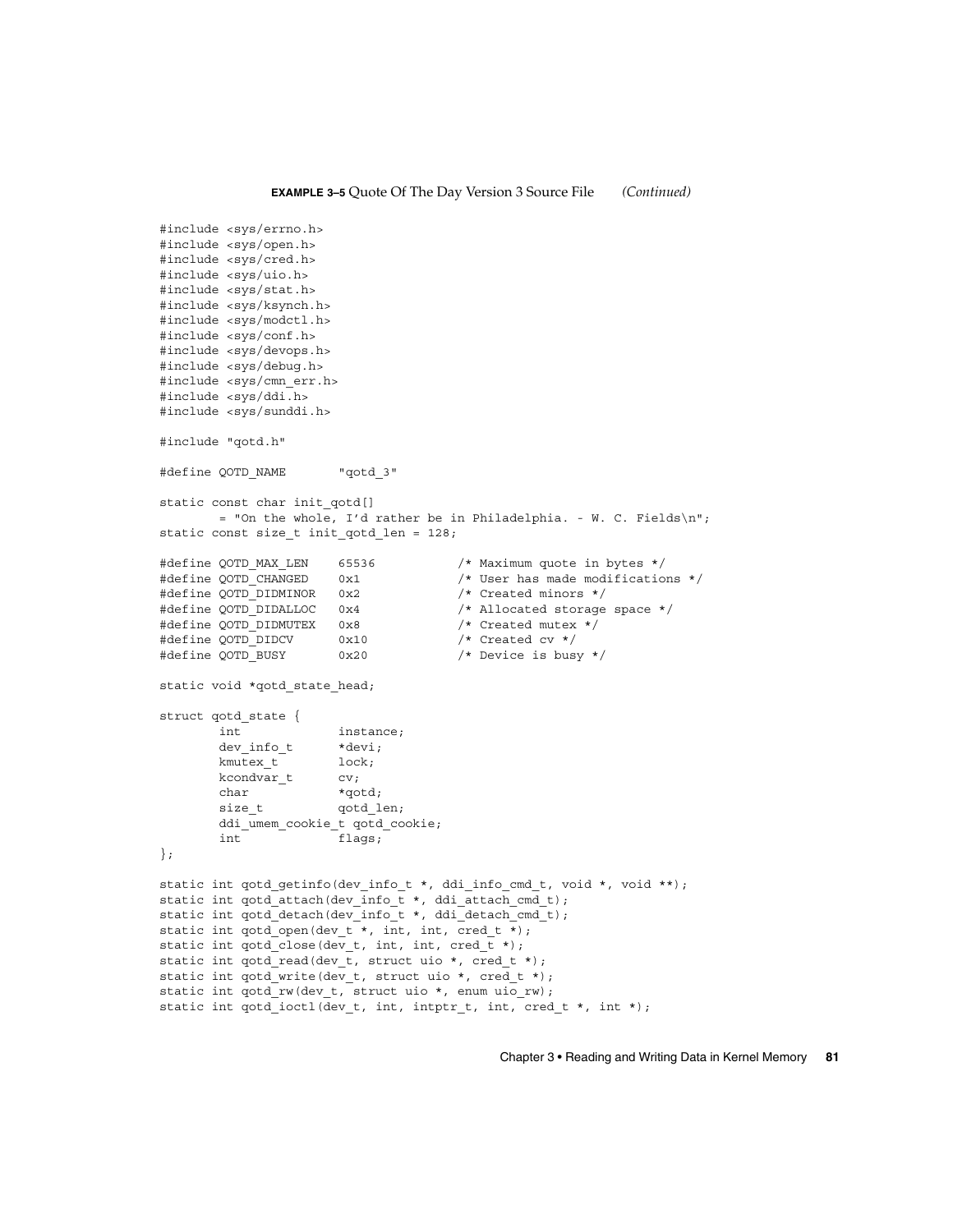```
static struct cb_ops qotd_cb_ops = {
         qotd open, /* cb open */
         qotd close, /* cb close */
         nodev, /* cb strategy */nodev, /* cb print */nodev, /* cb dump */qotd read, /* cb read */
         qotd write, /* cb write */
         qotd ioctl, /* cb ioctl */
         nodev, \overline{'} /* cb devmap */
         nodev, /* cb mmap */nodev, /* cb segmap */nochpoll, /* cb_chpoll */
         ddi prop op, /* cb prop op */
         (struct streamtab *)NULL, \sqrt{\ast} cb_str */
        \begin{array}{ccc} \texttt{D\_MP} & \texttt{D\_64BIT,} & \texttt{\texttt{\texttt{\texttt{\texttt{\texttt{\texttt{\texttt{\texttt{D}}}}}}} \texttt{\texttt{\texttt{\texttt{r}}}}} \texttt{\texttt{\texttt{\texttt{C}}}}\texttt{\texttt{B\_REV}}\\ \texttt{CB\_REV,} & \texttt{\texttt{\texttt{\texttt{\texttt{A}}}}} & \texttt{\texttt{\texttt{\texttt{A}}} \texttt{c} \texttt{b} & \texttt{rev} \texttt{\texttt{\texttt{*}}}}/\\ \end{array}CB<sub>_REV</sub>,
        \overline{\phantom{a}}nodev, \overline{\phantom{a}} /* cb_aread */
        nodev /* cb_awrite */
};
static struct dev_ops qotd_dev_ops = {
        DEVO_REV, \overline{y} = \overline{y} + devo_rev */
         0, /* devo refcnt */qotd_getinfo, /* devo_getinfo */
         nulldev, \overline{\phantom{a}} /* devo identify */
         nulldev, \frac{1}{2} /* devo probe */
         qotd attach, /* devo attach */
         qotd_detach, /* devo_detach */
         nodev, /* devo reset */&qotd_cb_ops, /* devo_cb_ops */
         (struct bus_ops *)NULL, /* devo_bus_ops */
        nulldev /* devo power */};
static struct modldrv modldrv = {
         &mod_driverops;,
         "Quote of the day 3.0",
         &qotd dev ops;};
static struct modlinkage modlinkage = {
         MODREV_1,
         (void \overline{\star}) &modldrv;,
        NULL
};
int
_init(void)
{
         int retval;
         if ((retval = ddi soft state init(&qotd state head;,
             sizeof (struct qotd state), 1)) != 0)
```

```
82 Device Driver Tutorial • January 2005
```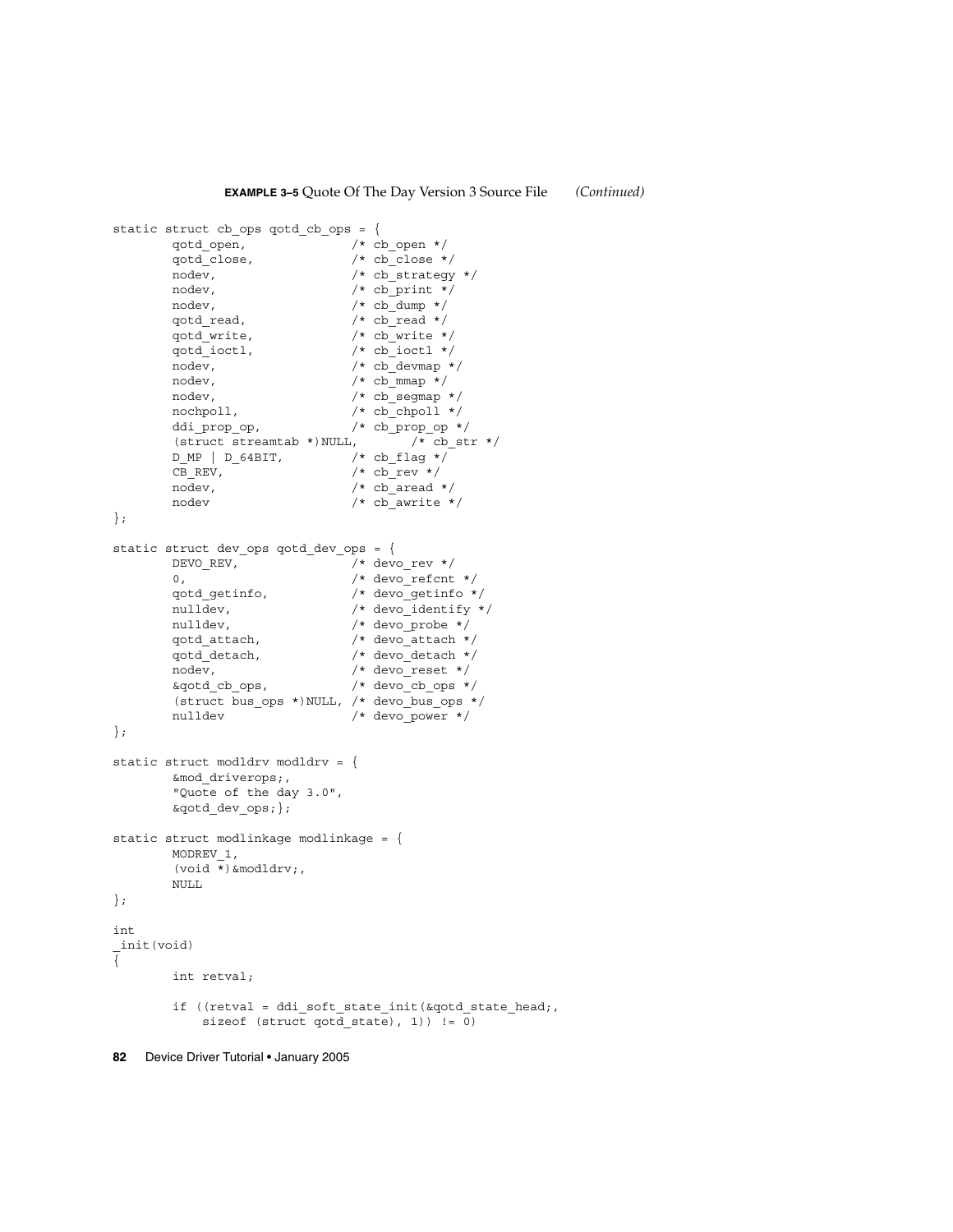```
return retval;
        if ((retval = mod_install(&modlinkage;)) != 0) {
                ddi_soft_state_fini(&qotd_state_head;);
                return (retval);
        }
        return (retval);
}
int
_info(struct modinfo *modinfop)
{
        return (mod_info(&modlinkage;, modinfop));
}
int
_fini(void)
{
        int retval;
        if ((retval = mod remove(&modlinkage;)) != 0)
               return (retval);
        ddi_soft_state_fini(&qotd_state_head;);
       return (retval);
}
/*ARGSUSED*/
static int
qotd_getinfo(dev_info_t *dip, ddi_info_cmd_t cmd, void *arg, void **resultp)
{
        struct qotd_state *qsp;
        int retval = DDI_FAILURE;
        ASSERT(resultp != NULL);
        switch (cmd) {
        case DDI_INFO_DEVT2DEVINFO:
                if ((qsp = ddi_get_soft_state(qotd_state_head,
                    getminor((dev_t)arg)) != NULL) {
                        *resultp = qsp->devi;
                        retval = DDI_SUCCESS;
                } else
                        *resultp = NULL;
                break;
        case DDI_INFO_DEVT2INSTANCE:
                *resultp = (void *)getminor((dev_t)arg);
                retval = DDI_SUCCESS;
                break;
        }
        return (retval);
}
```
#### **EXAMPLE 3–5** Quote Of The Day Version 3 Source File *(Continued)*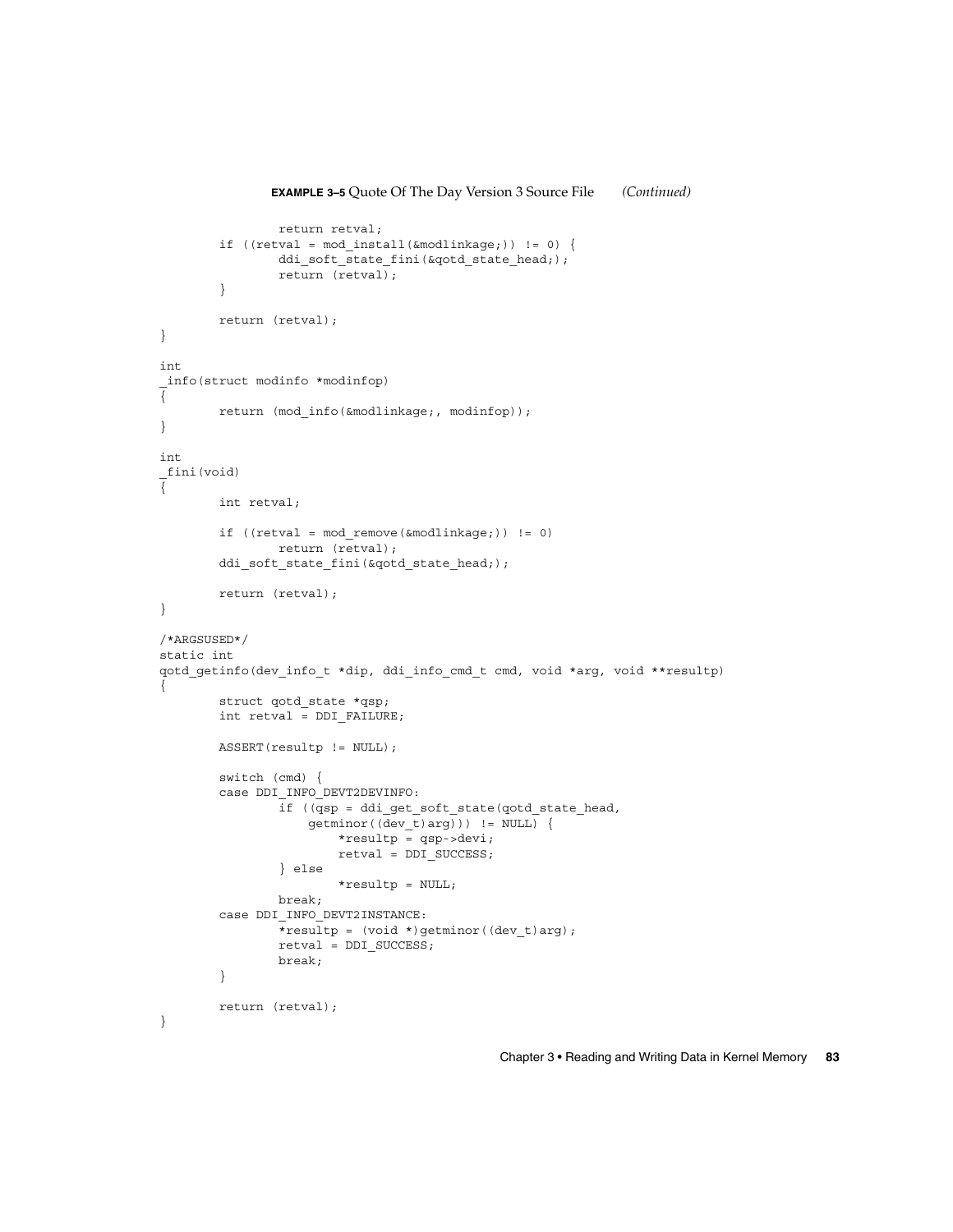```
static int
qotd_attach(dev_info_t *dip, ddi_attach_cmd_t cmd)
{
        int instance = ddi get instance(dip);
        struct qotd state *qsp;
        switch (cmd) {
        case DDI_ATTACH:
                if (ddi_soft_state_zalloc(qotd_state_head, instance)
                     != DDI_SUCCESS) \{cmn_err(CE_WARN, "Unable to allocate state for %d",
                           instance);
                        return (DDI_FAILURE);
                }
                if ((qsp = ddi_get_soft_state(qotd_state_head, instance))
                    == NULL) \{cmn_err(CE_WARN, "Unable to obtain state for %d",
                            instance);
                        ddi soft state free(dip, instance);
                        return (DDI FAILURE);
                }
                if (ddi_create_minor_node(dip, QOTD_NAME, S_IFCHR, instance,
                    DDI_PSEUDO, 0) != DDI_SUCCESS) \overline{\{}-<br>cmn err(CE WARN, "Unable to create minor node for %d",
                            instance);
                        (void)qotd_detach(dip, DDI_DETACH);
                        return (DDI_FAILURE);
                }
                qsp->flags |= QOTD_DIDMINOR;
                qsp->qotd = ddi_umem_alloc(init_qotd_len, DDI_UMEM_NOSLEEP,
                    &qsp->qotd_cookie);
                if (qsp - qotd == NULL) {
                        cmn_err(CE_WARN, "Unable to allocate storage for %d",
                            instance);
                         (void)qotd_detach(dip, DDI_DETACH);
                        return (DDI_FAILURE);
                }
                qsp->flags |= QOTD_DIDALLOC;
                mutex_init(&qsp->lock, NULL, MUTEX_DRIVER, NULL);
                qsp->flags |= QOTD_DIDMUTEX;
                cv_init(&qsp->cv, NULL, CV_DRIVER, NULL);
                qsp->flags |= QOTD_DIDCV;
                (void)strlcpy(qsp->qotd, init_qotd, init_qotd_len);
                qsp->qotd_len = init_qotd_len;
                qsp->instance = instance;
                qsp->devi = dip;
                ddi_report_dev(dip);
                return (DDI_SUCCESS);
        case DDI_RESUME:
                return (DDI_SUCCESS);
```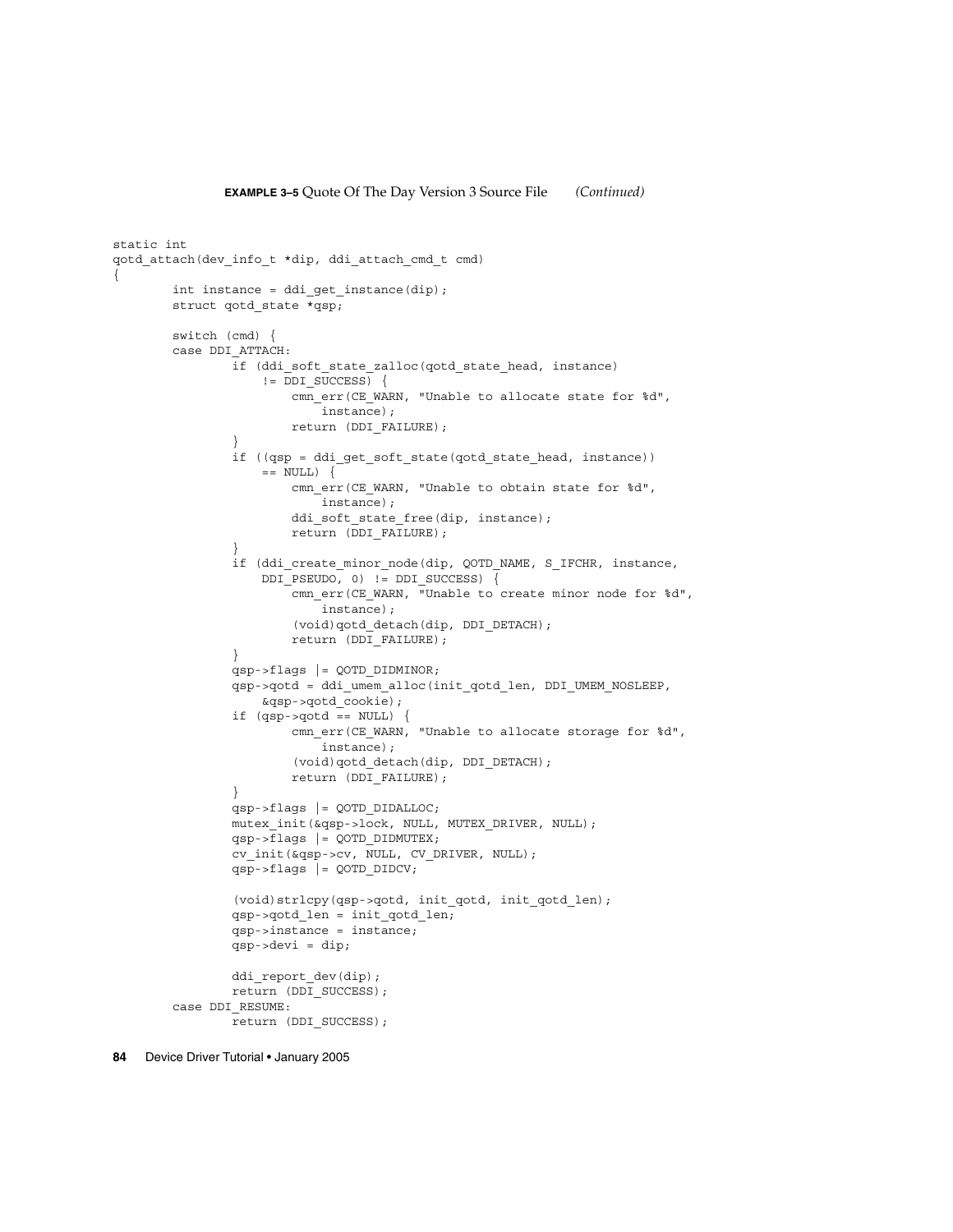```
default:
               return (DDI_FAILURE);
        }
}
static int
qotd_detach(dev_info_t *dip, ddi_detach_cmd_t cmd)
{
        int instance = ddi_get_instance(dip);
        struct qotd_state *qsp;
        switch (cmd) {
        case DDI_DETACH:
                qsp = ddi_get_soft_state(qotd_state_head, instance);
                if (qsp := NULL) {
                        ASSERT(!(qsp->flags & QOTD_BUSY));
                        if (qsp->flags & QOTD_CHANGED)
                                return (EBUSY);
                        if (qsp->flags & QOTD_DIDCV)
                                cv_destroy(&qsp->cv);
                        if (qsp->flags & QOTD_DIDMUTEX)
                               mutex destroy(&qsp->lock);
                        if (qsp->flags & QOTD_DIDALLOC) {
                                ASSERT(qsp->qotd != NULL);
                                ddi_umem_free(qsp->qotd_cookie);
                         }
                        if (qsp->flags & QOTD_DIDMINOR)
                                ddi_remove_minor_node(dip, NULL);
                }
                ddi soft state free(qotd state head, instance);
                return (DDI_SUCCESS);
        case DDI_SUSPEND:
                return (DDI_SUCCESS);
        default:
                return (DDI_FAILURE);
        }
}
/*ARGSUSED*/
static int
qotd_open(dev_t *devp, int flag, int otyp, cred_t *credp)
{
        int instance = getminor(*devp);
        struct qotd state *qsp;
        if ((qsp = ddi_get_soft_state(qotd_state_head, instance)) == NULL)
                return (ENXIO);
        ASSERT(qsp->instance == instance);
        if (otyp != OTYP_CHR)
                return (EINVAL);
```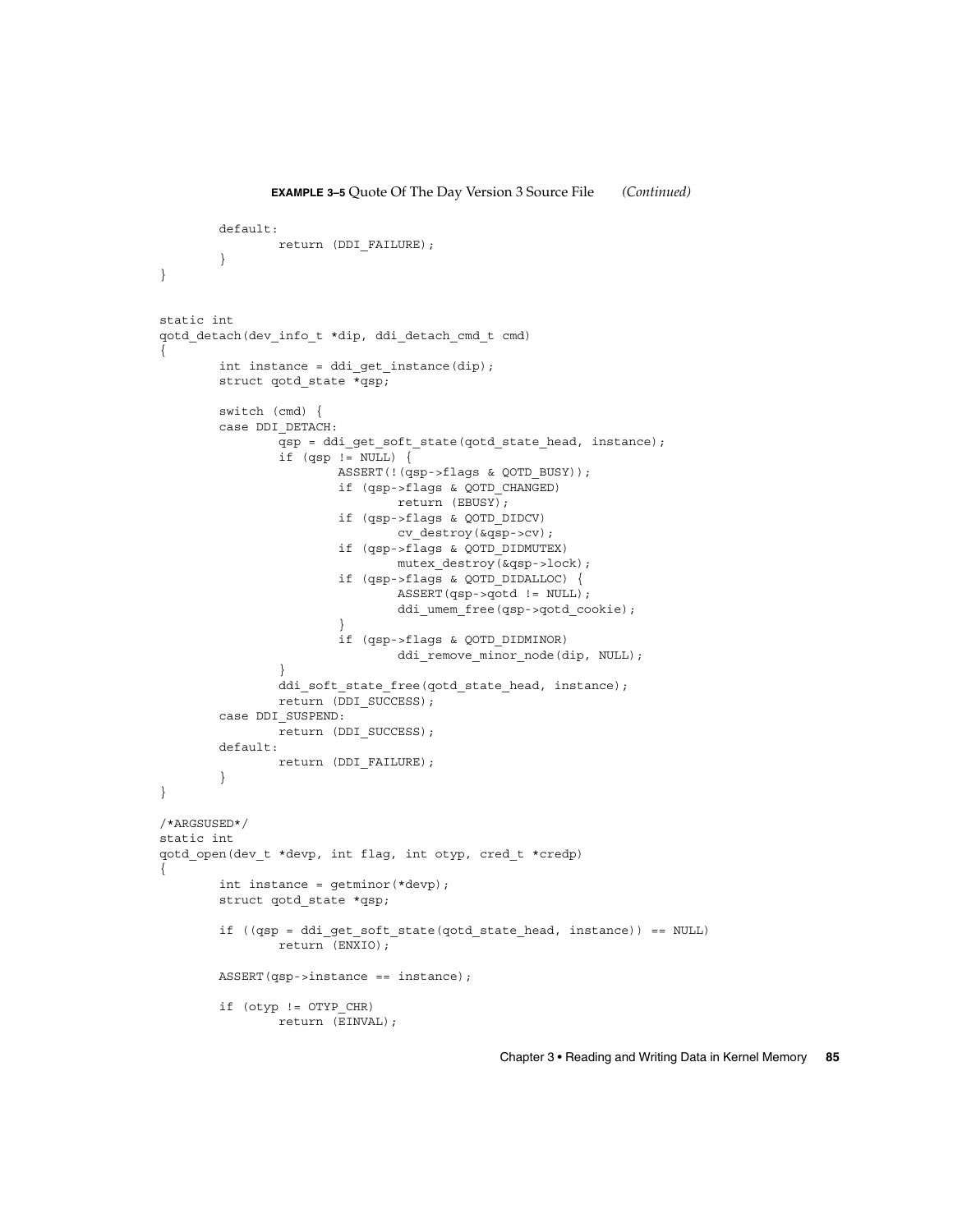```
return (0);
}
/*ARGSUSED*/
static int
qotd_close(dev_t dev, int flag, int otyp, cred_t *credp)
{
        struct qotd_state *qsp;
        int instance = getminor(dev);
        if ((qsp = ddi get soft state(qotd state head, instance)) == NULL)
                return (ENXIO);
       ASSERT(qsp->instance == instance);
        if (otyp != OTYP_CHR)
               return (EINVAL);
       return (0);
}
/*ARGSUSED*/
static int
qotd_read(dev_t dev, struct uio *uiop, cred_t *credp)
{
       return qotd_rw(dev, uiop, UIO_READ);
}
/*ARGSUSED*/
static int
qotd_write(dev_t dev, struct uio *uiop, cred_t *credp)
{
        return qotd rw(dev, uiop, UIO WRITE);
}
static int
qotd_rw(dev_t dev, struct uio *uiop, enum uio_rw rw)
{
       struct qotd state *qsp;
        int instance = getminor(dev);
        size t len = uiop->uio resid;
        int retval;
        if ((qsp = ddi get soft state(qotd state head, instance)) == NULL)
                return (ENXIO);
        ASSERT(qsp->instance == instance);
        if (len == 0)
               return (0);
        mutex_enter(&qsp->lock);
```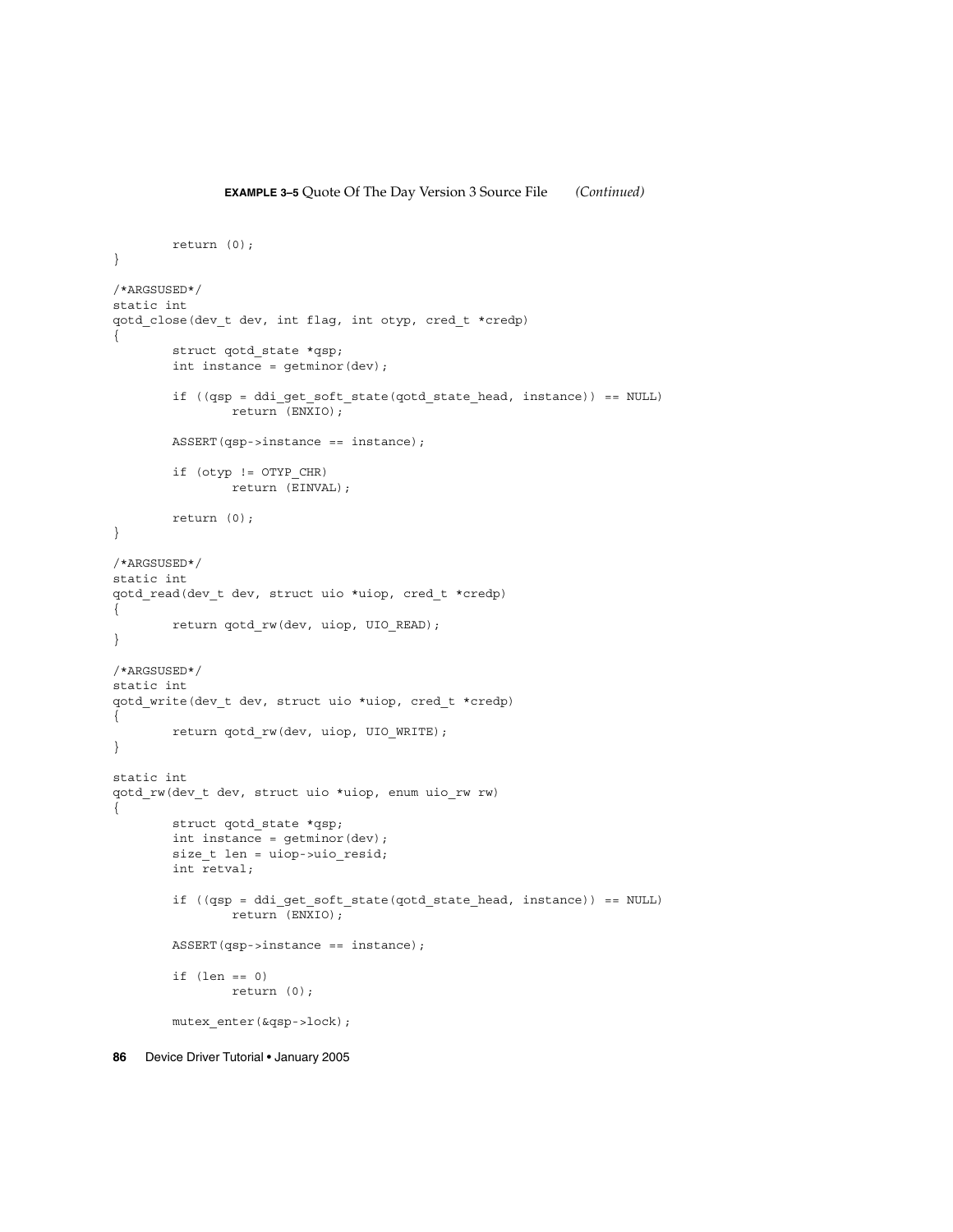```
while (qsp->flags & QOTD_BUSY) {
                if (cv wait sig(&qsp->cv, &qsp->lock) == 0) {
                       mutex_exit(&qsp->lock);
                        return (EINTR);
                }
        }
        if (uiop->uio_offset < 0 || uiop->uio_offset > qsp->qotd_len) {
                mutex_exit(&qsp->lock);
                return (EINVAL);
        }
        if (len > qsp->qotd_len - uiop->uio_offset)
                len = qsp->qotd_len - uiop->uio_offset;
        if (len == 0) {
                mutex_exit(&qsp->lock);
                return (rw == UIO WRITE ? ENOSPC : 0);
        }
        qsp->flags |= QOTD_BUSY;
       mutex exit(\alphaqsp->lock);
       retval = uiomove((void *)(qsp->qotd + uiop->uio offset), len, rw, uiop);
       mutex_enter(&qsp->lock);
        if (rw == UIO_WRITE)
               qsp->flags |= QOTD_CHANGED;
        qsp->flags &= ~QOTD_BUSY;
       cv_broadcast(&qsp->cv);
       mutex_exit(&qsp->lock);
       return (retval);
/*ARGSUSED*/
static int
qotd ioctl(dev t dev, int cmd, intptr t arg, int mode, cred t *credp,
   int *rvalp)
        struct qotd state *qsp;
        int instance = getminor(dev);
        if ((qsp = ddi get soft state(qotd state head, instance)) == NULL)
                return (ENXIO);
       ASSERT(qsp-)instance == instance);switch (cmd) {
        case QOTDIOCGSZ: {
                /* We are not guaranteed that ddi_copyout(9F) will read
                 * atomically anything larger than a byte. Therefore we
```
}

{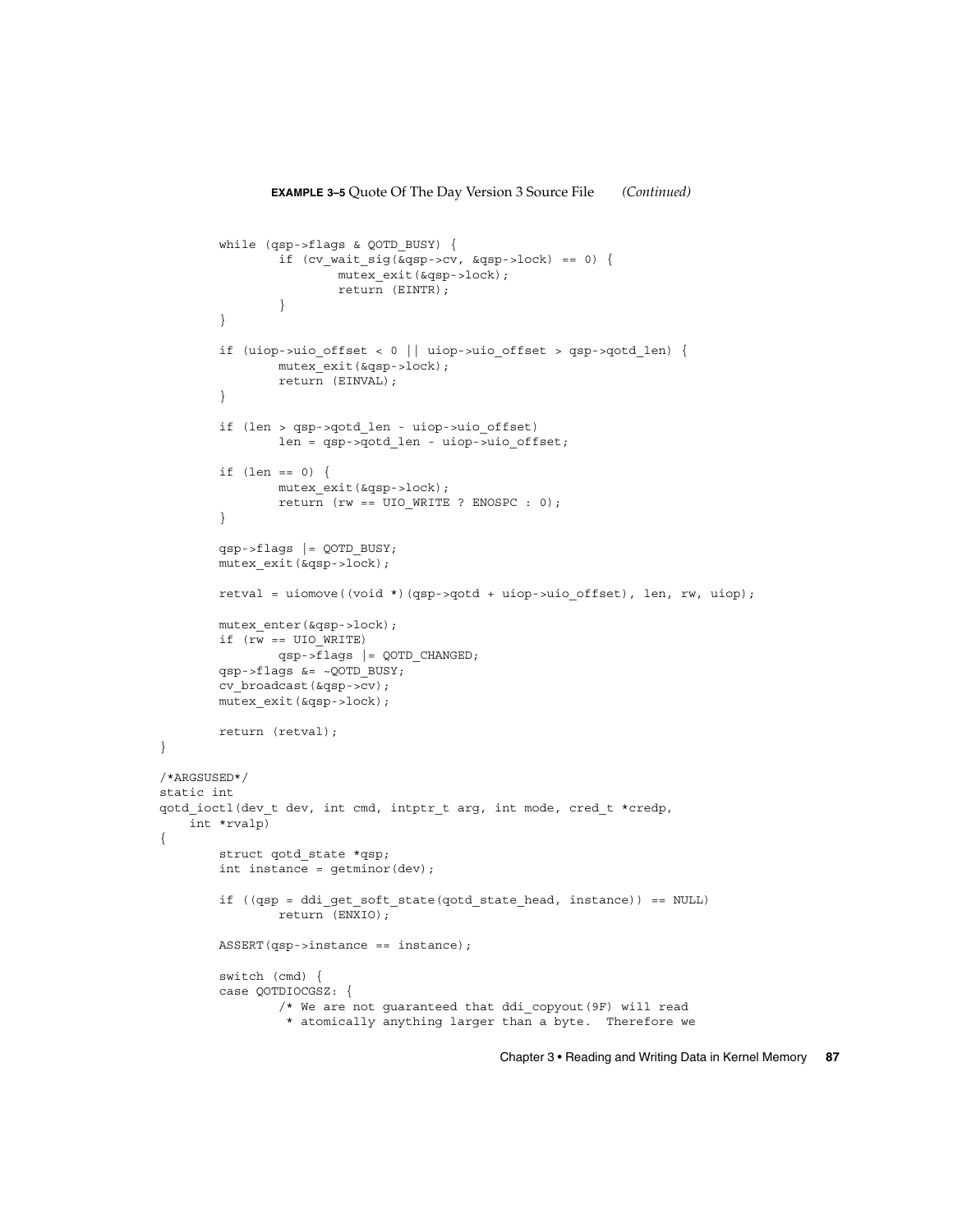```
EXAMPLE 3–5 Quote Of The Day Version 3 Source File (Continued)
                 * must duplicate the size before copying it out to the user.
                 */
                size_t sz = qsp->qotd_len;
                if (!(mode & FREAD))
                       return (EACCES);
#ifdef _MULTI_DATAMODEL
                switch (ddi_model_convert_from(mode & FMODELS)) {
               case DDI MODEL ILP32: {
                        size32 t sz32 = (size32t)sz;
                        if (ddi_copyout(&sz32;, (void *)arg, sizeof (size32_t),
                           mode) != 0)return (EFAULT);
                        return (0);
                }
                case DDI_MODEL_NONE:
                        if (ddi_copyout(&sz;, (void *)arg, sizeof (size_t),
                            mode) != 0)
                               return (EFAULT);
                       return (0);
                default:
                        cmn_err(CE_WARN, "Invalid data model %d in ioctl\n",
                            ddi model convert from(mode & FMODELS));
                       return (ENOTSUP);
                }
#else /* ! _MULTI_DATAMODEL */
               if (ddi copyout(&sz;, (void *)arg, sizeof (size t), mode) != 0)
                       return (EFAULT);
               return (0);
#endif /* _MULTI_DATAMODEL */
       }
       case QOTDIOCSSZ: {
               size t new len;
               char *new_qotd;
               ddi_umem_cookie_t new_cookie;
               uint_t model;
               if (!(mode & FWRITE))
                       return (EACCES);
#ifdef _MULTI_DATAMODEL
               model = ddi_model_convert_from(mode & FMODELS);
                switch (model) {
                case DDI_MODEL_ILP32: {
                        size32_t sz32;
                        if (ddi_copyin((void *)arg, &sz32;, sizeof (size32_t),
                            mode) != 0)return (EFAULT);
                        new_len = (size_t)sz32;
                        break;
                }
```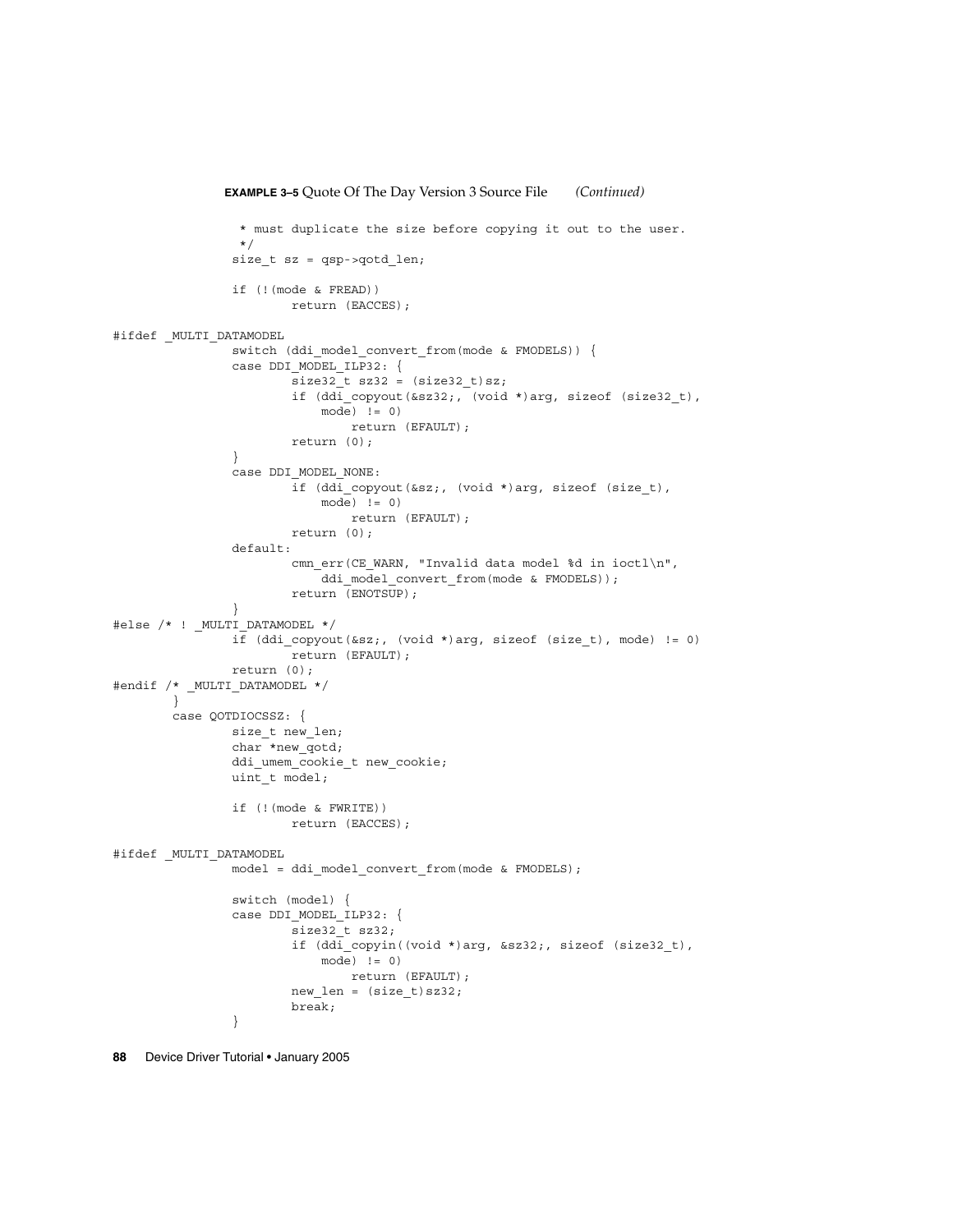```
EXAMPLE 3–5 Quote Of The Day Version 3 Source File (Continued)
                case DDI_MODEL_NONE:
                        if (ddi copyin((void *)arg, &new len;, sizeof (size t),
                            mode) != 0)return (EFAULT);
                        break;
                default:
                        cmn_err(CE_WARN, "Invalid data model %d in ioctl\n",
                            model);
                        return (ENOTSUP);
                }
#else /* ! MULTI DATAMODEL */
                if (ddi copyin((void *)arg, &new len;, sizeof (size t),
                    \text{mode}) != 0)
                        return (EFAULT);
#endif /* _MULTI_DATAMODEL */
                if (new len == 0 || new len > QOTD MAX LEN)
                        return (EINVAL);
                new gotd = ddi umem alloc(new len, DDI UMEM SLEEP, &new cookie;);
                mutex_enter(&qsp->lock);
                while (gsp{-}sflags \& QOTD BUSY) {
                        if (cv wait sig(\&qsp{-}zcv, \&qsp{-}lock) == 0) {
                                mutex_exit(&qsp->lock);
                                ddi_umem_free(new_cookie);
                                return (EINTR);
                        }
                }
                memcpy(new qotd, qsp->qotd, min(qsp->qotd len, new len));
                ddi umem free(qsp->qotd cookie);
                qsp->qotd = new_qotd;
                qsp->qotd_cookie = new_cookie;
                qsp->qotd len = new len;
                qsp->flags | = QOTD CHANGED;
                mutex_exit(&qsp->lock);
                return (0);
        }
        case QOTDIOCDISCARD: {
                char *new qotd = NULL;
                ddi umem cookie t new cookie;
                if (!(mode & FWRITE))
                        return (EACCES);
                if (qsp->qotd_len != init_qotd_len) {
                        new_qotd = ddi_umem_alloc(init_qotd_len,
                            DDI_UMEM_SLEEP, &new_cookie;);
                }
                mutex_enter(&qsp->lock);
                while (qsp->flags & QOTD BUSY) {
```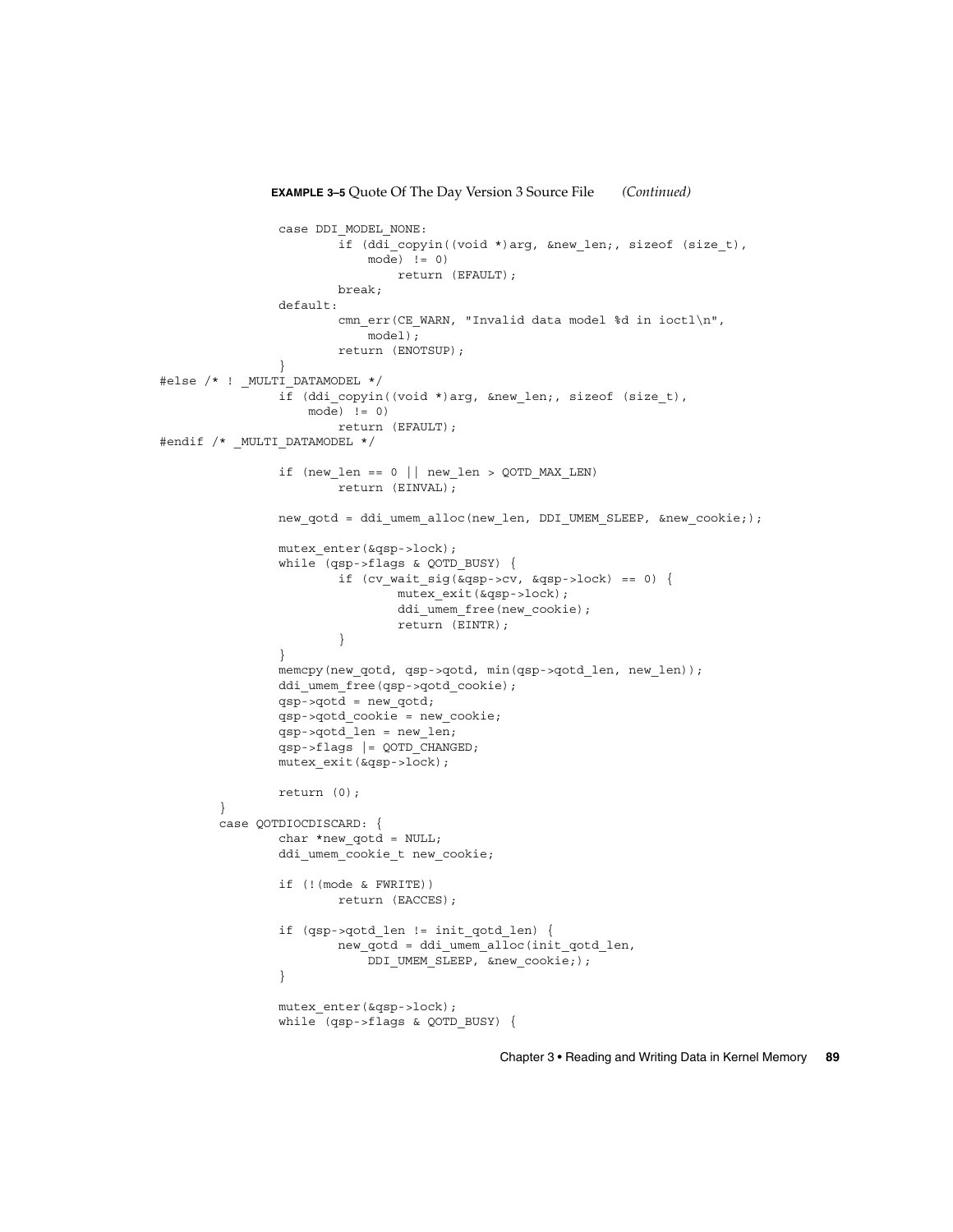```
EXAMPLE 3–5 Quote Of The Day Version 3 Source File (Continued)
                if (cv\_wait\_sig(\&qsp->cv, \&qsp->lock) == 0) {
                        mutex_exit(&qsp->lock);
                        if (new_qotd != NULL)
                                ddi_umem_free(new_cookie);
                        return (EINTR);
                }
        }
        if (new_qotd != NULL) {
                ddi umem free(qsp->qotd cookie);
                qsp->qotd = new_qotd;
                qsp->qotd_cookie = new_cookie;
                qsp->qotd_len = init_qotd_len;
        } else {
                bzero(qsp->qotd, qsp->qotd_len);
        }
        (void)strlcpy(qsp->qotd, init_qotd, init_qotd_len);
        qsp->flags &= ~QOTD_CHANGED;
        mutex_exit(&qsp->lock);
        return (0);
}
default:
        return (ENOTTY);
}
```
Enter the definitions shown in the following example into a text file named qotd.h.

**EXAMPLE 3–6** Quote Of The Day Version 3 Header File

```
#ifndef _SYS_QOTD_H
#define _SYS_QOTD_H
#define QOTDIOC ( 'q' << 24 | 't' << 16 | 'd' << 8)#define QOTDIOCGSZ (QOTDIOC | 1) /* Get quote buffer size */
#define QOTDIOCSSZ (QOTDIOC | 2) /* Set new quote buffer size */
#define QOTDIOCDISCARD (QOTDIOC | 3) /* Discard quotes and reset */
```
#endif /\* \_SYS\_QOTD\_H \*/

Enter the configuration information shown in the following example into a text file named qotd\_3.conf.

**EXAMPLE 3–7** Quote Of The Day Version 3 Configuration File

```
name="qotd_3" parent="pseudo" instance=0;
```
**90** Device Driver Tutorial • January 2005

}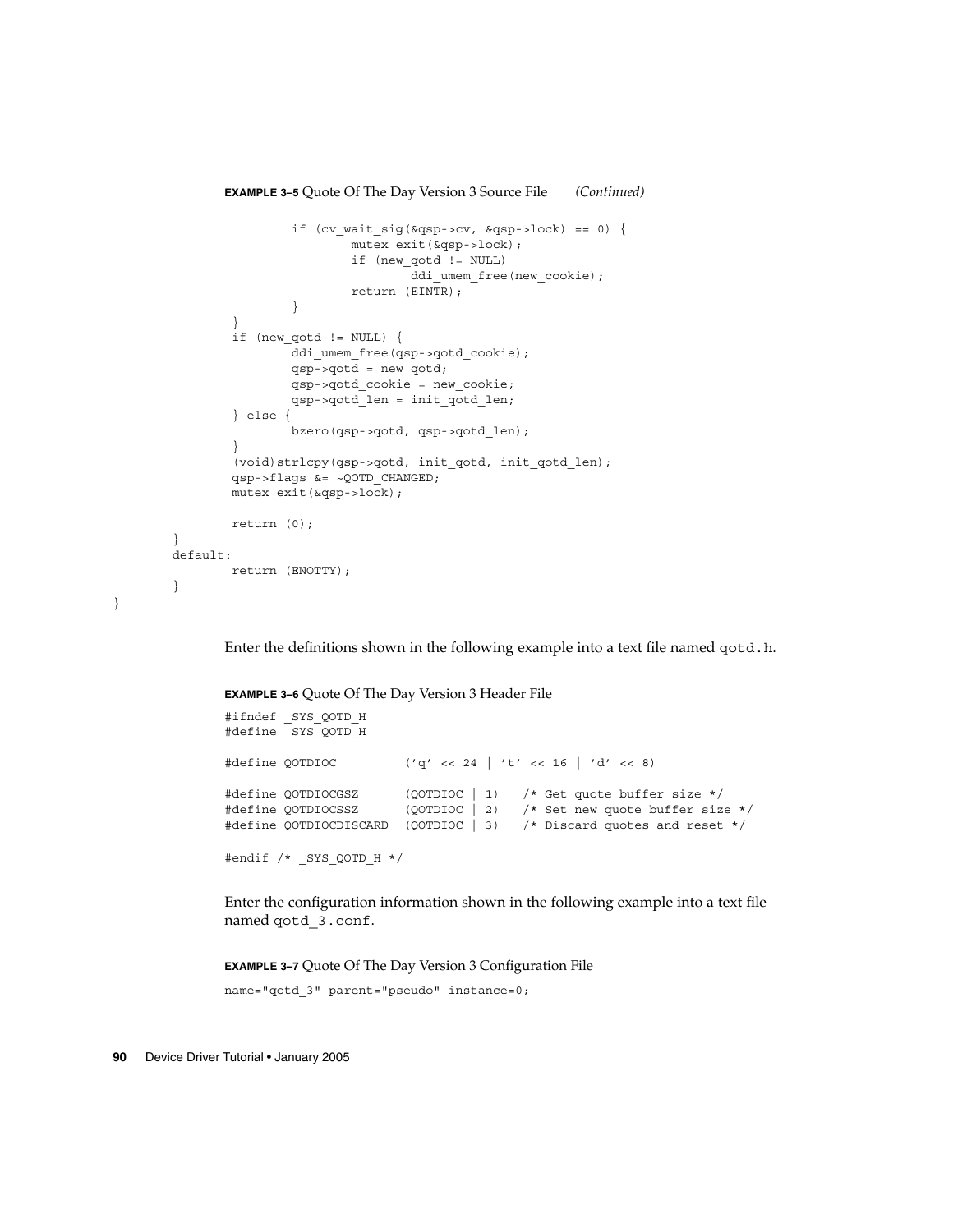# <span id="page-90-0"></span>Building and Installing Quote Of The Day Version 3

Compile and link the driver. The following example shows compiling and linking for a 32-bit architecture:

```
% cc -D_KERNEL -c qotd_3.c
% ld -r -o qotd_3 qotd_3.o
```
Make sure you are user root when you install the driver.

Copy the driver binary to the  $/$ tmp directory as discussed in ["Building and Installing](#page-47-0) [the Driver"](#page-47-0) on page 48.

```
# cp qotd_3 /tmp
# ln -s /tmp/qotd_3 /usr/kernel/drv/qotd_3
```
Copy the configuration file to the kernel driver area of the system.

```
# cp qotd_3.conf /usr/kernel/drv
```
In a separate window, enter the following command:

```
% tail -f /var/adm/messages
```
Make sure you are user root when you load the driver. Use the add  $\text{drv}(1\text{M})$ command to load the driver:

```
# add_drv qotd_3
```
You should see the following messages in the window where you are viewing /var/adm/messages:

*date time machine* pseudo: [ID 129642 kern.info] pseudo-device: qotd\_30 *date time machine* genunix: [ID 936769 kern.info] qotd\_30 is /pseudo/qotd\_3@0

# Using Quote Of The Day Version 3

This section describes how to read and write the qotd\_3 device and how to test the driver's I/O controls. The I/O controls include retrieving the size of the storage buffer, setting a new size for the storage buffer, and reinitializing the storage buffer size and contents.

# Reading the Device

When you access this qotd 3 device for reading, the command you use to access the device retrieves the data from the device node. The command then displays the data in the same way that the command displays any other input. To get the name of the device special file, look in the /devices directory: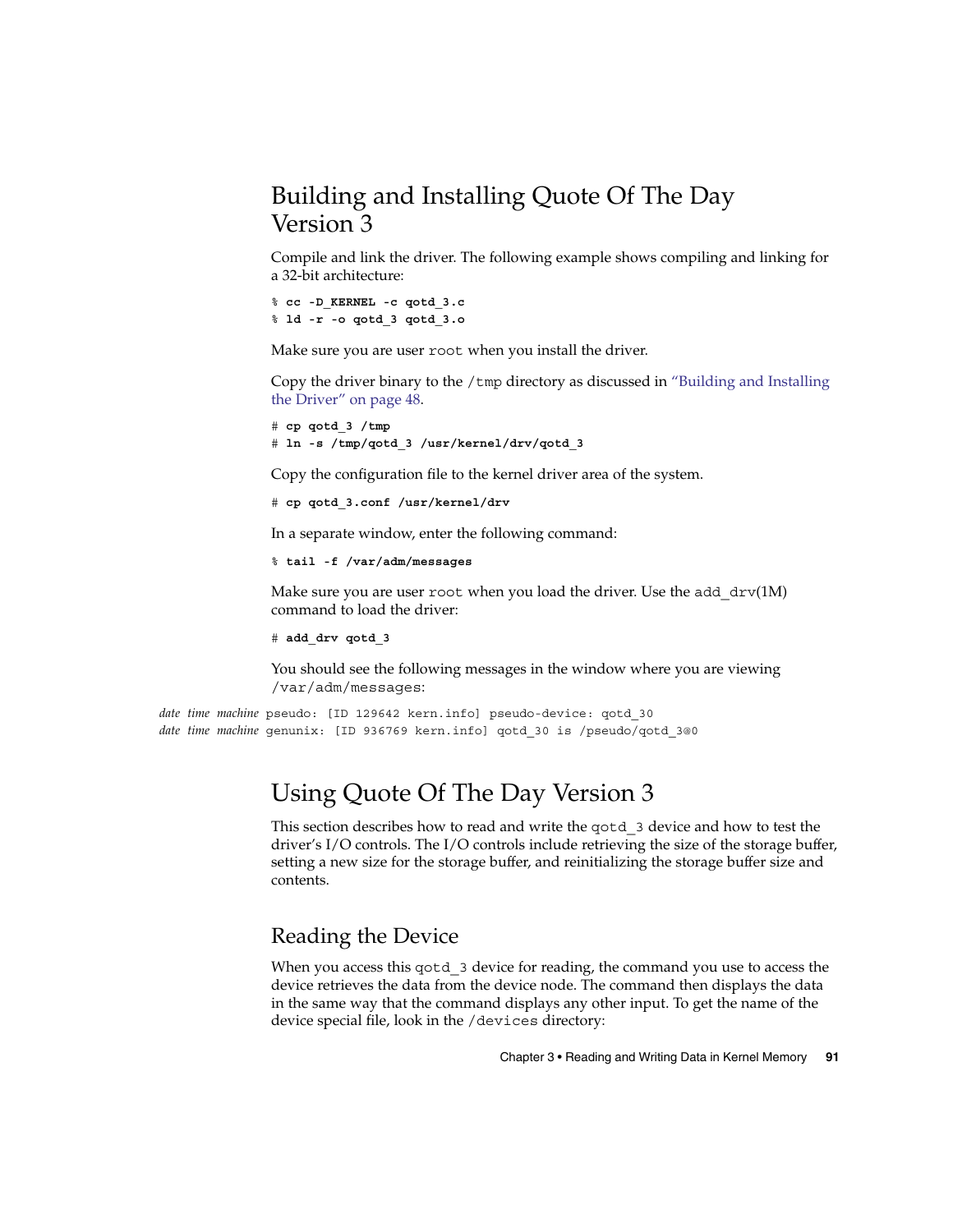<span id="page-91-0"></span>% **ls -l /devices/pseudo/qotd\*** crw------- 1 root sys 122, 0 *date time* /devices/pseudo/qotd\_3@0:qotd\_3

To read the qotd\_3 device, you can use the cat(1) command:

```
# cat /devices/pseudo/qotd_3@0:qotd_3
On the whole, I'd rather be in Philadelphia. - W. C. Fields
```
# Writing the Device

To write to the qotd\_3 device, you can redirect command-line input:

```
# echo "A life is not important except in the impact it has on others.
- Jackie Robinson" >> /devices/pseudo/qotd_3@0:qotd_3
# cat /devices/pseudo/qotd_3@0:qotd_3
A life is not important except in the impact it has on others. - Jackie
Robinson
```
# Exercising the Driver's I/O Controls

In addition to changes in the driver, Quote Of The Day Version 3 introduces a new utility program. The qotdctl command enables you to test the driver's I/O controls.

The source for this command is shown in [Example 3–8.](#page-92-0) Compile the qotdctl utility as follows:

```
% cc -o qotdctl qotdctl.c
```
The qotdctl command has the following options:

- -g Get the size that is currently allocated. Call the ioctl(9E) entry point of the driver with the QOTDIOCGSZ request. The QOTDIOCGSZ request reports the current size of the space allocated for the quotation.
- -s *size* Set the new size to be allocated. Call the ioctl(9E) entry point of the driver with the QOTDIOCSSZ request. The QOTDIOCSSZ request sets a new size for the quotation space.
- -r Discard the contents and reset the device. Call the ioctl(9E) entry point of the driver with the QOTDIOCDISCARD request.

Invoking qotdctl with the -r option is the only way to unset the QOTD\_CHANGED flag in the device. The device cannot be detached while the QOTD\_CHANGED flag is set. This protects the contents of the ramdisk device from being unintentionally or automatically removed. For example, a device might be automatically removed by the automatic device unconfiguration thread.

When you are no longer interested in the contents of the device, run the qotdctl command with the -r option. Then you can remove the device.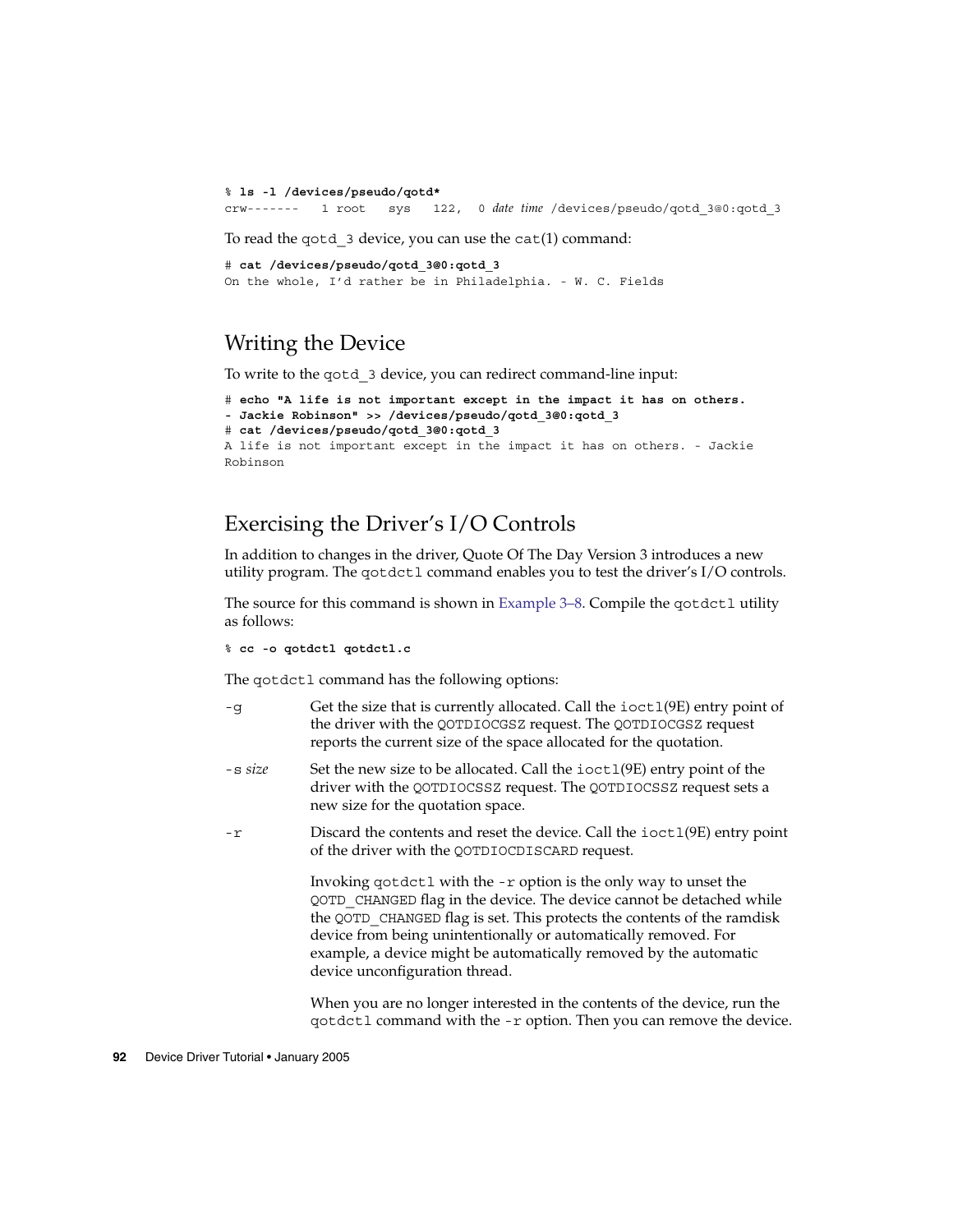<span id="page-92-0"></span>-h Display help text.

-V Display the version number of the qotdctl command.

-d *device* Specify the device node to use. The default value is /dev/qotd0.

Use the qotdctl command to test the driver's I/O controls:

```
# ./qotdctl -V
qotdctl 1.0
# ./qotdctl -h
Usage: ./qotdctl [-d device] {-g | -h | -r | -s size | -V}
# ./qotdctl -g
open: No such file or directory
```
By default, the qotdctl command accesses the /dev/qotd0 device. The qotd 3 device in this example is /devices/pseudo/qotd\_3@0:qotd\_3. Either define a link from /dev/qotd0 to /devices/pseudo/qotd\_3@0:qotd\_3 or use the -d option to specify the correct device:

```
# ./qotdctl -d /devices/pseudo/qotd_3@0:qotd_3 -g
128
# ./qotdctl -d /devices/pseudo/qotd_3@0:qotd_3 -s 512
# ./qotdctl -d /devices/pseudo/qotd_3@0:qotd_3 -g
512
# ./qotdctl -d /devices/pseudo/qotd_3@0:qotd_3 -r
# cat /devices/pseudo/qotd_3@0:qotd_3
On the whole, I'd rather be in Philadelphia. - W. C. Fields
```
If you try to remove the device now, you will receive an error message:

# **rem\_drv qotd\_3** Device busy Cannot unload module: qotd\_3 Will be unloaded upon reboot.

The device is still marked busy because you have not told the driver that you are no longer interested in this device. Run the qotdctl command with the -r option to unset the QOTD\_CHANGED flag in the driver and mark the device not busy:

```
# ./qotdctl -r
```
Enter the source code shown in the following example into a text file named qotdctl.c.

**EXAMPLE 3–8** Quote Of The Day I/O Control Command Source File

```
#include <sys>
#include <fcntl.h>
#include <stdio.h>
#include <unistd.h>
#include <errno.h>
#include <stdlib.h>
```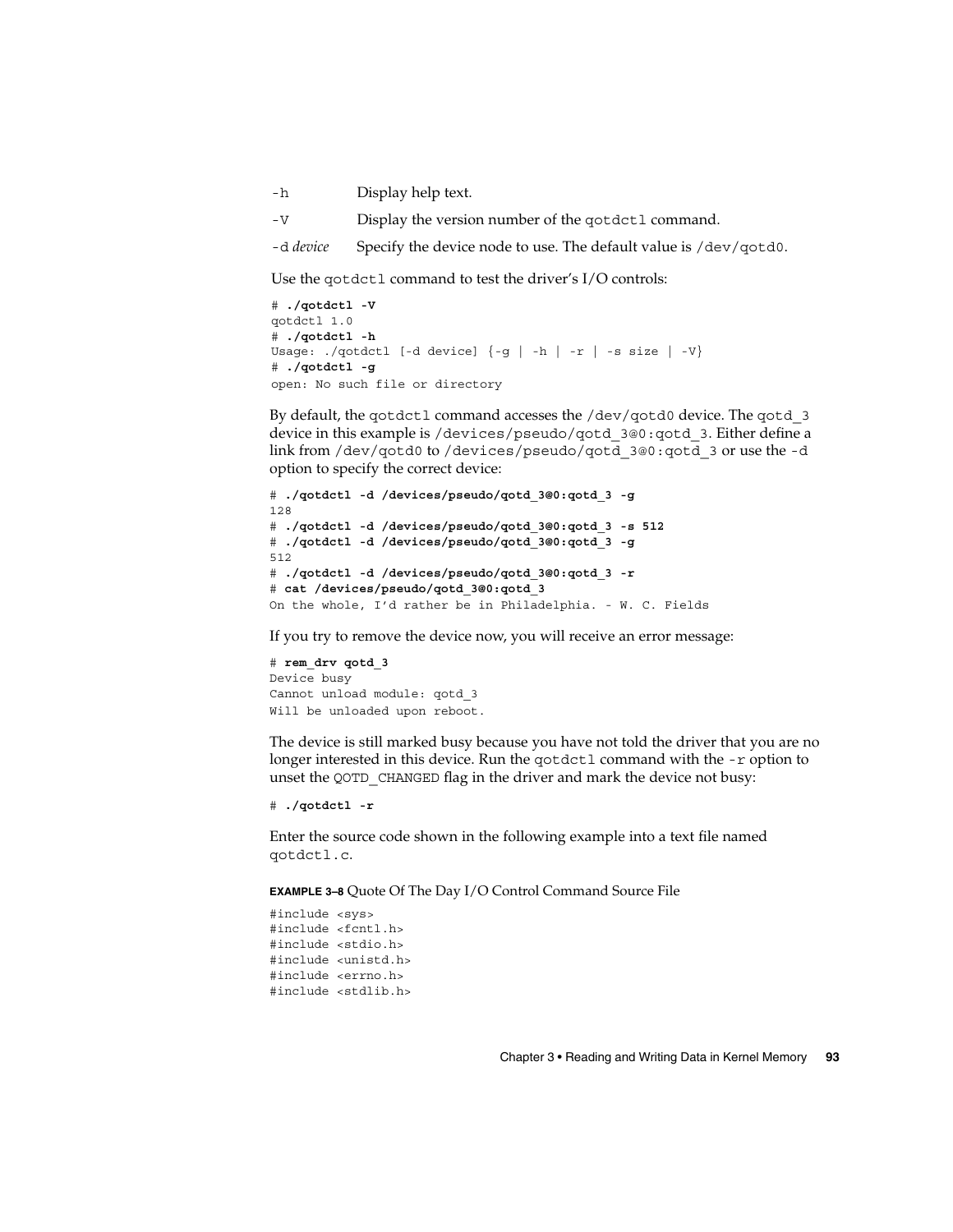```
#include "qotd.h"
static const char *DEFAULT DEVICE = "/dev/qotd0";
static const char *VERSION = "1.0";
static void show_usage(const char *);
static void get_size(const char *);
static void set_size(const char *, size_t);
static void reset dev(const char *);
int
main(int argc, char *argv[])
{
       int op = -1;int opt;
       int invalid_usage = 0;
        size_t sz_arg;
       const char *device = DEFAULT DEVICE;
        while ((opt = getopt(argc, argv,
            "d:(device)g(get-size)h(help)r(reset)s:(set-size)V(version)"))
            != -1) {
               switch (opt) {
               case 'd':
                        device = optarg;
                        break;
                case 'g':
                        if (op >= 0)invalid_usage++;
                        op = QOTDIOCGSZ;
                       break;
                case 'h':
                       show_usage(argv[0]);
                        exit(0);
                       /*NOTREACHED*/
                case 'r':
                       if (op >= 0)invalid_usage++;
                       op = QOTDIOCDISCARD;
                       break;
                case 's':
                       if (op >= 0)
                               invalid_usage++;
                        op = QOTDIOCSSZ;
                        sz arg = (size t)atol(optarg);break;
                case 'V':
                        (void) printf("qotdctl %s\n", VERSION);
                        exit(0);/*NOTREACHED*/
                default:
                        invalid_usage++;
```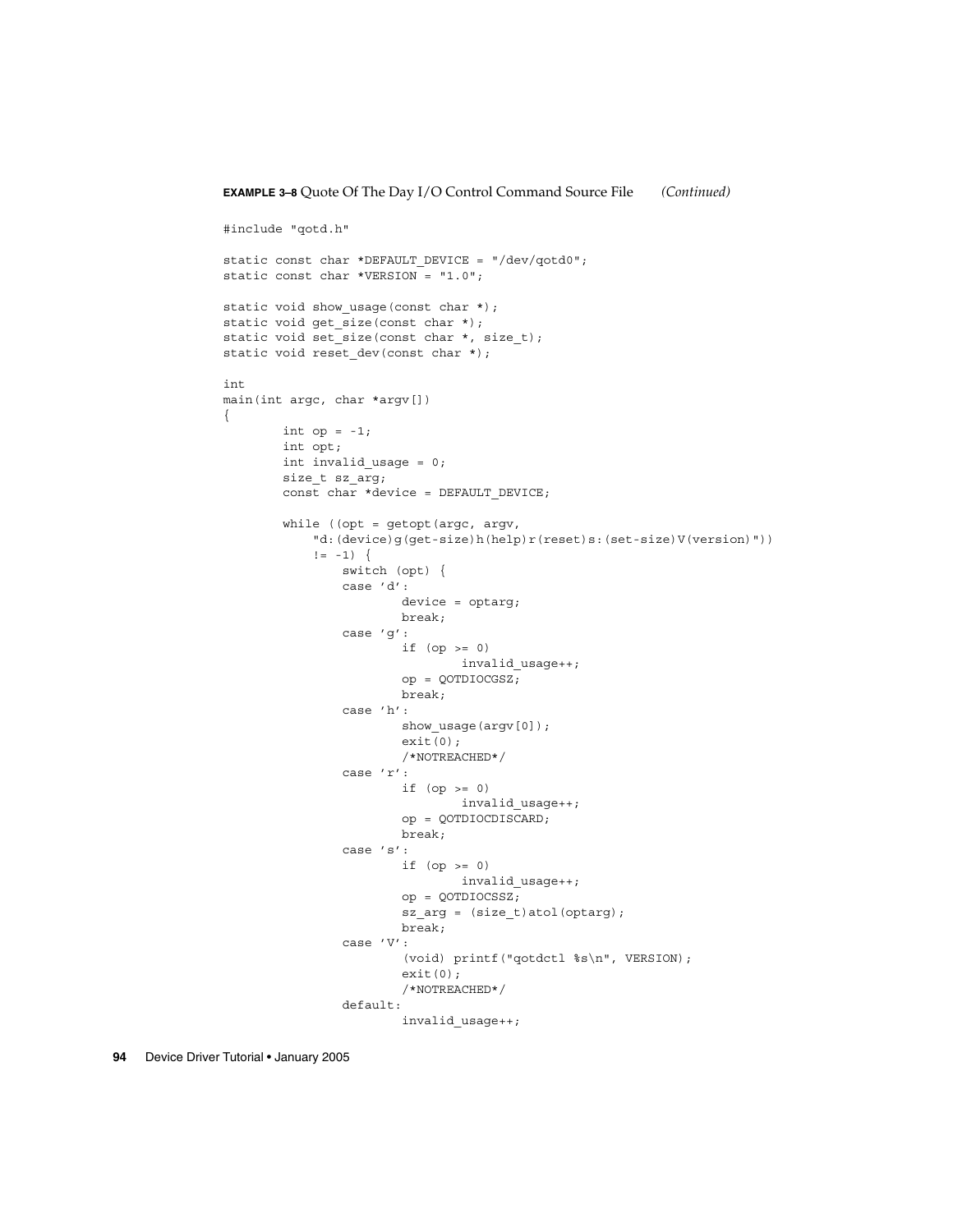```
break;
                }
        }
        if (invalid_usage > 0 || op < 0) {
                show_usage(argv[0]);
                exit(1);
        }
        switch (op) {
        case QOTDIOCGSZ:
               get_size(device);
               break;
        case QOTDIOCSSZ:
                set size(device, sz arg);
                break;
        case QOTDIOCDISCARD:
                reset dev(device);
                break;
        default:
                (void) fprintf(stderr,
                    "internal error - invalid operation %d\n", op);
                exit(2);}
        return (0);
}
static void
show_usage(const char *execname)
{
        (void) fprintf(stderr,
         "Usage: s = [-d \ device] [-g] -h | -r | -s \ size | -V \n\rightharpoonup, \ execname);}
static void
get_size(const char *dev)
{
        size_t sz;
        int fd;
        if ((fd = open(dev, O_RDOMLY)) < 0) {
                perror("open");
                exit(3);
        }
        if (ioctl(fd, QOTDIOCGSZ, &sz;) < 0) {
                perror("QOTDIOCGSZ");
                exit(4);}
        (void) close(fd);
```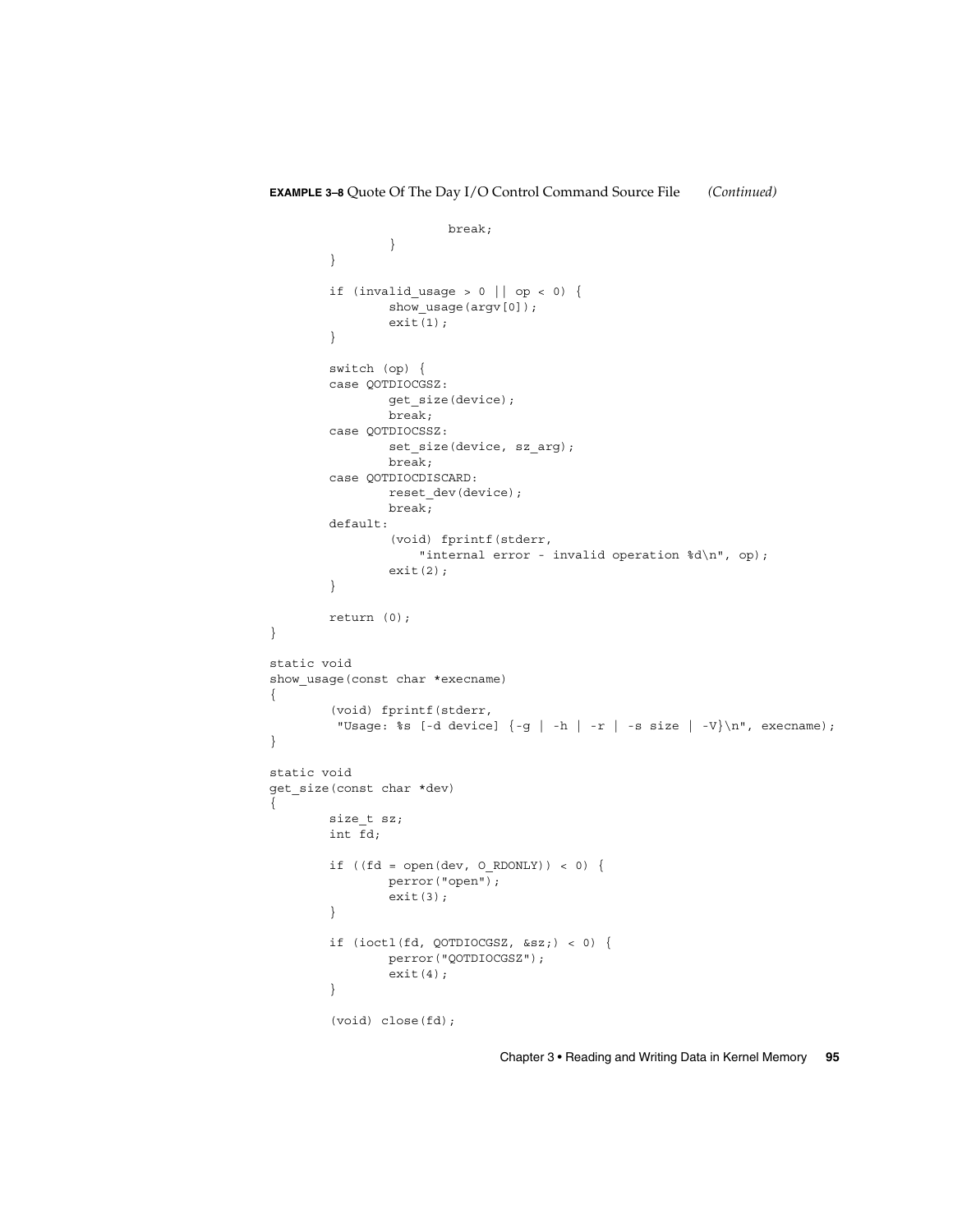```
(void) printf("%zu\n", sz);
}
static void
set_size(const char *dev, size_t sz)
{
       int fd;
        if ((fd = open(dev, 0_RDWR) < 0) {
               perror("open");
               ext(3);}
        if (ioctl(fd, QOTDIOCSSZ, &sz;) < 0) {
               perror("QOTDIOCSSZ");
               exit(4);
        }
        (void) close(fd);
}
static void
reset_dev(const char *dev)
{
       int fd;
        if ((fd = open(dev, O_RDWR)) < 0) {
               perror("open");
               exit(3);
        }
        if (ioctl(fd, QOTDIOCDISCARD) < 0) {
               perror("QOTDIOCDISCARD");
               ext(4);}
        (void) close(fd);
}
```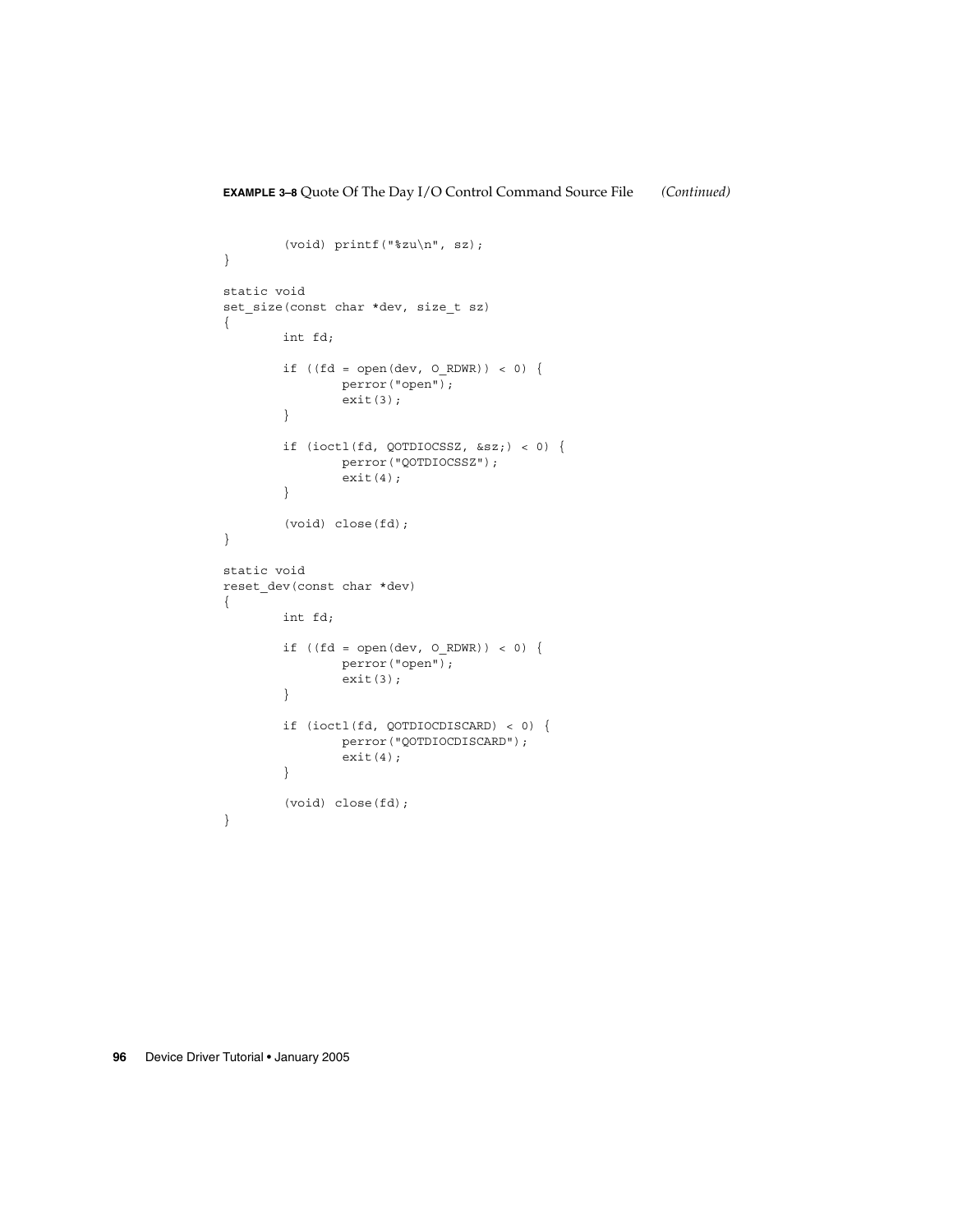# <span id="page-96-0"></span>CHAPTER **4**

# Tips for Writing Device Drivers

This chapter provides some general guidelines for writing device drivers. The guidelines are organized into the following categories:

- "Steps in the Development Process" on page 97
- ["Device Driver Coding Tips"](#page-97-0) on page 98
- ["Device Driver Testing Tips"](#page-99-0) on page 100
- ["Device Driver Debugging and Tuning Tips"](#page-100-0) on page 101

# Steps in the Development Process

The general steps in writing a device driver are as follows:

- 1. Write, compile, and link the new code.
- 2. Create the necessary hardware configuration files.

You need to create a hardware configuration file unique to the device called *xx*.conf where *xx* is the prefix for the device. This file is used to update the driver.conf(4) file. See ["Writing the Device Configuration File"](#page-46-0) on page 47, which describes creation of a configuration file for the *dummy* example.

- 3. Copy the driver to the appropriate module directory.
- 4. Install the device driver using add  $\text{drv}(1\text{M})$ .
- 5. Load the driver.
- 6. Test the driver.

Drivers should be rigorously tested in the following areas:

- Configuration
- Functionality
- Error handling
- Loading and unloading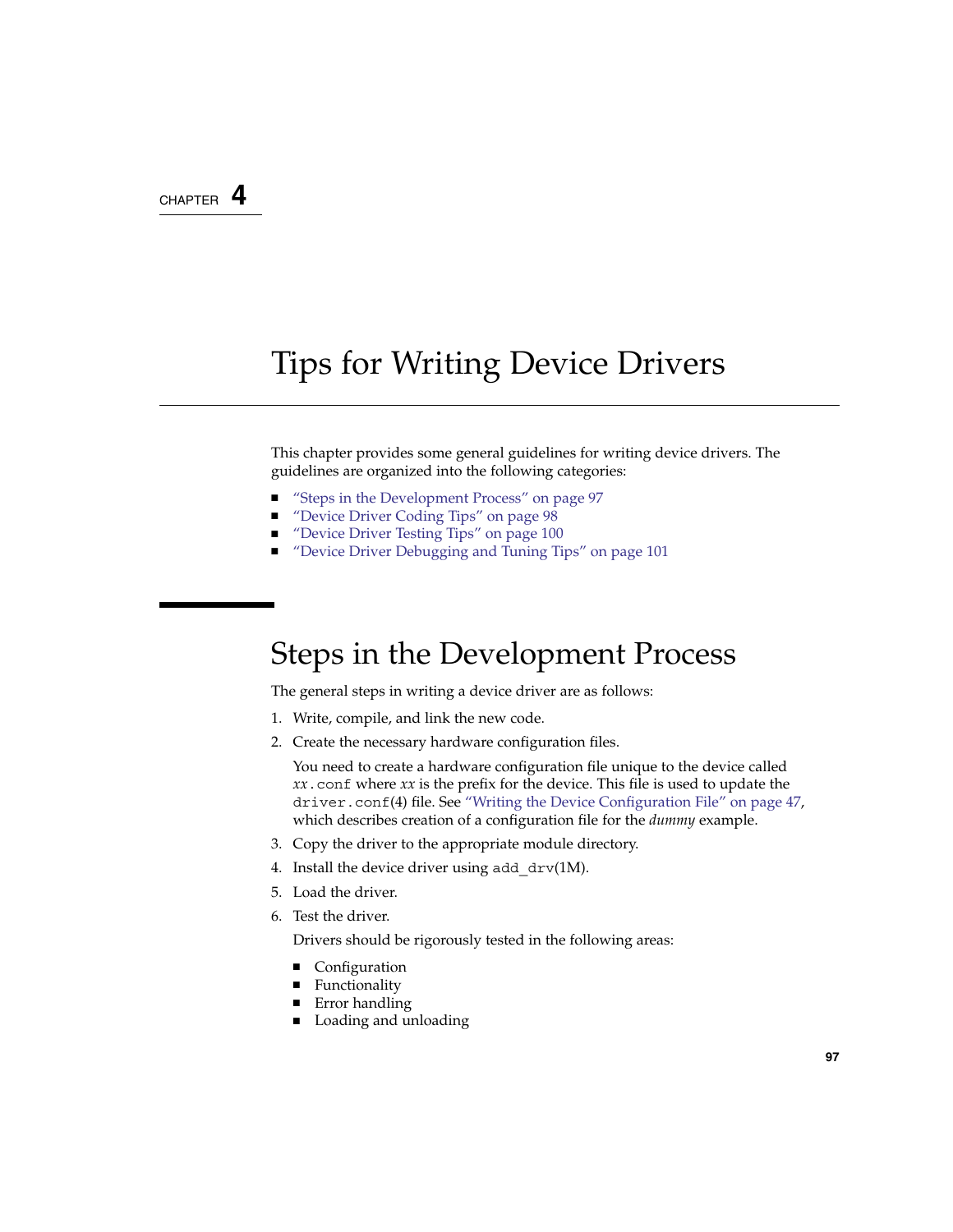- <span id="page-97-0"></span>■ Stress, performance, and interoperability
- DDI/DKI compliance
- Installation and packaging

Additional testing is specific to the type of driver.

7. Remove the driver using the rem  $\text{drv}(1\text{M})$ .

All drivers will need to be removed eventually so you need to make sure that your driver can be successfully removed.

For detailed descriptions of the development process, see "Driver Development Summary" in *Writing Device Drivers*.

# Device Driver Coding Tips

Use these guidelines when you are creating the software for your new driver:

- Use a prefix based on the name of your driver to give global variables and functions unique names.
- If you are basing your design on an existing driver, modify the configuration file before adding the driver.

The  $-$ n option in the add  $\text{drv}(1\text{M})$  command enables you to update the system configuration files for a driver without loading or attaching the driver.

■ Use the cmn  $err()$  function rather than  $print()$  to log driver activity.

The cmn  $err(9F)$  function is the recommended method for displaying information on the console. This function is more versatile than  $\text{printf}(3C)$  for displaying special formats used by drivers such as device register bits.

■ Clean up allocations and other initialization activities when the driver exits.

When the driver exits, whether intentionally or prematurely, you need to perform such tasks as closing opened files, freeing allocated memory, releasing mutex locks, and destroying any mutexes that have been created. In addition, the system must be able to close all minor devices and detach driver instances even after the hardware fails. An orderly approach is to reverse init() actions in the fini() routine, reverse open() operations in the close() routine, and reverse attach() operations in the detach() routine.

Use assert $(9F)$  to catch unexpected error returns.

ASSERT() is a macro that halts the kernel execution if a condition that was expected to be true turns out to be false. To activate ASSERT (), you need to include the sys/debug.h header file and specify the DEBUG preprocessor symbol during compilation.

Use mutex owned () to validate and document locking requirements.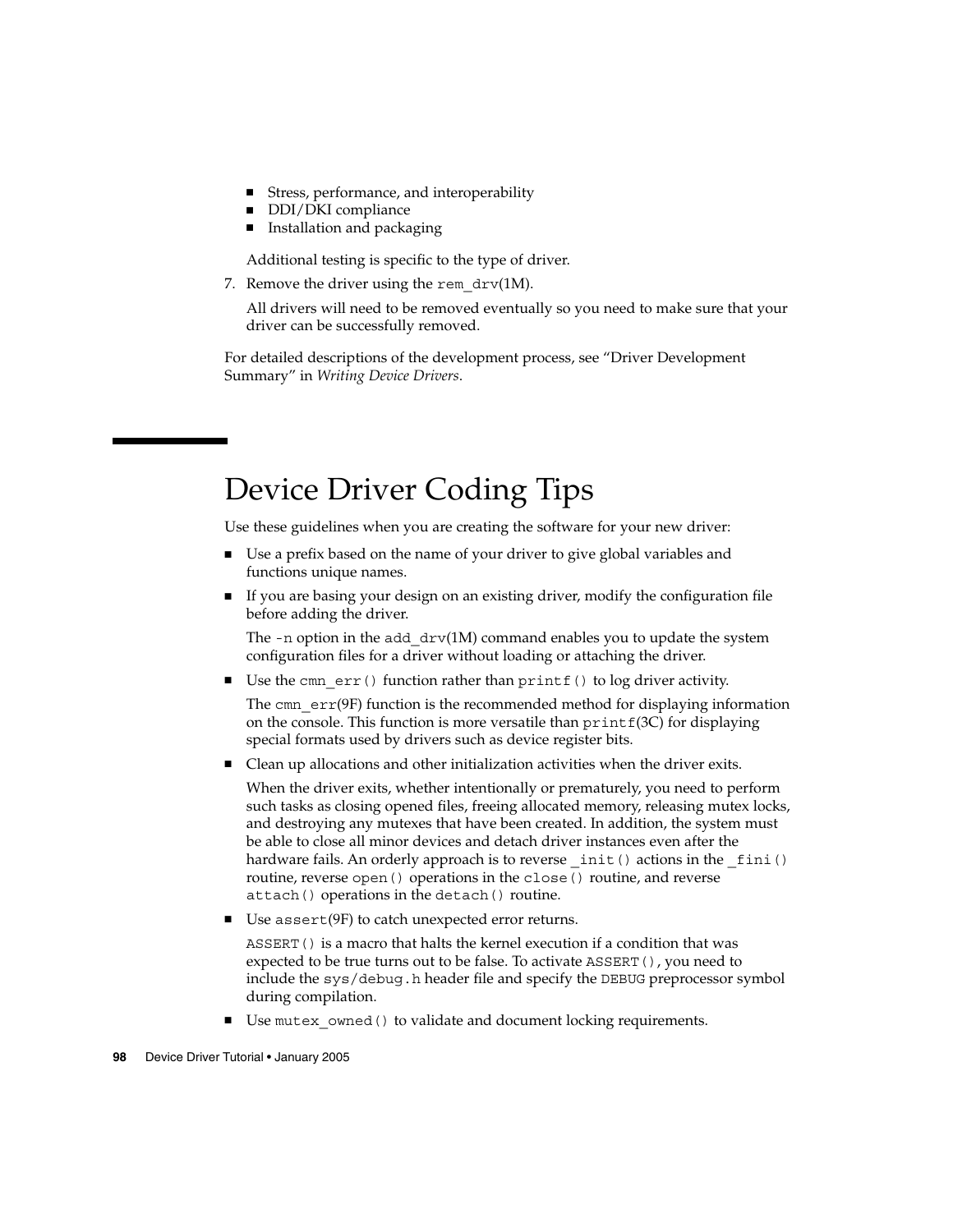<span id="page-98-0"></span>The mutex owned(9F) function helps determine whether the current thread owns a specified mutex. To determine whether a mutex is held by a thread, use mutex\_owned() within ASSERT().

■ Use conditional compilation to toggle "costly" debugging features.

The Solaris OS provides various debugging functions, such as assert() and mutex-owned(), that can be turned on by specifying the DEBUG preprocessor symbol when the driver is compiled. With conditional compilation, unnecessary code can be removed from the production driver. This approach can also be accomplished by using a global variable.

- Use a separate instance of the driver for each device to be controlled.
- Use DDI functions as much as possible in your device drivers.

These interfaces shield the driver from platform-specific dependencies such as mismatches between processor and device endianness and any other data order dependencies. With these interfaces, a single-source driver can run on the SPARC platform, x86 pfatform, and related processor architectures.

■ Anticipate corrupted data.

Always check that the integrity of data before that data is used. The driver must avoid releasing bad data to the rest of the system.

■ A device should only write to DMA buffers that are controlled solely by the driver.

This technique prevents a DMA fault from corrupting an arbitrary part of the system's main memory.

■ Use the ddi\_umem\_alloc(9F) function when you need to make DMA transfers.

This function guarantees that only whole, aligned pages are transferred.

■ Set a fixed number of attempts before taking alternate action to deal with a stuck interrupt.

The device driver must not be an unlimited drain on system resources if the device locks up. The driver should time out if a device claims to be continuously busy. The driver should also detect a pathological (stuck) interrupt request and take appropriate action.

■ Use care when setting the sequence for mutex acquisitions and releases so as to avoid unwanted thread interactions if a device fails.

See "Thread Interaction" in *Writing Device Drivers* for more information.

■ Check for malformed ioctl() requests from user applications.

User requests can be potentially and intentionally destructive. The design of the driver should take into consideration the construction of each type of potential ioctl() request.

■ Try to avoid situations where a driver continues to function without detecting a device failure.

A driver should switch to an alternative device rather than try to work around a device failure.

■ All device drivers in the Solaris OS must support hotplugging.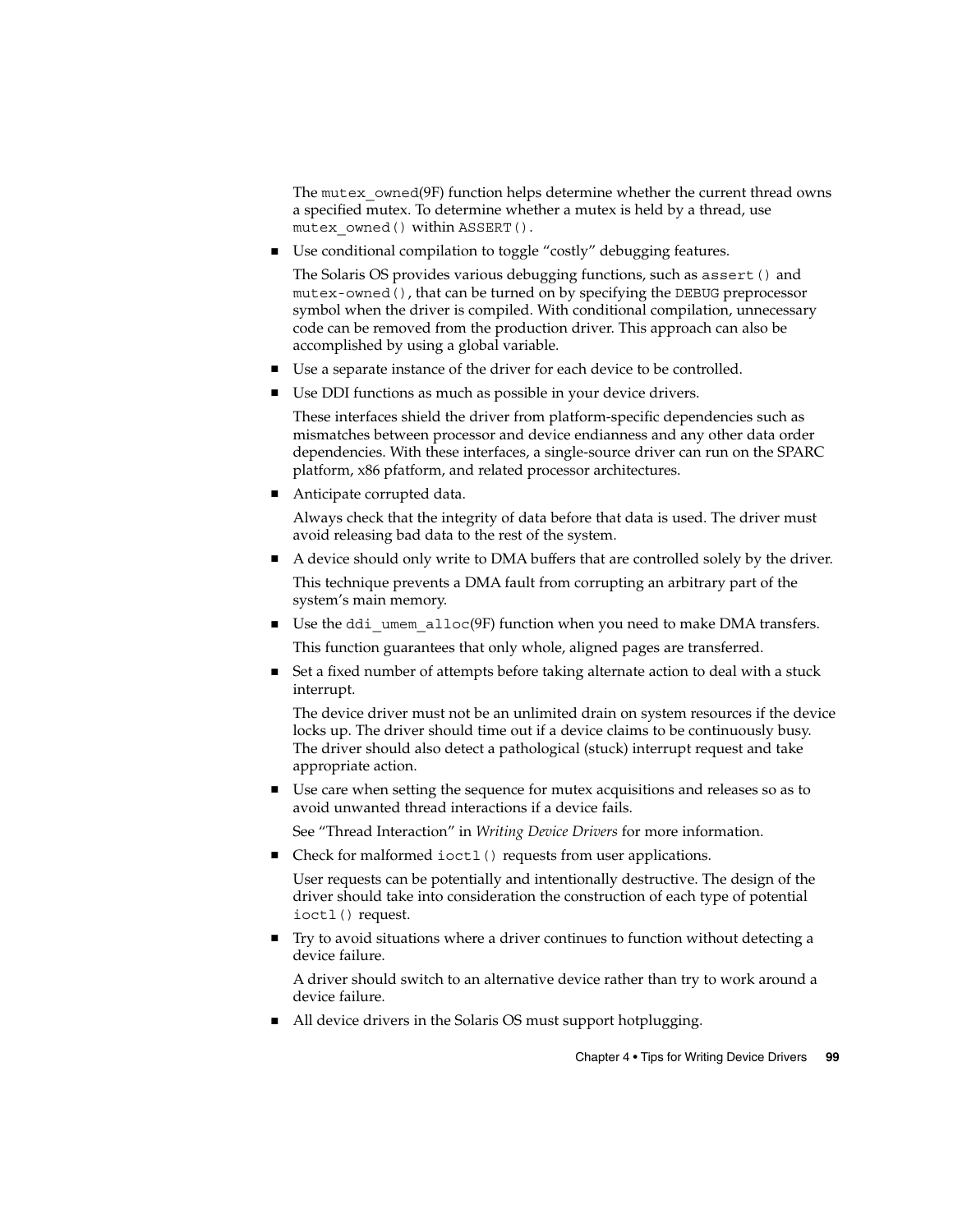<span id="page-99-0"></span>All devices need to be able to be installed or removed without requiring a reboot of the system.

All device drivers should support power management.

Power management provides the ability to control and manage the electrical power usage of a computer system or device. Power management enables systems to conserve energy by using less power when idle and by shutting down completely when not in use.

■ Apply the volatile keyword to any variable that references a device register.

Without the volatile keyword, the compile-time optimizer can delete important accesses to a register.

■ Perform periodic health checks to detect and report faulty devices.

A periodic health check should include the following activities:

- Check any register or memory location on the device whose value might have been altered since the last poll.
- Timestamp outgoing requests such as transmit blocks or commands that are issued by the driver.
- Initiate a test action on the device that should be completed before the next scheduled check.

# Device Driver Testing Tips

Testing a new device driver can cause irreparable harm to the kernel. The following tips can help avoid major problems:

- Use a serial connection to control your test machine from a separate host system. This technique is explained in "Testing With a Serial Connection" in *Writing Device Drivers*.
- Use an alternate kernel.

Booting from a copy of the kernel and the associated binaries rather than from the default kernel avoids inadvertently rendering the system inoperable.

■ Use an additional kernel module to experiment with different kernel variable settings.

This approach isolates experiments with the kernel variable settings. See "Setting Up Test Modules" in *Writing Device Drivers*.

■ Make contingency plans for potential data loss on a test system.

If your test system is set up as a client of a server, then you can boot from the network if problems occur. You could also create a special partition to hold a copy of a bootable root file system. See "Avoiding Data Loss on a Test System" in *Writing Device Drivers*.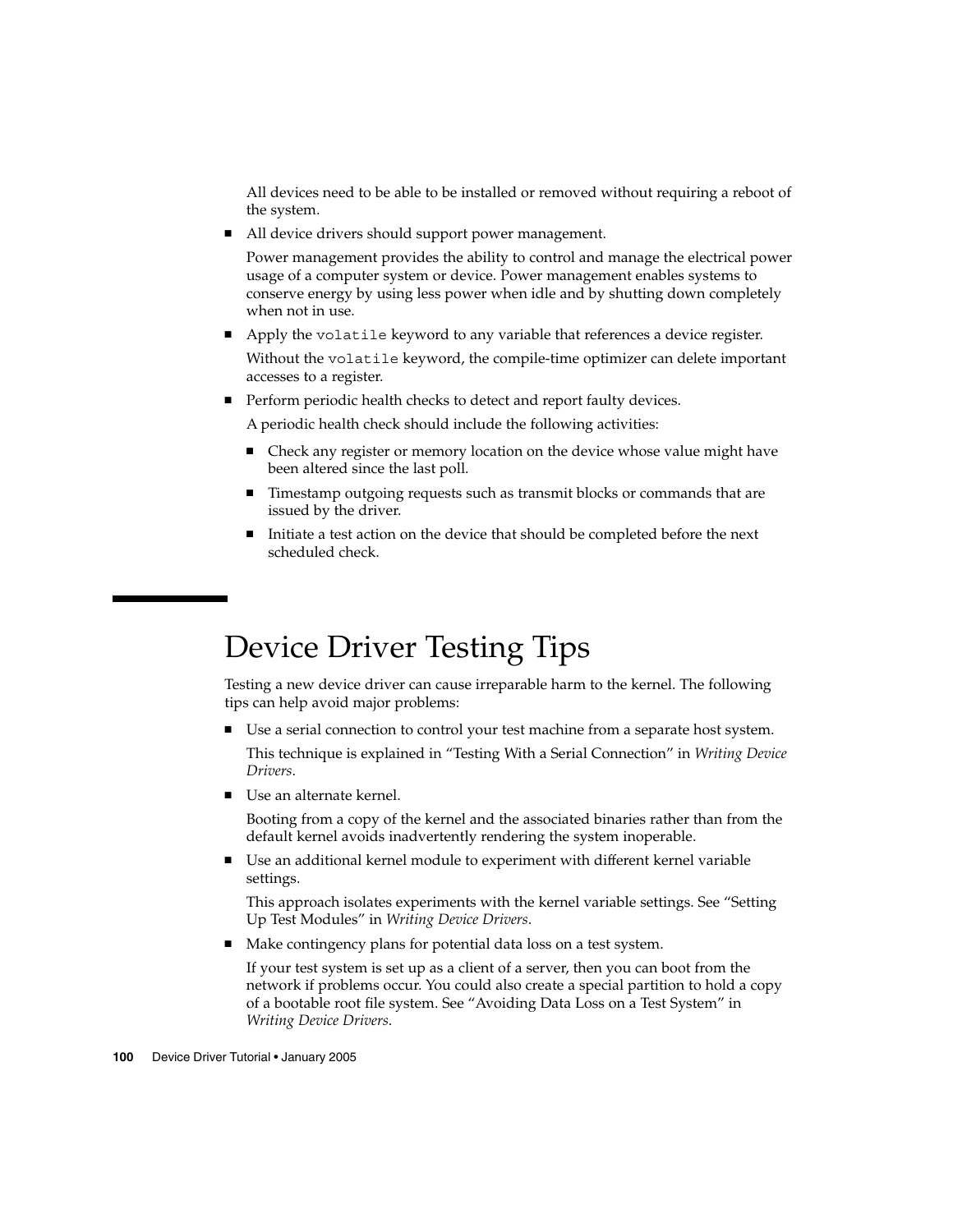- <span id="page-100-0"></span>■ Capture system crash dumps if your test system panics.
- $\blacksquare$  Use  $f$ sck(1M) to repair the damaged root file system temporarily if your system crashes during the attach(9E) process so that any crash dumps can be salvaged. See "Recovering the Device Directory" in *Writing Device Drivers*.
- Install drivers in the  $/\text{tmp}$  directory until you are finished modifying and testing the  $info()$ ,  $init()$ , and  $attach()$  routines.

Keep a driver in the /tmp directory until the driver has been well tested. If a panic occurs, the driver will be removed from /tmp directory and the system will reboot successfully.

# Device Driver Debugging and Tuning Tips

The Solaris OS provides various tools for debugging and tuning your device driver:

■ Use the kmdb(1) kernel debugger for runtime debugging.

The kmdb debugger provides typical runtime debugger facilities, such as breakpoints, watch points, and single-stepping. For more information, see *Solaris Modular Debugger Guide*.

■ Use the mdb(1) modular debugger for postmortem debugging.

Postmortem debugging is performed on a system crash dump rather than on a live system. With postmortem debugging, the same crash dump can be analyzed by different people or processes simultaneously. In addition, mdb allows you to create special macros called *dmods* to perform rigorous analysis on the dump. For more information, see *Solaris Modular Debugger Guide*.

- Use the kstat(3KSTAT) facility to export module-specific kernel statistics for your device driver.
- Use the DTrace facility to add instrumentation to your driver dynamically so that you can perform tasks such as analyzing the system and measuring performance. For information on DTrace, see *Solaris Dynamic Tracing Guide*.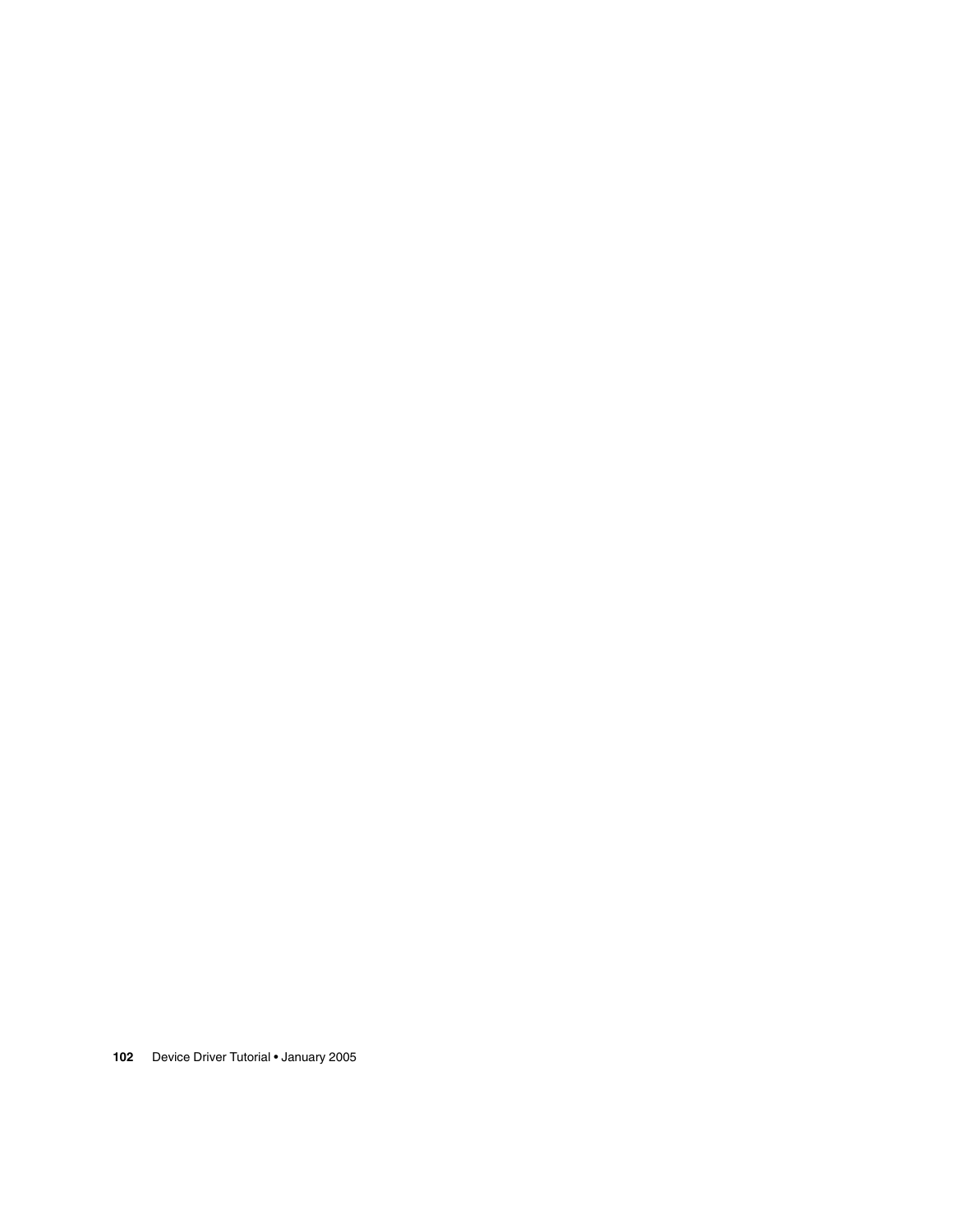# Index

# **A**

add\_drv command, [49-50,](#page-48-0) [97](#page-96-0) use in modifying existing drivers, [98](#page-97-0) alternate kernels, use in testing, [100](#page-99-0) ASSERT() kernel function, [61,](#page-60-0) [64,](#page-63-0) [69-70,](#page-68-0) [98](#page-97-0) attach() entry point, [31-38,](#page-30-0) [48-49,](#page-47-0) [62-63](#page-61-0)

#### **B**

blk device, [22](#page-21-0) block device, [22](#page-21-0) boot command, [20](#page-19-0) bzero() kernel function, [80](#page-79-0)

## **C**

cat command, [51](#page-50-0) cb\_ops driver structure, [17-19,](#page-16-0) [42-47,](#page-41-0) [78-79](#page-77-0) cc command, [48](#page-47-0) character device, [22](#page-21-0) close() entry point, [38-42,](#page-37-0) [63](#page-62-0) cmn\_err() kernel function, [28-29,](#page-27-0) [49-52,](#page-48-0) [57,](#page-56-0) [98](#page-97-0) commands add\_drv, [49-50,](#page-48-0) [97,](#page-96-0) [98](#page-97-0) boot, [20](#page-19-0) cat, [51](#page-50-0) cc, [48](#page-47-0) dmesg, [63](#page-62-0) echo, [51](#page-50-0) fsck, [101](#page-100-0)

commands (Continued) kernel, [19-20](#page-18-0) ld, [15,](#page-14-0) [30,](#page-29-0) [48](#page-47-0) mknod, [21](#page-20-0) modinfo, [50,](#page-49-0) [70](#page-69-0) modload, [50](#page-49-0) modunload, [52](#page-51-0) more, [70](#page-69-0) prtconf, [21,](#page-20-0) [22,](#page-21-0) [50,](#page-49-0) [70](#page-69-0) prtpicl, [22](#page-21-0) rem\_drv, [51-52,](#page-50-0) [98](#page-97-0) syslogd, [49-52,](#page-48-0) [59](#page-58-0) compiling, [48](#page-47-0) condition variables, [75-78](#page-74-0) conditional compilation, [99](#page-98-0) condvar() kernel functions, [77](#page-76-0) configuration files, [47,](#page-46-0) [97](#page-96-0) crash dumps, use in testing, [101](#page-100-0) cv\_broadcast() kernel function, [77-78,](#page-76-0) [79](#page-78-0) cv\_destroy() kernel function, [73,](#page-72-0) [77](#page-76-0) cv\_init() kernel function, [73,](#page-72-0) [77](#page-76-0) cv\_signal() kernel function, [77-78](#page-76-0) cv\_wait() kernel function, [77-78](#page-76-0) cv\_wait\_sig() kernel function, [77](#page-76-0)

#### **D**

data loss, avoiding while testing, [100](#page-99-0) data model, converting, [72](#page-71-0) ddi\_copyin() kernel function, [16,](#page-15-0) [72,](#page-71-0) [75,](#page-74-0) [79](#page-78-0) ddi\_copyout() kernel function, [16,](#page-15-0) [72,](#page-71-0) [79](#page-78-0)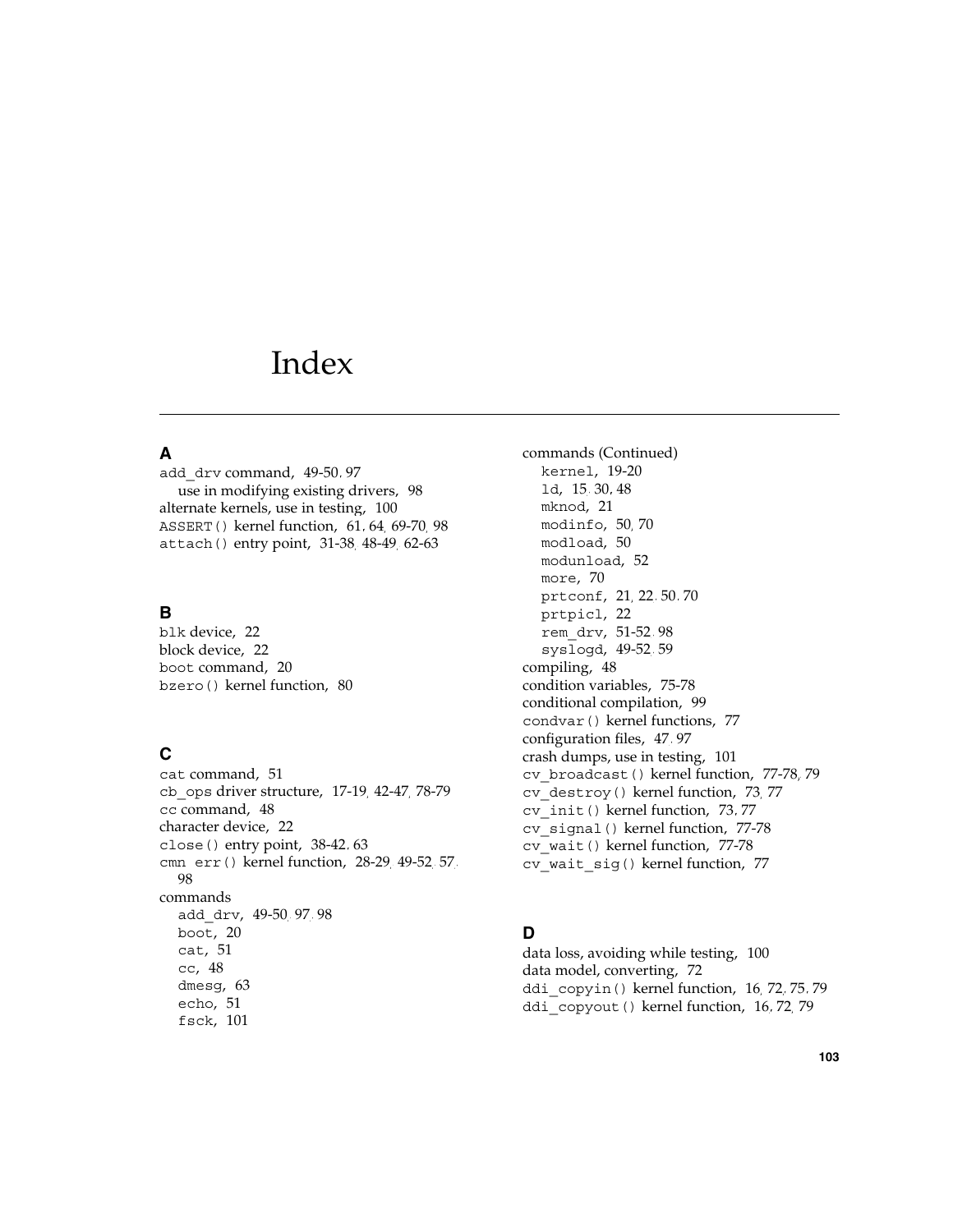ddi create minor node() kernel function, [31-38,](#page-30-0) [62-63,](#page-61-0) [72-73](#page-71-0) ddi get instance() kernel function, [24,](#page-23-0) [34,](#page-33-0) [62-63](#page-61-0) ddi get soft state() kernel function, [61,](#page-60-0) [62-63,](#page-61-0) [63](#page-62-0) ddi model convert from() kernel function, [72,](#page-71-0)79 ddi\_prop\_get\_int() kernel function, [47](#page-46-0) ddi\_prop\_lookup() kernel function, [47](#page-46-0) ddi prop op() kernel function, [31-38](#page-30-0) ddi remove minor node() kernel function, [31-38,](#page-30-0) [62,](#page-61-0) [73](#page-72-0) ddi report dev() kernel function, [63](#page-62-0) ddi soft state fini() kernel function, [61,](#page-60-0) [62](#page-61-0) ddi soft state free() kernel function, [61,](#page-60-0) [62](#page-61-0) ddi\_soft\_state\_init() kernel function, [61,](#page-60-0) [62](#page-61-0) ddi soft state() kernel function, [33-34](#page-32-0) ddi soft state zalloc() kernel function, [61,](#page-60-0) [62-63](#page-61-0) ddi umem alloc() kernel function, [74-75](#page-73-0) ddi umem free() kernel function, [73,](#page-72-0) [74-75](#page-73-0) debugging device drivers, tips, [101](#page-100-0) detach() entry point, [30,](#page-29-0) [31-38,](#page-30-0) [63](#page-62-0) /dev directory, [21,](#page-20-0) [22-23](#page-21-0) dev info device structure, [34,](#page-33-0) [35-36,](#page-34-0) [36-37](#page-35-0) dev\_ops driver structure, [17-19,](#page-16-0) [42-47](#page-41-0) devfs devices file system, [21](#page-20-0) devfsadmd devices file system administration command, [22-23](#page-21-0) device drivers, [17-19](#page-16-0) coding tips, [98-100](#page-97-0) compiling, [48](#page-47-0) condition variables, [75-78](#page-74-0) conditional compilation, [99](#page-98-0) debugging tips, [101](#page-100-0) development guidelines, [97](#page-96-0) development steps, [97-98](#page-96-0) directories, [19-20,](#page-18-0) [48](#page-47-0) adding, [20](#page-19-0) entry points, [17,](#page-16-0) [26](#page-25-0) *See also* entry points how used, [18](#page-17-0) I/O controls, [79-80,](#page-78-0) [92-96](#page-91-0) installing, [48-49](#page-47-0)

device drivers (Continued) linking, [48](#page-47-0) loading, [20,](#page-19-0) [49-50](#page-48-0) mutexes, [75-78](#page-74-0) naming conventions, [98](#page-97-0) recommended housekeeping, [98](#page-97-0) removing, [51-52](#page-50-0) structures *See* driver structures test areas, [97](#page-96-0) testing tips, [100-101](#page-99-0) thread synchronization, [75-78](#page-74-0) tuning, [101](#page-100-0) unloading, [52](#page-51-0) device instance pointer (dip), [34,](#page-33-0) [35-36,](#page-34-0) [36-37](#page-35-0) device number, [23-24](#page-22-0) device structures dev\_info, [34,](#page-33-0) [35-36,](#page-34-0) [36-37](#page-35-0) device tree, [21-22](#page-20-0) devices blk, [22](#page-21-0) block, [20-24](#page-19-0) character, [20-24,](#page-19-0) [26-47](#page-25-0) configuration files, [47](#page-46-0) device tree, [21-22](#page-20-0) directories, [21,](#page-20-0) [22-23](#page-21-0) exclusive access, [76](#page-75-0) file system devfs, [21](#page-20-0) devfsadmd, [22-23](#page-21-0) instances, [24,](#page-23-0) [34,](#page-33-0) [35-36,](#page-34-0) [36-37](#page-35-0) md metadevice, [22](#page-21-0) names, [22-23](#page-21-0) nexus, [18,](#page-17-0) [22](#page-21-0) numbers, [21,](#page-20-0) [23-24,](#page-22-0) [34](#page-33-0) properties, [37-38,](#page-36-0) [47](#page-46-0) pseudo, [18,](#page-17-0) [25](#page-24-0) ramdisk, [18,](#page-17-0) [71](#page-70-0) raw, [22](#page-21-0) reading, [51,](#page-50-0) [70,](#page-69-0) [91-92](#page-90-0) special files, [20-24](#page-19-0) state, [61](#page-60-0) writing, [51,](#page-50-0) [71-96,](#page-70-0) [92](#page-91-0) /devices directory, [21,](#page-20-0) [23](#page-22-0) /devices/pseudo directory, [22,](#page-21-0) [50,](#page-49-0) [70](#page-69-0) devmap() entry point, [16](#page-15-0) dmesg command, [63](#page-62-0) driver.conf file, [47](#page-46-0)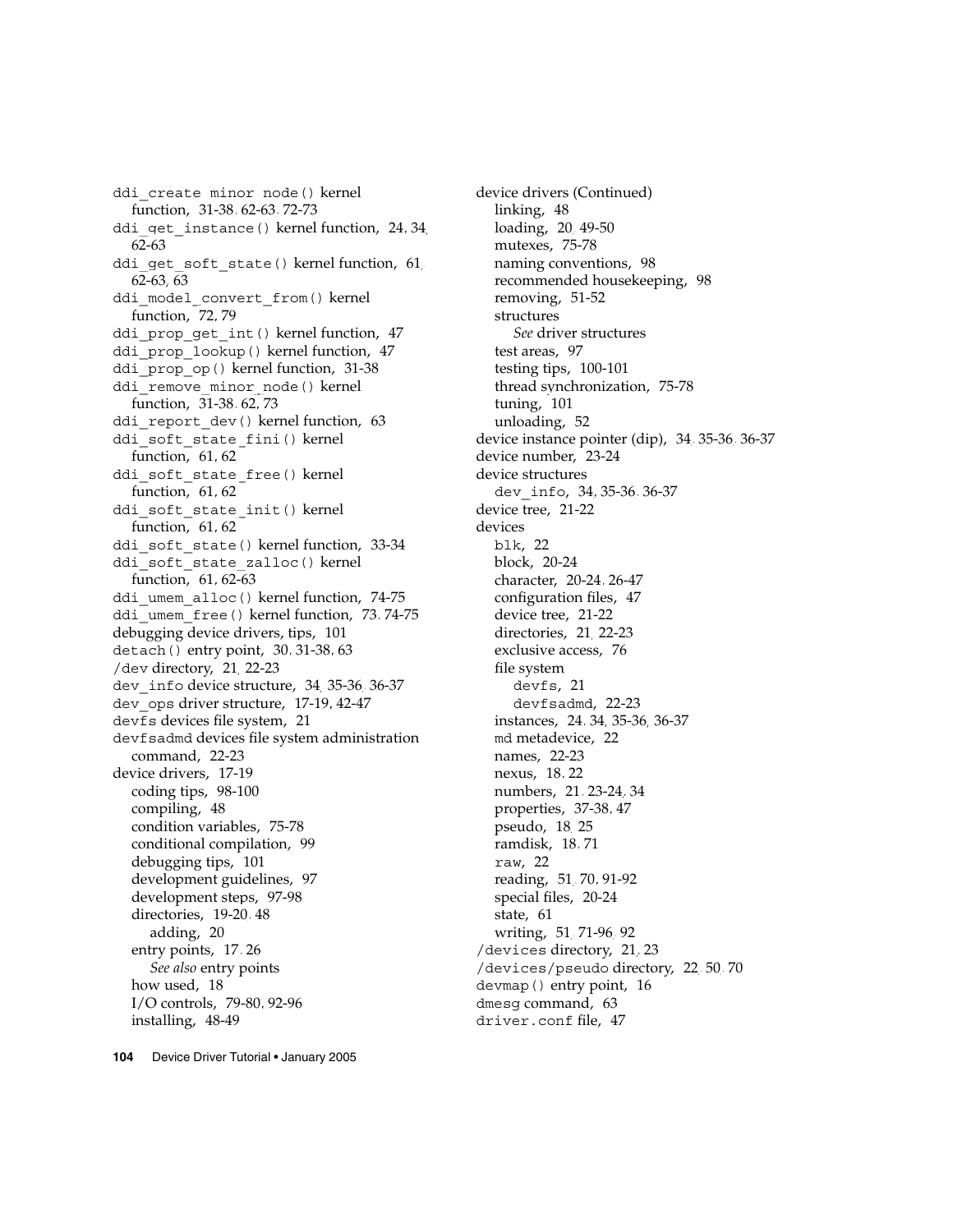driver structures cb\_ops, [17-19,](#page-16-0) [42-47,](#page-41-0) [78-79](#page-77-0) character and block operations structure, [43-44](#page-42-0) dev\_ops, [17-19,](#page-16-0) [42-47](#page-41-0) device operations structure, [45-46](#page-44-0) modinfo, [29](#page-28-0) modldrv, [42-47](#page-41-0) modlinkage, [28-29,](#page-27-0) [42-47](#page-41-0) module linkage structures, [46](#page-45-0) drivers, *See* device drivers DTrace analyzer, [101](#page-100-0)

# **E**

echo command, [51](#page-50-0) entry points attach(), [31-38,](#page-30-0) [48-49,](#page-47-0) [62-63](#page-61-0) autoconfiguration, [31-38](#page-30-0) close(), [38-42,](#page-37-0) [63](#page-62-0) detach(), [30,](#page-29-0) [31-38,](#page-30-0) [63](#page-62-0) devmap(), [16](#page-15-0) \_fini(), [27-30,](#page-26-0) [62](#page-61-0) getinfo(), [31-38,](#page-30-0) [63](#page-62-0)  $_$ info(), [27-30,](#page-26-0) [48-49](#page-47-0) \_init(), [27-30,](#page-26-0) [48-49,](#page-47-0) [62](#page-61-0) ioctl(), [21,](#page-20-0) [78-79,](#page-77-0) [79-80,](#page-78-0) [92-96](#page-91-0) loadable module configuration, [27-30](#page-26-0) open(), [38-42,](#page-37-0) [63](#page-62-0) prop\_op(), [31-38](#page-30-0) read(), [38-42,](#page-37-0) [63](#page-62-0) user context, [38-42](#page-37-0) write(), [38-42,](#page-37-0) [78-79](#page-77-0) /etc/name to major file,  $50, 70$  $50, 70$ 

# **F**

files driver.conf, [47](#page-46-0) /etc/name\_to\_major, [50,](#page-49-0) [70](#page-69-0) system, [19-20](#page-18-0) /var/adm/messages, [49-52,](#page-48-0) [59](#page-58-0) \_fini() entry point, [27-30,](#page-26-0) [62](#page-61-0) fsck command, [101](#page-100-0) functions kstat(), [101](#page-100-0)

functions (Continued) printf(), [98](#page-97-0) signal(), [77-78,](#page-76-0) [78,](#page-77-0) [80](#page-79-0)

### **G**

getinfo() entry point, [31-38,](#page-30-0) [63](#page-62-0) getminor() kernel function, [63](#page-62-0)

### **H**

hotplugging, [99](#page-98-0)

### **I**

I/O controls, [79-80,](#page-78-0) [92-96](#page-91-0) \_info() entry point, [27-30,](#page-26-0) [48-49](#page-47-0) \_init() entry point, [27-30,](#page-26-0) [48-49,](#page-47-0) [62](#page-61-0) instance number, [24,](#page-23-0) [34,](#page-33-0) [35-36,](#page-34-0) [36-37](#page-35-0) interrupts, avoiding problems, [99](#page-98-0) ioctl() entry point, [21,](#page-20-0) [78-79,](#page-77-0) [79-80,](#page-78-0) [92-96](#page-91-0) ioctl() requests, avoiding problems, [99](#page-98-0)

#### **K**

kernel, [13](#page-12-0) address space, [14,](#page-13-0) [16](#page-15-0) privilege *See also* kernel mode kernel command, [19-20](#page-18-0) kernel functions ASSERT(), [61,](#page-60-0) [64,](#page-63-0) [69-70,](#page-68-0) [98](#page-97-0) bzero(), [80](#page-79-0) cmn err(), [28-29,](#page-27-0) [49-52,](#page-48-0) [57,](#page-56-0) [98](#page-97-0) condvar(), [77](#page-76-0) cv\_broadcast(), [77-78,](#page-76-0) [79](#page-78-0) cv\_destroy(), [73,](#page-72-0) [77](#page-76-0) cv\_init(), [73,](#page-72-0) [77](#page-76-0) cv\_signal(), [77-78](#page-76-0) cv\_wait(), [77-78](#page-76-0) cv\_wait\_sig(), [77](#page-76-0) ddi\_copyin(), [16,](#page-15-0) [72,](#page-71-0) [75,](#page-74-0) [79](#page-78-0) ddi\_copyout(), [16,](#page-15-0) [72,](#page-71-0) [79](#page-78-0) ddi create minor node(), [31-38,](#page-30-0) [62-63,](#page-61-0) [72-73](#page-71-0)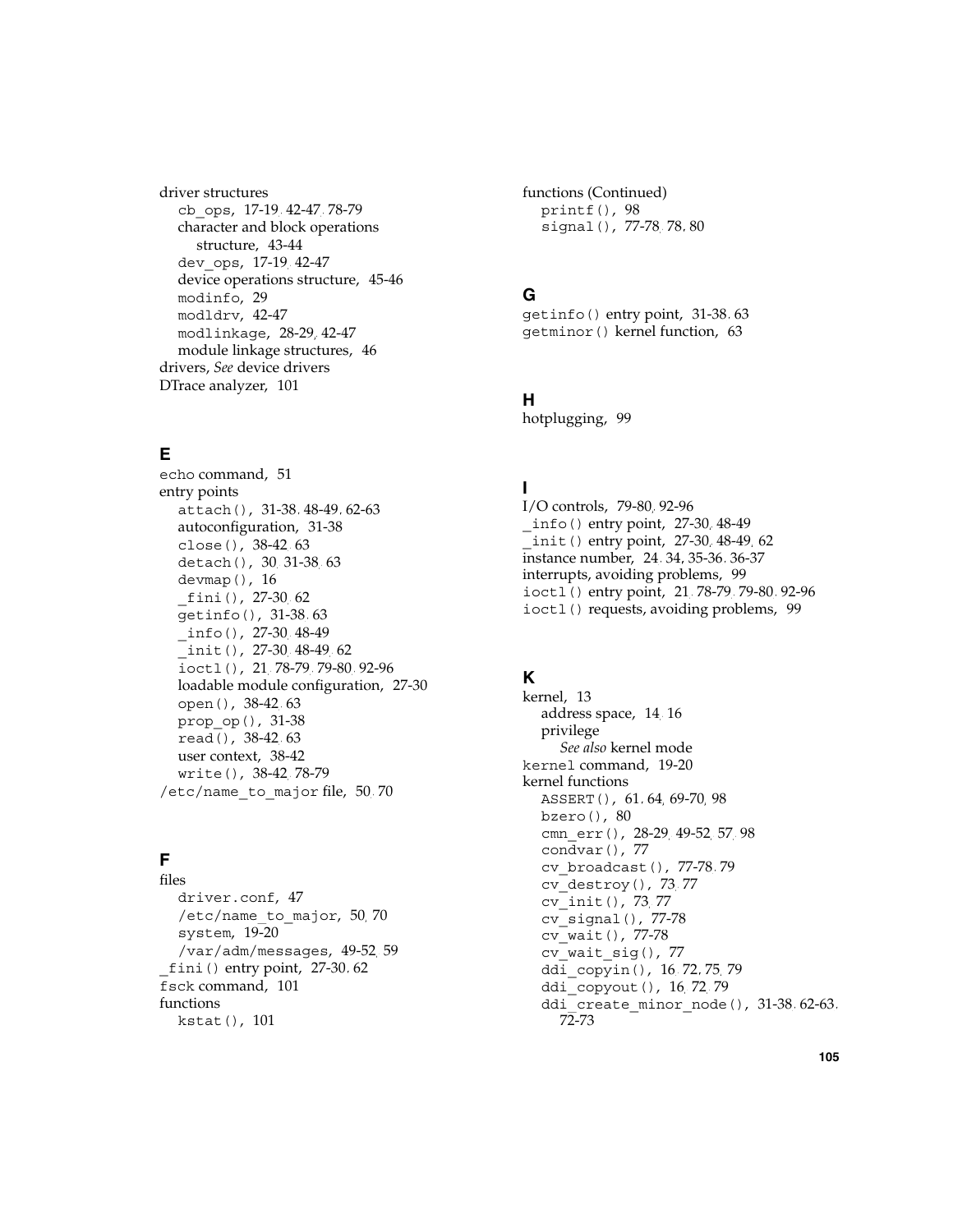kernel functions (Continued) ddi get instance(), [24,](#page-23-0) [34,](#page-33-0) [62-63](#page-61-0) ddi qet soft state(),  $61, 62-63, 63$  $61, 62-63, 63$  $61, 62-63, 63$ ddi model convert from(), [72,](#page-71-0) [79](#page-78-0) ddi prop get int(), [47](#page-46-0) ddi\_prop\_lookup(), [47](#page-46-0) ddi\_prop\_op(), [31-38](#page-30-0) ddi remove minor node(), [31-38,](#page-30-0) [62,](#page-61-0) [73](#page-72-0) ddi\_report\_dev(), [63](#page-62-0) ddi soft state(), [33-34](#page-32-0) ddi soft state fini(),  $61, 62$  $61, 62$ ddi soft state free(),  $61, 62$  $61, 62$ ddi soft state init(),  $61, 62$  $61, 62$ ddi soft state zalloc $($ ),  $61, 62-63$  $61, 62-63$ ddi umem alloc $()$ , [74-75](#page-73-0) ddi umem free(), [73,](#page-72-0) [74-75](#page-73-0) getminor(), [63](#page-62-0) kmem\_alloc(), [74](#page-73-0) kmem\_zalloc(), [74](#page-73-0) memcpy(), [80](#page-79-0) mod\_info(), [27-30](#page-26-0) mod\_install(), [27-30,](#page-26-0) [62](#page-61-0) mod\_remove(), [27-30,](#page-26-0) [62](#page-61-0) mutex(), [77](#page-76-0) mutex\_destroy(), [73,](#page-72-0) [77](#page-76-0) mutex\_init(), [73,](#page-72-0) [77](#page-76-0) mutex\_owned(), [98](#page-97-0) nochpoll(), [44](#page-43-0) nodev(), [44,](#page-43-0) [45](#page-44-0) nulldev(), [38-42,](#page-37-0) [45](#page-44-0) strlcpy(), [73,](#page-72-0) [80](#page-79-0) strncpy(), [73](#page-72-0) uiomove(), [63,](#page-62-0) [72,](#page-71-0) [75,](#page-74-0) [79](#page-78-0) kernel mode, [13](#page-12-0) kernel modules, use in testing, [100](#page-99-0) kernel statistics, [101](#page-100-0) kernel structures uio, [63,](#page-62-0) [78](#page-77-0) kmdb kernel debugger, [101](#page-100-0) kmem\_alloc() kernel function, [74](#page-73-0) kmem\_zalloc() kernel function, [74](#page-73-0) kstat() function, [101](#page-100-0)

#### **L**

ld command, [15,](#page-14-0) [30,](#page-29-0) [48](#page-47-0) linking, [15,](#page-14-0) [30,](#page-29-0) [48](#page-47-0)

**106** Device Driver Tutorial • January 2005

#### **M**

major number, [21,](#page-20-0) [23](#page-22-0) mdb modular debugger, [101](#page-100-0) memcpy() kernel function, [80](#page-79-0) metadevice, [22](#page-21-0) minor number, [21,](#page-20-0) [23,](#page-22-0) [34](#page-33-0) mknod command, [21](#page-20-0) mknod() system call, [21](#page-20-0) mmap() system call, [16](#page-15-0) mod\_info() kernel function, [27-30](#page-26-0) mod\_install() kernel function, [27-30,](#page-26-0) [62](#page-61-0) mod\_remove() kernel function, [27-30,](#page-26-0) [62](#page-61-0) moddir kernel variable, [20](#page-19-0) modinfo command, [50,](#page-49-0) [70](#page-69-0) modinfo driver structure, [29](#page-28-0) modldrv driver structure, [42-47](#page-41-0) modlinkage driver structure, [28-29,](#page-27-0) [42-47](#page-41-0) modload command, [50](#page-49-0) modunload command, [52](#page-51-0) more command, [70](#page-69-0) mutex\_destroy() kernel function, [73,](#page-72-0) [77](#page-76-0) mutex\_init() kernel function, [73,](#page-72-0) [77](#page-76-0) mutex() kernel function, [77](#page-76-0) mutex\_owned() kernel function, [98](#page-97-0) mutexes, [75-78](#page-74-0) avoiding problems, [99](#page-98-0)

#### **N**

naming conventions, [98](#page-97-0) nexus device, [22](#page-21-0) nochpoll() kernel function, [44](#page-43-0) nodev() kernel function, [44,](#page-43-0) [45](#page-44-0) nulldev() kernel function, [38-42,](#page-37-0) [45](#page-44-0)

#### **O**

open() entry point, [38-42,](#page-37-0) [63](#page-62-0)

#### **P**

power management, [100](#page-99-0) printf() function, [98](#page-97-0) prop\_op() entry point, [31-38](#page-30-0) protected mode, [13](#page-12-0)